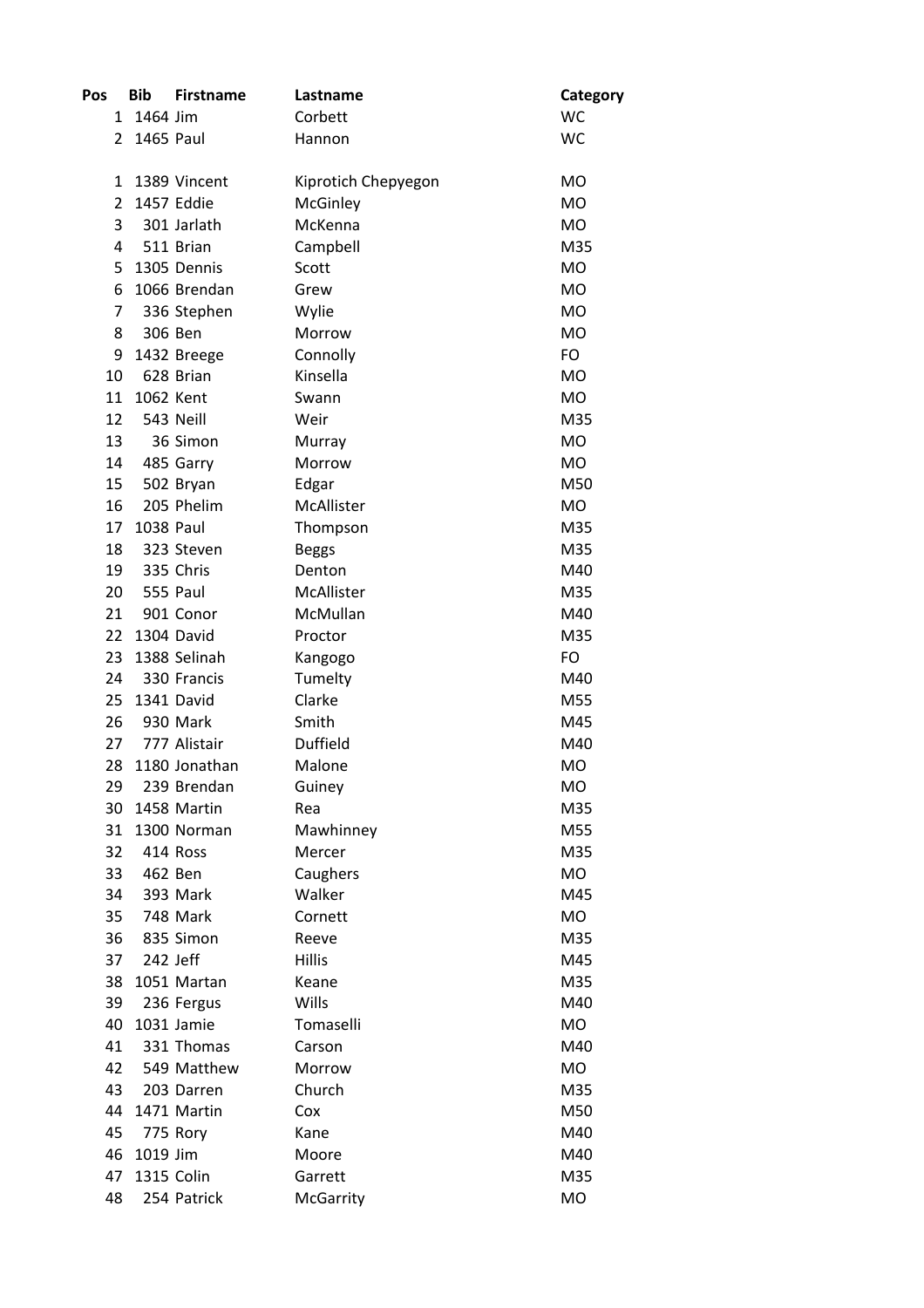| 49       |            | 871 Brian               | Derby              | M50        |
|----------|------------|-------------------------|--------------------|------------|
| 50       |            | 1014 Brian              | Taggart            | M35        |
| 51       |            | 795 John                | Mulhern            | MO         |
| 52       |            | 542 David               | Noble              | M35        |
| 53       |            | 1170 Vaughan            | Purnell            | M40        |
| 54       |            | 1145 Maeve              | Lavery             | FO         |
| 55       |            | 1168 Jonathan           | Gibson             | <b>MO</b>  |
| 56       |            | 1298 Michael            | Allen              | M35        |
| 57       |            | 1346 Declan             | <b>Teague</b>      | M45        |
| 58       |            | 13 Ryan                 | Armstrong          | M45        |
| 59       |            | 548 Jonathan            | Irvine             | M45        |
| 60       |            | 1114 Thomas             | McCorry            | M40        |
| 61       | 1086 Colin |                         | Willetts           | MO         |
| 62       | 1414 Colin |                         | Loughery           | M45        |
| 63       |            | 1271 Micheal            | McGoldrick         | M55        |
| 64       |            | 723 Michael             | <b>Best</b>        | <b>MO</b>  |
| 65       |            | 908 Andrew              | McIntyre           | MO         |
| 66       | 1337 Chris |                         | Collins            | M35        |
| 67       |            | 1369 Martin             | Mclaughlin         | M50        |
| 68       |            | 1203 Stephen            | Collins            | MO         |
| 69       |            | 1192 Thomas             | McCallion          | M35        |
| 70       |            | 3 William               | Thompson           | M50        |
| 71       |            | 891 Gareth              | Cardwell           | M45        |
| 72       |            | 309 John                | Hasson             | M45        |
| 73       |            | 1301 David              | Wright             | M45        |
| 74       | 119 lan    |                         | <b>Bailey</b>      | M50        |
| 75       |            | 792 Mark                | Reid               | M40        |
| 76       |            | 456 Alastair            | Kane               | M35        |
| 77       | 1021 lan   |                         | Cleland            | MO         |
| 78       |            | 1067 Joseph             | Norney             | <b>MO</b>  |
| 79       |            | 829 Paul                | Carlisle           | M40        |
| 80       |            | 90 Gareth               | Ridgway            | M40        |
| 81       |            | 7 John                  | <b>Neill</b>       | M35        |
| 82       |            | 1135 Naoise             | McLoughlin         | M45        |
| 83       |            | 533 Patrick             | McGuckin           | M35        |
| 84       |            | 1313 James              | Lappin             | M35        |
| 85       |            | 1278 Nigel              | Kane               | M45        |
| 86       |            | 344 Thomas              | Craig              | <b>MO</b>  |
| 87       |            | 436 Christopher         | Groves             | <b>MO</b>  |
| 88       |            | 1439 Thomas             | Doherty            | M45        |
| 89       |            | 1081 Roisin             | Hughes             | F35        |
| 90       | 1125 Phil  |                         | Gilmore<br>Trowell | M45        |
| 91       | 1430 Ben   |                         | O'Hara             | M50        |
| 92       |            | 1262 Emmett             |                    | M40        |
| 93       |            | 153 Hinrich             | Von Broembsen      | <b>MO</b>  |
| 94       |            | 1065 Gerry              | Gribbon            | M50        |
| 95<br>96 |            | 1372 Mark<br>259 Eamonn | Rushby<br>Wilson   | M45<br>M35 |
| 97       | 495 Jim    |                         | <b>Breen</b>       | M60        |
| 98       |            | 506 Colin               | Simpson            | M45        |
| 99       |            | 490 Conor               | Diver              | M40        |
| 100      |            | 850 Mark                | Shields            | M45        |
|          |            |                         |                    |            |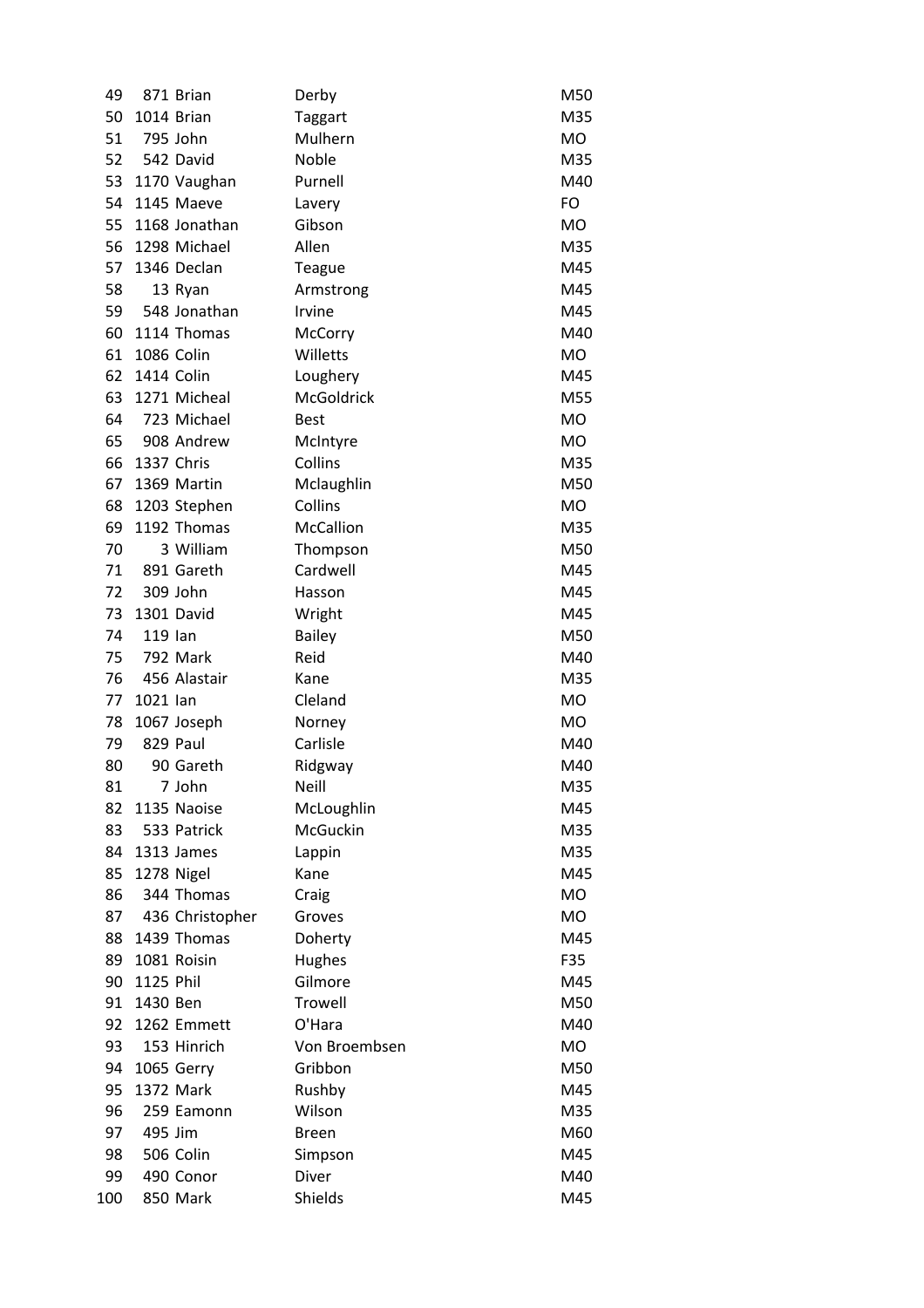| 101 |           | 465 Dave       | Sexton             | M50       |
|-----|-----------|----------------|--------------------|-----------|
| 102 |           | 1202 Jarlath   | Rodgers            | M40       |
| 103 |           | 1050 Jonny     | Graham             | M40       |
| 104 |           | 1075 Colly     | Gallagher          | M45       |
| 105 | 1036 Paul |                | Curley             | <b>MO</b> |
| 106 |           | 860 David      | Murphy             | <b>MO</b> |
| 107 |           | 1338 Gerard    | Mullan             | M50       |
| 108 | 1437 Gary |                | Power              | M40       |
| 109 | 470 Andy  |                | Leathem            | M45       |
| 110 | 1282 Paul |                | Tilson             | M40       |
| 111 |           | 870 Oliver     | Murphy             | M40       |
| 112 |           | 938 Gareth     | Kirk               | MO.       |
| 113 |           | 831 Andy       | Liddle             | M40       |
| 114 |           | 905 John       | McConnell          | M40       |
| 115 |           | 297 Lyndsey    | Pronger            | FO        |
| 116 |           | 319 Kevin      | McVeigh            | M50       |
| 117 |           | 602 Darrel     | Cooper             | <b>MO</b> |
| 118 |           | 1319 Craig     | <b>Bradley</b>     | <b>MO</b> |
| 119 |           | 475 Bryan      | Heron              | M40       |
| 120 |           | 32 Gary        | Davison            | M50       |
| 121 |           | 637 Gareth     | King               | M35       |
| 122 |           | 895 Robert     | Wilson             | M55       |
| 123 | 1013 Greg |                | McClure            | M55       |
| 124 |           | 5 Charlie      | McCormick          | M45       |
| 125 |           | 809 Anthony    | Lavery             | M35       |
| 126 |           | 1319 Craig     | <b>Bradley</b>     | <b>MO</b> |
| 127 |           | 1219 Mark      | McLaren            | MO        |
| 128 |           | 827 Richard    | Shannon            | M45       |
| 129 |           | 1357 Kevin     | Large              | M35       |
| 130 | 1306 Fran |                | McFadden           | F40       |
| 131 |           | 241 Joseph     | Hughes             | <b>MO</b> |
| 132 |           | 848 Dale       | <b>Biggerstaff</b> | M40       |
| 133 |           | 518 Stephen    | Garland            | <b>MO</b> |
| 134 |           | 579 Christophe | Meudec             | M40       |
| 135 | 1253 Neil |                | Porter             | M40       |
| 136 |           | 1362 Penny     | Lindsay            | F45       |
| 137 |           | 1331 Anthony   | Sinclair           | MO        |
| 138 |           | 1169 Glenn     | Kelly              | M35       |
| 139 |           | 294 Rick       | Hill               | <b>MO</b> |
| 140 |           | 849 Amanda     | Perry              | F40       |
| 141 |           | 593 Brian      | Nelson             | <b>MO</b> |
| 142 |           | 230 Mark       | <b>McFeeters</b>   | <b>MO</b> |
| 143 |           | 834 Collette   | McCourt            | F35       |
| 144 |           | 371 Simon      | Le Blevec          | MO        |
| 145 |           | 366 Steven     | Sargent            | M40       |
| 146 |           | 782 Larry      | McAteer            | M45       |
| 147 |           | 1120 Richard   | Crown              | M40       |
| 148 |           | 583 Martin     | Carroll            | M35       |
| 149 |           | 1287 Gerard    | Campbell           | M45       |
| 150 |           | 251 Fergus     | Lynch              | M45       |
| 151 |           | 524 Timmy      | <b>Burns</b>       | <b>MO</b> |
| 152 |           | 30 Neil        | Mercer             | M40       |
|     |           |                |                    |           |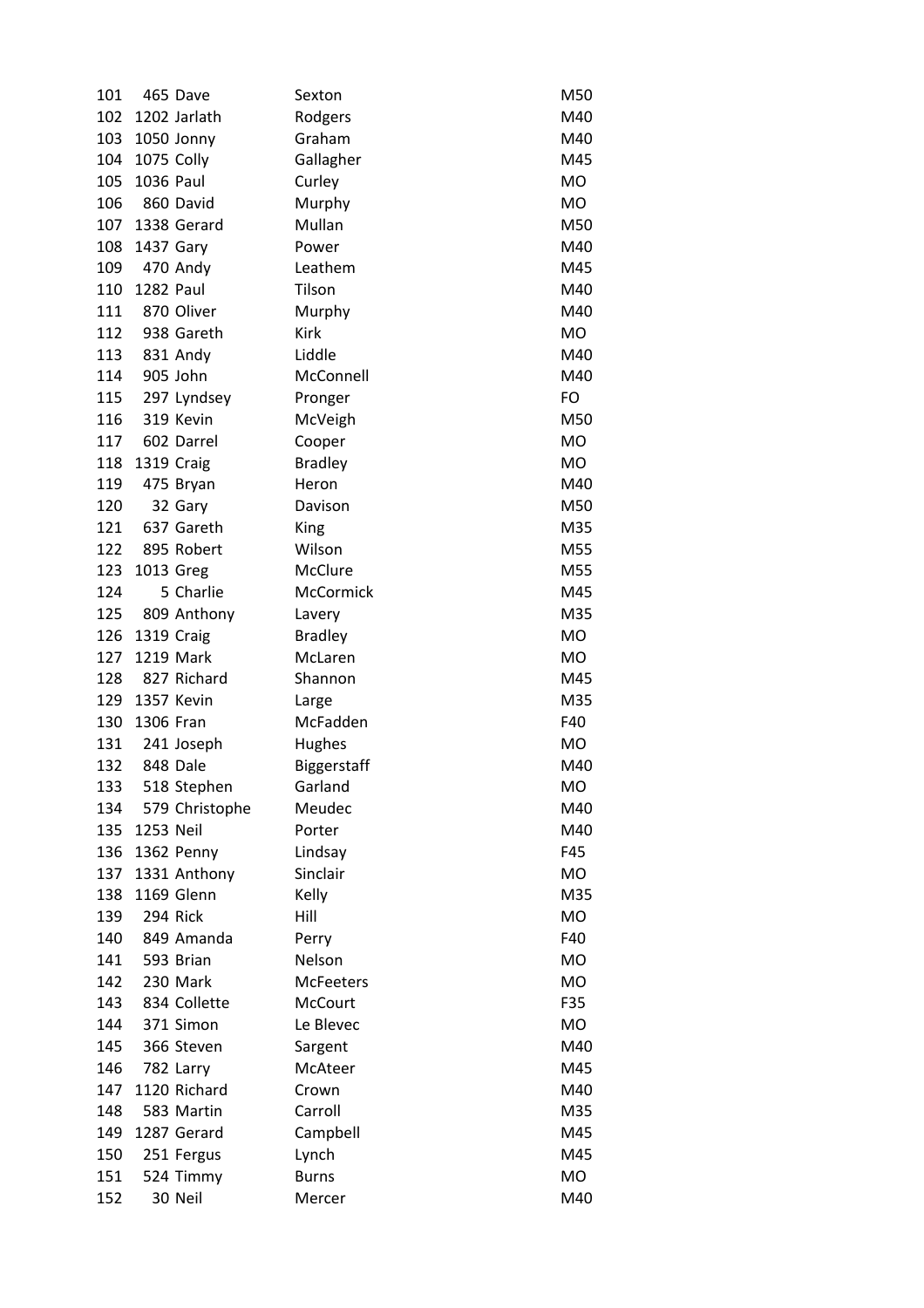| 153 |            | 700 Marc       | <b>Butler</b>  | MO        |
|-----|------------|----------------|----------------|-----------|
| 154 |            | 781 Jonathan   | <b>Beattie</b> | MO        |
| 155 | 1092 Colin |                | Doherty        | M35       |
| 156 |            | 402 Adrian     | Boyd           | M40       |
| 157 | 452 David  |                | McGaffin       | M45       |
| 158 |            | 380 Roger      | McCormick      | M35       |
| 159 |            | 338 Mark       | Hanna          | M40       |
| 160 | 1397 Liam  |                | Moorhead       | MO        |
| 161 | 1473 Sean  |                | McShane        | M40       |
| 162 |            | 204 Clifford   | Kingston       | MO        |
| 163 |            | 806 Brendan    | Rice           | M35       |
| 164 |            | 629 Sean       | McAllister     | M50       |
| 165 |            | 87 Tracy       | Gilpin         | F40       |
| 166 | 1425 Alan  |                | McKeown        | M35       |
| 167 |            | 1427 Ronald    | Gillespie      | M35       |
| 168 | 1279 John  |                | Murphy         | M45       |
| 169 |            | 41 Stephen     | <b>Fillis</b>  | MO        |
| 170 |            | 20 Angus       | McCready       | M45       |
| 171 |            | 842 Gary       | Moore          | M45       |
| 172 |            | 536 Michael    | McKeown        | M50       |
| 173 |            | 656 Marc       | Irvine         | MO        |
| 174 |            | 1377 Michael   | Boyd           | M40       |
| 175 |            | 489 Roger      | Nicholson      | M45       |
| 176 |            | 1187 Aedan     | Toal           | MO        |
| 177 | 1093 Paul  |                | McCullagh      | M55       |
| 178 |            | 1456 Anthony   | Higginbottom   | M40       |
| 179 | 1398 Ray   |                | Cameron        | M35       |
| 180 |            | 1127 Nicholas  | Wallace        | MO        |
| 181 |            | 1436 David     | Carlisle       | M35       |
| 182 | 981 Neil   |                | Johnston       | M40       |
| 183 |            | 1061 Janice    | Plumb          | F45       |
| 184 |            | 501 Gemma      | Turley         | FO        |
| 185 |            | 104 Malachy    | O'Kane         | <b>MO</b> |
| 186 |            | 1347 Richard   | Donald         | M35       |
| 187 |            | 346 Helen      | Collins        | F35       |
| 188 |            | 825 Kevin      | McLean         | M40       |
| 189 |            | 751 Stephen    | Willis         | MO        |
| 190 |            | 585 Timothy    | Holland        | M40       |
| 191 |            | 339 Andrew     | McCormick      | M35       |
| 192 |            | 1317 Allastair | <b>Barron</b>  | <b>MO</b> |
| 193 |            | 390 David      | Traynor        | M50       |
| 194 |            | 953 Ben        | Huey           | MO        |
| 195 | 1355 John  |                | Agnew          | M55       |
| 196 |            | 955 Ciaran     | Wright         | MO        |
| 197 |            | 1342 Michael   | <b>Rivers</b>  | M50       |
| 198 |            | 828 Robin      | Montgomery     | M45       |
| 199 |            | 684 Nicholas   | Read           | M40       |
| 200 |            | 1071 Geraldine | Quigley        | F40       |
| 201 |            | 1356 Drew      | Fowler         | MO        |
| 202 |            | 437 Malcolm    | Robinson       | M35       |
| 203 |            | 1468 Ghislain  | Deneuldre      | M45       |
| 204 |            | 742 Ronnie     | Marshall       | M50       |
|     |            |                |                |           |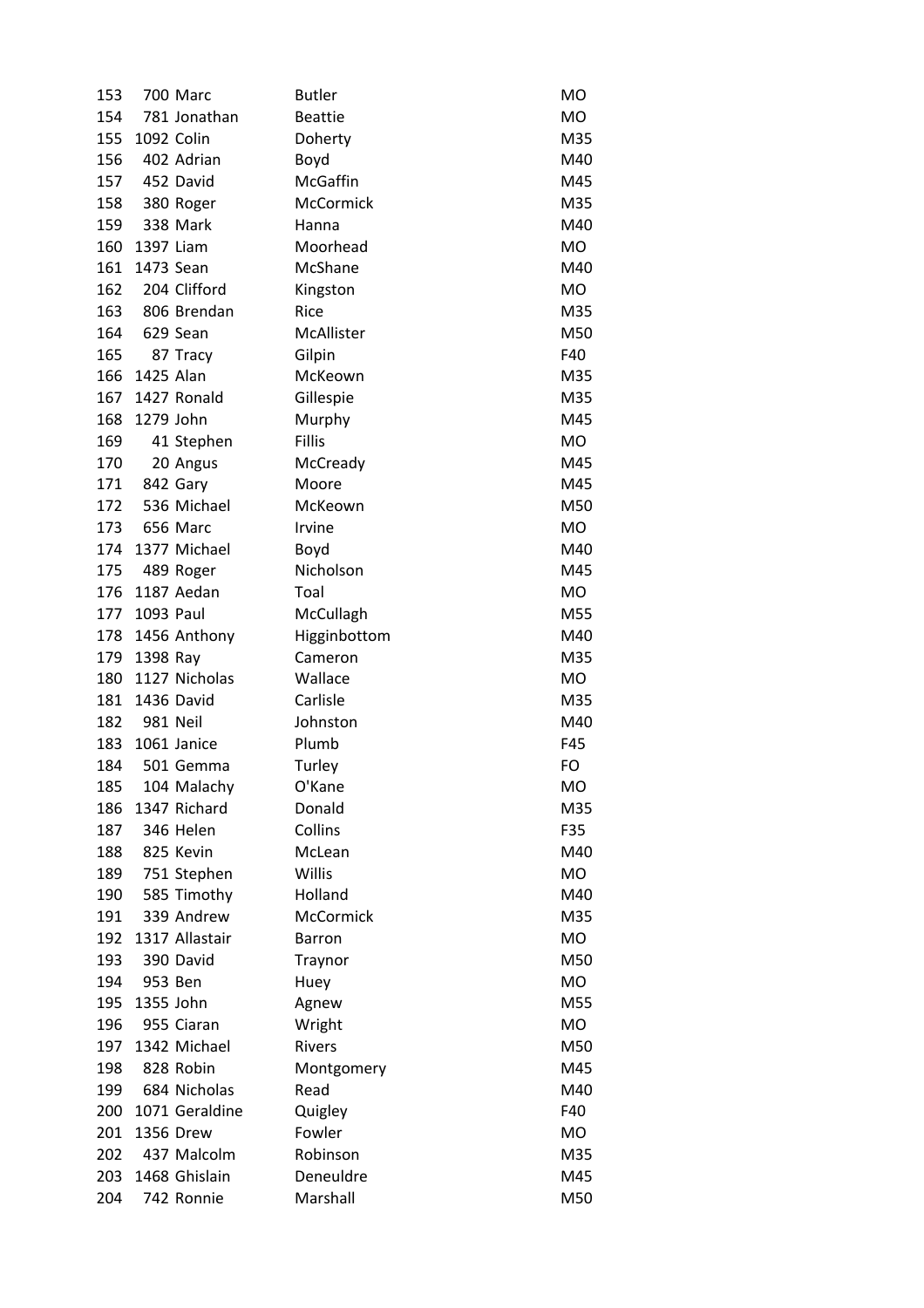| 205 |                 | 520 Alex        | Curran     | <b>MO</b> |
|-----|-----------------|-----------------|------------|-----------|
| 206 |                 | 1467 Lyndsay    | Hamilton   | F40       |
| 207 |                 | 1246 Warren     | Wilson     | M45       |
| 208 | 572 Tim         |                 | McAllister | M35       |
| 209 |                 | 1361 Keith      | Hagan      | M40       |
| 210 |                 | 315 Aidan       | Devine     | MO.       |
| 211 |                 | 328 Mark        | Jordan     | M45       |
| 212 | 354 Jim         |                 | Larkin     | M35       |
| 213 |                 | 780 Athanasia   | Sevastaki  | F40       |
| 214 |                 | 169 Conor       | Currie     | M35       |
| 215 |                 | 503 Chris       | Woods      | M45       |
| 216 |                 | 591 Daniel      | Campbell   | M40       |
| 217 |                 | 708 Colin       | Blayney    | MO        |
| 218 |                 | 666 Paul        | Lappin     | M40       |
| 219 |                 | 1370 Adrian     | Aicken     | M40       |
| 220 | <b>504 Elle</b> |                 | Forrest    | F40       |
| 221 |                 | 800 Karen       | Galpin     | F50       |
| 222 | 1308 Evan       |                 | Boyce      | M35       |
| 223 | 1016 Colin      |                 | Walker     | M35       |
| 224 |                 | 810 Mark        | McElhinney | M40       |
| 225 |                 | 1131 David      | Woodhouse  | M60       |
| 226 | 466 John        |                 | Nelson     | M50       |
| 227 |                 | 101 Stephen     | Martin     | MO        |
| 228 |                 | 1375 Emmanuel   | Le Fouler  | M35       |
| 229 |                 | 174 Ronnie      | Smart      | M45       |
| 230 | 1116 Irene      |                 | Clements   | F50       |
| 231 |                 | 431 Gillian     | Douglas    | F55       |
| 232 |                 | 288 Brian       | Todd       | M60       |
| 233 |                 | 1077 Jacqueline | McIlrath   | F40       |
| 234 |                 | 589 Jonny       | Kinney     | M40       |
| 235 |                 | 534 John        | Donnelly   | M45       |
| 236 |                 | 662 Robert      | McCormack  | M50       |
| 237 |                 | 54 Joel         | McFetridge | <b>MO</b> |
| 238 |                 | 951 Gareth      | Shannon    | M35       |
| 239 |                 | 1163 Vincent    | Leighton   | M35       |
| 240 |                 | 1140 Robin      | Gillespie  | M40       |
| 241 |                 | 244 William     | Jenkins    | M55       |
| 242 |                 | 382 Jonathan    | Wylie      | M40       |
| 243 |                 | 381 Andrew      | Steenson   | MO        |
| 244 | 1334 Paul       |                 | Williams   | M50       |
| 245 | 1095 Sean       |                 | Armstrong  | M45       |
| 246 |                 | 1293 Eamonn     | Sheehan    | <b>MO</b> |
| 247 |                 | 805 Brian       | Grimes     | M50       |
| 248 |                 | 873 Alastair    | Donaghy    | M45       |
| 249 |                 | 527 Stephen     | Anderson   | M45       |
| 250 |                 | 1455 Jason      | Connolly   | MO        |
| 251 |                 | 275 Stuart      | McGregor   | MO        |
| 252 |                 | 823 Simon       | Knox       | M50       |
| 253 |                 | 840 Ryan        | Logan      | M35       |
| 254 |                 | 1210 Conan      | McLarnon   | MO        |
| 255 |                 | 547 Roger       | Poland     | M40       |
| 256 |                 | 1417 Patrick    | McShane    | M35       |
|     |                 |                 |            |           |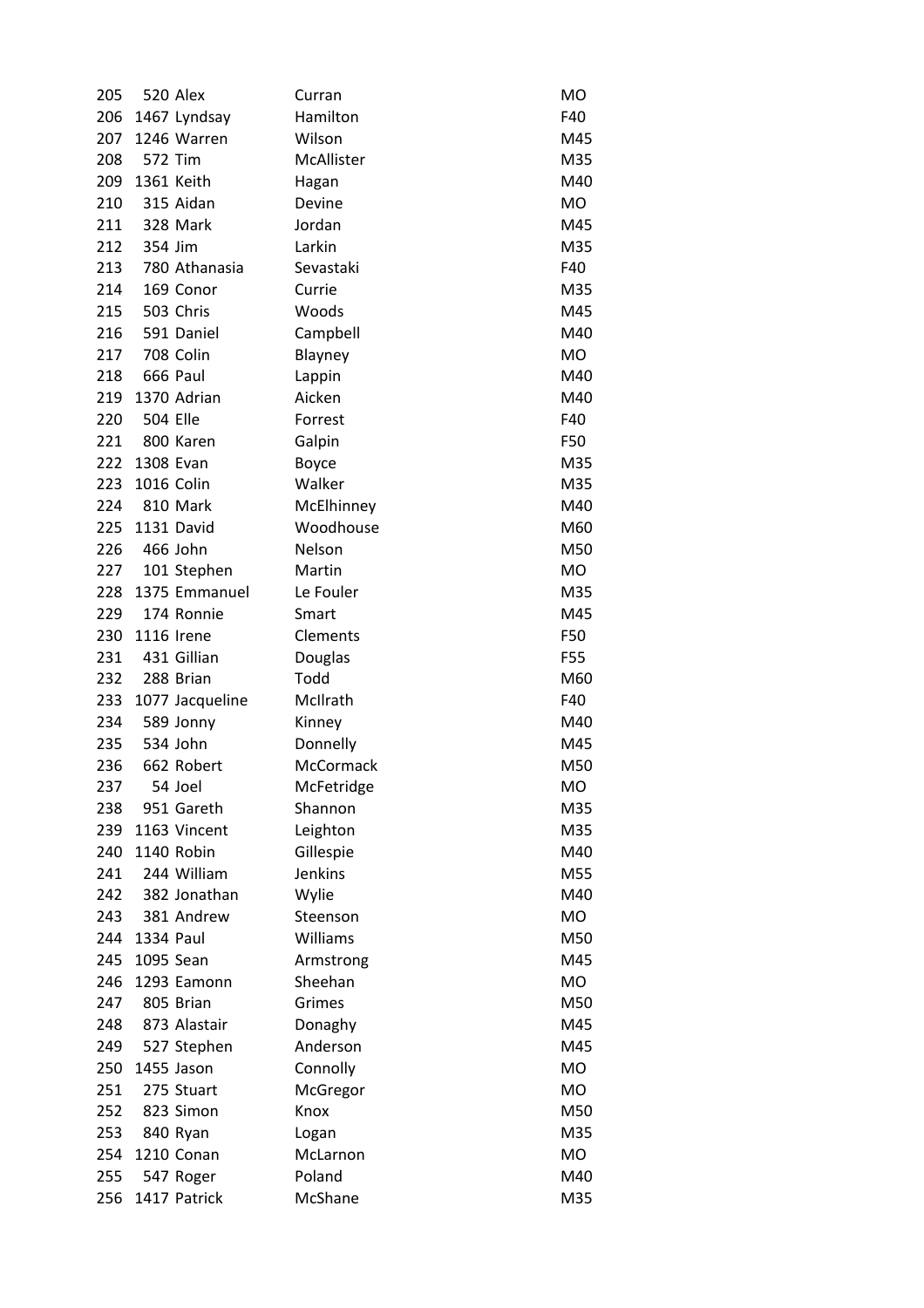| 257 |            | 79 Craig      | Ringland        | M40       |
|-----|------------|---------------|-----------------|-----------|
| 258 |            | 1408 Andrew   | Harding         | M40       |
| 259 |            | 77 Patrick    | Keatley         | M45       |
| 260 |            | 867 Dave      | Fulcher         | M55       |
| 261 | 1008 Jim   |               | McFadden        | M45       |
| 262 |            | 1490 Noname   | Calvert         | M50       |
| 263 |            | 325 Chris     | <b>Barrett</b>  | M50       |
| 264 |            | 590 Ursula    | Campbell        | F40       |
| 265 | 750 Desi   |               | McHenry         | M65       |
| 266 |            | 186 Andrew    | McKinstry       | MO        |
| 267 |            | 847 Stephen   | Irvine          | M40       |
| 268 |            | 1094 Mark     | Hamill          | M50       |
| 269 |            | 755 Mark      | Agnew           | M35       |
| 270 |            | 600 Clare     | <b>Duffield</b> | F40       |
| 271 |            | 332 Emmett    | Woods           | M45       |
| 272 |            | 1255 David    | Mealey          | MO        |
| 273 | 1098 Chris |               | Davis           | M35       |
| 274 |            | 552 Daniel    | Jack            | MO        |
| 275 |            | 948 Michael   | O'Kane          | M40       |
| 276 |            | 712 Conor     | Devlin          | <b>MO</b> |
| 277 |            | 960 Paul      | Dane            | M40       |
| 278 |            | 264 Darren    | Howell          | M35       |
| 279 |            | 1400 Aaron    | Waterson        | <b>MO</b> |
| 280 |            | 223 Sandra    | McAdoo          | F35       |
| 281 |            | 1101 Simon    | Moore           | M35       |
| 282 |            | 843 Davy      | MacNicol        | M40       |
| 283 |            | 443 Brendan   | Park            | <b>MO</b> |
| 284 |            | 334 Jonathan  | Dewart          | M35       |
| 285 |            | 1190 Marcella | Cassidy         | FO        |
| 286 |            | 671 Stephen   | Playfair        | <b>MO</b> |
| 287 |            | 415 Steven    | Kelly           | M40       |
| 288 |            | 811 Peter     | Mcclelland      | <b>MO</b> |
| 289 |            | 433 Fabrice   | Scoupe          | M40       |
| 290 |            | 1351 Danny    | Hylands         | M45       |
| 291 |            | 1033 Gabriel  | Rodgers         | M35       |
| 292 |            | 1122 Richard  | Hetherington    | M35       |
| 293 |            | 1269 Lance    | <b>Breen</b>    | M45       |
| 294 |            | 467 Jack      | Carberry        | M65       |
| 295 |            | 532 Martin    | McCourt         | M45       |
| 296 |            | 457 Kieran    | Cooke           | <b>MO</b> |
| 297 |            | 874 Cathal    | McFeely         | M50       |
|     |            | 767 Stuart    | Hatfield        | M35       |
| 298 | 1080 John  |               | Kerr            | M45       |
| 299 |            |               |                 |           |
| 300 |            | 1199 Conor    | McNeill         | M40       |
| 301 |            | 644 Miroslav  | Malec           | M35       |
| 302 |            | 1052 Darren   | Houston         | M40       |
| 303 | 1153 Paul  |               | Coppens         | M60       |
| 304 |            | 152 Brian     | Coulter         | M55       |
| 305 |            | 276 Timothy   | McNaul          | M50       |
| 306 |            | 1426 Mary     | Mackin          | F55       |
| 307 |            | 541 Kerrie    | McIlmoyle       | F35       |
| 308 |            | 618 Stephen   | Caulfield       | M35       |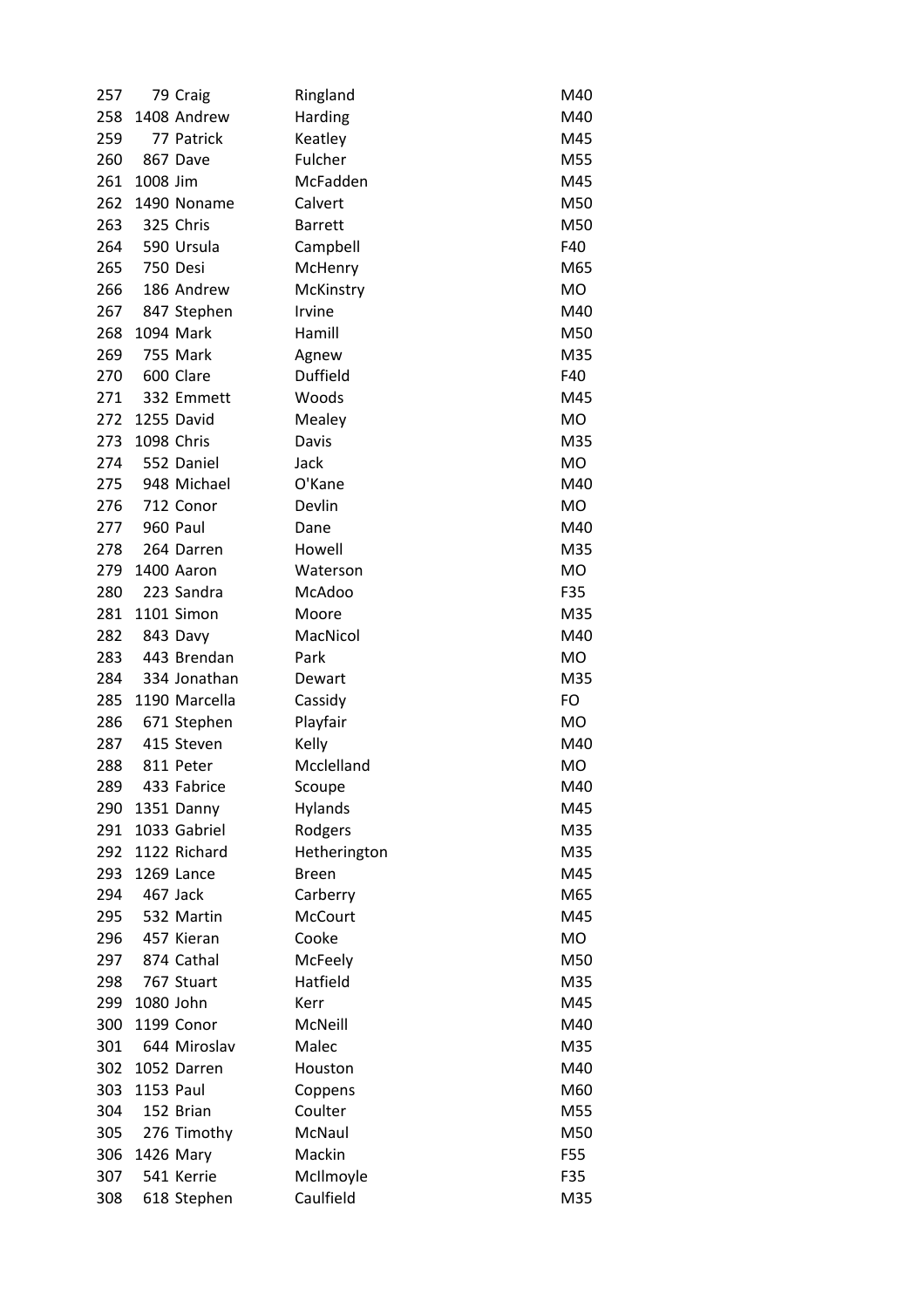| 309 |               | 1228 Jayne      | Proctor        | F35       |
|-----|---------------|-----------------|----------------|-----------|
| 310 |               | 300 Colin       | Conway         | M50       |
| 311 | 1216 Neil     |                 | <b>Burns</b>   | M35       |
|     |               | 312 510 Pauline | <b>Bayliss</b> | F35       |
|     | 313 1415 Ryan |                 | Kennedy        | M40       |
| 314 |               | 1068 Louise     | Lemon          | FO        |
| 315 | 942 Chris     |                 | Conville       | <b>MO</b> |
|     |               | 316 996 Gerry   | Quinn          | M35       |
|     | 317 603 Fiona |                 | McQuillan      | FO        |
| 318 |               | 1285 Paddy      | McCambridge    | M50       |
| 319 | 1154 lan      |                 | McCracken      | M35       |
| 320 |               | 82 Stephen      | Rainey         | MO        |
| 321 |               | 432 Ryan        | McGlinchey     | MO        |
| 322 |               | 1289 Gerard     | Rowe           | M45       |
| 323 |               | 38 Mark         | Welsh          | M40       |
|     |               | 324 214 Michael | O'Donoghue     | M40       |
|     | 325 249 David |                 | Lambon         | M45       |
|     |               | 326 704 Conall  | McGleenan      | M40       |
| 327 |               | 140 Paul        | Galloway       | M45       |
| 328 |               | 1270 Linda      | Gillen         | F40       |
|     |               | 329 784 Amanda  | Connell        | FO        |
| 330 |               | 290 Stephen     | <b>Black</b>   | M40       |
| 331 |               | 108 Nathan      | Porter         | MO        |
| 332 |               | 1280 Bernadette | O'kane         | FO        |
|     |               | 333 343 Kenny   | Coulter        | M50       |
| 334 |               | 311 Peter       | Jack           | M55       |
| 335 |               | 368 Nigel       | McFarland      | M45       |
| 336 |               | 773 Declan      | Stockman       | M40       |
| 337 |               | 1309 Patricia   | <b>Blair</b>   | F35       |
| 338 |               | 889 Alan        | Ladd           | MO        |
| 339 |               | 1493 Mark       | Robb           | MO        |
| 340 |               | 197 James       | Wilson         | M35       |
| 341 |               | 136 Catherine   | McLaughlin     | F40       |
| 342 |               | 265 Andrew      | Cross          | MO        |
| 343 |               | 185 Jonathan    | Saunderson     | MO        |
| 344 |               | 766 Thomas      | Boyle          | <b>MO</b> |
| 345 |               | 720 Paul        | <b>Briers</b>  | M35       |
| 346 |               | 565 Andrew      | Rollins        | <b>MO</b> |
| 347 | 638 Ita       |                 | Monaghan       | FO        |
| 348 | 1401 Kate     |                 | McAvoy         | FO        |
| 349 |               | 714 David       | Rowlands       | M40       |
| 350 |               | 243 Gordon      | <b>Brown</b>   | M40       |
| 351 |               | 1318 Amanda     | Jackson        | F40       |
| 352 |               | 768 Martin      | McCready       | M45       |
| 353 |               | 640 Nigel       | Greenan        | M35       |
| 354 |               | 1160 Melvyn     | Logan          | M45       |
| 355 |               | 303 Jarleth     | Lennon         | MO        |
| 356 |               | 1240 Martin     | Mallon         | M35       |
| 357 |               | 512 John        | Torrans        | M50       |
| 358 |               | 687 Rodney      | Caldwell       | M40       |
| 359 |               | 758 Jillian     | Redpath        | F40       |
| 360 |               | 372 Timothy     | Bamber         | <b>MO</b> |
|     |               |                 |                |           |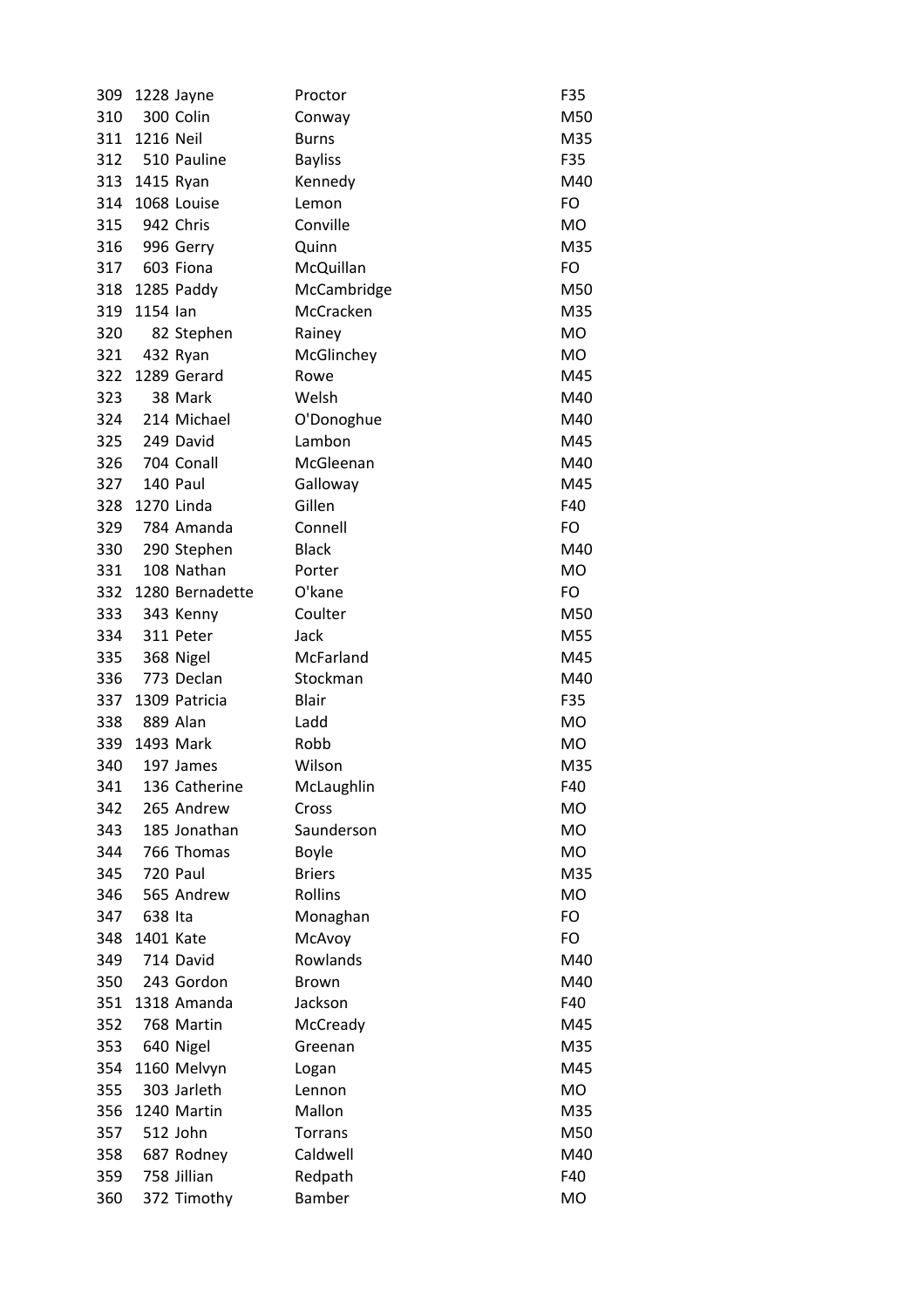| 361 |                 | 4 Linda         | Petticrew        | F50        |
|-----|-----------------|-----------------|------------------|------------|
| 362 |                 | 1263 Adrian     | McDonagh         | M35        |
| 363 |                 | 649 Steven      | Maxwell          | M35        |
|     |                 | 364 528 Connor  | Martin           | <b>MO</b>  |
| 365 |                 | 1045 Louise     | Jones            | FO         |
| 366 | 802 Eddie       |                 | Blayney          | M55        |
| 367 |                 | 1230 Andrew     | Harris           | M40        |
| 368 |                 | 1307 Louise     | Hall             | F35        |
|     | 369 360 Sean    |                 | Doherty          | MO         |
| 370 |                 | 1117 Kerry      | Fokkens          | F45        |
| 371 |                 | 1488 Natalie    | Davidson         | F40        |
|     |                 | 372 553 Cameron | Riley            | M45        |
|     | 373 653 Hugh    |                 | Dickson          | M55        |
| 374 |                 | 314 Jeanclaude  | <b>Bourgeois</b> | M40        |
|     | 375 453 Allen   |                 | Huxley           | M40        |
| 376 |                 | 855 Damian      | Keenan           | M45        |
| 377 |                 | 1249 Eoghan     | Fee              | <b>MO</b>  |
| 378 | 1434 Bill       |                 | Harvey           | M40        |
| 379 |                 | 1200 David      | Johnston         | M45        |
| 380 |                 | 1006 Heather    | <b>Baron</b>     | F35        |
|     | 381 998 Linda   |                 | McDonald         | F55        |
|     | 382 237 Tony    |                 | Fitzpatrick      | M45        |
| 383 |                 | 291 Brian       | McDonald         | <b>MO</b>  |
| 384 |                 | 1281 Paula      | Owens            | FO         |
| 385 |                 | 719 Ciaran      | Devlin           |            |
| 386 | 587 Paul        |                 | Holmes           | M35<br>M35 |
|     |                 |                 |                  |            |
| 387 |                 | 877 Charles     | Cook             | MO         |
| 388 |                 | 833 Paul        | Gordon           | M45        |
| 389 |                 | 1139 Alison     | Gilliland        | F40        |
| 390 |                 | 584 Andrew      | MaCaulay         | <b>MO</b>  |
| 391 |                 | 770 Simon       | Moffett          | M40        |
| 392 |                 | 753 Greg        | Magee            | <b>MO</b>  |
| 393 |                 | 105 Nick        | Wilson           | M35        |
| 394 |                 | 195 Kathryn     | McAlister        | FO         |
| 395 |                 | 439 Andrew      | Morrison         | <b>MO</b>  |
| 396 |                 | 1079 William    | Hailton          | M35        |
| 397 | <b>738 Kris</b> |                 | Fairfield        | M35        |
| 398 |                 | 1452 Brendan    | Stone            | <b>MO</b>  |
| 399 |                 | 386 Nigel       | Cree             | M40        |
| 400 |                 | 1184 Aidan      | Ormsby           | M35        |
| 401 |                 | 1379 William    | McNeill          | MO         |
| 402 |                 | 1091 Patricia   | Campbell         | F45        |
| 403 | 846 Ita         |                 | McCambridge      | F50        |
| 404 |                 | 356 Andrew      | <b>Bissett</b>   | MO         |
| 405 |                 | 1381 Noreen     | McGettigan       | F35        |
| 406 | 1470 Neil       |                 | Craig            | <b>MO</b>  |
| 407 |                 | 673 Simon       | Allen            | MO         |
| 408 | 1144 lain       |                 | <b>Bruce</b>     | M45        |
| 409 |                 | 351 Wojciech    | Szczesny         | <b>MO</b>  |
| 410 |                 | 836 Paul        | O'Hare           | M50        |
| 411 |                 | 611 Arron       | Johnston         | M40        |
| 412 |                 | <b>747 Nial</b> | Shortt           | M40        |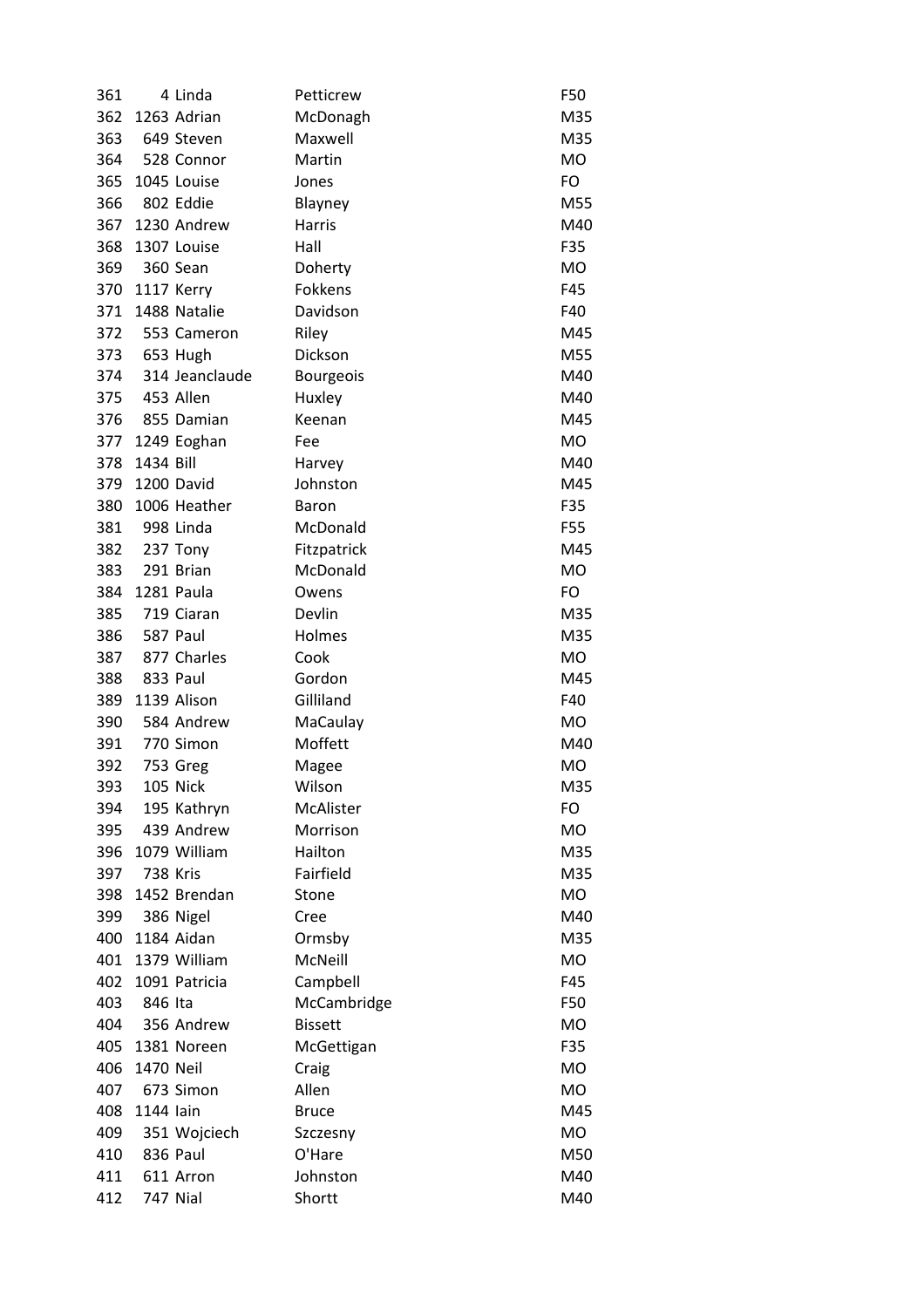| 413 |           | 539 John        | Adams          | MO         |
|-----|-----------|-----------------|----------------|------------|
| 414 |           | 921 Terry       | Hylands        | M45        |
| 415 | 832 Ben   |                 | Harvey         | MO         |
| 416 |           | 1407 Gillian    | Logan          | FO         |
| 417 |           | 1333 Nicky      | McKeag         | F40        |
| 418 |           | 875 Tina        | <b>Davies</b>  | F35        |
| 419 |           | 1231 Stephen    | Johnston       | M40        |
| 420 |           | 741 Christopher | Comerford      | M40        |
| 421 |           | 791 Martin      | O'Brien        | M40        |
| 422 |           | 134 Stuart      | Maxwell        | M40        |
| 423 |           | 167 Mark        | McClelland     | M45        |
| 424 |           | 698 Robert      | Thompson       | <b>MO</b>  |
| 425 |           | 968 Connell     | McGinley       | MO         |
| 426 |           | 697 Sean-Paul   | Hayes          | M35        |
| 427 | 1323 Paul |                 | Clements       | M40        |
| 428 |           | 824 Michael     | Harris         | M45        |
| 429 |           | 707 Ryan        | Magill         | M35        |
| 430 |           | 481 David       | Rainey         | M50        |
| 431 |           | 888 Mark        | ramsey         | M45        |
| 432 |           | 364 James       | Doherty        | MO         |
| 433 | 926 Paul  |                 | Magee          | M35        |
| 434 |           | 787 Rory        | Gallagher      | M40        |
| 435 |           | 634 John        | O'Lynn         | MO         |
| 436 |           | 979 Peter       | Grimes         | M45        |
| 437 |           | 1204 Peter      | Crothers       | M40        |
| 438 |           | 349 Mark        | Osborne        | M35        |
| 439 |           | 31 Noel         | Harkin         | M35        |
| 440 |           | 1312 Paddy      | Ritchie        | M45        |
| 441 |           | 199 James       | Sheridan       | <b>MO</b>  |
| 442 |           | 1284 Lynda      | Shannon        | F45        |
| 443 |           | 734 Andy        | Colhoun        | M35        |
| 444 |           | 739 Cormac      | McGreevey      | M40        |
| 445 |           | 1382 Michael    | Roberts        | M60        |
| 446 |           | 910 Conor       | O'Neill        | M35        |
| 447 |           | 797 Lynne       | McFetridge     | F40        |
| 448 |           | 523 Eamonn      | O'Reilly       | M40        |
| 449 |           | 580 David       | McCombe        | M35        |
| 450 |           | 731 Damian      | McBride        | MO         |
| 451 |           | 209 Jonathon    | Bell           | <b>MO</b>  |
| 452 |           | 1330 Keren      | Martin         | F35        |
| 453 |           | 1320 Stephen    | Wilson         |            |
| 454 |           | 1175 Frank      | Brownlow       | M35<br>M40 |
| 455 |           | 124 Lewis       |                | MO         |
|     |           |                 | Murray         |            |
| 456 |           | 1394 Harry      | Rock           | M50        |
| 457 |           | 1393 Dennis     | Rodgers        | M55        |
| 458 |           | 1480 Warren     | Francis        | <b>MO</b>  |
| 459 |           | 326 Catherine   | <b>Butcher</b> | F40        |
| 460 | 1472 Liam |                 | Hardy          | M50        |
| 461 | 1350 M E  |                 | Guyler         | M50        |
| 462 |           | 263 Peter       | Cosgrove       | M45        |
| 463 |           | 702 Martin      | Shevlin        | M50        |
| 464 |           | 1444 Martin     | Shevlin        | M45        |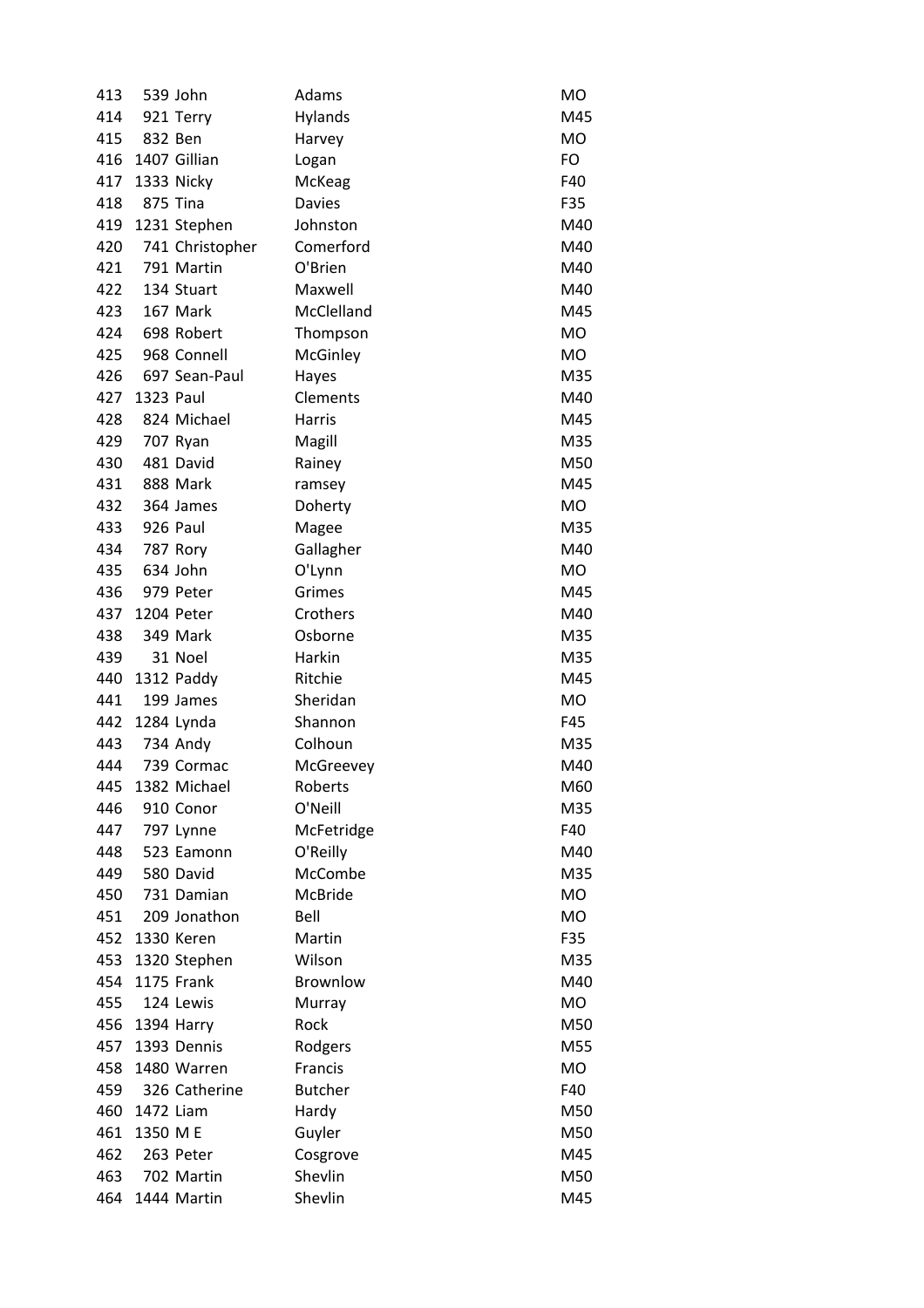| 465 |                  | 1265 Richard      | Watt           | M35       |
|-----|------------------|-------------------|----------------|-----------|
| 466 | 1055 lan         |                   | Grant          | M35       |
| 467 |                  | 142 John          | Steele         | M50       |
| 468 |                  | 1119 William      | Dunseath       | M45       |
| 469 |                  | 892 Nessa         | Agnew          | F40       |
| 470 |                  | 893 Roisin        | <b>Byrne</b>   | F45       |
| 471 |                  | 1133 Taylor       | Andy           | M55       |
| 472 |                  | 1459 Stephanie    | Mooney         | FO        |
| 473 |                  | 1130 Christen     | Mcmaster       | FO        |
| 474 |                  | 227 Andrew        | Little         | <b>MO</b> |
| 475 |                  | 973 Raymond       | McCaffrey      | M35       |
| 476 |                  | 1475 Harmon       | McBride        | M45       |
| 477 |                  | 362 Peter         | McCormick      | M35       |
| 478 | 1396 Paul        |                   | McKinley       | <b>MO</b> |
| 479 |                  | 967 Anthony       | Dillon         | MO        |
| 480 |                  | 1137 Robert       | Murray         | M45       |
| 481 |                  | 1022 Sandra       | Mayne          | FO        |
| 482 |                  | 986 Brendan       | <b>Shivers</b> | M50       |
| 483 |                  | 1316 Claire       | Shields        | F35       |
| 484 |                  | 477 Bobby         | Boal           | <b>MO</b> |
| 485 |                  | 1176 Samantha     | Linton         | FO        |
| 486 |                  | 60 Andy           | <b>Brennan</b> | <b>MO</b> |
| 487 |                  | <b>1177 Colin</b> | McCluskey      | M40       |
| 488 |                  | 1477 Mark         | Hawthorne      | M40       |
| 489 |                  | 211 Colin         | Gilmore        | M45       |
| 490 |                  | 138 Louise        | <b>Browne</b>  | FO        |
| 491 |                  | 1489 Jackie       | Finlay         | <b>MO</b> |
| 492 |                  | 1044 Shauna       | Young          | FO        |
| 493 |                  | 546 Anderson      | Kieran         | <b>MO</b> |
| 494 |                  | 985 James         | Quigg          | M45       |
| 495 |                  | 818 Jason         | Reid           | MO        |
| 496 |                  | 377 Patricia      | Curistan       | F35       |
| 497 |                  | 316 Emma          | Glynn          | F45       |
| 498 |                  | 614 Darren        | Caulfield      | MO        |
| 499 |                  | 1193 Glenn        | Smyth          | M50       |
| 500 |                  | 158 Kieran        | Henry          | M50       |
| 501 | 1236 Orla        |                   | Hatt           | F40       |
| 502 | 1087 Kim         |                   | Archibald      | FO        |
| 503 |                  | 487 Claire        | Nelson         | FO        |
| 504 |                  | 813 Helen         | Murray         | F40       |
| 505 |                  | 1049 Archie       | McCormick      | M50       |
| 506 | 972 lain         |                   | Johnston       | M40       |
| 507 |                  | 1443 Carrie       | Stewart        | FO        |
| 508 |                  | 990 Peter         | Denny          | M40       |
| 509 |                  | 137 James         | <b>McNally</b> | M45       |
| 510 | 785 Ali          |                   | McAllister     | F45       |
| 511 |                  | 1302 Derek        | Wright         | M50       |
| 512 |                  | 900 Adrian        | Rea            | M45       |
| 513 |                  | 59 Ronan          | O'Flaherty     | <b>MO</b> |
| 514 |                  | 1084 irene        | Downey         | F50       |
| 515 |                  | 318 Linus         | McLaughlin     | M50       |
| 516 | <b>1198 Paul</b> |                   | Holmes         | M35       |
|     |                  |                   |                |           |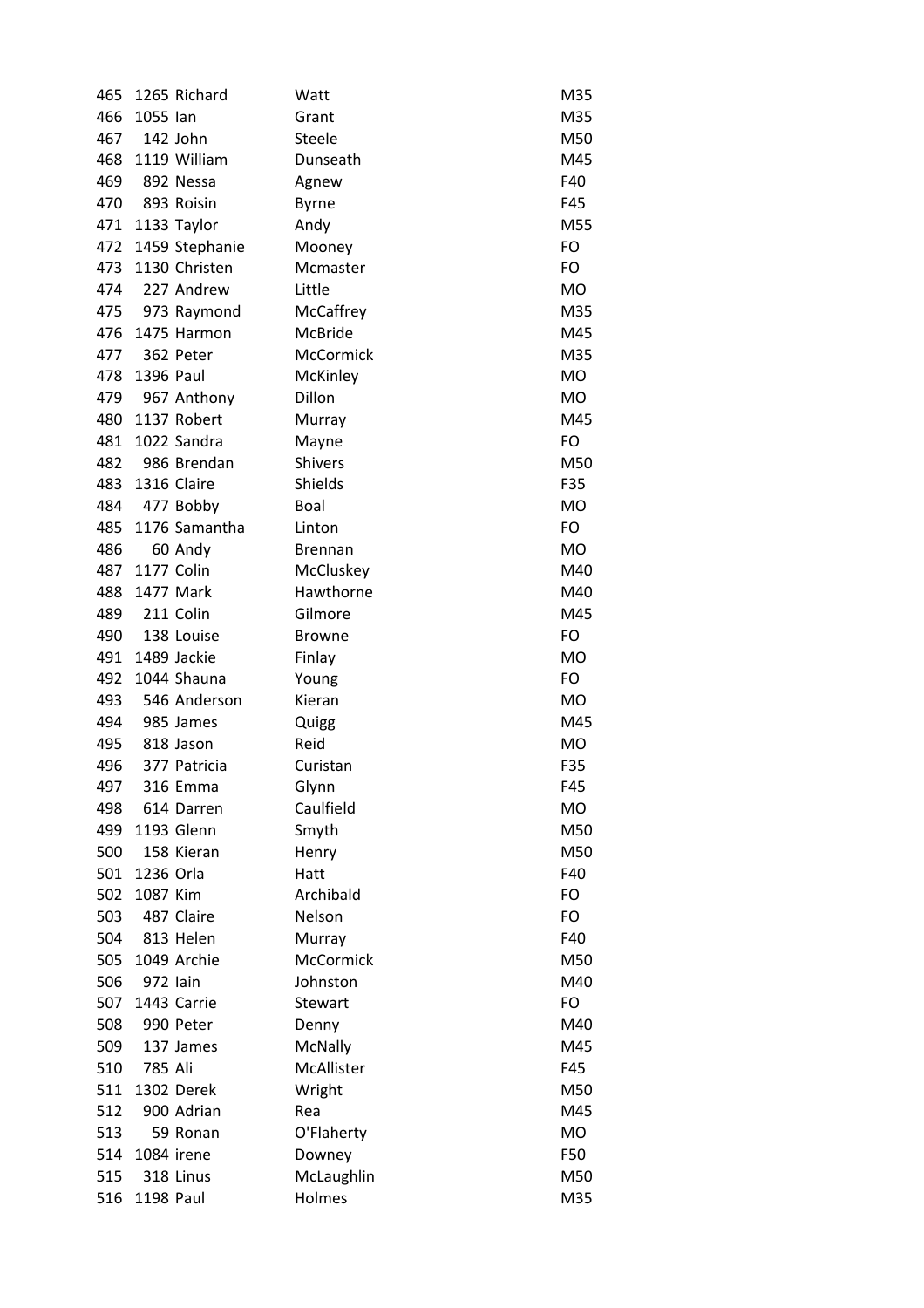| 517 |               | 44 Bryan        | Heron         | M45       |
|-----|---------------|-----------------|---------------|-----------|
| 518 |               | 1479 Emily      | McGowan       | <b>FO</b> |
| 519 | 1466 Anna     |                 | McArdle       | FO        |
| 520 | 1207 John     |                 | Quinn         | M60       |
| 521 |               | 143 Ronnie      | Johnston      | M50       |
| 522 |               | 1214 Stevie     | Friel         | MO.       |
| 523 |               | 958 Scott       | Harbinson     | M35       |
| 524 | 1247 Paul     |                 | Irwin         | M35       |
| 525 |               | 872 Turlough    | Tracey        | M45       |
| 526 |               | 947 Oliver      | Stranney      | M35       |
|     |               | 527 287 Michael | McFarlane     | <b>MO</b> |
| 528 |               | 545 Caroline    | Salters       | F35       |
| 529 | 404 Paul      |                 | Gillan        | M45       |
| 530 |               | 1406 Ciaran     | McCaffrey     | M45       |
|     | 531 623 Chris |                 | Prior         | M40       |
| 532 |               | 1059 Jayne      | Liddle        | F45       |
| 533 | 1035 Paul     |                 | Brannigan     | M55       |
| 534 |               | 1222 Ciara      | McLaughlin    | FO        |
|     | 535 774 Peter |                 | Coulter       | M45       |
| 536 | 1411 Ralf     |                 | Meier         | M45       |
| 537 |               | 1410 Andrew     | Mawhinney     | MO        |
| 538 |               | 654 Stevie      | McKimm        | M45       |
| 539 |               | 1450 mark       | Worthington   | M40       |
| 540 |               | 530 Robert      | Martin        | M45       |
| 541 |               | 982 Martyn      | Weir          | M50       |
| 542 |               | 1121 Shauna     | Hunter        | F35       |
| 543 |               | 293 Richard     | Hand          | M50       |
| 544 |               | 617 Andrew      | <b>Steele</b> | M40       |
|     |               | 545 427 Brendan | McGeown       | M45       |
| 546 |               | 1420 Cecelia    | McCutcheon    | F35       |
| 547 |               | 1141 Andrew     | Gilpin        | MO        |
| 548 |               | 657 Louise      | Officer       | F35       |
| 549 |               | 78 Andrew       | Crockett      | M45       |
| 550 |               | 868 Julie       | Young         | F40       |
| 551 |               | 913 John        | Cochrane      | M45       |
| 552 |               | 107 Peter       | Wilson        | M40       |
| 553 |               | 92 Damien       | Judge         | M35       |
| 554 |               | 879 John        | McGerty       | M45       |
| 555 |               | 358 Peter       | McIlwaine     | M40       |
| 556 |               | 486 Paul        | Skillen       | M35       |
| 557 |               | 337 Charlie     | Meban         | M65       |
| 558 |               | 1339 Ricky      | Mann          | M40       |
| 559 |               | 896 Bob         | Purcell       | M45       |
| 560 |               | 445 Kevin       | McCool        | MO        |
| 561 |               | 238 David       | Crawford      | M40       |
| 562 |               | 1332 Lauren     | McMurtry      | FO        |
| 563 |               | 713 Graeme      | Wilkinson     | M40       |
| 564 |               | 776 Keith       | Hanna         | M45       |
| 565 |               | 65 Jonny        | Ferguson      | <b>MO</b> |
| 566 |               | 945 Gary        | Maxwell       | M40       |
| 567 |               | 417 Rosella     | Pellegrino    | FO        |
| 568 |               | 473 Karen       | McElroy       | F40       |
|     |               |                 |               |           |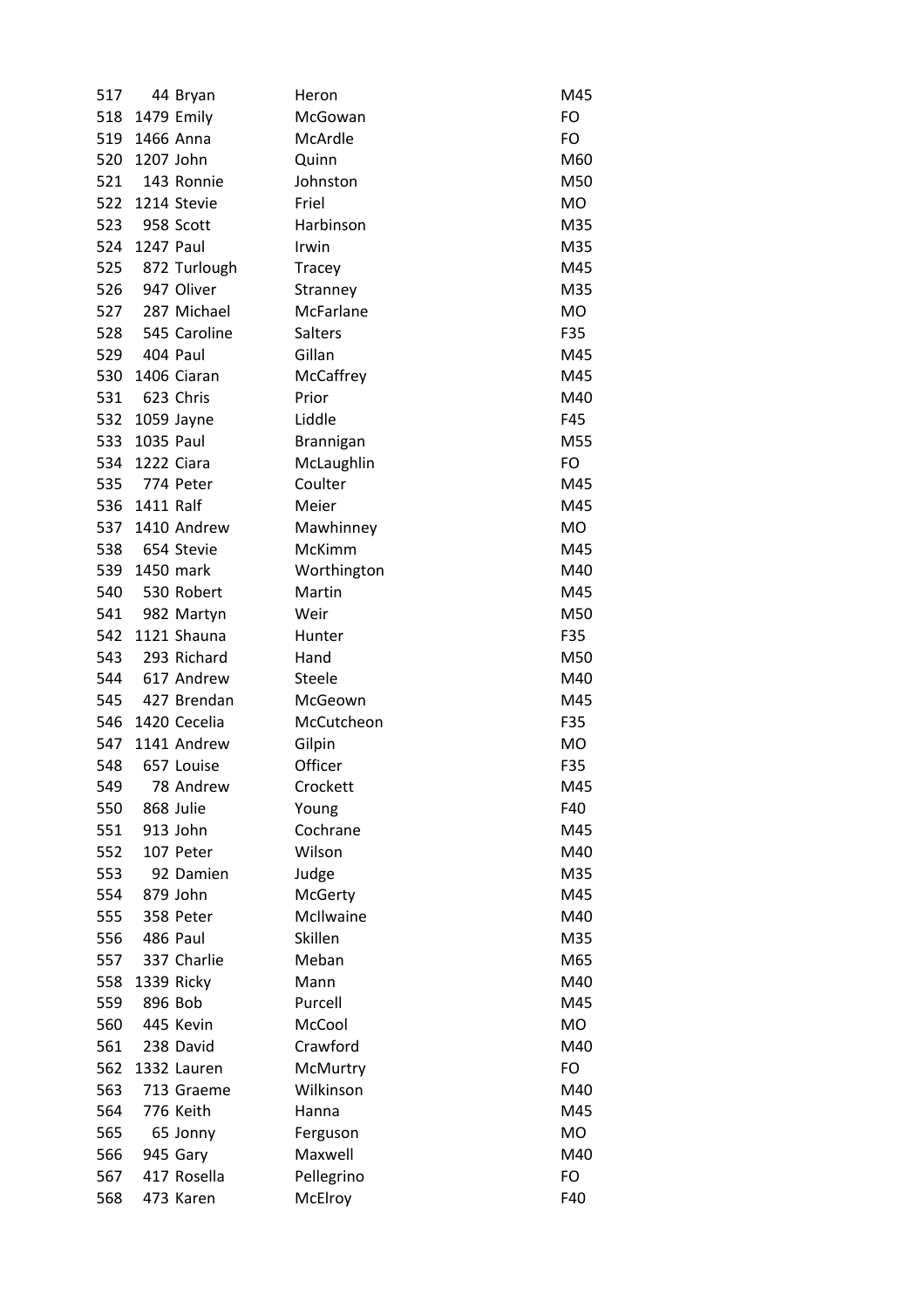| 569 |           | 1250 Michael            | Surgenor           | M40       |
|-----|-----------|-------------------------|--------------------|-----------|
| 570 |           | 1090 Eamon              | Sheridan           | <b>MO</b> |
| 571 |           | 409 Stephen             | Dunn               | M40       |
| 572 |           | 34 Darren               | Madden             | M40       |
| 573 |           | 1486 Deborah            | Henry              | FO        |
| 574 |           | 1485 Henry              | <b>McWilliams</b>  | M45       |
| 575 | 1440 Neil |                         | Lavery             | M40       |
| 576 |           | 1220 Trevor             | McIlhagga          | M40       |
| 577 | 1083 Gina |                         | <b>Baxter</b>      | F40       |
| 578 | 210 Lucy  |                         | O'Dell             | F40       |
| 579 |           | 1335 Richard            | McNeill            | MO        |
| 580 | 605 Kam   |                         | Law                | M45       |
| 581 |           | 743 Aidan               | MacManus           | M35       |
| 582 | 1288 Tom  |                         | Wylie              | M50       |
| 583 |           | 1011 Robert             | Millar             | M45       |
| 584 | 1384 John |                         | Wright             | MO        |
| 585 |           | 446 Brian               | Stewart            | M60       |
| 586 |           | 582 Sarah               | Feeney             | F45       |
| 587 | 76 Julie  |                         | O'Neill            | FO        |
| 588 |           | 196 Jennifer            | Hardie             | FO        |
| 589 |           | 198 Lynn                | Hardie             | F40       |
| 590 |           | 1424 Conor              | Connolly           | M40       |
| 591 |           | 1113 Ramona             | Cupples            | F35       |
| 592 |           | 99 Alan                 | Lewis              | MO        |
| 593 | 577 Mark  |                         | Roulston           | MO        |
| 594 |           | 1274 Andrea             | Heslip             | F40       |
| 595 |           | 1007 Aidan              | McNaughton         | MO        |
| 596 |           | 376 Michael             | Anderson           | M40       |
| 597 |           | 817 Conor               | Loughran           | M35       |
| 598 |           | 1085 Helen              | Mccormack          | FO        |
| 599 |           | 1261 Robert             | Martin             | MO        |
| 600 |           | 1423 David              | O'Dornan           | M35       |
| 601 | 1047 Sean |                         | <b>Beattie</b>     | M45       |
| 602 |           | 1451 Sharon             | Murphy             | FO        |
| 603 |           | 1010 Mark               | Cunningham         | M45       |
| 604 |           | 525 Derek               | Goodfellow         | M35       |
| 605 |           | 1040 Wendy              | McAuley            | F40       |
| 606 |           | 159 Darren              | Barry              | MO        |
| 607 |           | 449 Neal                | Watson             | <b>MO</b> |
| 608 |           | 957 Pascal              | Hull               | M35       |
| 609 |           | 1367 Harry              | Mitchell           | M60       |
| 610 |           | 1164 Kathryn            | Orr                | FO        |
| 611 |           | 324 Conor               | Sheridan           | MO        |
| 612 |           | 450 Jonathan            | Watson             | MO        |
| 613 |           | 1178 Barbara            | McCluskey          | F40       |
| 614 |           | 1185 Ciaran             | Kearney            | M45       |
| 615 |           | 1343 Kevin              |                    | M45       |
| 616 |           | 819 William             | Mulligan           | M35       |
| 617 | 469 Ene   |                         | Gallagher<br>Horan | F40       |
|     |           |                         |                    | MO        |
| 618 |           | 814 Rodney<br>206 Clare | Corrigan           | F40       |
| 619 |           |                         | Carson             |           |
| 620 |           | 1402 Mark               | Jamison            | <b>MO</b> |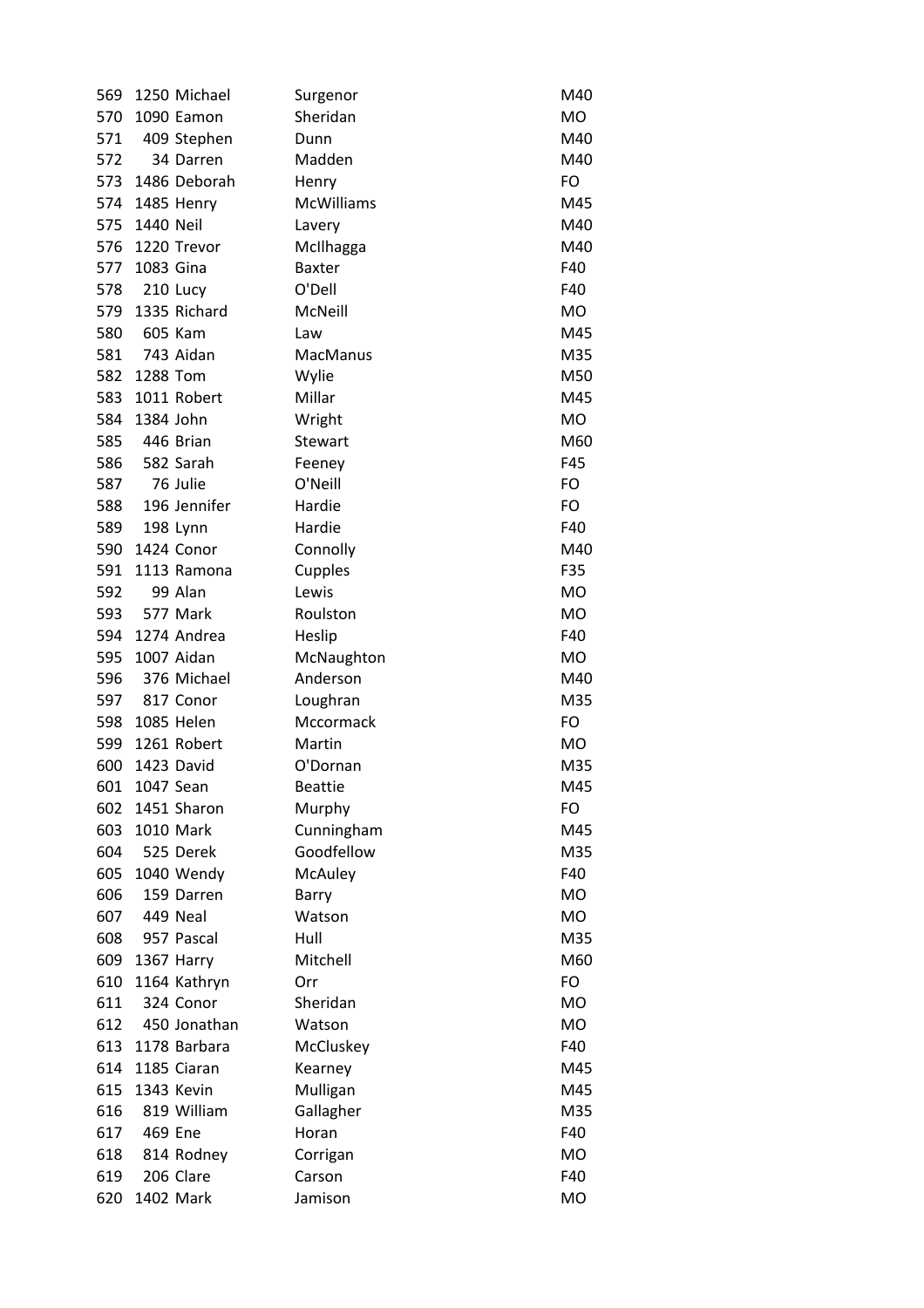| 621 |           | 387 Patricia      | Thompson     | F45       |
|-----|-----------|-------------------|--------------|-----------|
| 622 |           | 815 Jonathan      | Porter       | M35       |
| 623 |           | 220 Jamws         | Hewitt       | M55       |
| 624 |           | 616 Maxine        | Michie       | F45       |
| 625 |           | 976 Martin        | Quinn        | M45       |
| 626 | 608 Jill  |                   | Connolly     | FO        |
| 627 |           | 1378 Derek        | Agnew        | M40       |
| 628 |           | 472 Patricia      | Magill       | F45       |
| 629 |           | 131 Gary          | Spence       | M40       |
| 630 |           | 1447 Jason        | Eley         | M35       |
| 631 |           | 419 Andy          | Cunliffe     | M35       |
| 632 |           | 678 Kathryn       | Young        | F35       |
| 633 |           | 956 David         | Barbour      | M35       |
| 634 |           | 732 Eamon         | McCambridge  | <b>MO</b> |
| 635 |           | 661 Martin        | Hutchinson   | M40       |
| 636 |           | 762 Gareth        | Moore        | M40       |
| 637 |           | 643 Alison        | Hasson       | F35       |
| 638 |           | 665 Joanne        | Major        | F50       |
| 639 |           | 200 Stephanie     | Henry        | F35       |
| 640 |           | 127 Ralph         | Lavery       | M35       |
| 641 | 1344 Sam  |                   | Campbell     | M45       |
| 642 |           | 1336 Marion       | <b>Brown</b> | F40       |
| 643 |           | 492 Aisling       | <b>Busby</b> | FO        |
| 644 |           | 45 Stefanie       | Eisenstadt   | FO        |
| 645 |           | 668 Paul          | Clarkin      | M40       |
| 646 |           | 642 Marty         | Timlin       | M45       |
| 647 |           | <b>1310 Paula</b> | McMaster     | F40       |
| 648 |           | 559 Patrick       | Millar       | M50       |
| 649 |           | 345 Johnny        | Greer        | M35       |
| 650 |           | 1340 Philip       | Richmond     | M40       |
| 651 |           | 191 Drew          | Johnston     | M35       |
| 652 |           | 1123 Graeme       | O'Hara       | M40       |
| 653 |           | 683 Colm          | Coyle        | M50       |
| 654 |           | 1205 Philip       | McCullagh    | M45       |
| 655 |           | 91 Gary           | Shields      | M40       |
| 656 |           | 1257 Chris        | Arnold       | M35       |
| 657 |           | 635 Andy          | Montgomery   | M45       |
| 658 |           | 664 Elayne        | <b>Brown</b> | FO        |
| 659 |           | 729 Steven        | Williamson   | M55       |
| 660 |           | 1399 Stephen      | Knox         | M50       |
| 661 |           | 468 Alison        | Kelly        | F35       |
| 662 |           | 313 Nuala         | Walsh        | FO        |
| 663 |           | 959 Thom          | Knight       | <b>MO</b> |
| 664 |           | 292 Paschal       | O'Sullivan   | M45       |
|     |           |                   |              |           |
| 665 |           | 33 Lorraine       | Wharry       | F35       |
| 666 |           | 17 Karl           | Joyce        | <b>MO</b> |
| 667 |           | 991 Ewan          | Adair        | M35       |
| 668 |           | 1412 Francine     | McFarland    | FO        |
| 669 |           | 305 Sarah         | Dinsmore     | FO        |
| 670 |           | 1383 Lenna M      | Roberts      | FO        |
| 671 | 1419 Orla |                   | Russell      | F45       |
| 672 |           | 1328 Emma         | Moley        | FO        |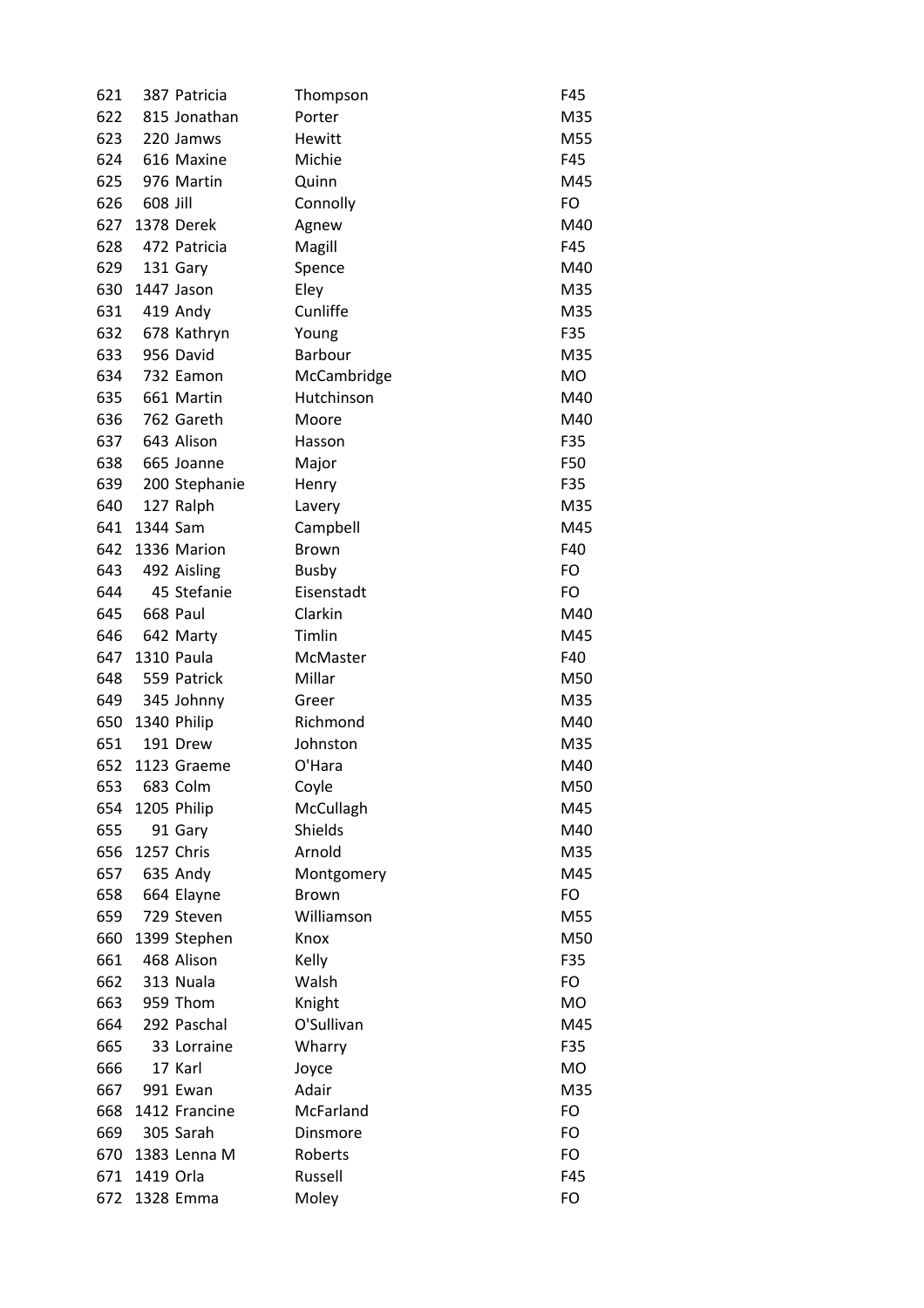| 673 |           | 931 Mark        | Kelly          | M40       |
|-----|-----------|-----------------|----------------|-----------|
| 674 |           | 610 Ciaran      | O'Neill        | M35       |
| 675 |           | 302 Thomas      | Mckinstry      | M45       |
| 676 |           | 21 Harry        | Armstrong      | M50       |
| 677 |           | 267 Elaine      | Kennedy        | F35       |
| 678 |           | 631 Gavin       | McKay          | <b>MO</b> |
| 679 |           | 925 Beverley    | Mitchell       | FO        |
| 680 |           | 426 Mark        | Gilmore        | M40       |
| 681 |           | 994 Craig       | Walker         | M35       |
| 682 |           | 551 Alison      | Foster         | F40       |
| 683 |           | 111 Rachel      | Hutchison      | FO        |
| 684 |           | 175 Stuart      | McCrackin      | M40       |
| 685 |           | 1100 Randall    | Smyth          | M55       |
| 686 |           | 1054 Janine     | Rainey         | F50       |
| 687 |           | 883 Dominic     | Watt           | M45       |
| 688 |           | 916 Greg        | Shevlin        | <b>MO</b> |
| 689 |           | 1072 David      | McIvor         | M45       |
| 690 | 1495 Jim  |                 | Grew           | M40       |
| 691 |           | 329 Austin      | McLaughlin     | M35       |
| 692 |           | 966 John        | Harper         | M40       |
| 693 |           | 726 Catie       | Bevington      | F35       |
| 694 |           | 484 Maurice     | McGarry        | M50       |
| 695 |           | <b>711 Lyle</b> | Jackson        | M50       |
| 696 |           | 570 Fiona       | Reiman         | FO        |
| 697 |           | 626 Michael     | Adams          | MO        |
| 698 |           | 165 Mark        | Todd           | M40       |
| 699 |           | 148 Dean        | Strutt         | MO        |
| 700 |           | 1237 Charise    | <b>Boal</b>    | F35       |
| 701 |           | 592 Stephen     | Semple         | M35       |
| 702 |           | 975 Michael     | Anderson       | MO        |
| 703 |           | 145 Rachel      | Lloyd          | F40       |
| 704 |           | <b>749 Neil</b> | McFarlane      | <b>MO</b> |
| 705 | 1256 Luke |                 | Copeland       | <b>MO</b> |
| 706 |           | 1227 Darren     | Lewis          | M45       |
| 707 |           | 745 Alan        | Morrrow        | <b>MO</b> |
| 708 |           | 235 Steven      | Reynolds       | M35       |
| 709 |           | 1155 Michael    | Crymble        | MO        |
| 710 | 1157 Dan  |                 | Mcallister     | <b>MO</b> |
| 711 |           | 447 Bronach     | McAuley        | F45       |
| 712 |           | 320 Paul        | <b>Bracken</b> | M35       |
| 713 |           | 1179 Wendy      | McKeegan       | FO        |
| 714 |           | 183 Paul        | Mitchell       | M45       |
| 715 |           | 756 Rory        | <b>Bracken</b> | M35       |
| 716 |           | 1296 Grainne    | Crilly         | F45       |
| 717 |           | 695 Maura       | Corry          | F45       |
| 718 |           | 599 Christine   | Nagle          | F45       |
| 719 |           | 514 Lynne       | Mounstephen    | F35       |
| 720 |           | 798 Gillian     | Strudwick      | F35       |
| 721 |           | 803 Eileen      | Jack           | FO        |
| 722 |           | 499 John        | Johnston       | M40       |
| 723 |           | 280 Michael     | Adamson        | MO        |
| 724 |           | 459 Heidi       | Evans          | F35       |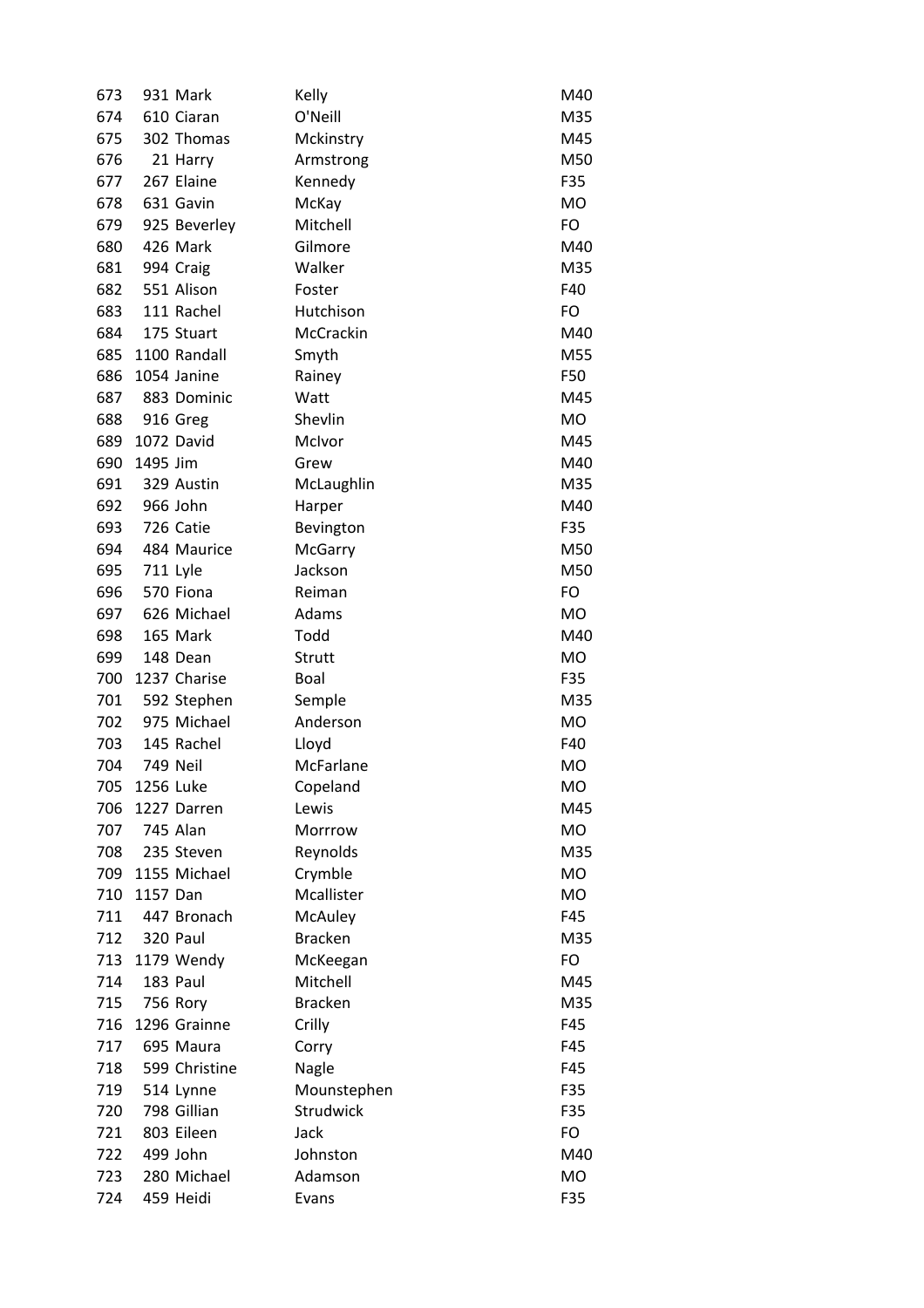| 725 |           | 441 Nigel     | wright          | M40       |
|-----|-----------|---------------|-----------------|-----------|
| 726 | 612 Eva   |               | Rothberg        | F35       |
| 727 |           | 1478 Matthew  | Crawley         | MO        |
| 728 | 1268 Ivan |               | Cooke           | M35       |
| 729 |           | 505 Paul      | Irwin           | M35       |
| 730 |           | 1161 Mervyn   | Kinney          | M60       |
| 731 |           | 980 Stephen   | Saulters        | <b>MO</b> |
| 732 |           | 178 Joanne    | Weir            | FO        |
| 733 |           | 783 Joanne    | <b>McCauley</b> | F40       |
| 734 |           | 779 Cathy     | Hopkins         | F35       |
| 735 |           | 710 Gareth    | <b>Burke</b>    | <b>MO</b> |
| 736 | 554 Mel   |               | Boyle           | M40       |
| 737 |           | 266 Judith    | Henry           | FO        |
| 738 |           | 255 Mark      | Taggart         | <b>MO</b> |
| 739 |           | 240 Delwyn    | McIntyre        | M40       |
| 740 |           | 1441 Nolan    | Montague        | M40       |
| 741 |           | 597 Stephen   | McMillen        | MO        |
| 742 |           | 1442 Daniel   | McCaffrey       | M35       |
| 743 |           | 370 Eimear    | McCurdie        | FO        |
| 744 |           | 788 Julie     | Gerrish         | F35       |
| 745 |           | 682 Padraic   | Quinn           | M35       |
| 746 |           | 696 Declan    | Ormsby          | M35       |
| 747 |           | 1096 Gordon   | Bell            | M45       |
| 748 | 1060 Alan |               | Molloy          | M55       |
| 749 |           | 1303 Lindsay  | Cosgrove        | FO        |
| 750 | 946 Tim   |               | Khanna          | MO        |
| 751 |           | 676 Barry     | O'Reilly        | M40       |
| 752 |           | 627 Gary      | Adams           | M45       |
| 753 |           | 23 Verity     | Cornford        | F35       |
| 754 |           | 894 Adrian    | Smith           | MO        |
| 755 |           | 1074 Linda    | Craig           | F50       |
| 756 |           | 1292 Stephen  | Smyth           | M50       |
| 757 |           | 1159 Sophie   | Magee           | FO        |
| 758 |           | 18 John       | McGarvey        | M35       |
| 759 |           | 1353 Brian    | Maltman         | M35       |
| 760 |           | 226 Benjamin  | McFadden        | MO        |
| 761 |           | 262 Chris     | Johnston        | M35       |
| 762 |           | 1322 Debbie   | Mingout         | F40       |
| 763 |           | 571 Pete      | McCanny         | M50       |
| 764 |           | 252 Barney    | <b>McGinnis</b> | M50       |
| 765 |           | 607 Colin     | Gamble          | M40       |
| 766 |           | 299 Paul      | Magee           | MO        |
| 767 |           | 497 Muir      | Clark           | M50       |
| 768 |           | 789 Rhonda    | Wallace         | F40       |
| 769 |           | 1329 Jonathan | Lilly           | M45       |
| 770 |           | 248 Gareth    | Rodgers         | MO        |
| 771 |           | 920 Daniel    | McVicker        | M45       |
| 772 |           | 887 Keith     | Hetherington    | M45       |
| 773 |           | 763 Stephan   | Grossmann       | M45       |
| 774 |           | 310 Aine      | Hasson          | F45       |
| 775 |           | 154 Stephen   | Jones           | M50       |
| 776 | 1242 Neil |               | Stewart         | MO        |
|     |           |               |                 |           |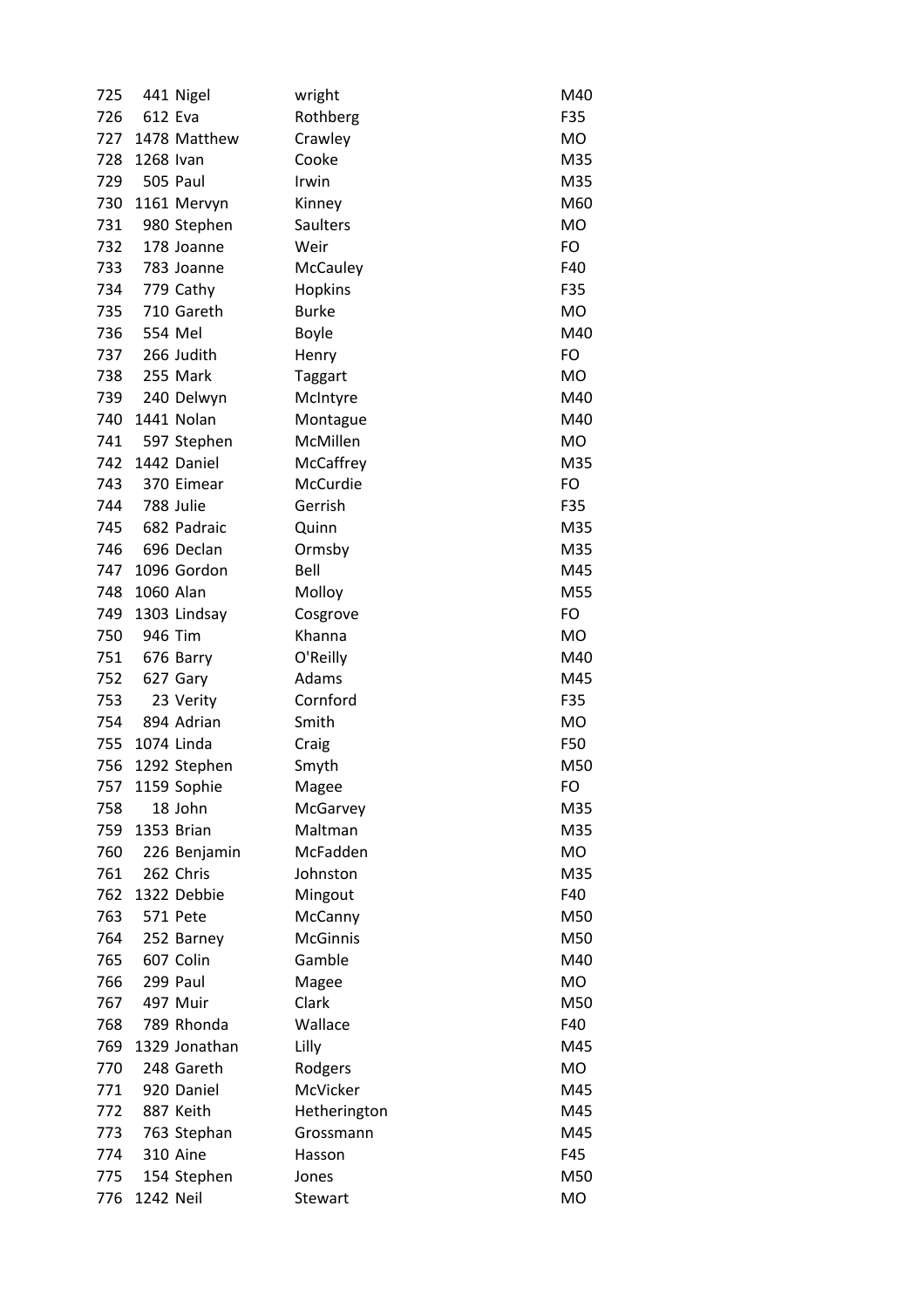| 777 |            | 410 Paul                     | Lyons         | M45       |
|-----|------------|------------------------------|---------------|-----------|
| 778 |            | 963 John                     | Hunt          | M35       |
| 779 |            | 406 Sarah-Jane               | Gibson        | F35       |
| 780 |            | 1004 James                   | Kitchin       | M45       |
| 781 |            | 258 Samuel                   | Moore         | <b>MO</b> |
| 782 |            | 794 Jake                     | Hill          | <b>MO</b> |
| 783 |            | 279 Joelene                  | Scott         | FO        |
| 784 |            | 1481 Raymond                 | Bannon        | M35       |
| 785 |            | 830 Karen                    | Carlisle      | F40       |
| 786 |            | 229 Aoibhinn                 | Corrigan      | FO        |
| 787 |            | 1099 Rowena                  | Davis         | F35       |
| 788 |            | 407 Kirstie                  | Annett        | FO        |
| 789 |            | 651 Kelly                    | Caldwell      | F35       |
| 790 |            | 1097 Lesley                  | Robinson      | F40       |
| 791 |            | 268 Kevin                    | Kelly         | M40       |
| 792 |            | 284 Brian                    | Gepp          | M40       |
| 793 |            | 965 John                     | Gillespie     | M35       |
| 794 |            | 411 Mirek                    | Pyrsz         | <b>MO</b> |
| 795 | 1244 Julie |                              | Irwin         | FO        |
| 796 |            | 686 Mark                     | Latuske       | M35       |
| 797 | 1217 Neil  |                              | Reynolds      | M50       |
| 798 |            | 1208 David                   | McCallum      | M45       |
| 799 |            |                              |               | F45       |
| 800 |            | 932 Pamela-jane<br>636 Colin | Feeney        | M50       |
|     |            | 816 Donal                    | McCrory       |           |
| 801 |            | 914 Sharon                   | Ward          | <b>MO</b> |
| 802 |            |                              | Steele        | F45       |
| 803 | 1483 Jeff  |                              | Hamilton      | M35       |
| 804 |            | 1015 Conchobar               | Hayes         | MO        |
| 805 |            | 455 Peter                    | Collins       | M35       |
| 806 |            | 709 David                    | McKee         | <b>MO</b> |
| 807 |            | 772 Allan                    | Kesson        | M40       |
| 808 |            | 1109 Angela                  | McCormick     | F40       |
| 809 |            | 1041 Karen                   | Poag          | F35       |
| 810 |            | 126 Jennifer                 | Mulvenna      | FO        |
| 811 |            | 1445 Claire                  | Chambers      | F40       |
| 812 |            | 919 Eithne                   | Murphy        | F50       |
| 813 |            | 837 Ruth                     | Murphy        | F40       |
| 814 |            | 62 Kelly                     | Cooke         | FO        |
| 815 |            | 1433 Kevin                   | Dynan         | M45       |
| 816 |            | 144 Donna                    | McLaughlin    | F40       |
| 817 |            | 923 Trevor                   | Cooke         | <b>MO</b> |
| 818 |            | 61 Gemma                     | <b>Davies</b> | FO        |
| 819 |            | 1290 Helen                   | Cardwell      | F35       |
| 820 |            | 1000 Eddie                   | Hampton       | M40       |
| 821 |            | 1105 Moira                   | McBride       | F45       |
| 822 |            | 1494 Laura                   | Coulter       | FO        |
| 823 |            | 744 Hugh                     | Harrison      | M50       |
| 824 |            | 1063 Julie-Ann               | Mitchell      | F35       |
| 825 |            | 1476 Oliver                  | Mort          | <b>MO</b> |
| 826 |            | 669 Damien                   | Stone         | M35       |
| 827 | 563 lan    |                              | Morrow        | <b>MO</b> |
| 828 |            | 448 Curtis                   | Allen         | <b>MO</b> |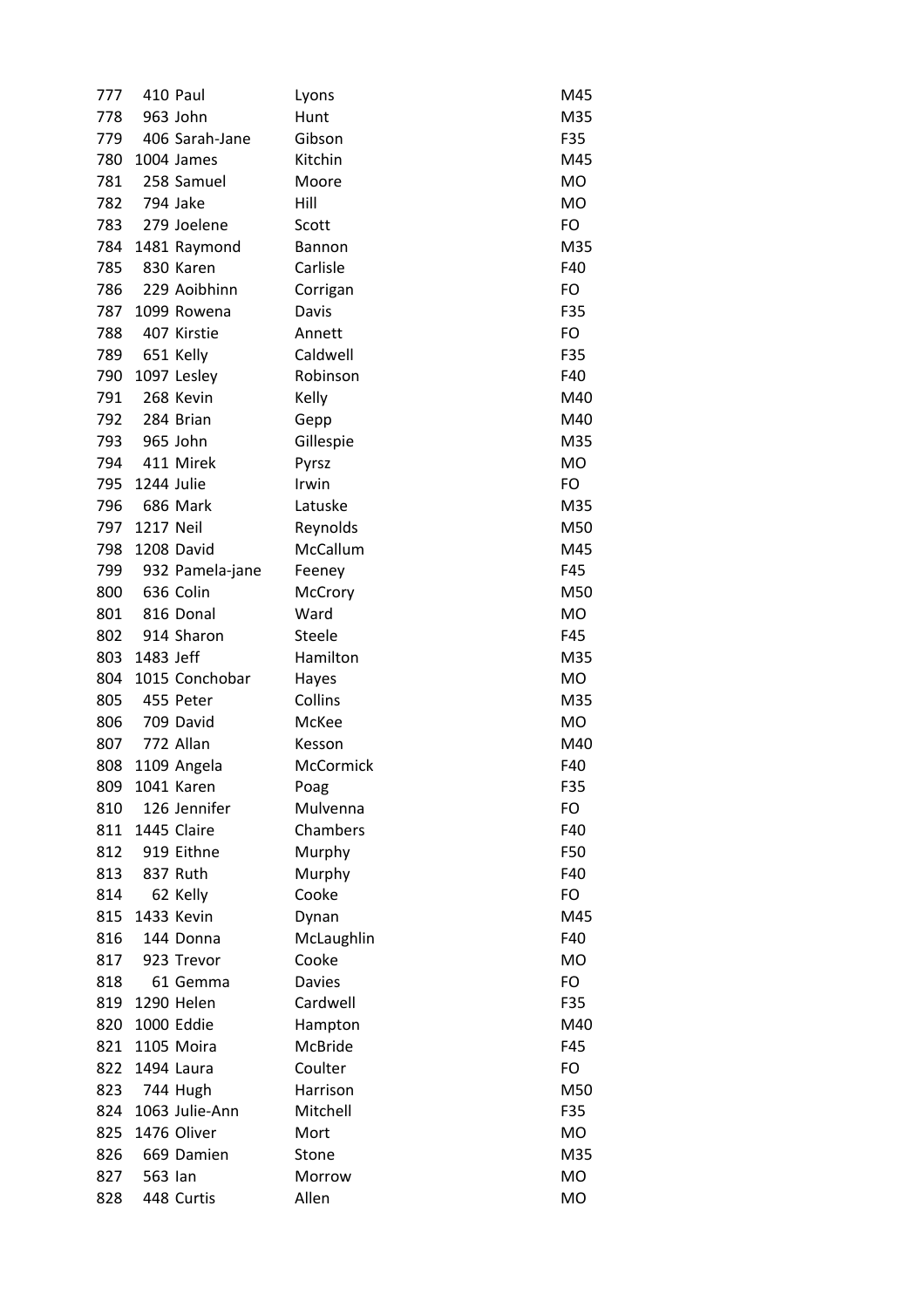| 829 |           | 373 Fiona      | Hanton           | FO        |
|-----|-----------|----------------|------------------|-----------|
| 830 |           | 740 Joanna     | Goodchild        | FO        |
| 831 |           | 620 Claire     | Killen           | F40       |
| 832 |           | 1360 Brian     | Dempsey          | M60       |
| 833 |           | 701 Hannah     | Lavery           | FO        |
| 834 |           | 260 Stephen    | Gorman           | M40       |
| 835 | 1260 Aine |                | Hughes           | FO        |
| 836 |           | 180 Alison     | Sweeney          | F45       |
| 837 |           | 340 Mandy      | Yau-Wilson       | FO        |
| 838 |           | 544 Elaine     | Hargan           | F35       |
| 839 | 1110 John |                | neeson           | M50       |
| 840 |           | 1136 Emma      | Gorman           | FO        |
| 841 |           | 1345 Carol     | McMenamin        | F50       |
| 842 |           | 902 Glenn      | Mann             | M35       |
| 843 | 321 Rita  |                | McCollam         | F45       |
| 844 |           | 1132 Patrick   | McLain           | M45       |
| 845 |           | 1027 Mary      | Duffin           | F50       |
| 846 |           | 863 Sorcha     | Nic Giolla Rua   | FO        |
| 847 |           | 862 Roisin     | Marley           | F35       |
| 848 |           | 125 Pauline    | Mullan           | F40       |
| 849 |           | 899 Nicola     | Rea              | F45       |
| 850 |           | 622 Caroline   | Wilson           | F35       |
| 851 |           | 361 Ciara      | McCormick        | F35       |
| 852 |           | 9 Geraldine    | McClintock       | F35       |
| 853 |           | 604 Ingrid     | Mercer           | F50       |
| 854 |           | 213 Kerri-Anne | Kearney          | FO        |
| 855 |           | 1380 Rosaleen  | Doherty          | F35       |
| 856 |           | 754 Roisin     | <b>Brooks</b>    | F40       |
| 857 |           | 488 Juliane    | Keane            | F40       |
| 858 |           | 728 Louise     | Welsh            | FO        |
| 859 |           | 304 Carol      | Leckie           | F55       |
| 860 | 633 Jeff  |                | Hull             | M50       |
| 861 |           | 1348 Tracey    | Parke            | F40       |
| 862 |           | 147 Craig      | Falls            | <b>MO</b> |
| 863 |           | 190 Mark       | Cousins          | <b>MO</b> |
| 864 |           | 680 Jenny      | Murray           | FO        |
| 865 |           | 182 Kelly      | Hobson           | FO        |
| 866 |           | 496 Amanda     | Kenny            | F45       |
| 867 |           | 1042 Laura     | <b>McGrillis</b> | FO        |
| 868 |           | 1165 Rodney    | McLaughlin       | M45       |
| 869 |           | 1273 Philip    | McEvoy           | M45       |
| 870 |           | 922 Rachel     | Galbraith        | F40       |
| 871 |           | 16 Jessica     | <b>Beckett</b>   | FO        |
|     |           |                | Fisher           | M45       |
| 872 |           | 909 Jason      |                  |           |
| 873 |           | 1454 Michael   | Patterson        | M50       |
| 874 |           | 1453 Harriett  | Patterson        | FO        |
| 875 |           | 1409 Thomas    | <b>Burnie</b>    | M35       |
| 876 |           | 121 Niall      | Caldwell         | <b>MO</b> |
| 877 |           | 95 Lisa        | Doherty          | FO        |
| 878 |           | 884 Claire     | Dickinson        | FO        |
| 879 |           | 1413 James     | Ramsey           | M55       |
| 880 |           | 993 Dean       | <b>Tonks</b>     | M40       |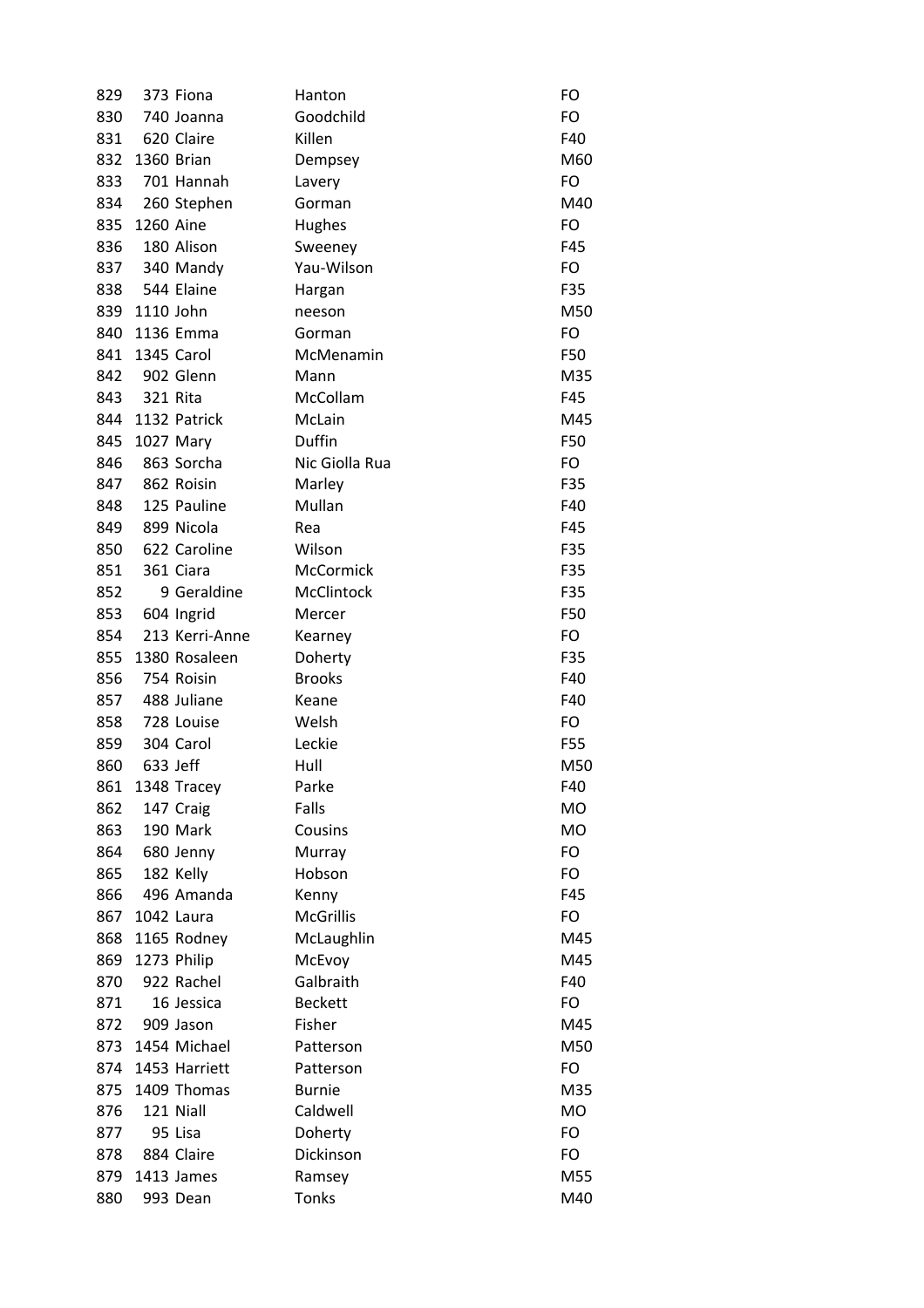| 881 |           | 1373 Samantha      | <b>Brownlee</b> | FO        |
|-----|-----------|--------------------|-----------------|-----------|
| 882 |           | 355 David          | Middleton       | M35       |
| 883 |           | 6 Neill            | Harper          | M45       |
| 884 |           | 790 Gemma          | McAnirn         | FO        |
| 885 |           | 1385 Wesley        | Currie          | M55       |
| 886 |           | 722 Declan         | O'Hara          | M45       |
| 887 |           | 663 Stephen        | McGowan         | M45       |
| 888 |           | 876 Mags           | Flynn           | F40       |
| 889 |           | 1497 Claire Louise | Rankin          | FO        |
| 890 |           | 150 Noel           | Bloomfield      | M50       |
| 891 |           | 478 Heather        | <b>Baxter</b>   | F45       |
| 892 | 479 Dan   |                    | Magill          | <b>MO</b> |
| 893 |           | 281 Una            | O'Connor Bones  | F50       |
| 894 |           | 118 Mark           | Patience        | M40       |
| 895 |           | 1492 Adrian        | McMenamin       | M40       |
| 896 |           | 517 Andrew         | Hutchinson      | <b>MO</b> |
| 897 | 1374 Noel |                    | Rugman          | M50       |
| 898 |           | 374 Alan           | McKittrick      | M40       |
| 899 |           | 1043 Lesley        | Irwin           | F35       |
| 900 |           | 1491 Andrew        | Moore           | MO        |
| 901 |           | 1197 Hugh          | <b>Mills</b>    | M40       |
| 902 |           | 1195 Roisin        | O'Boyle         | F40       |
| 903 |           | 936 Jennifer       | <b>Bairner</b>  | FO        |
| 904 | 225 Laura |                    | O'Neill         | FO        |
| 905 |           | 308 Brigid         | Quinn           | F65       |
| 906 |           | 1395 Jaime         | McKinley        | M35       |
| 907 |           | 807 Cathy          | Valente         | F35       |
| 908 |           | 28 Nadine          | Mercer          | F35       |
| 909 |           | 826 Mark           | Rocks           | M50       |
| 910 |           | 839 Polly          | Dix             | F45       |
| 911 |           | 1003 Adam          | Wood            | MO        |
| 912 | 1258 Glen |                    | Farrell         | <b>MO</b> |
| 913 | 1156 Eoin |                    | Mcanuff         | МO        |
| 914 |           | 844 Janet          | Toal            | F45       |
| 915 |           | 483 Stephen        | <b>McManus</b>  | M40       |
| 916 |           | 660 Yvonne         | McIlree         | F35       |
| 917 |           | 48 Sean            | Clarke          | MO        |
| 918 |           | 1201 Richard       | <b>Breen</b>    | <b>MO</b> |
| 919 |           | 1103 Ruth Margaret | Kelly           | FO        |
| 920 |           | 964 Chris          | Armstrong       | <b>MO</b> |
| 921 |           | 471 Philip         | Poag            | M40       |
| 922 |           | 573 Emer           | <b>Bussmann</b> | FO        |
| 923 |           | 40 Fintan          | Hurl            | MO        |
| 924 |           | 556 Ruth           | Moore           | F35       |
| 925 |           | 110 Yana           | Tweed           | F40       |
| 926 |           | 778 Gerard         | Gilroy          | M35       |
| 927 |           | 1196 Francis       | Gault           | F45       |
| 928 |           | 1229 Roisin        | Catney          | F40       |
| 929 |           | 1248 Barry         | Shaw            | M35       |
| 930 | 1209 Liam |                    | McCollum        | M45       |
|     |           |                    |                 |           |
| 931 |           | 929 Sean           | Hayes           | M50       |
| 932 | 969 Lisa  |                    | Leonard         | F40       |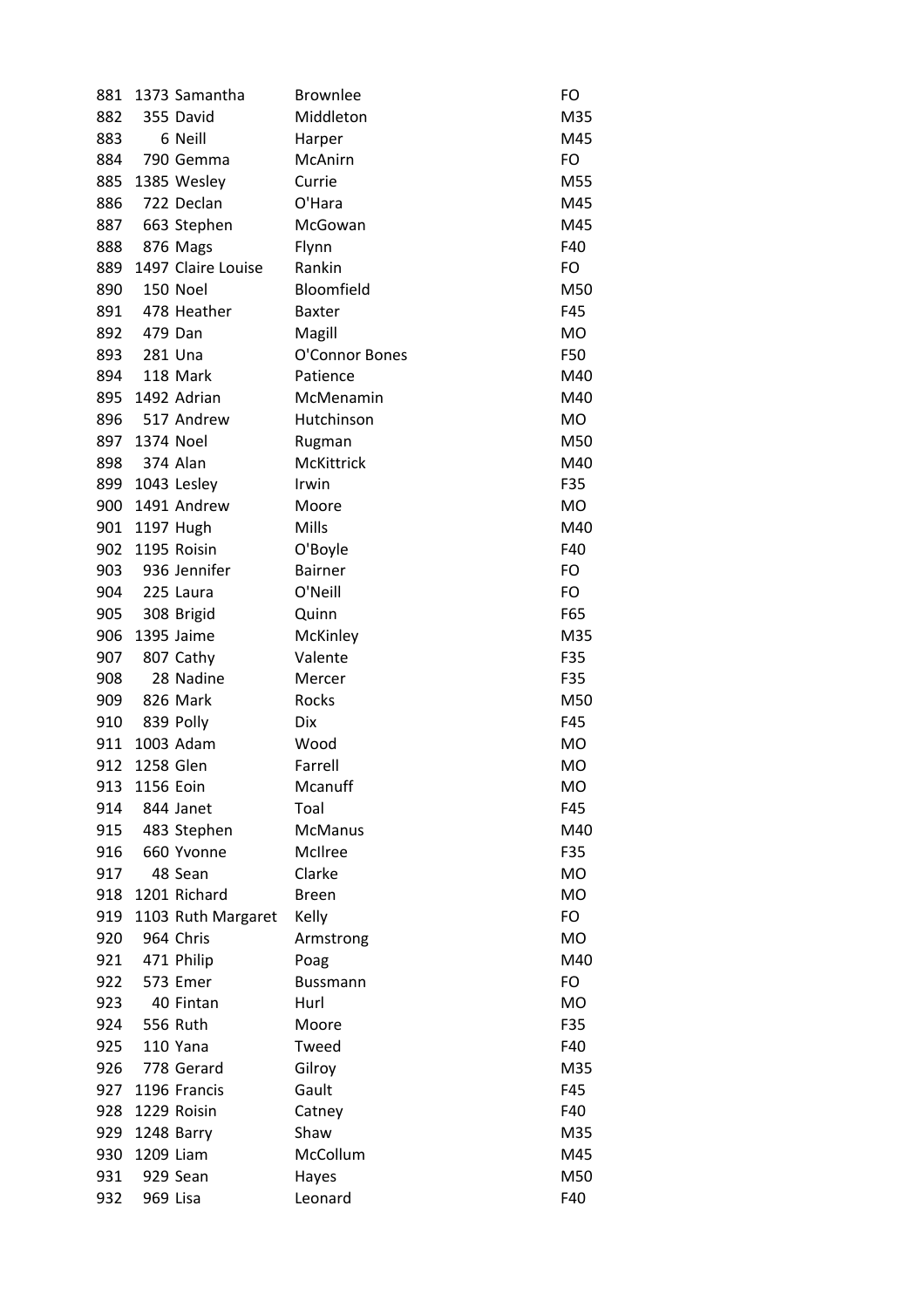| 933 |                  | 912 Roisin     | Kelly             | F35       |
|-----|------------------|----------------|-------------------|-----------|
| 934 |                  | 939 Eileen     | McCaw             | F55       |
| 935 |                  | 1504 Damon     | McMullan          | <b>MO</b> |
| 936 | 1002 John        |                | McCauley          | M45       |
| 937 |                  | 861 Fiona      | Devlin            | F35       |
| 938 |                  | 944 Glenn      | McGall            | M45       |
| 939 |                  | 257 Jennifer   | <b>Beckett</b>    | F45       |
| 940 | <b>1181 Paul</b> |                | Humphries         | M35       |
| 941 |                  | 109 Catherine  | Boyd              | FO        |
| 942 |                  | 463 Jimmy      | Galbraith         | M65       |
| 943 |                  | 22 Connie      | Hodge             | FO        |
| 944 |                  | 1206 David     | Smyth             | <b>MO</b> |
| 945 |                  | 1474 Peter     | Papafio           | M50       |
| 946 |                  | 954 Dermot     | Fyfe              | M40       |
| 947 |                  | 851 Raymond    | Hilman            | M65       |
| 948 |                  | 1275 Yvonne    | Kielt             | F35       |
| 949 |                  | 721 Stephen    | Northey           | <b>MO</b> |
| 950 |                  | 885 Colin      | <b>Haddick</b>    | M65       |
| 951 |                  | 537 Melanie    | Millar            | F35       |
| 952 |                  | 694 Kirsten    | Dalton            | FO        |
| 953 |                  | 703 Ciaran     | Cassidy           | <b>MO</b> |
| 954 |                  | 646 Kevin      | Oneill            | <b>MO</b> |
| 955 |                  | 648 Gerard     | Oneill            | <b>MO</b> |
| 956 |                  | 1484 Magdalena | Winnicka          | F35       |
| 957 | 384 Lyn          |                | McClure           | F40       |
| 958 |                  | 282 Janet      | Grew              | F40       |
| 959 |                  | 1194 Deborah   | Surgenor          | F40       |
| 960 | 1449 Rory        |                | McGill            | <b>MO</b> |
| 961 | 1446 Paul        |                | Ferguson          | M40       |
| 962 |                  | 853 Karen      | Hunter            | F45       |
| 963 |                  | 1386 Holly     | Currie            | FO        |
| 964 |                  | 890 Andrea     | Wylie             | F45       |
| 965 |                  | 385 Kerri      | Thrower           | F35       |
| 966 |                  | 1018 Pamela    | Kane              | FO        |
| 967 |                  | 274 Gerard     | Hughes            | M35       |
| 968 |                  | 269 Julie      | Henry             | F40       |
| 969 |                  | 389 Chris      | <b>Brock</b>      | MO        |
| 970 |                  | 1115 Joanne    | <b>McCandless</b> | F35       |
| 971 |                  | 601 Brian      | Crothers          | M60       |
| 972 |                  | 1166 Mark      | Craig             | M40       |
| 973 |                  | 155 Alison     | Allen             | F55       |
| 974 |                  | 1056 Christina | Mcerlean          | F35       |
| 975 |                  | 1264 Denise    | Cowan             | FO        |
| 976 |                  | 771 Barbara    | Kesson            | F35       |
| 977 |                  | 769 Danielle   | McCluskey         | FO        |
| 978 |                  | 928 Catherine  | Mullan            | F35       |
| 979 |                  | 451 Donna      | McGregor          | FO        |
| 980 |                  | 273 Siddharth  | Khowala           | MO        |
| 981 |                  | 1243 Maria     | Oloan             | F35       |
| 982 |                  | 1251 Colleen   | McDowell          | F35       |
| 983 |                  | 632 Leah       | O'Neill           | F35       |
| 984 |                  | 491 Marv       | Van Niekerk       | M40       |
|     |                  |                |                   |           |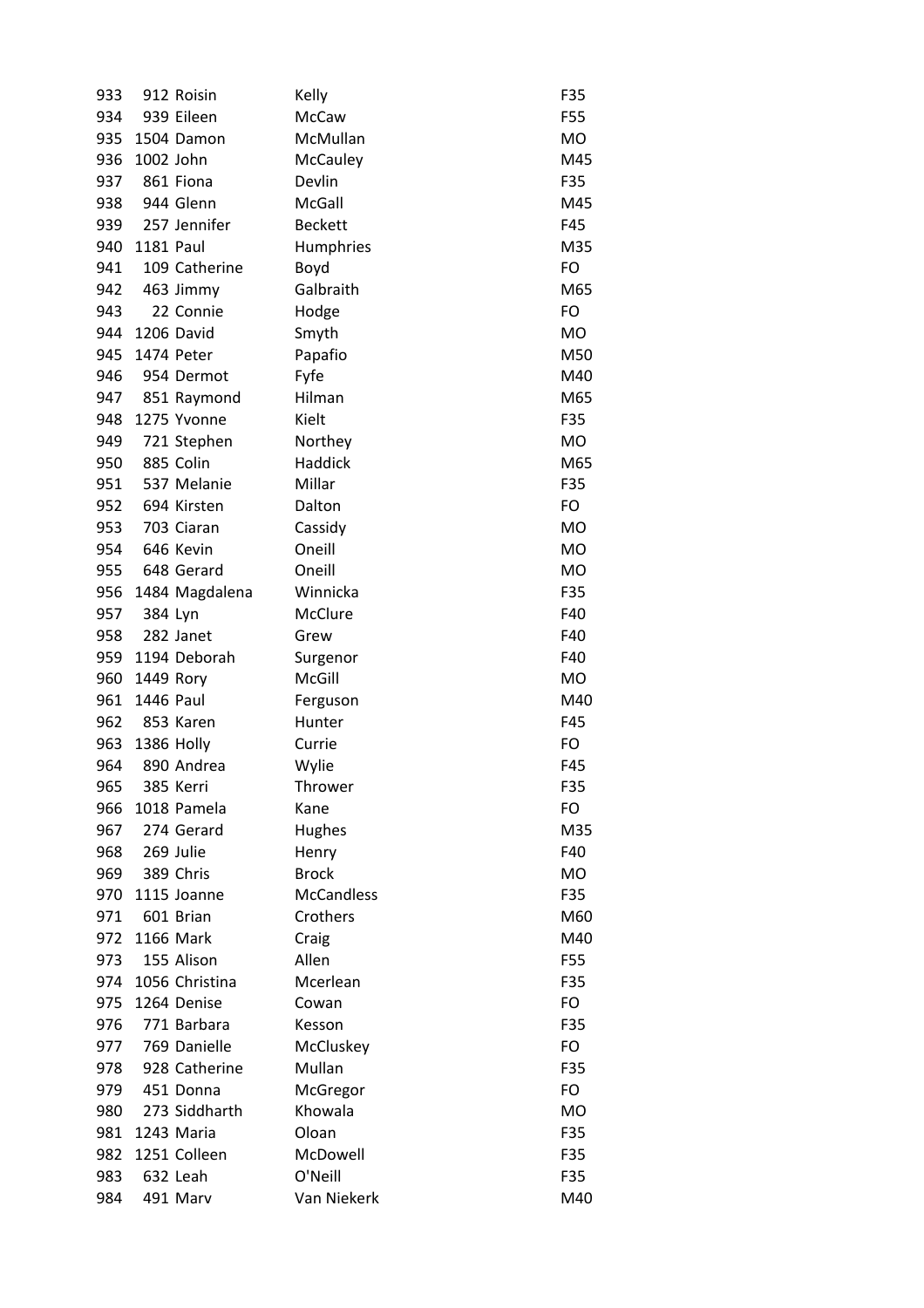| 985             |           | 201 William     | Scott          | M45       |
|-----------------|-----------|-----------------|----------------|-----------|
| 986             |           | 123 Elaine      | <b>Bailey</b>  | F45       |
| 987             |           | 801 John        | Galpin         | M55       |
| 988             |           | 383 Carol       | Mounce         | F45       |
| 989             |           | 988 Stevie      | <b>Black</b>   | M35       |
| 990             |           | 561 Alan        | Kerr           | M45       |
| 991             |           | 1233 Louise     | Stewart        | FO        |
| 992             |           | 420 Emmanuel    | Farrelly       | M35       |
| 993             |           | 1023 Elaine     | Cunningham     | F35       |
| 994             |           | 379 Ruth        | Coulter        | F40       |
| 995             | 1129 Lynn |                 | Magee          | FO        |
| 996             |           | 881 Stacey      | <b>McGerty</b> | FO        |
| 997             | 1162 Paul |                 | Carlin         | M55       |
| 998             | 746 John  |                 | Marquess       | M45       |
|                 |           | 999 1487 Eileen | Watt           | F45       |
| 1000            |           | 1321 Patricia   | Carson         | F50       |
| 1001            | 1058 Ria  |                 | McMullan       | FO        |
| 1002            | 234 Joe   |                 | McNeice        | M40       |
| 1003            |           | 531 Roisin      | Mcconnell      | F40       |
| 1004            |           | 298 Tom         | Kane           | M65       |
| 1005            |           | 57 Christopher  | Harkin         | FO        |
| 1006 1143 Colin |           |                 | Shannon        | M35       |
| 1007            |           | 46 Jay          | Eisenstadt     | M45       |
| 1008            |           | 1026 Irene      | <b>Beattie</b> | F50       |
| 1009            |           | 428 Johnston    | <b>Birrell</b> | M40       |
| 1010            |           | 429 Tanya       | McGreeghan     | F40       |
| 1011            |           | 793 Robin       | Hill           | M45       |
| 1012            |           | 515 Stuart      | Campbell       | MO        |
| 1013            |           | 1009 Moyra      | McKinley       | F45       |
| 1014            |           | 224 Martin      | <b>Brady</b>   | M40       |
| 1015            |           | 952 Hazel       | Marshall       | F45       |
| 1016            |           | 1225 Karen      | Quinn          | F45       |
| 1017            |           | 575 Matthew     | Armstrong      | <b>MO</b> |
| 1018            |           | 821 Emily       | Boal           | F35       |
| 1019            | 1371 Karl |                 | Thrower        | M45       |
| 1020            |           | 1171 Janice     | Collins        | F35       |
| 1021            |           | 962 Sharron     | Sykes          | F40       |
| 1022            |           | 983 Tracy       | Symington      | F40       |
| 1023            |           | 984 Eamon       | <b>Brady</b>   | M35       |
| 1024            |           | 924 Lynn        | Malcolm        | FO        |
| 1025            |           | 716 Caoimhe     | McKenna        | FO        |
| 1026            |           | 699 Karen       | O'Donnell      | F35       |
| 1027            |           | 47 Noreen       | <b>Jeffers</b> | F35       |
| 1028            |           | 1429 Andrew     | Symington      | M40       |
| 1029            |           | 727 Team        | Kerr           | M40       |
| 1030            |           | 987 Mary        | Grain          | F35       |
| 1031            |           | 1463 Iryana     | Kennedy        | F45       |
| 1032            |           | 69 Andrew       | Ferguson       | <b>MO</b> |
| 1033            | 1291 Jane |                 | Rowe           | F45       |
| 1034            |           | 950 Anthony     | McKenna        | M40       |
| 1035            | 1212 Sean |                 | Murphy         | M50       |
| 1036            | 1499 Paul |                 | Grihn          | <b>MO</b> |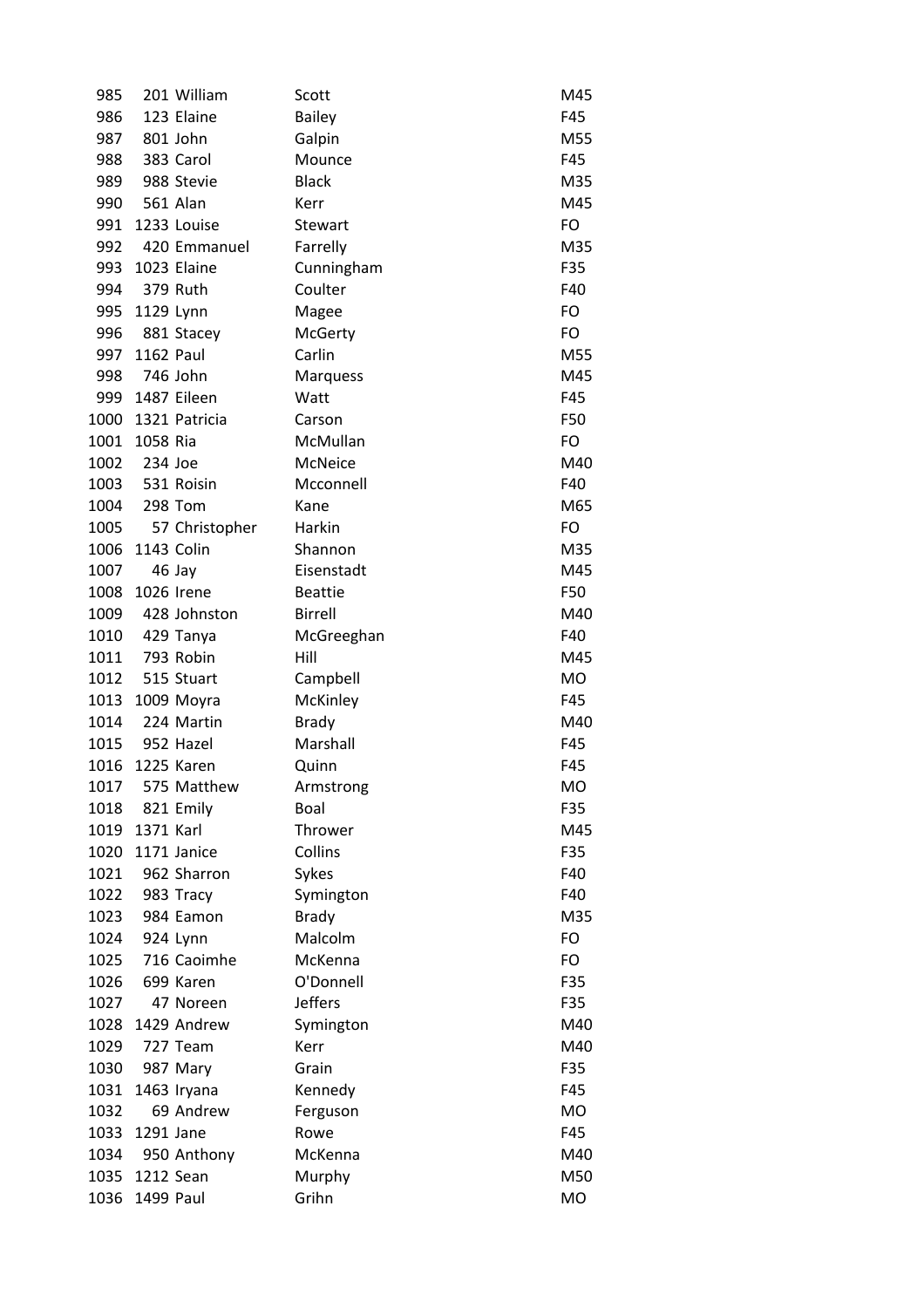| 1037 |            | 841 Catherine | Fearon          | FO        |
|------|------------|---------------|-----------------|-----------|
| 1038 |            | 367 Jean      | McAllister      | F45       |
| 1039 |            | 675 Sean      | Perks           | M45       |
| 1040 | 1102 Pat   |               | McToal          | M50       |
| 1041 |            | 760 Hilary    | Morrow          | F55       |
| 1042 | 1349 Chris |               | Watson          | <b>MO</b> |
| 1043 | 1148 Tim   |               | Mccrory         | <b>MO</b> |
| 1044 |            | 42 Chris      | Young           | <b>MO</b> |
| 1045 |            | 625 Rachel    | <b>Harkness</b> | F35       |
| 1046 |            | 442 Angela    | Owens           | F40       |
| 1047 |            | 307 Lindsay   | Kennedy         | F40       |
| 1048 |            | 394 Niall     | McLaughlin      | <b>MO</b> |
| 1049 |            | 667 Amanda    | Peoples         | F45       |
| 1050 |            | 995 Irvine    | Moorehead       | M60       |
| 1051 |            | 156 Ronan     | Higham          | M40       |
| 1052 |            | 941 David     | Henry           | M45       |
| 1053 |            | 999 Michael   | <b>Brown</b>    | <b>MO</b> |
| 1054 |            | 869 Kim       | Kearney         | F45       |
| 1055 |            | 35 Lisa       | <b>Stewart</b>  | F35       |
| 1056 |            | 163 Hilary    | Faith           | FO        |
| 1057 |            | 181 Chris     | Johnston        | M35       |
| 1058 | 650 A      |               | Miller          | M45       |
| 1059 |            | 578 David     | Albery          | <b>MO</b> |
| 1060 |            | 157 Laura     | Dowie           | FO        |
| 1061 |            | 917 Catherine | Murray          | F45       |
| 1062 |            | 581 Christine | Sheridan        | F45       |
| 1063 |            | 250 Sasha     | Lambon          | F45       |
| 1064 |            | 681 Alex      | Knox            | M35       |
| 1065 |            | 63 Grainne    | McQuillan       | FO        |
| 1066 |            | 865 Catherine | Pinkerton       | F35       |
| 1067 |            | 915 Emma      | McGregor        | FO        |
| 1068 |            | 1503 Roain    | Carey           | <b>MO</b> |
| 1069 |            | 112 Brenda    | Regan           | F35       |
| 1070 |            | 737 Neil      | Falls           | M35       |
| 1071 |            | 586 Piotr     | Staniszewski    | MO        |
| 1072 |            | 949 Michal    | Paluchiewicz    | M35       |
| 1073 |            | 516 Naomi     | Hutchinson      | <b>FO</b> |
| 1074 |            | 519 Shelley   | Boyle           | FO        |
| 1075 |            | 735 Paul      | Cupples         | M40       |
| 1076 |            | 1461 Alistair | Fullerton       | M45       |
| 1077 |            | 221 Sharrifa  | O'Kane          | FO        |
| 1078 |            | 1376 Nigel    | McNeill         | M45       |
| 1079 | 222 Ali    |               | McNeill         | <b>MO</b> |
| 1080 |            | 765 Julie     | <b>Strang</b>   | F40       |
| 1081 |            | 71 Paul       | Ferris          | M50       |
| 1082 |            | 595 Debbie    | Nicholl         | F45       |
| 1083 |            | 1365 Sarah    | Fletcher        | F35       |
| 1084 |            | 81 Laura      | Wilson          | FO        |
| 1085 |            | 498 Trevor    | Lamb            | M40       |
| 1086 |            | 295 Lisa      | Montgomery      | F35       |
| 1087 |            | 75 Emma       | Law             | F35       |
| 1088 |            | 822 Shiree    | <b>Brennan</b>  | F35       |
|      |            |               |                 |           |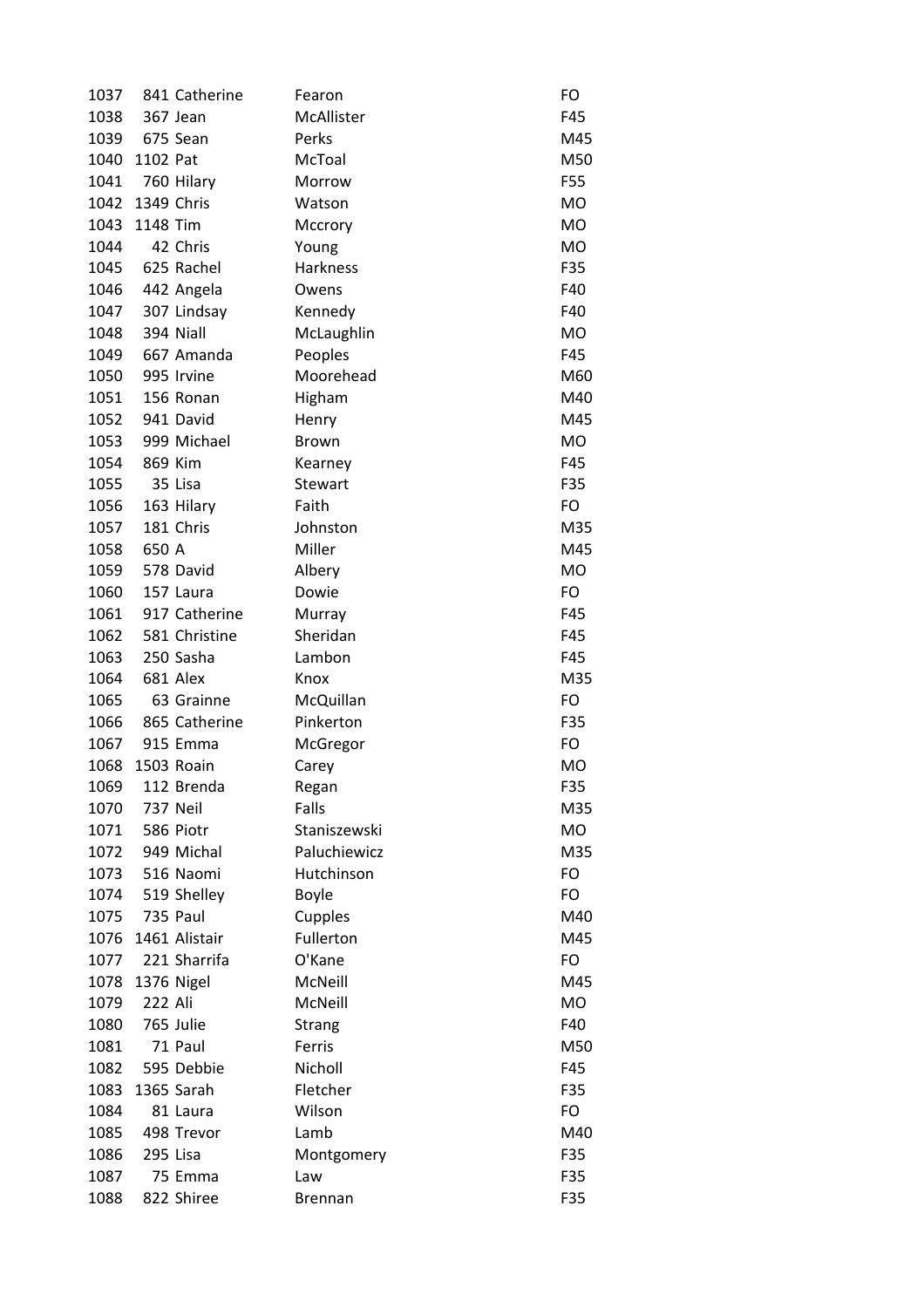| 1089 |            | 1238 Martin   | Campbell          | M60        |
|------|------------|---------------|-------------------|------------|
| 1090 |            | 918 Stephanie | Murphy            | F45        |
| 1091 |            | 93 Julieann   | Rowlands          | F40        |
| 1092 |            | 1173 Thomas   | Mckane            | M35        |
| 1093 |            | 1172 Andrea   | Sweetlove         | F35        |
| 1094 |            | 886 Jane      | McEvoy            | F40        |
| 1095 |            | 232 Mairi     | Mulvenna          | FO         |
| 1096 |            | 247 Anne      | <b>Burke</b>      | FO         |
| 1097 |            | 526 Susan     | Anderson          | F45        |
| 1098 |            | 761 Shauna    | Morrow            | FO         |
| 1099 |            | 444 Elaine    | Robinson          | F35        |
| 1100 |            | 1259 Orlagh   | O'Hara            | FO         |
| 1101 |            | 189 Lynne     | Painting          | F40        |
| 1102 |            | 1001 Emma     | McKee             | FO         |
| 1103 |            | 685 Conor     | Ormsby            | M40        |
| 1104 |            | 736 Steven    | Ormsby            | M35        |
| 1105 | 1460 Janis |               | <b>Burnside</b>   | FO         |
| 1106 |            | 717 Diane     | Woods             | F50        |
| 1107 |            | 538 Paul      | Edgar             | M50        |
| 1108 |            | 858 Jenna     | McCollum          | FO         |
| 1109 |            | 1037 Laura    | McAllister        | FO         |
| 1110 |            | 160 Diane     | Hylands           | F50        |
| 1111 |            | 375 Shauna    | O'Hara            | F40        |
| 1112 |            | 464 Heather   | Coulter           | F50        |
| 1113 |            | 838 Maryjo    | <b>MCCANNY</b>    | F45        |
| 1114 | 1151 Leah  |               | Hobson            | FO         |
| 1115 |            | 940 Alan      | McAlister         | M35        |
| 1116 |            | 1226 Ronan    | Moran             | <b>MO</b>  |
| 1117 |            | 540 Maggie    | Beaufoy           | F40        |
| 1118 |            | 194 Kirsten   | Montgomery        | FO         |
| 1119 |            | 677 Johnny    | Bouma             | M45        |
| 1120 |            | 1358 Jackie   | <b>Black</b>      | F55        |
| 1121 |            | 1150 Adam     | Campbell          | MO         |
| 1122 |            | 1149 Mark     | Campbell          | M40        |
| 1123 |            | 1020 Michael  | Wray              | M45        |
| 1124 |            | 72 Ronnie     | Joyce             | M40        |
| 1125 |            | 161 Neil      | McAllister        | M40        |
| 1126 |            | 162 Grainne   | Dickey            | F35        |
| 1127 |            | 588 Noel      |                   | M35        |
|      |            | 425 David     | Downey<br>Walker  | M40        |
| 1128 |            | 971 Gillian   | <b>McCandless</b> |            |
| 1129 |            |               |                   | F45        |
| 1130 |            | 911 Jenny     | Anderson          | F45<br>M40 |
| 1131 |            | 594 Stephen   | <b>Brennan</b>    |            |
| 1132 |            | 347 David     | Allen             | M35        |
| 1133 |            | 86 Jonathan   | Montgomery        | M45        |
| 1134 |            | 1403 Ryan     | Tabb              | MO         |
| 1135 |            | 560 Johnston  | Caddoo            | M55        |
| 1136 |            | 27 Coleen     | Thompson          | FO         |
| 1137 |            | 672 Emma      | Larmour           | FO         |
| 1138 |            | 278 LisaJane  | Curran            | FO         |
| 1139 |            | 422 ALan      | Adair             | M40        |
| 1140 |            | 878 Alyson    | Purvis            | FO         |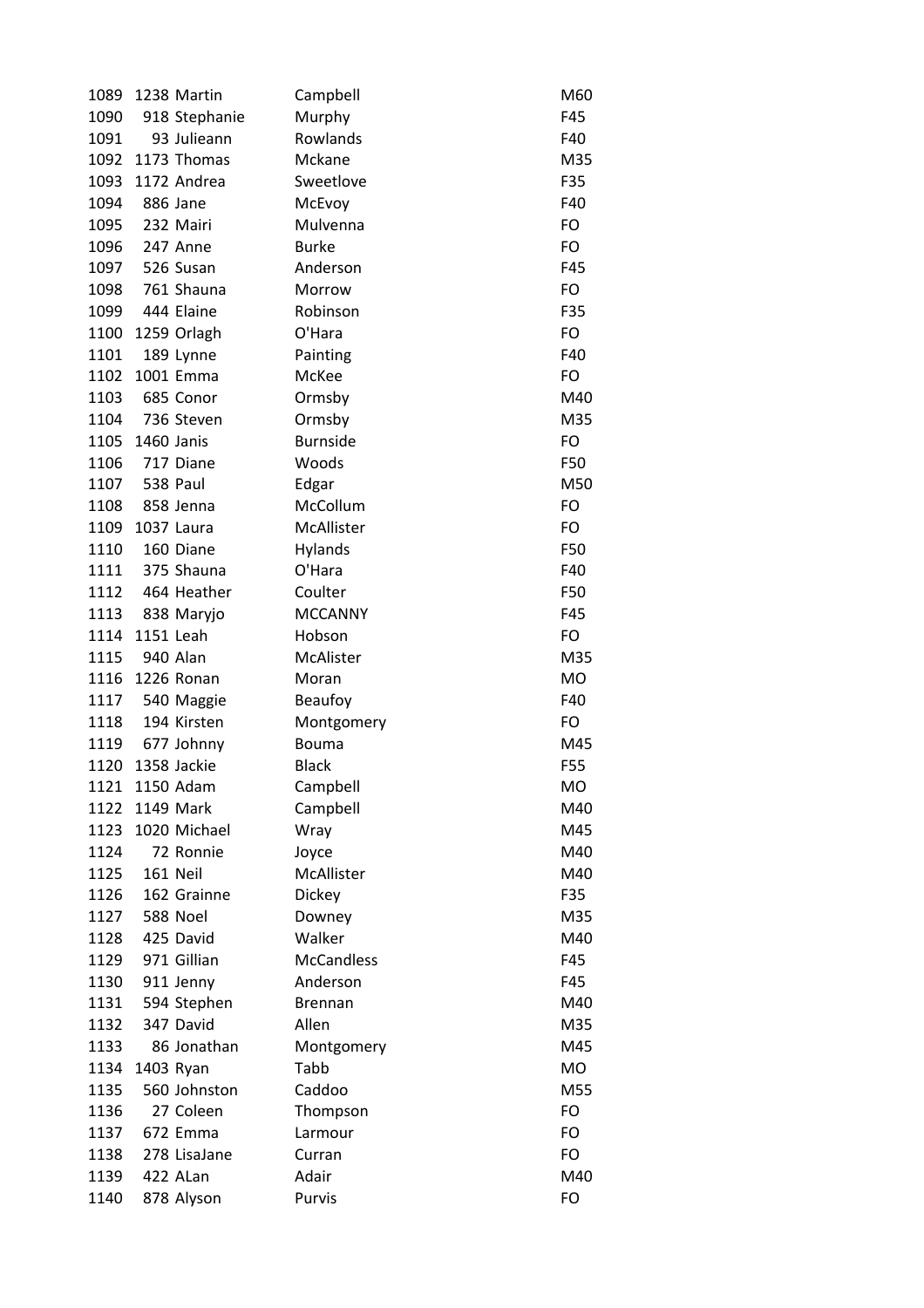| 1141 | 207 Pat    |                | O'Driscoll      | M65       |
|------|------------|----------------|-----------------|-----------|
| 1142 |            | 1029 David     | Hall            | M60       |
| 1143 | 566 Ken    |                | <b>Butler</b>   | M50       |
| 1144 |            | 352 Dermot     | Igoe            | M50       |
| 1145 |            | 705 Colin      | McAllister      | M40       |
| 1146 |            | 715 Dominic    | O'Hare          | M40       |
| 1147 |            | 1034 Sharon    | McAuley         | FO        |
| 1148 |            | 1482 Philip    | <b>Bailie</b>   | M40       |
| 1149 | 1294 Gary  |                | Connolly        | M50       |
| 1150 |            | 333 Carrie     | <b>Brown</b>    | F35       |
| 1151 |            | 1235 Karen     | Young           | F40       |
|      |            | 1152 852 Wendy | Graham          | F35       |
| 1153 | 1368 Hazel |                | Wynn            | F45       |
| 1154 |            | 624 Martin     | McRandal        | M45       |
| 1155 |            | 866 Paula      | McKibben        | F45       |
| 1156 |            | 494 Alison     | Welsh           | F35       |
| 1157 |            | 898 Alison     | Colgan          | F35       |
| 1158 | 1028 Ruth  |                | Maltman         | FO        |
| 1159 | 674 Katie  |                | Martin          | FO        |
| 1160 |            | 1053 Angela    | Calderwood      | F50       |
| 1161 | 568 Leah   |                | Russell         | F35       |
| 1162 |            | 114 Edel       | Kerr            | FO        |
| 1163 |            | 396 Stephen    | McConnell       | M40       |
| 1164 |            | 1188 Jonathan  | Bell            | M35       |
| 1165 |            | 1025 Gemma     | MacRory         | F35       |
| 1166 |            | 14 Sharon      | Stephens        | F45       |
| 1167 |            | 1438 Heather   | Vaughan         | F40       |
| 1168 |            | 403 Karen      | Cavlan          | F35       |
| 1169 |            | 970 Jonny      | Millar          | <b>MO</b> |
| 1170 | 1057 Ann   |                | Erwin           | F50       |
| 1171 |            | 1082 Helen     | beattie         | F45       |
| 1172 |            | 172 Aaron      | Magowan         | MO        |
| 1173 |            | 1124 Johanna   | McIlroy         | F40       |
| 1174 |            | 26 Gabrielle   | Mallaghan       | F45       |
| 1175 |            | 58 Paul        | Creaner         | M50       |
| 1176 |            | 522 Clare      | Russell         | F40       |
| 1177 |            | 202 Lynsey     | Gordon          | FO        |
| 1178 | 482 Jo     |                | Harris          | FO        |
| 1179 |            | 1254 Christine | Abernethy       | F40       |
| 1180 |            | 730 Norman     | <b>McQuitty</b> | M65       |
| 1181 | 1046 Pat   |                | <b>Blake</b>    | F45       |
| 1182 |            | 168 Kevin      | Ferguson        | MO        |
| 1183 |            | 757 Sarah      | Allen           | F40       |
| 1184 |            | 1392 Nigel     | Shaw            | M40       |
|      |            |                |                 |           |
| 1185 | 1462 Ann   | 1076 Emily     | Mclaughlin      | FO        |
| 1186 |            |                | McAtarney       | F55       |
| 1187 |            | 1267 Christine | Lynn            | F45       |
| 1188 |            | 550 Jackie     | Grant           | F40       |
| 1189 |            | 880 Noleen     | Ervine          | F40       |
| 1190 |            | 621 Duncan     | <b>Baxter</b>   | M35       |
| 1191 |            | 103 David      | Robinson        | MO        |
| 1192 |            | 59 Marcin      | Kubala          | <b>MO</b> |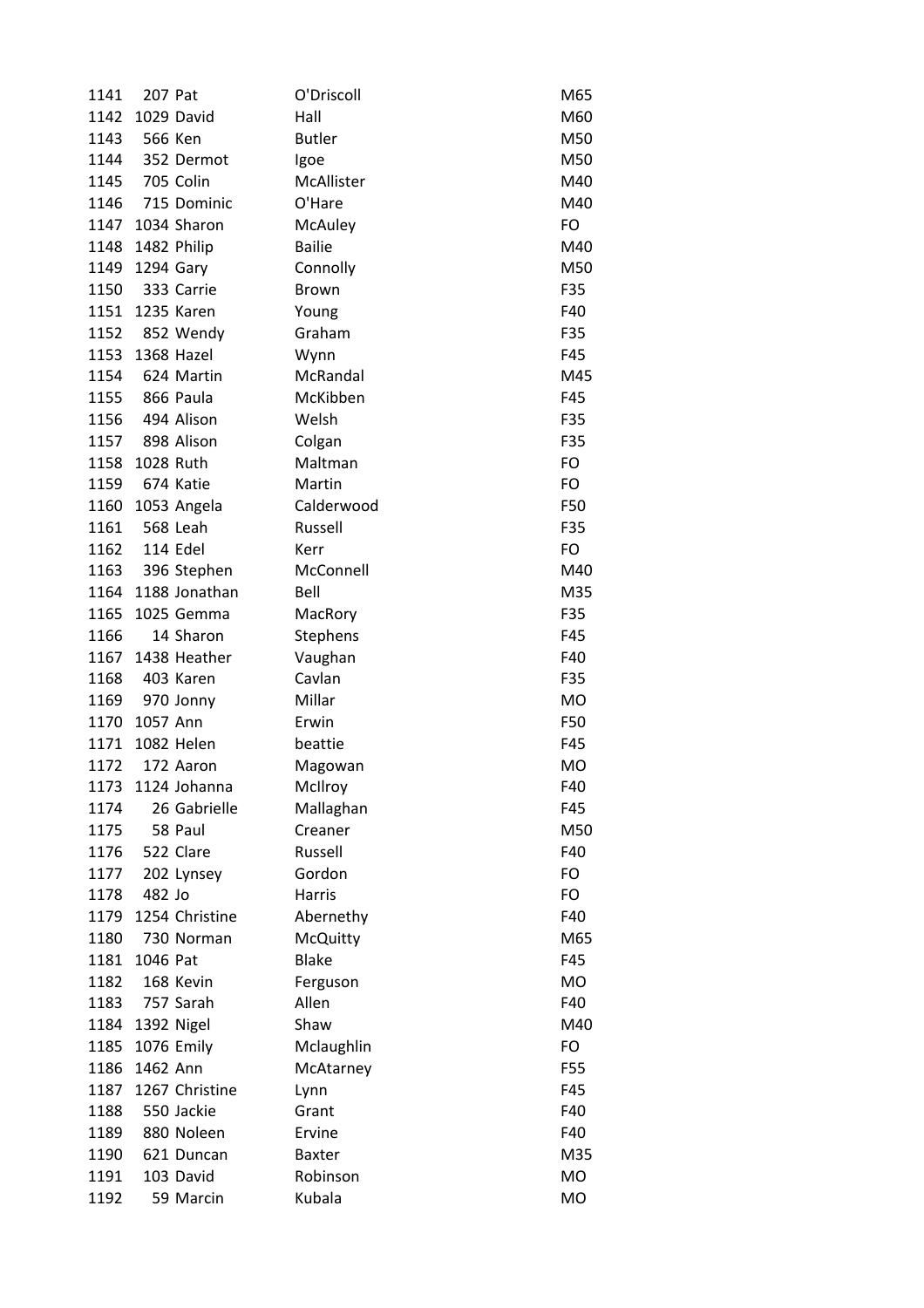| 1193 |            | 725 Kelly             | <b>Hughes</b>  | F35       |
|------|------------|-----------------------|----------------|-----------|
|      |            | 1194 1064 Amanda      | Wood           | F45       |
| 1195 |            | 724 Mary              | Power          | F35       |
| 1196 |            | 460 Terry             | MacAllister    | M55       |
| 1197 | 378 Mo     |                       | <b>McCourt</b> | F65       |
| 1198 | 1174 Carly |                       | Sung           | F40       |
| 1199 |            | 1252 Catherine        | Wilson         | F35       |
| 1200 |            | 98 Peter              | Irwin          | <b>MO</b> |
|      |            | 1201 1311 Sharon      | Bingham        | F35       |
| 1202 |            | 1078 Dawn             | Connolly       | F50       |
| 1203 |            | 231 Samantha          | Graham         | FO        |
| 1204 |            | 854 Marie-Therese     | McCarney       | F45       |
| 1205 |            | 83 Sharon             | Rennison       | F35       |
| 1206 |            | 50 David              | Gomm           | M45       |
| 1207 |            | 645 Brendan           | McEllhaton     | M60       |
| 1208 |            | 1422 Patricia         | Mulligan       | F40       |
| 1209 |            | 718 David             | M              | M35       |
| 1210 |            | 1073 Martina          | Toal           | F35       |
|      |            | 1211 1147 Damien      | Toal           | M35       |
| 1212 |            | 1183 Edward           | Towell         | M35       |
| 1213 |            | 562 Ciaran            | Duffy          | M40       |
| 1214 | 1213 Carol |                       | Mckittrick     | F40       |
| 1215 |            | 1354 Nigel            | <b>Beggs</b>   | <b>MO</b> |
| 1216 |            | 66 James              | Filbey         | MO        |
| 1217 |            | 253 Nick              | Cardwell       | M35       |
| 1218 |            | 864 Melissa           | Whiteside      | F45       |
| 1219 |            | 521 Michele           | Woods          | F45       |
| 1220 |            | 56 Liam               | Ramsbottom     | M40       |
| 1221 |            | 845 Orla              | McCambridge    | FO        |
| 1222 |            | 1032 Helene           | Drummond       | F40       |
| 1223 |            | 859 Nicky             | Hoare          | F35       |
| 1224 |            | 1189 Daniel           | Mack           | M35       |
| 1225 |            | 1405 Michael          | Henry          | M45       |
| 1226 |            | 857 Serena            | <b>McFall</b>  | F40       |
| 1227 | 1111 Elsa  |                       | Witherspoon    | F55       |
| 1228 |            | 8 Nuala               | Connolly       | F45       |
|      |            | 1229 1416 Anne Marie  | McDonnell      | F35       |
|      |            | 1230 1112 Margaret    | Stephens       | F50       |
| 1231 |            | 1390 Graeme           | McGowan        | MO        |
| 1232 |            | 272 David             | Smith          | M35       |
| 1233 |            | 322 Eadaoin           | Donaldson      | FO        |
| 1234 |            | 400 Michael           | Kobylko        | MO        |
|      |            | 1235 1126 Beverly     | Kidd           | F35       |
| 1236 |            | 764 Irene             | Grossmann      | F40       |
| 1237 |            | 146 Victoria          | Elliott        | FO        |
|      |            |                       |                |           |
| 1238 | 1191 Jane  |                       | Hall           | F35       |
| 1239 |            | 12 David              | <b>Boorman</b> | M40       |
| 1240 |            | 500 Sandra            | Rosborough     | F35       |
|      |            | 1241 1241 Emma-Louise | Skelton        | FO        |
| 1242 |            | 1359 Barry            | Vance          | M60       |
| 1243 |            | 122 Joanne            | Bryson         | F35       |
| 1244 |            | 569 John              | Dornan         | MO        |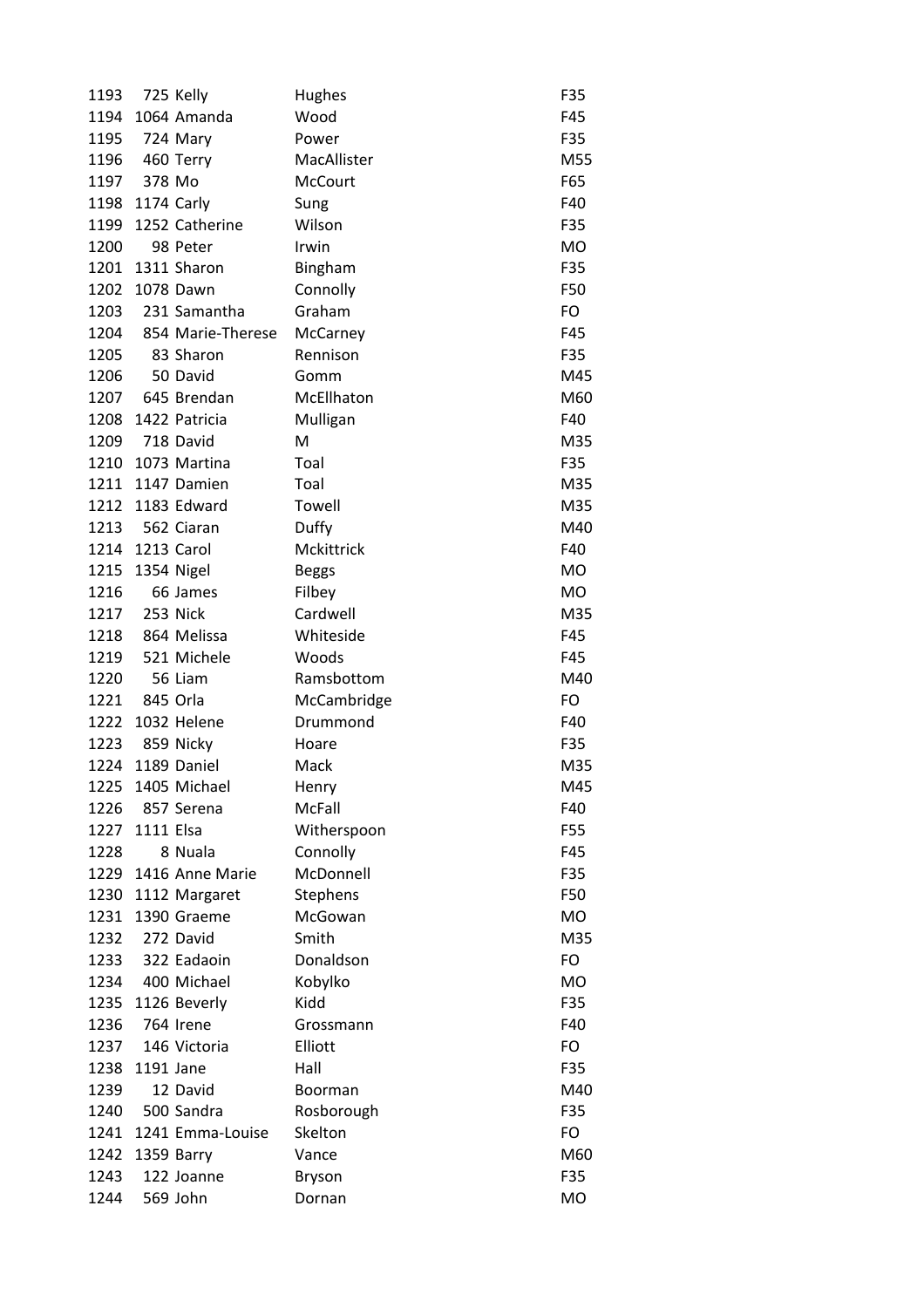| 1245 |            | 688 Kelly     | Robinson        | F35       |
|------|------------|---------------|-----------------|-----------|
| 1246 |            | 897 Fiona     | Swann           | F40       |
| 1247 |            | 216 Lara      | Doyle           | F35       |
| 1248 |            | 1431 Paddy    | Kane            | M40       |
| 1249 |            | 397 Daniel    | Williams        | <b>MO</b> |
| 1250 |            | 149 Cyndy     | Hay             | F55       |
| 1251 |            | 133 Grainne   | <b>Brinkley</b> | F35       |
| 1252 |            | 130 Stephanie | <b>Stephens</b> | F35       |
| 1253 |            | 179 Nicola    | Lismore         | FO        |
| 1254 |            | 1239 Karalyn  | Fleck           | F35       |
| 1255 |            | 1012 Andrew   | Davidson        | M40       |
| 1256 |            | 1297 Nicola   | Farrell         | F40       |
| 1257 |            | 120 Barrie    | Jordan          | M35       |
| 1258 |            | 365 Simon     | Coupland        | M35       |
| 1259 |            | 690 Simon     | Hamilton        | M35       |
| 1260 |            | 658 Neil      | Kane            | M40       |
| 1261 |            | 567 Colin     | Abraham         | MO        |
| 1262 |            | 804 Darren    | Marshall        | M35       |
| 1263 |            | 799 Sharon    | McFarland       | F45       |
| 1264 |            | 277 Paul      | Healy           | M50       |
| 1265 |            | 630 Barney    | <b>Smalls</b>   | M50       |
| 1266 |            | 474 Sharon    | <b>Brown</b>    | F35       |
| 1267 |            | 68 Nigel      | Turner          | M50       |
| 1268 |            | 84 Glenn      | Campbell        | M40       |
| 1269 |            | 85 Gary       | Campbell        | M45       |
| 1270 | 1224 Julie |               | Johnston        | F35       |
| 1271 | 1088 John  |               | Watt            | M35       |
| 1272 |            | 1223 Matthew  | Johnston        | M40       |
| 1273 |            | 129 Emma      | Donnelly        | F35       |
| 1274 | 1448 Ross  |               | Eley            | M35       |
| 1275 |            | 812 Marian    | Mann            | FO        |
| 1276 |            | 977 Claire    | McRandal        | FO        |
| 1277 |            | 1069 Caryn    | Webster         | FO        |
| 1278 |            | 369 Lois      | Farr            | F35       |
| 1279 |            | 461 Nicola    | McIvor-Henry    | F35       |
| 1280 |            | 141 Warren    | Paton           | M40       |
| 1281 |            | 187 John      | Crawford        | M35       |
| 1282 |            | 413 Tom       | Hindman         | M60       |
| 1283 |            | 997 David     | <b>Brown</b>    | M40       |
| 1284 |            | 192 Christine | Graham          | F50       |
| 1285 |            | 1030 Rachel   | <b>Bhamra</b>   | F35       |
| 1286 |            | 1295 Janice   | Devlin          | F45       |
| 1287 | 1277 Lisa  |               | <b>Black</b>    | F45       |
| 1288 |            | 1024 Rosemary | Morrow          | F55       |
|      |            | 1118 Norma    |                 |           |
| 1289 |            |               | Johnston        | F40       |
| 1290 |            | 74 Paula      | Quinn           | FO        |
| 1291 |            | 55 Clare      | Ramsbottom      | F40       |
| 1292 |            | 1325 Stephen  | <b>Beattie</b>  | M45       |
| 1293 | 1352 Ross  |               | Kirkpatrick     | M40       |
| 1294 |            | 1327 Allyson  | <b>Beattie</b>  | F45       |
| 1295 |            | 106 Clare     | Robertson       | F45       |
| 1296 |            | 907 Martin    | Taylor          | <b>MO</b> |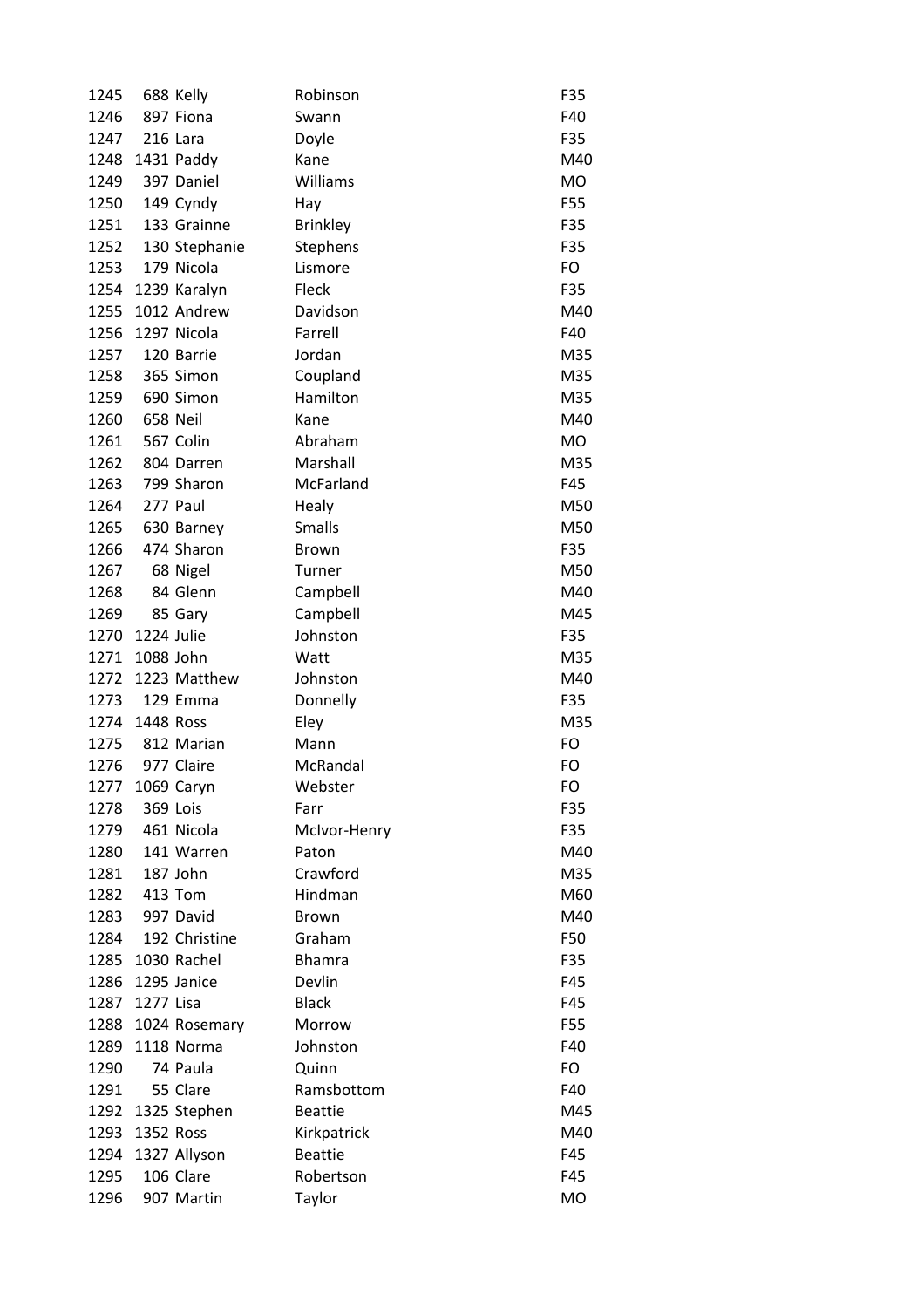| 1297 |            | 639 Grainne       | Murphy            | FO        |
|------|------------|-------------------|-------------------|-----------|
| 1298 |            | 679 Ciera         | Friel             | FO        |
| 1299 |            | 934 Trisha        | Murray            | F45       |
| 1300 |            | 271 Terry         | Graham            | M35       |
| 1301 |            | 1070 Audrey       | Manson            | F45       |
| 1302 |            | 619 Elaine        | Gill              | F55       |
| 1303 | 1039 Linda |                   | Moore             | F40       |
| 1304 |            | 1326 Stephen      | <b>McWilliams</b> | M40       |
| 1305 |            | 270 Jessica       | Guy               | FO        |
| 1306 | 1108 Ann   |                   | Heggarty          | F40       |
| 1307 | 1391 Ally  |                   | <b>Bennett</b>    | F35       |
| 1308 |            | 399 Christina     | Gibson            | F35       |
| 1309 | 1404 Lynn  |                   | Adair             | F40       |
| 1310 |            | 808 Rory          | McGregor          | M40       |
|      |            | 1311 1496 Amanda  | Woodside          | F40       |
|      |            | 1312 1182 Stephen | Rennison          | M40       |
| 1313 | 1283 Eoin  |                   | Woodman           | M65       |
| 1314 |            | 1138 Vernon       | Crawford          | M35       |
| 1315 |            | 97 Nisha          | Sharma            | FO        |
| 1316 |            | 796 Kenneth       | <b>Bacon</b>      | M55       |
| 1317 |            | 1005 Betty        | Murray            | F45       |
| 1318 |            | 943 Alison        | Crawford          | F35       |
| 1319 |            | 1146 Frances      | Smyth             | F55       |
| 1320 |            | 24 Jansje         | LeMahieu-Lamb     | F45       |
| 1321 | 416 Jim    |                   | <b>Brennan</b>    | <b>MO</b> |
| 1322 |            | 1232 Danielle     | McLaughlin        | FO        |
| 1323 |            | 261 Vicki         | Caddy             | F40       |
| 1324 |            | 609 Sara          | Connolly          | FO        |
| 1325 |            | 557 Eddie         | Finn              | M45       |
| 1326 |            | 558 Brommely      | Finn              | FO        |
| 1327 |            | 1418 David        | Taylor            | M50       |
| 1328 |            | 405 Kirstin       | Gillan            | F40       |
| 1329 |            | 927 Lynsay        | Craig             | FO        |
| 1330 | 1366 Ruth  |                   | McAuley           | F35       |
| 1331 |            | 51 Rebecca        | Tester            | FO        |
| 1332 |            | 1387 Joanne       | McNeill           | FO        |
| 1333 |            | 937 Janet         | Boal              | F45       |
| 1334 | 1435 Lisa  |                   | Starrett          | FO        |
| 1335 | 1266 Julie |                   | Swann             | FO        |
| 1336 |            | 312 George        | Sloan             | M65       |
| 1337 |            | <b>70 Ian</b>     | Hall              | M35       |
| 1338 |            | 1215 Brenda       | McGahon           | F40       |
| 1339 |            | 655 Brian         | McCullagh         | M50       |
| 1340 |            | 434 Tamara        | Khatagova         | F35       |
| 1341 |            | 1106 Patricia     | Campbell          | F45       |
| 1342 |            | 88 Robert         | Duffin            | <b>MO</b> |
| 1343 |            | 1017 Tracey       | Mann              | F40       |
| 1344 |            | 989 Clare         | Diamond           | FO        |
| 1345 |            | 423 Fionnúala     | McDonnell         | FO        |
| 1346 |            | 440 Moira         | Molloy            | FO        |
| 1347 |            | 641 Brent         | Smith             | <b>MO</b> |
| 1348 |            | 151 Paul          | Cunningham        | M35       |
|      |            |                   |                   |           |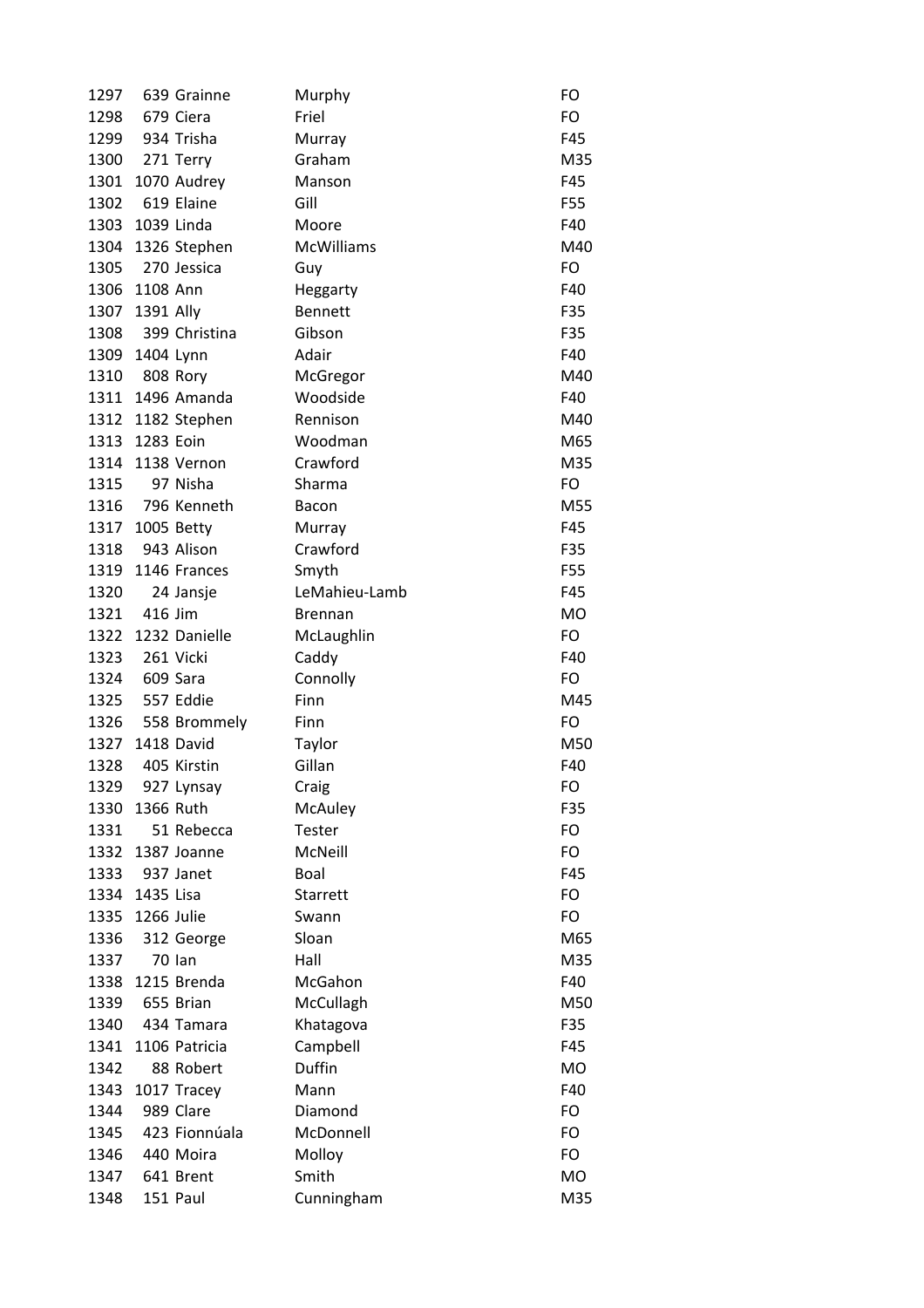|                 | 1349 1363 Jacqueline | Craig                             | F40                 |
|-----------------|----------------------|-----------------------------------|---------------------|
|                 | 1350 1158 Lindsay    | Allen                             | F35                 |
| 1351            | 401 Mervyn           | Smith                             | M65                 |
| 1352            | 906 Margaret         | Ferguson                          | F35                 |
| 1353            | 19 Rey               | Magill                            | F40                 |
| 1354            | 1211 Glenda          | Hooke                             | F40                 |
| 1355            | 52 Robin             | Reid                              | M35                 |
| 1356            | 212 Rosie            | Kerr                              | F40                 |
| 1357            | 164 John             | Healy                             | M45                 |
| 1358            | 454 David            | Rainey                            | M55                 |
| 1359            | 438 Alyn             | McChesney                         | M35                 |
| 1360            | 1089 Valerie         | Mulholland                        | FO                  |
| 1361            | 535 Amy              | Hunter                            | FO                  |
|                 |                      |                                   |                     |
|                 | 1 2096 Team          | Ballymena Runners A               | <b>Relay Male</b>   |
| $\overline{2}$  | 2106 Team            | <b>North belfast Harriers</b>     | <b>Relay Mixed</b>  |
| 3               | 2082 Team            | The Tarmaccers (ECAC)             | <b>Relay Mixed</b>  |
| 4               | 2094 Team            | <b>BALLYMENA RUNNERS LADIES A</b> | <b>Relay Female</b> |
| 5.              | 2085 Team            | <b>CCJ</b>                        | <b>Relay Male</b>   |
| 6               | 2067 Team            | Tripod (ECAC)                     | <b>Relay Mixed</b>  |
| $\overline{7}$  | 2081 Team            | The rolling stoners               | <b>Relay Male</b>   |
| 8               | 2066 Team            | Zambia                            | <b>Relay Male</b>   |
| 9               | 2062 Team            | Greg's Girls (CAH)                | <b>Relay Female</b> |
| 10              | 2086 Team            | Larneac                           | <b>Relay Female</b> |
| 11              | 2100 Team            | The 3 T's (ECAC)                  | <b>Relay Mixed</b>  |
|                 | 12 2088 Team         | <b>Harbour Bears</b>              | <b>Relay Mixed</b>  |
| 13              | 2069 Team            | <b>Endurance Stars</b>            | <b>Relay Male</b>   |
|                 | 14 2072 Team         | Officer's Boys (Glengormley High) | Relay Male          |
| 15              | 2074 Team            | Olderfleet PS 2                   | <b>Relay Mixed</b>  |
|                 | 16 2098 Team         | We Run Like Girls (ECAC)          | <b>Relay Mixed</b>  |
| 17 <sup>2</sup> | 2097 Team            | <b>Seaview Primary School</b>     | Relay Mixed         |
|                 | 18 2109 Team         | Cairns Donaghy and Greer          | <b>Relay Mixed</b>  |
| 19              | 2107 Team            | East Coast AC                     | <b>Relay Female</b> |
| 20              | 2077 Team            | Olderfleet PS 5                   | <b>Relay Mixed</b>  |
| 21              | 2070 Team            | Mo's Babes (BRAC)                 | <b>Relay Mixed</b>  |
|                 | 22 2075 Team         | Olderfleet PS 3                   | <b>Relay Mixed</b>  |
| 23              | 2099 Team            | East Coast Cruisers (ECAC)        | <b>Relay Mixed</b>  |
|                 | 24 2091 Team         | Olderfleet P S 6                  | <b>Relay Female</b> |
|                 | 25 2101 Team         | cool cruisers                     | <b>Relay Mixed</b>  |
| 26              | 2093 Team            | She made me do it!!               | <b>Relay Female</b> |
| 27              | 2076 Team            | Olderfleet PS 4                   | <b>Relay Female</b> |
|                 | 28 2084 Team         | East Coast Princesses (ECAC)      | <b>Relay Mixed</b>  |
| 29              | 2078 Team            | Roddensvale School                | <b>Relay Mixed</b>  |
|                 | 30 2092 Team         | R we there yet?                   | <b>Relay Female</b> |
|                 | 31 2103 Team         | AHA! (Kernan RC)                  | <b>Relay Female</b> |
| 32              | 2073 Team            | Olderfleet PS 1                   | <b>Relay Mixed</b>  |
| 33              | 2071 Team            | Not fast but fabulous (ECAC)      | <b>Relay Female</b> |
|                 | 34 2105 Team         | <b>Heels and Wheels</b>           | <b>Relay Female</b> |
| 35              | 2108 Team            | Hunter McNeill and O'Neill        | <b>Relay Mixed</b>  |
|                 | 36 2063 Team         | Hamilton                          | <b>Relay Female</b> |
| 37              | 2065 Team            | Sole Sistas (Larne AC)            | <b>Relay Female</b> |
| 38              | 2089 Team            | One man and his dogs              | <b>Relay Mixed</b>  |
|                 |                      |                                   |                     |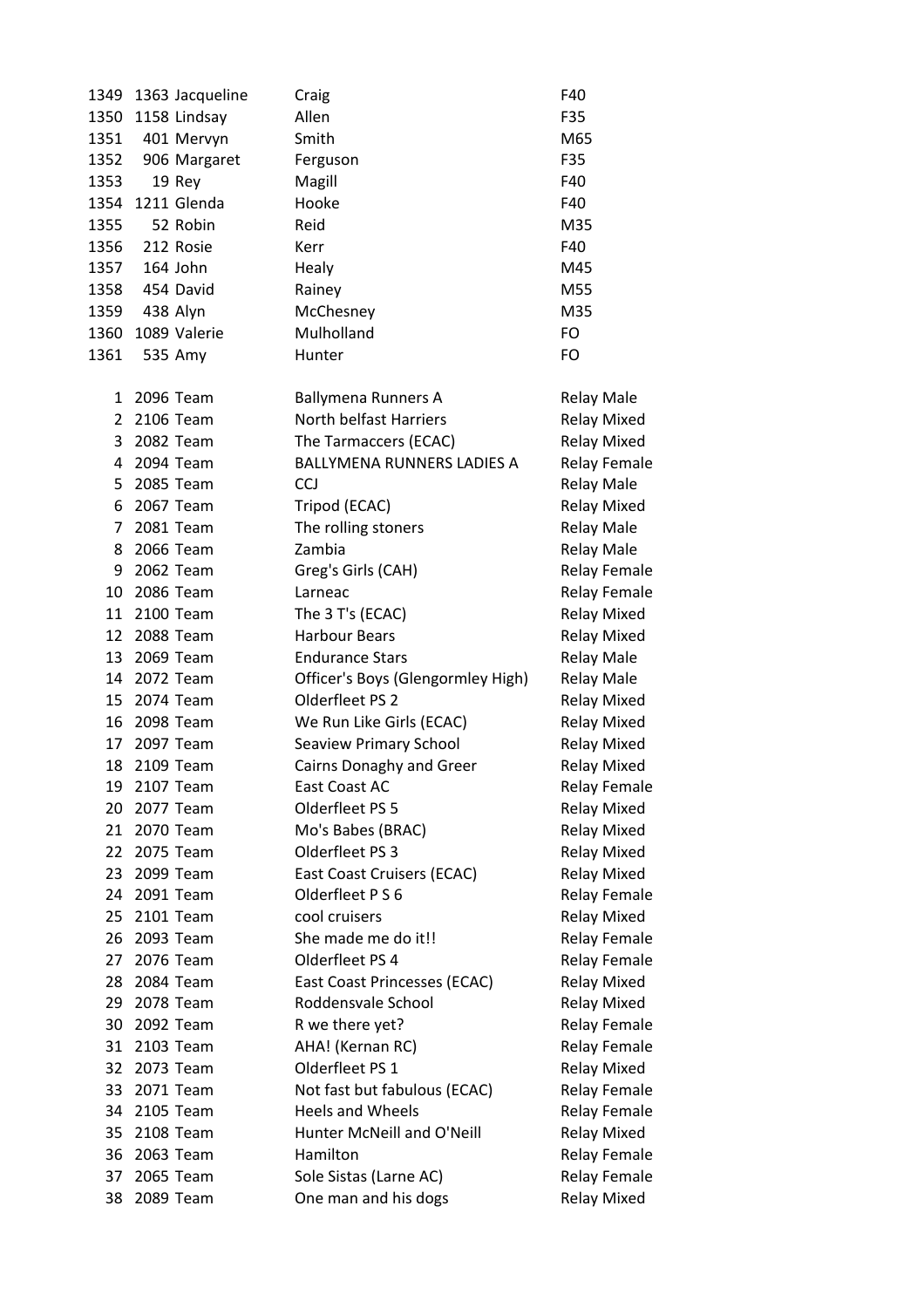| 39 2083 Team | <b>Vicki's Vikings</b>          | Relay Male          |
|--------------|---------------------------------|---------------------|
| 40 2095 Team | L' Plates (ECAC)                | <b>Relay Female</b> |
| 41 2087 Team | J M B runners                   | <b>Relay Female</b> |
| 42 2079 Team | Run Forest run (BRAC)           | Relay Mixed         |
| 43 2102 Team | Hallmcgrath (Kernan RC)         | <b>Relay Female</b> |
| 44 2090 Team | Not fast, but furious (BRAC)    | <b>Relay Female</b> |
| 45 2080 Team | Running Scared 2015 (LAC)       | <b>Relay Female</b> |
| 46 2104 Team | Where's the finish? (Kernan RC) | <b>Relay Female</b> |
| 47 2064 Team | <b>Snow Runnings (BRAC)</b>     | <b>Relay Female</b> |
| 48 2068 Team | 3 Amigos (BRAC)                 | <b>Relay Female</b> |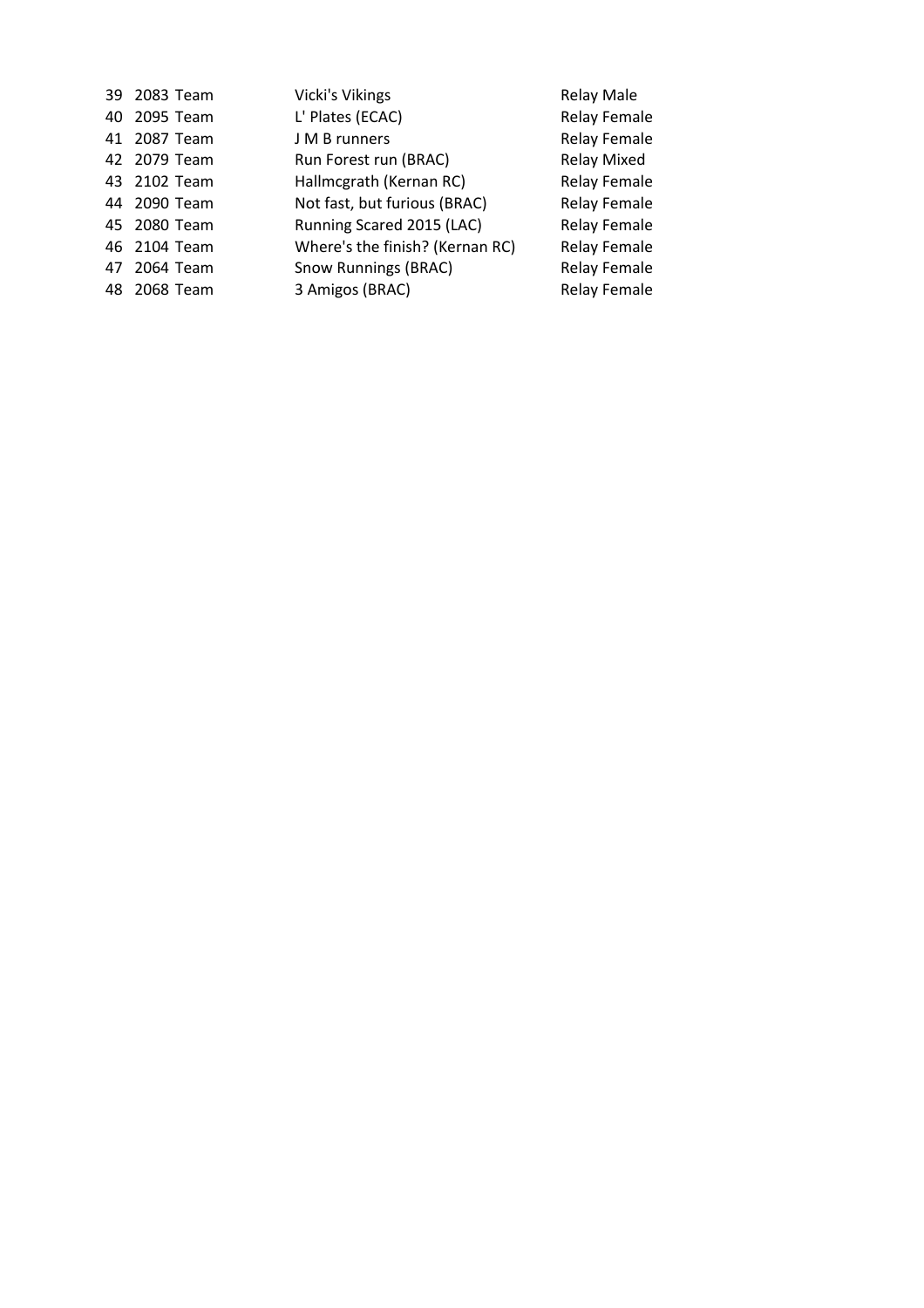| Club                            | <b>Finish</b> | <b>Chiptime</b> | <b>Halfway</b> |
|---------------------------------|---------------|-----------------|----------------|
| Torque                          | 01:13:58      |                 |                |
| Torque                          | 01:15:19      |                 |                |
|                                 |               |                 |                |
| <b>Project Africa Athletics</b> | 01:06:15      | 01:06:12        | 00:32:47       |
| <b>Annadale Striders</b>        | 01:07:02      | 01:07:01        | 00:33:41       |
| <b>Bristol &amp; West AC</b>    | 01:11:15      | 01:11:12        | 00:35:37       |
| <b>Willowfield Harriers</b>     | 01:11:17      | 01:11:15        | 00:35:37       |
| North Down AC                   | 01:13:48      | 01:13:44        | 00:36:44       |
| <b>North Belfast Harriers</b>   | 01:13:55      | 01:13:53        | 00:36:49       |
| North Down AC                   | 01:14:29      | 01:14:27        | 00:35:53       |
| <b>Ballymena Runners</b>        | 01:16:17      | 01:16:14        | 00:38:49       |
| <b>North Belfast Harriers</b>   | 01:16:20      | 01:16:19        | 00:37:47       |
|                                 | 01:16:57      | 01:16:55        |                |
| <b>North Belfast Harriers</b>   | 01:17:23      | 01:17:21        | 00:37:51       |
| <b>Willowfield Harriers</b>     | 01:17:46      | 01:17:42        | 00:39:18       |
| <b>Annadale Striders</b>        | 01:17:58      | 01:17:56        | 00:39:18       |
| Orangegrove AC                  | 01:19:01      | 01:18:53        | 00:39:19       |
| <b>Springwell Running Club</b>  | 01:19:25      | 01:19:18        | 00:39:21       |
| Larne Athletic Club             | 01:19:33      | 01:19:29        | 00:39:23       |
|                                 | 01:19:41      | 01:19:33        | 00:40:28       |
| <b>East Antrim Harriers</b>     | 01:19:44      | 01:19:38        | 00:39:22       |
| Springwell Running Club         | 01:19:49      | 01:19:45        |                |
| <b>North Belfast Harriers</b>   | 01:19:54      | 01:19:51        | 00:39:18       |
| <b>Annadale Striders</b>        | 01:20:00      | 01:19:57        | 00:39:53       |
| <b>Willowfield Harriers</b>     | 01:20:01      | 01:19:56        | 00:40:23       |
| <b>Project Africa Athletics</b> | 01:20:13      | 01:20:11        | 00:38:54       |
| East Down AC                    | 01:20:21      | 01:20:18        | 00:39:47       |
| <b>North Belfast Harriers</b>   | 01:20:24      | 01:20:21        | 00:39:23       |
|                                 | 01:20:30      | 01:20:15        | 00:39:52       |
| <b>Willowfield Harriers</b>     | 01:20:43      | 01:20:39        | 00:39:37       |
|                                 | 01:20:55      | 01:20:43        | 00:40:20       |
|                                 | 01:21:12      | 01:21:09        | 00:40:24       |
| North Belfast Harriers          | 01:21:21      | 01:21:18        | 00:39:21       |
| <b>Ballydrain Harriers</b>      | 01:21:24      | 01:21:21        | 00:39:58       |
|                                 | 01:21:29      | 01:21:19        | 00:40:05       |
| North Down AC                   | 01:21:37      | 01:21:34        | 00:40:07       |
|                                 | 01:21:41      | 01:21:39        | 00:41:17       |
|                                 | 01:21:43      | 01:21:38        | 00:40:05       |
| <b>North Belfast Harriers</b>   | 01:21:48      | 01:21:39        | 00:40:35       |
|                                 | 01:21:56      | 01:21:47        | 00:41:05       |
| Larne Athletic Club             | 01:22:26      | 01:22:18        | 00:40:43       |
|                                 | 01:23:11      | 01:23:08        | 00:41:16       |
| St Peters AC Lurgan             | 01:23:11      | 01:23:07        | 00:42:08       |
| <b>Willowfield Harriers</b>     | 01:23:12      | 01:23:06        | 00:40:36       |
| <b>Ballymena Runners</b>        | 01:23:28      | 01:23:22        | 00:40:04       |
| <b>Magherafelt Harriers</b>     | 01:23:47      | 01:23:43        | 00:41:13       |
| <b>North Belfast Harriers</b>   | 01:23:49      | 01:23:45        | 00:41:09       |
| <b>North Belfast Harriers</b>   | 01:23:54      | 01:23:46        | 00:42:21       |
| <b>Ballymena Runners</b>        | 01:23:58      | 01:23:46        | 00:42:45       |
| <b>Ballydrain Harriers</b>      | 01:24:16      | 01:24:01        | 00:42:14       |
|                                 | 01:24:32      | 01:24:21        | 00:42:14       |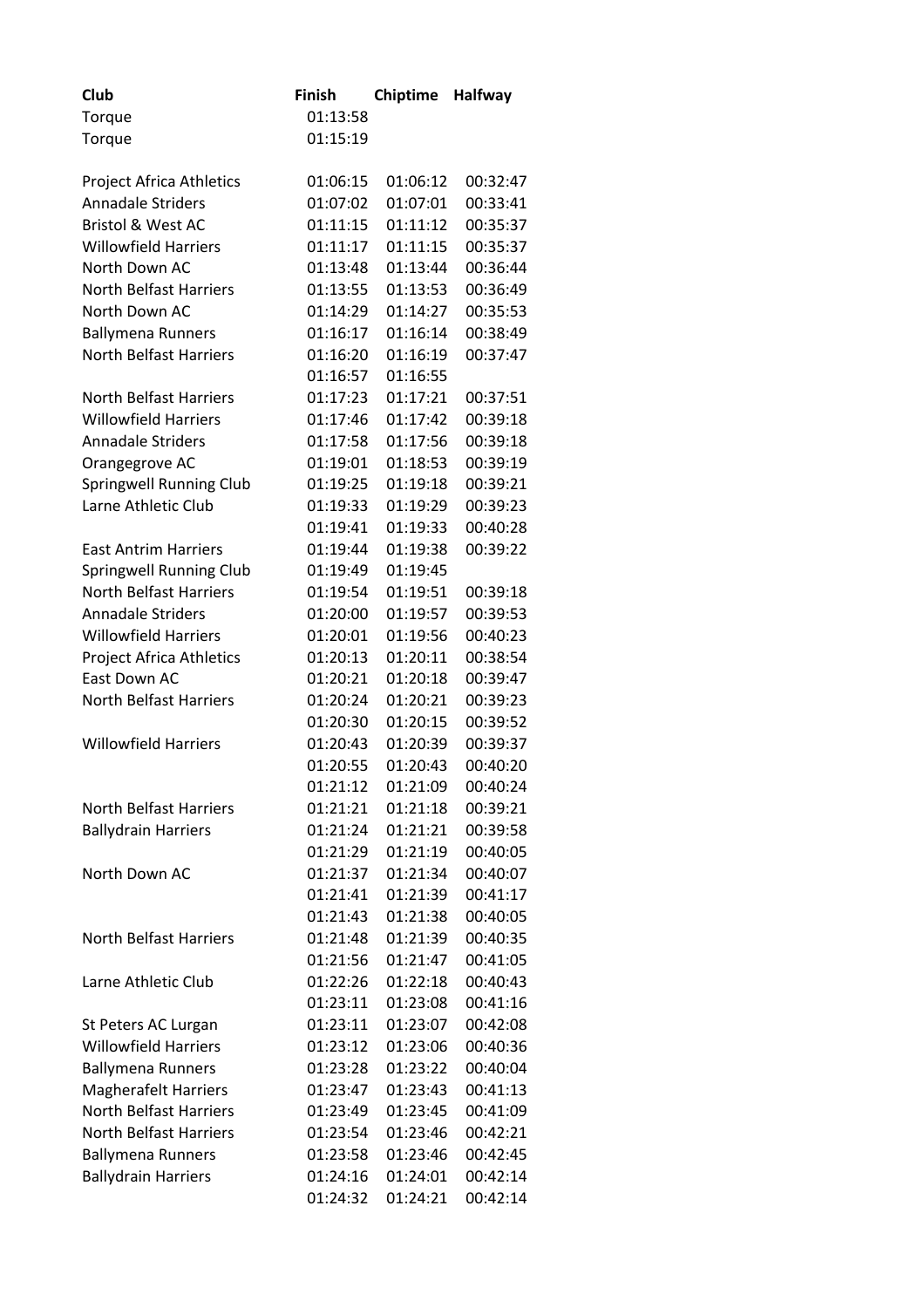| <b>Dub Runners</b>             | 01:24:35 | 01:24:17 | 00:41:14 |
|--------------------------------|----------|----------|----------|
| <b>Sperrin Harriers</b>        | 01:24:40 | 01:24:36 | 00:41:40 |
| <b>Sperrin Harriers</b>        | 01:24:45 | 01:24:41 | 00:41:39 |
| Larne Athletic Club            | 01:24:48 | 01:24:43 | 00:40:44 |
|                                | 01:24:51 | 01:24:43 | 00:41:41 |
|                                | 01:24:53 | 01:24:49 | 00:42:15 |
|                                | 01:24:58 | 01:24:45 | 00:42:18 |
| <b>East Antrim Harriers</b>    | 01:25:32 | 01:25:22 | 00:43:14 |
| East Down AC                   | 01:25:36 | 01:25:23 | 00:43:01 |
| <b>Ballymena Runners</b>       | 01:25:44 | 01:25:34 | 00:42:01 |
| Lagan Valley AC                | 01:25:46 | 01:25:39 | 00:42:24 |
| <b>Annadale Striders</b>       | 01:25:49 | 01:25:40 | 00:42:28 |
|                                | 01:25:51 | 01:25:46 | 00:42:07 |
| Springwell Running Club        | 01:25:52 | 01:25:47 | 00:41:56 |
| <b>Balmoral Harriers</b>       | 01:25:57 | 01:25:54 | 00:42:30 |
|                                | 01:26:01 | 01:25:54 | 00:40:34 |
| Orangegrove AC                 | 01:26:02 | 01:25:52 | 00:43:06 |
| <b>East Antrim Harriers</b>    | 01:26:06 | 01:25:55 | 00:42:26 |
| <b>Omagh Harriers</b>          | 01:26:06 | 01:26:03 | 00:41:35 |
|                                | 01:26:13 | 01:25:51 | 00:42:35 |
|                                | 01:26:24 | 01:26:11 | 00:42:26 |
| Larne Athletic Club            | 01:26:29 | 01:26:23 | 00:42:29 |
| <b>Sperrin Harriers</b>        | 01:26:37 | 01:26:21 | 00:42:22 |
| <b>Ballymena Runners</b>       | 01:26:43 | 01:26:36 | 00:42:56 |
| Lochaber                       | 01:26:45 | 01:26:24 | 00:43:35 |
|                                | 01:26:51 | 01:26:41 | 00:43:30 |
| <b>Sperrin Harriers</b>        | 01:26:53 | 01:26:45 | 00:42:24 |
| <b>Glens Runners</b>           | 01:27:04 | 01:26:36 | 00:43:14 |
| Seapark AC                     | 01:27:07 | 01:26:52 | 00:43:48 |
| North Belfast Harriers         | 01:27:16 | 01:27:07 | 00:43:05 |
| Lagan Valley AC                | 01:27:23 | 01:27:16 | 00:43:24 |
|                                | 01:27:30 | 01:27:03 | 00:43:43 |
| Larne Athletic Club            | 01:27:40 | 01:27:36 | 00:43:45 |
|                                | 01:27:47 | 01:27:39 | 00:42:34 |
| <b>Mallusk Harriers</b>        | 01:27:53 | 01:27:48 | 00:42:44 |
| <b>Ballydrain Harriers</b>     | 01:28:04 | 01:27:44 | 00:43:33 |
| Larne Athletic Club            | 01:28:07 | 01:27:59 | 00:42:29 |
| Larne Athletic Club            | 01:28:12 | 01:28:07 | 00:42:31 |
|                                | 01:28:22 | 01:27:58 |          |
| <b>Termoneeny Running Club</b> | 01:28:25 | 01:28:11 | 00:44:35 |
| <b>North Belfast Harriers</b>  | 01:28:30 | 01:28:25 | 00:43:30 |
| <b>Ballydrain Harriers</b>     | 01:28:43 | 01:28:30 | 00:43:25 |
|                                | 01:28:44 | 01:28:29 | 00:43:01 |
|                                | 01:28:49 | 01:28:43 | 00:43:08 |
|                                | 01:28:59 | 01:28:40 | 00:42:30 |
| <b>North Belfast Harriers</b>  | 01:29:02 | 01:28:37 | 00:44:57 |
| <b>PTC</b>                     | 01:29:03 | 01:28:50 | 00:44:34 |
|                                | 01:29:04 | 01:28:49 | 00:43:02 |
| Springwell Running Club        | 01:29:08 | 01:28:55 | 00:44:36 |
| <b>North Belfast Harriers</b>  | 01:29:11 | 01:29:03 | 00:44:09 |
|                                | 01:29:11 | 01:29:08 | 00:43:03 |
| <b>North Belfast Harriers</b>  | 01:29:14 | 01:29:01 | 00:44:05 |
|                                |          |          |          |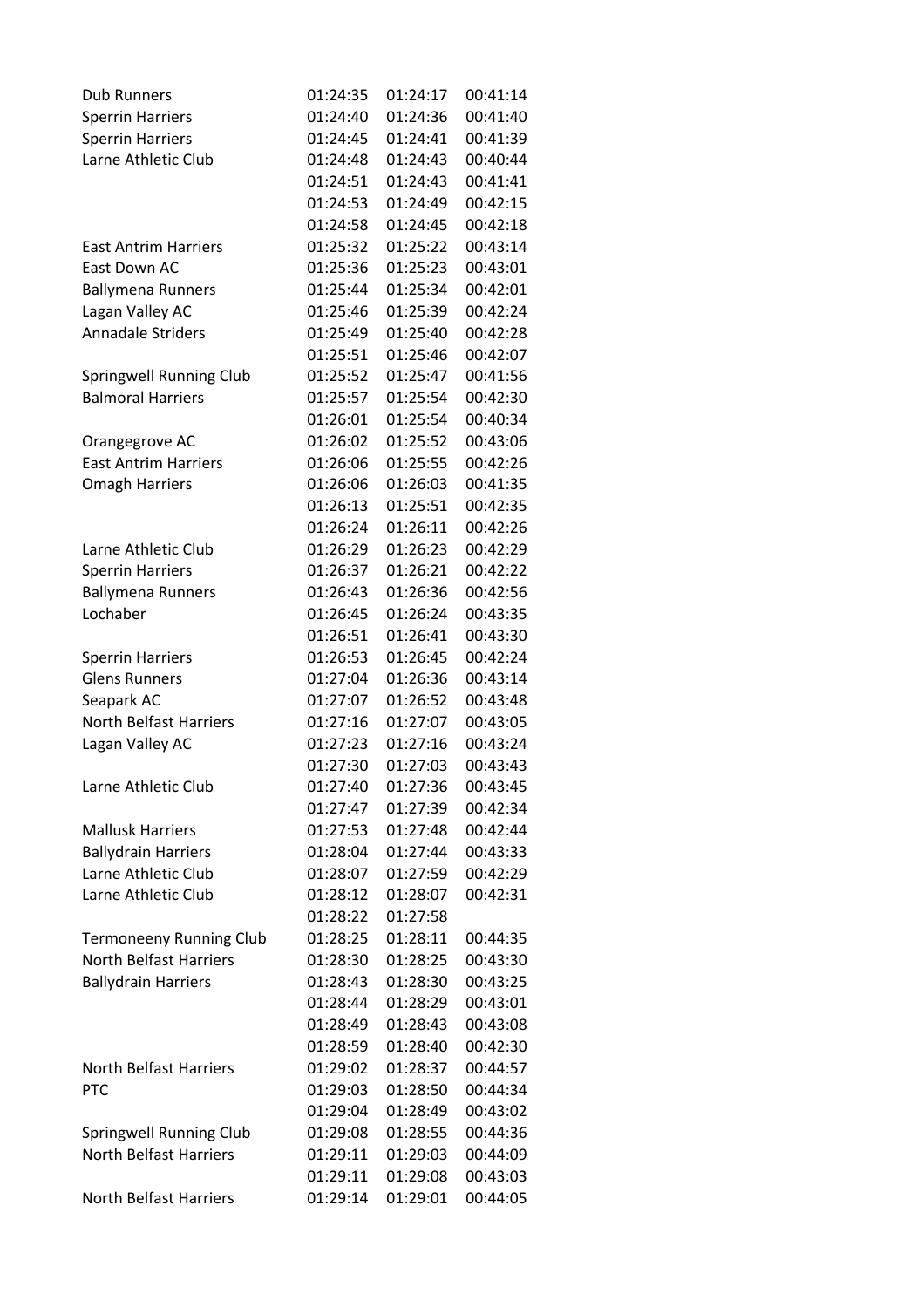| Springwell Running Club        | 01:29:16 | 01:29:07 | 00:44:13 |
|--------------------------------|----------|----------|----------|
|                                | 01:29:18 | 01:29:09 | 00:44:38 |
| <b>Ballymena Runners</b>       | 01:29:20 | 01:29:09 | 00:44:23 |
| <b>Sperrin Harriers</b>        | 01:29:21 | 01:29:06 | 00:44:35 |
| <b>North Belfast Harriers</b>  | 01:29:26 | 01:29:06 | 00:44:22 |
| Larne Athletic Club            | 01:29:27 | 01:29:10 | 00:44:23 |
| Springwell Running Club        | 01:29:30 | 01:29:25 | 00:44:24 |
|                                | 01:29:34 | 01:29:23 | 00:44:40 |
| Enniskillen Running Club       | 01:29:37 | 01:29:18 | 00:44:37 |
| Larne Athletic Club            | 01:29:38 | 01:29:31 | 00:44:37 |
| <b>Acorns AC</b>               | 01:29:40 | 01:29:25 | 00:44:34 |
|                                | 01:29:42 | 01:29:20 | 00:44:39 |
| <b>East Antrim Harriers</b>    | 01:29:43 | 01:29:24 | 00:44:30 |
| <b>North Belfast Harriers</b>  | 01:29:45 | 01:29:33 | 00:44:37 |
| Orangegrove AC                 | 01:29:45 | 01:29:28 | 00:44:36 |
| City of Lisburn AC             | 01:29:48 | 01:29:30 | 00:44:59 |
|                                | 01:29:50 | 01:29:17 | 00:44:41 |
| <b>Ballydrain Harriers</b>     | 01:29:52 | 01:29:30 | 00:44:28 |
| Larne Athletic Club (Pacer)    | 01:29:52 | 01:29:40 |          |
| <b>Ballymena Runners</b>       | 01:29:52 | 01:29:42 | 00:44:37 |
|                                | 01:29:52 | 01:29:41 | 00:44:36 |
| <b>Willowfield Harriers</b>    | 01:29:53 | 01:29:50 | 00:43:31 |
| <b>North Belfast Harriers</b>  | 01:29:54 | 01:29:43 | 00:45:00 |
| Seapark AC                     | 01:29:58 | 01:29:42 | 00:44:36 |
| <b>Albertville Harriers</b>    | 01:29:59 | 01:29:40 | 00:45:03 |
| <b>Ballydrain Harriers</b>     | 01:30:05 | 01:29:43 | 00:44:28 |
|                                | 01:30:07 | 01:29:30 | 00:44:12 |
| <b>Omagh Harriers</b>          | 01:30:08 | 01:29:48 | 00:44:30 |
| <b>Rise Derry</b>              | 01:30:10 | 01:29:55 | 00:44:38 |
| <b>Springwell Running Club</b> | 01:30:11 | 01:30:00 | 00:44:37 |
|                                | 01:30:22 | 01:28:57 | 00:46:46 |
| <b>Dub Runners</b>             | 01:30:24 | 01:30:07 | 00:45:06 |
| <b>Belfast Running Club</b>    | 01:30:24 | 01:30:05 | 00:44:08 |
|                                | 01:30:27 | 01:30:07 | 00:44:43 |
|                                | 01:30:29 | 01:30:09 |          |
| <b>North Belfast Harriers</b>  | 01:30:31 | 01:30:19 | 00:44:34 |
|                                | 01:30:35 | 01:30:16 | 00:43:45 |
|                                | 01:30:37 | 01:30:02 | 00:45:22 |
| <b>Ballymena Runners</b>       | 01:30:37 | 01:30:21 | 00:45:33 |
| <b>Ballydrain Harriers</b>     | 01:30:38 | 01:30:22 |          |
|                                | 01:30:39 | 01:30:14 | 00:44:54 |
|                                | 01:30:39 | 01:30:11 | 00:45:19 |
| <b>Dub Runners</b>             | 01:30:44 | 01:30:25 | 00:44:26 |
|                                | 01:30:49 | 01:30:17 | 00:43:57 |
|                                | 01:30:53 | 01:30:39 | 00:44:39 |
| <b>East Antrim Harriers</b>    | 01:31:03 | 01:30:50 | 00:44:37 |
| Springwell Running Club        | 01:31:09 | 01:31:01 |          |
|                                | 01:31:10 | 01:30:35 | 00:45:43 |
| Lifford AC                     | 01:31:17 | 01:31:14 | 00:45:03 |
|                                | 01:31:24 | 01:31:20 | 00:42:47 |
| Peninsula triathlon            | 01:31:30 | 01:31:00 |          |
| <b>Albertville Harriers</b>    | 01:31:44 | 01:31:22 | 00:45:03 |
|                                |          |          |          |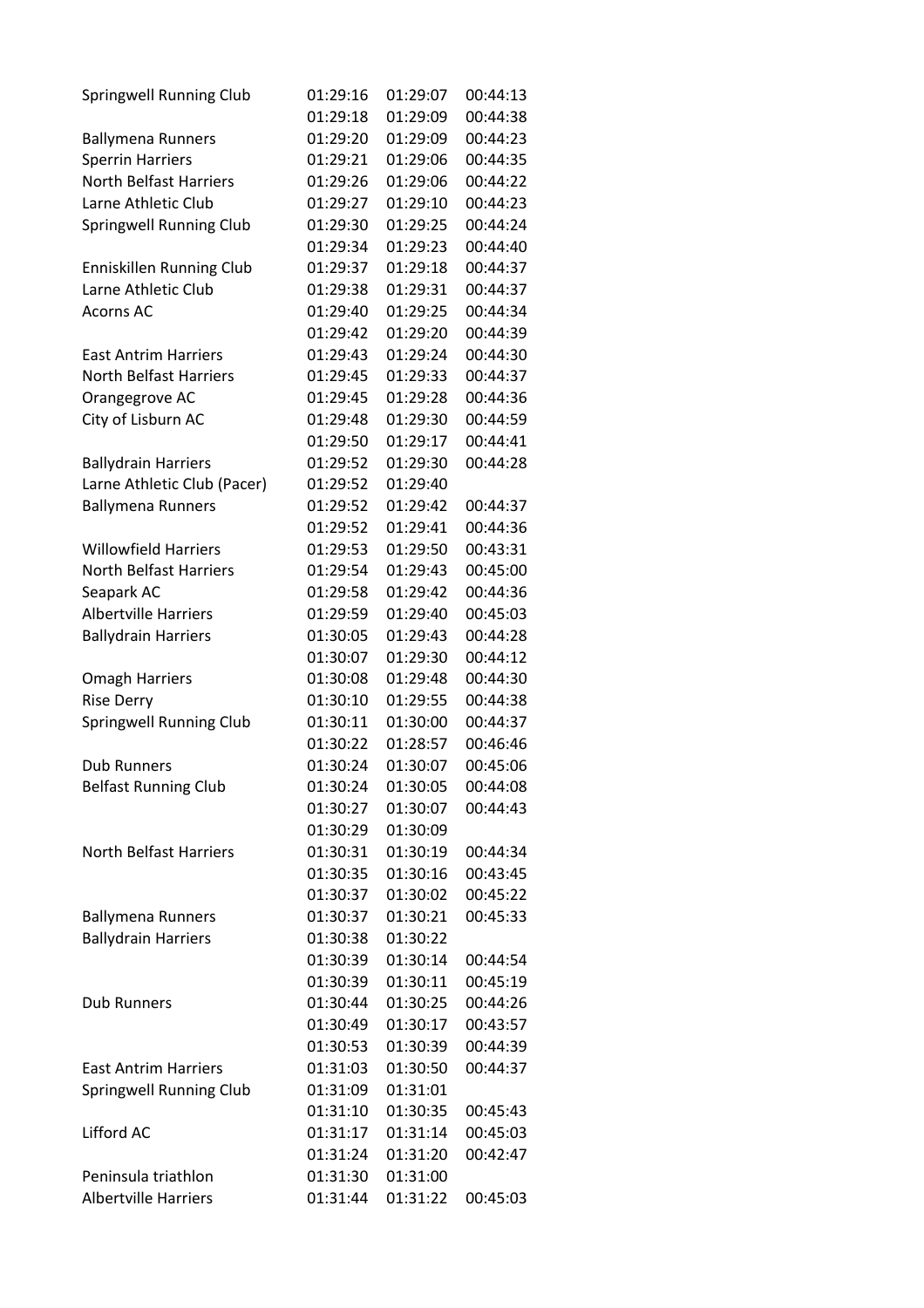|                                | 01:31:53 | 01:31:10 | 00:45:20 |
|--------------------------------|----------|----------|----------|
| Seapark AC                     | 01:32:13 | 01:31:56 | 00:46:40 |
| CoLAC                          | 01:32:16 | 01:32:05 | 00:45:50 |
|                                | 01:32:25 | 01:32:11 | 00:45:09 |
|                                | 01:32:26 | 01:31:52 | 00:46:05 |
|                                | 01:32:27 | 01:32:09 | 00:45:53 |
| <b>OTC</b>                     | 01:32:30 | 01:32:26 |          |
|                                | 01:32:31 | 01:32:00 | 00:45:21 |
| <b>North Belfast Harriers</b>  | 01:32:36 | 01:32:26 | 00:43:50 |
| <b>Belfast Running Club</b>    | 01:32:38 | 01:32:18 | 00:44:23 |
| Seapark AC                     | 01:32:38 | 01:32:34 | 00:45:44 |
|                                | 01:32:48 | 01:32:34 | 00:44:31 |
|                                | 01:32:53 | 01:32:41 | 00:45:05 |
| Monaghan Town Runners          | 01:32:55 | 01:32:49 | 00:46:04 |
| Monaghan Town Runners          | 01:32:55 | 01:32:49 | 00:46:04 |
| <b>North Belfast Harriers</b>  | 01:32:56 | 01:32:45 | 00:44:42 |
| Springwell Running Club        | 01:32:57 | 01:32:49 | 00:44:45 |
| Up and Runners                 | 01:33:01 | 01:32:26 | 00:45:53 |
| <b>Springwell Running Club</b> | 01:33:10 | 01:32:45 | 00:46:42 |
| East Down AC                   | 01:33:13 | 01:32:57 |          |
|                                | 01:33:18 | 01:32:54 | 00:46:46 |
|                                | 01:33:26 | 01:32:36 | 00:48:01 |
| B.A.R.F.                       | 01:33:28 | 01:33:11 | 00:45:23 |
|                                | 01:33:31 | 01:32:16 | 00:48:24 |
| City of Lisburn AC             | 01:33:34 | 01:33:16 | 00:45:02 |
| <b>Springwell Running Club</b> | 01:33:41 | 01:33:32 | 00:44:56 |
| <b>North Belfast Harriers</b>  | 01:33:44 | 01:33:25 | 00:46:55 |
| <b>Belfast Running Club</b>    | 01:33:50 | 01:33:29 | 00:47:13 |
| Clapham Chasers                | 01:33:52 | 01:33:44 | 00:45:28 |
|                                | 01:33:53 | 01:33:03 | 00:46:46 |
| <b>North Belfast Harriers</b>  | 01:33:53 | 01:33:41 | 00:45:21 |
| <b>Springwell Running Club</b> | 01:33:57 | 01:33:43 | 00:46:55 |
|                                | 01:34:02 | 01:32:34 | 00:47:40 |
| <b>Dub Runners</b>             | 01:34:08 | 01:33:30 | 00:46:14 |
| <b>County Antrim Harriers</b>  | 01:34:14 | 01:34:03 | 00:46:30 |
| Springwell Running Club        | 01:34:15 | 01:34:03 | 00:45:15 |
|                                | 01:34:20 | 01:33:50 | 00:45:46 |
|                                | 01:34:25 | 01:34:06 | 00:47:04 |
| Olympian triathlon club        | 01:34:29 | 01:34:25 |          |
| Pace Running Club              | 01:34:31 | 01:34:24 | 00:47:10 |
|                                | 01:34:33 | 01:34:15 | 00:44:40 |
|                                |          |          |          |
| Larne Athletic Club            | 01:34:33 | 01:34:27 | 00:46:02 |
|                                | 01:34:36 | 01:33:30 |          |
|                                | 01:34:38 | 01:34:03 | 00:46:41 |
| Pace Running Club              | 01:34:39 | 01:34:32 |          |
| Orangegrove AC                 | 01:34:41 | 01:34:32 | 00:43:29 |
|                                | 01:34:42 | 01:34:35 | 00:46:41 |
| <b>Ballymena Runners</b>       | 01:34:42 | 01:34:35 | 00:45:40 |
|                                | 01:34:44 | 01:33:14 | 00:47:38 |
|                                | 01:34:46 | 01:34:31 | 00:46:56 |
| <b>Willowfield Harriers</b>    | 01:34:53 | 01:34:40 | 00:47:41 |
|                                | 01:35:00 | 01:34:41 | 00:47:21 |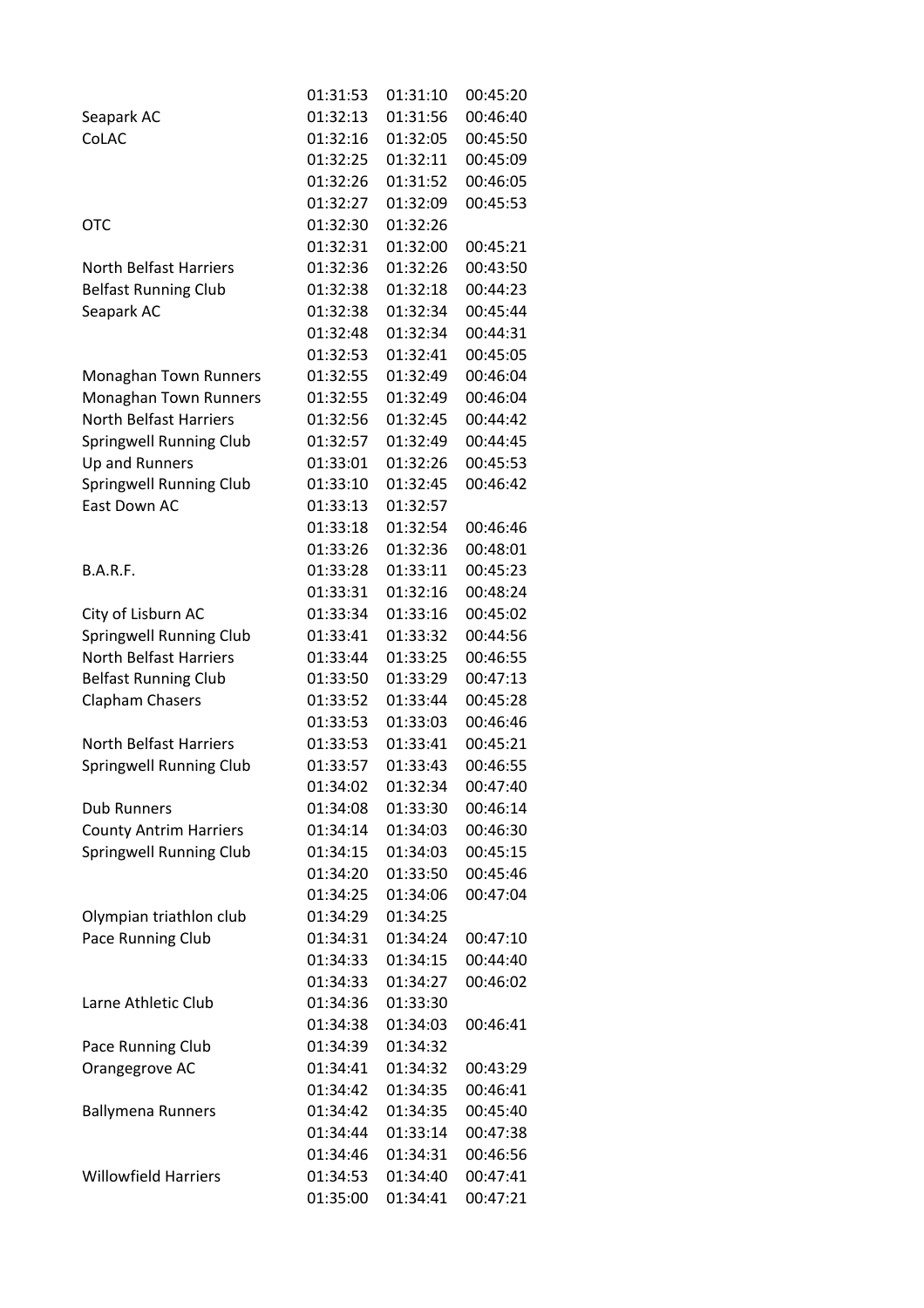| <b>Springwell Running Club</b>  | 01:35:08 | 01:34:37             | 00:48:55 |
|---------------------------------|----------|----------------------|----------|
| <b>Dub Runners</b>              | 01:35:12 | 01:34:52<br>01:35:11 | 00:47:22 |
|                                 | 01:35:16 |                      | 00:47:33 |
|                                 | 01:35:17 | 01:34:48             | 00:48:35 |
|                                 | 01:35:20 | 01:34:56             | 00:48:23 |
| Springwell Running Club         | 01:35:23 | 01:35:13             | 00:44:38 |
| <b>East Coast Athletic Club</b> | 01:35:23 | 01:34:04             | 00:48:19 |
|                                 | 01:35:25 | 01:34:48             | 00:47:35 |
| <b>North Belfast Harriers</b>   | 01:35:25 | 01:35:13             | 00:46:45 |
|                                 | 01:35:33 | 01:35:27             | 00:45:51 |
| Orangegrove AC                  | 01:35:39 | 01:35:03             | 00:48:27 |
|                                 | 01:35:39 | 01:35:24             | 00:46:32 |
|                                 | 01:35:41 | 01:35:14             | 00:46:55 |
|                                 | 01:35:46 | 01:34:56             | 00:48:16 |
|                                 | 01:35:47 | 01:35:41             |          |
| <b>Ballymena Runners</b>        | 01:35:48 | 01:35:19             | 00:48:37 |
| <b>Almost Athletes</b>          | 01:35:49 | 01:35:35             | 00:47:27 |
| <b>Ballydrain Harriers</b>      | 01:35:53 | 01:34:14             | 00:48:55 |
| North Down AC                   | 01:36:04 | 01:35:06             | 00:47:26 |
| <b>East Antrim Harriers</b>     | 01:36:07 | 01:35:05             | 00:47:43 |
| <b>North Belfast Harriers</b>   | 01:36:10 | 01:36:02             | 00:49:35 |
| <b>Belfast Running Club</b>     | 01:36:12 | 01:36:07             | 00:46:47 |
|                                 | 01:36:13 | 01:36:02             | 00:43:10 |
| St Peters AC Lurgan             | 01:36:15 | 01:35:37             | 00:47:50 |
|                                 | 01:36:16 | 01:35:56             | 00:48:54 |
| <b>Enniskillen Running Club</b> | 01:36:18 | 01:36:02             | 00:47:19 |
|                                 | 01:36:25 | 01:36:09             | 00:45:07 |
| Orangegrove AC                  | 01:36:25 | 01:36:08             | 00:46:53 |
| <b>Ballymena Runners</b>        | 01:36:26 | 01:36:17             | 00:46:52 |
|                                 | 01:36:31 | 01:36:02             | 00:45:16 |
| <b>Ballymena Runners</b>        | 01:36:37 | 01:36:18             | 00:48:58 |
|                                 | 01:36:41 | 01:36:06             | 00:47:50 |
|                                 | 01:36:42 | 01:36:08             | 00:48:23 |
|                                 | 01:36:44 | 01:35:29             | 00:48:33 |
|                                 | 01:36:49 | 01:36:05             | 00:48:22 |
|                                 | 01:36:50 | 01:36:27             | 00:46:47 |
|                                 | 01:36:56 | 01:34:28             | 00:49:56 |
|                                 | 01:36:57 | 01:36:34             | 00:47:46 |
|                                 | 01:37:00 | 01:35:31             | 00:49:02 |
| <b>North Belfast Harriers</b>   | 01:37:13 | 01:36:50             | 00:48:30 |
| Murlough AC                     | 01:37:16 | 01:36:40             | 00:48:03 |
| Sperrin Harriers / Tri Limits   | 01:37:19 | 01:37:13             | 00:49:26 |
| <b>Dub Runners</b>              | 01:37:21 | 01:36:42             | 00:48:52 |
| <b>Ballymena Runners</b>        | 01:37:23 | 01:37:01             | 00:48:56 |
| Orangegrove AC                  | 01:37:28 | 01:37:06             | 00:48:51 |
|                                 | 01:37:29 | 01:36:41             | 00:48:10 |
|                                 | 01:37:36 | 01:36:31             | 00:49:59 |
| <b>Dundee Road Runners</b>      | 01:37:37 | 01:37:19             | 00:46:54 |
| <b>Ballymena Runners</b>        | 01:37:38 | 01:37:18             |          |
|                                 | 01:37:40 | 01:37:31             | 00:49:38 |
| <b>Springwell Running Club</b>  | 01:37:40 | 01:37:12             | 00:49:51 |
| <b>North Belfast Harriers</b>   | 01:37:42 | 01:37:18             | 00:48:30 |
|                                 |          |                      |          |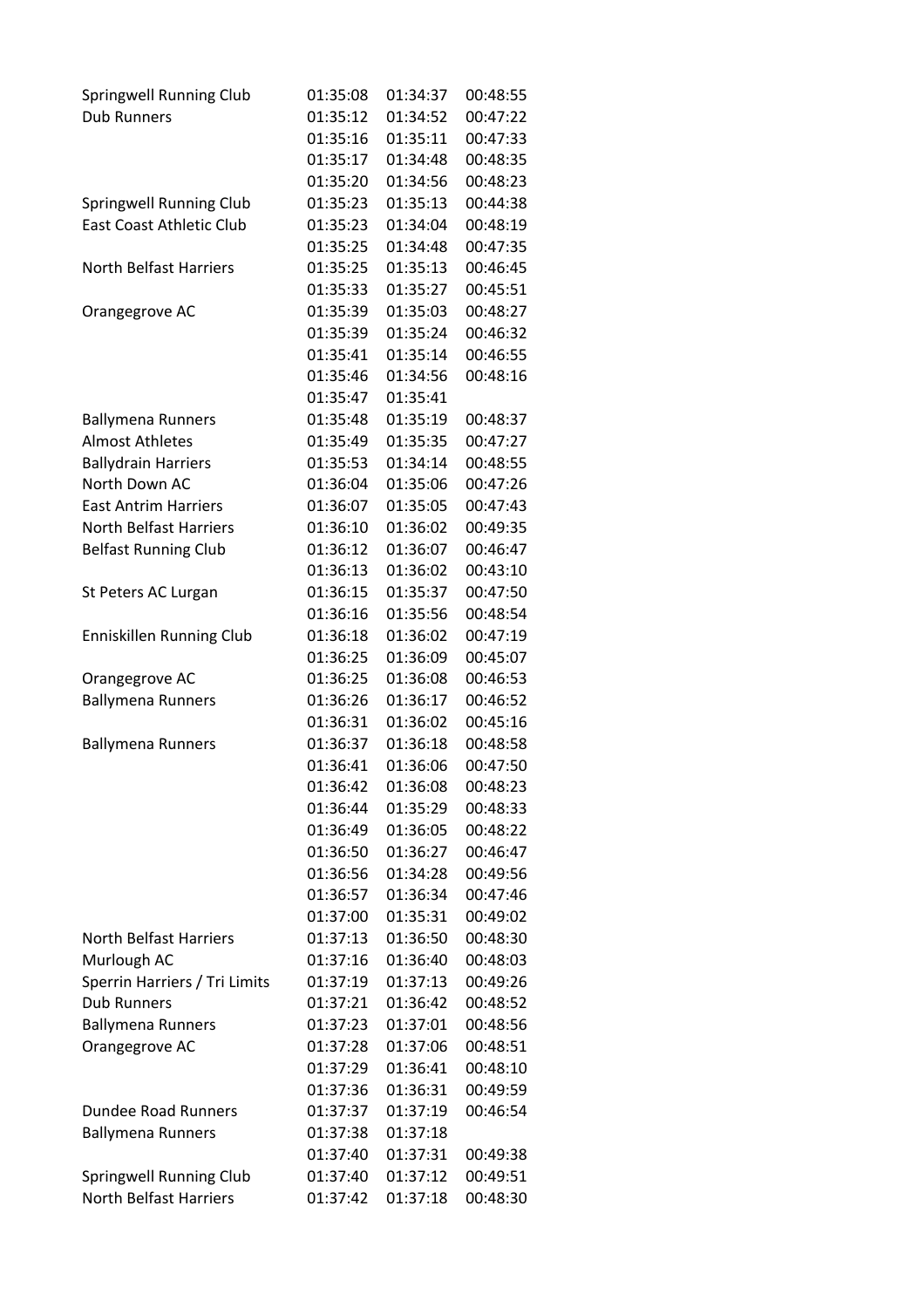|                               | 01:37:43 | 01:37:24 | 00:48:07 |
|-------------------------------|----------|----------|----------|
| <b>North Belfast Harriers</b> | 01:37:47 | 01:37:35 | 00:48:51 |
|                               | 01:37:48 | 01:37:00 | 00:50:23 |
| Murlough AC                   | 01:37:51 | 01:37:14 | 00:48:57 |
|                               | 01:37:53 | 01:37:45 | 00:47:06 |
| <b>Ballydrain Harriers</b>    | 01:37:55 | 01:36:09 | 00:49:25 |
| <b>County Antrim Harriers</b> | 01:37:55 | 01:37:43 | 00:47:27 |
|                               | 01:37:57 | 01:37:44 |          |
|                               | 01:37:58 | 01:37:51 | 00:47:34 |
|                               | 01:38:05 | 01:37:40 | 00:48:26 |
| <b>Dub Runners</b>            | 01:38:07 | 01:37:25 | 00:49:27 |
| <b>Dub Runners</b>            | 01:38:07 | 01:37:25 | 00:49:27 |
|                               | 01:38:08 | 01:37:00 | 00:49:31 |
|                               | 01:38:08 | 01:38:01 | 00:48:52 |
| Larne Athletic Club           | 01:38:09 | 01:37:52 | 00:46:13 |
|                               | 01:38:13 | 01:36:30 | 00:50:06 |
| East Coast Athletic Club      | 01:38:16 | 01:37:48 | 00:47:07 |
| <b>Beechmount Harriers</b>    | 01:38:16 | 01:37:45 | 00:47:10 |
|                               | 01:38:18 | 01:37:59 | 00:48:33 |
|                               | 01:38:21 | 01:38:12 | 00:48:04 |
|                               | 01:38:26 | 01:37:08 | 00:48:58 |
|                               | 01:38:31 | 01:37:50 | 00:47:21 |
|                               | 01:38:36 | 01:36:39 | 00:50:55 |
|                               | 01:38:38 | 01:36:40 | 00:50:54 |
| Springwell Running Club       | 01:38:38 | 01:38:29 | 00:48:14 |
| Springwell Running Club       | 01:38:39 | 01:38:30 | 00:48:56 |
|                               | 01:38:39 | 01:37:59 | 00:49:01 |
| Dromore AC                    | 01:38:41 | 01:38:19 | 00:48:00 |
| <b>Dub Runners</b>            | 01:38:42 | 01:38:06 | 00:49:01 |
|                               | 01:38:43 | 01:37:31 | 00:48:53 |
|                               | 01:38:43 | 01:38:16 | 00:50:08 |
| <b>North Belfast Harriers</b> | 01:38:44 | 01:37:42 | 00:49:18 |
|                               | 01:38:44 | 01:38:21 | 00:46:04 |
| East Coast AC                 | 01:38:47 | 01:38:44 | 00:45:52 |
| Larne Athletic Club           | 01:38:48 | 01:38:40 | 00:47:25 |
| Seapark AC                    | 01:38:50 | 01:38:32 | 00:48:00 |
|                               | 01:38:50 | 01:38:45 | 00:45:52 |
| <b>North Belfast Harriers</b> | 01:38:50 | 01:38:25 | 00:49:06 |
| <b>Mallusk Harriers</b>       | 01:38:52 | 01:38:15 | 00:47:35 |
| Springwell Running Club       | 01:38:56 | 01:38:45 | 00:48:54 |
| Springwell Running Club       | 01:38:56 | 01:38:42 |          |
|                               | 01:38:58 | 01:38:31 | 00:46:37 |
| Larne Athletic Club           | 01:38:59 | 01:38:31 | 00:48:19 |
|                               | 01:39:00 | 01:38:53 | 00:49:03 |
|                               | 01:39:08 | 01:38:22 | 00:48:49 |
| Orangegrove AC                | 01:39:09 | 01:38:25 | 00:48:54 |
|                               | 01:39:12 | 01:38:18 | 00:49:54 |
|                               | 01:39:13 | 01:38:39 | 00:48:34 |
|                               | 01:39:14 | 01:38:59 | 00:49:12 |
| Dromore AC                    | 01:39:14 | 01:38:59 | 00:48:28 |
| Springwell Running Club       | 01:39:15 | 01:38:40 | 00:48:54 |
|                               | 01:39:23 | 01:39:18 |          |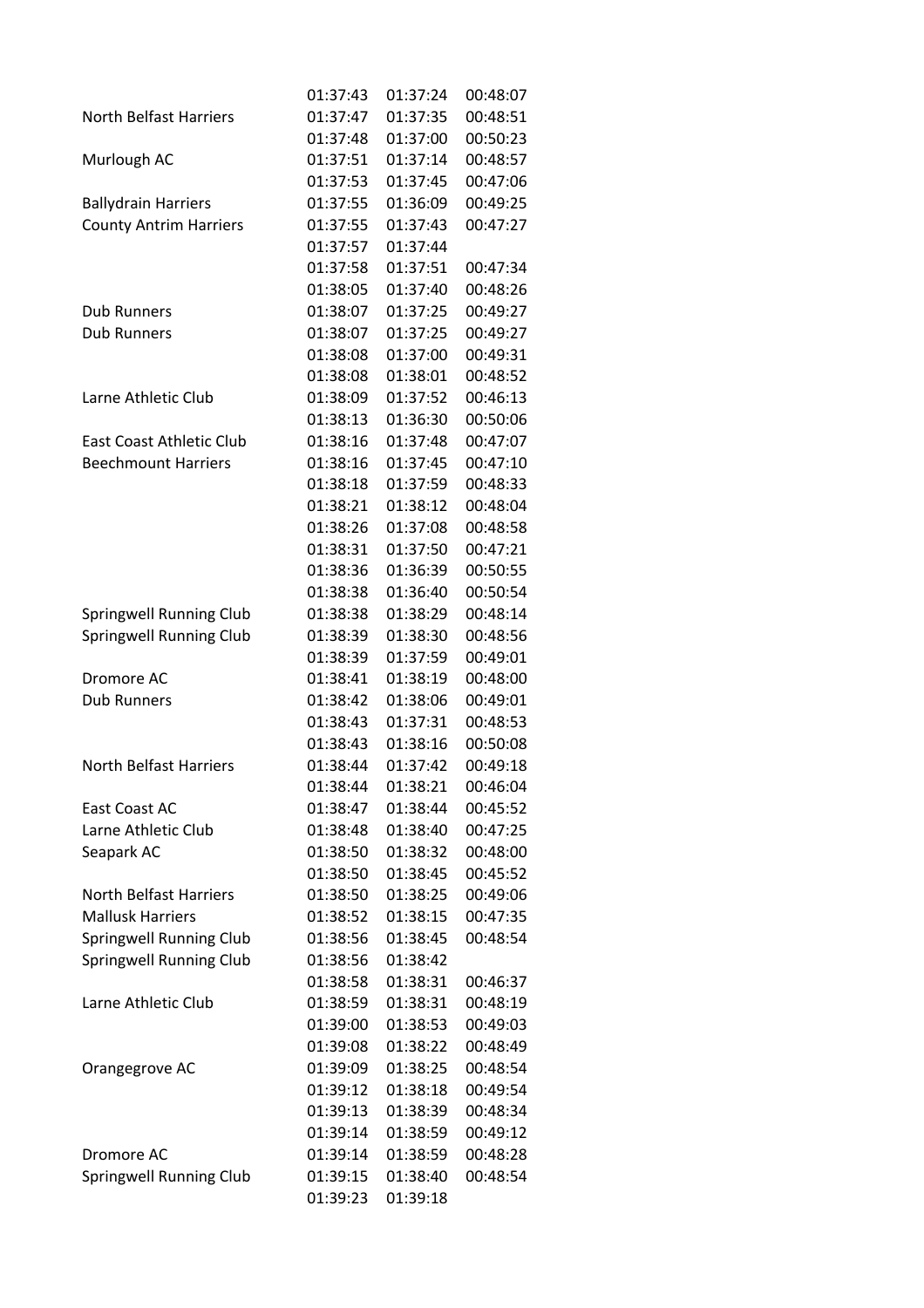|                                | 01:39:27 | 01:38:59 | 00:50:09 |
|--------------------------------|----------|----------|----------|
| St Peters AC Lurgan            | 01:39:28 | 01:38:50 | 00:49:02 |
|                                | 01:39:32 | 01:38:46 | 00:50:28 |
| Orangegrove AC                 | 01:39:37 | 01:39:18 | 00:49:07 |
| <b>Springwell Running Club</b> | 01:39:38 | 01:39:31 | 00:49:51 |
| Orangegrove AC                 | 01:39:42 | 01:39:24 |          |
|                                | 01:39:43 | 01:39:33 | 00:47:39 |
|                                | 01:39:45 | 01:39:01 | 00:49:50 |
|                                | 01:39:47 | 01:39:30 | 00:49:43 |
| <b>North Belfast Harriers</b>  | 01:39:50 | 01:39:23 |          |
|                                | 01:39:50 | 01:39:09 | 00:48:57 |
|                                | 01:39:52 | 01:38:13 | 00:51:21 |
|                                | 01:39:54 | 01:39:23 | 00:46:26 |
| Murlough AC                    | 01:39:58 | 01:39:37 | 00:49:50 |
| Seapark AC                     | 01:39:58 | 01:39:36 | 00:50:04 |
| Orangegrove AC                 | 01:39:58 | 01:39:08 | 00:52:00 |
|                                | 01:39:59 | 01:39:04 | 00:50:33 |
|                                | 01:40:02 | 01:39:34 | 00:50:16 |
| North Down AC                  | 01:40:06 | 01:39:13 | 00:49:55 |
| Springwell Running Club        | 01:40:08 | 01:39:29 | 00:50:35 |
| Springwell Running Club        | 01:40:09 | 01:39:54 | 00:51:10 |
| Jog Moira                      | 01:40:11 | 01:39:46 | 00:49:44 |
|                                | 01:40:15 | 01:39:45 | 00:49:44 |
| Springwell Running Club        | 01:40:16 | 01:40:01 | 00:48:34 |
| <b>Springwell Running Club</b> | 01:40:17 | 01:40:02 | 00:50:02 |
| <b>Springwell Running Club</b> | 01:40:17 | 01:40:01 | 00:50:03 |
|                                | 01:40:18 | 01:39:48 | 00:50:20 |
| <b>Ballymena Runners</b>       | 01:40:19 | 01:39:08 |          |
| Larne Athletic Club            | 01:40:24 | 01:40:01 | 00:48:45 |
| <b>Mallusk Harriers</b>        | 01:40:25 | 01:40:16 | 00:51:28 |
|                                | 01:40:29 | 01:39:47 |          |
| City of Lisburn AC             | 01:40:33 | 01:40:21 | 00:51:30 |
| <b>Glens Runners</b>           | 01:40:34 | 01:40:05 | 00:49:49 |
|                                | 01:40:37 | 01:39:59 | 00:47:20 |
|                                | 01:40:38 | 01:39:19 | 00:49:23 |
|                                | 01:40:38 | 01:40:30 | 00:49:41 |
|                                | 01:40:42 | 01:40:03 | 00:51:26 |
|                                | 01:40:43 | 01:39:45 | 00:50:26 |
|                                | 01:40:46 | 01:39:56 |          |
|                                | 01:40:47 | 01:40:35 | 00:48:39 |
|                                | 01:40:48 | 01:38:34 | 00:52:03 |
|                                | 01:40:49 | 01:40:11 | 00:50:48 |
| <b>Ballydrain Harriers</b>     | 01:40:51 | 01:39:11 | 00:50:33 |
| <b>Mallusk Harriers</b>        | 01:40:52 | 01:40:16 | 00:49:48 |
|                                | 01:40:52 | 01:40:22 | 00:49:05 |
|                                | 01:40:54 | 01:39:40 | 00:50:12 |
| <b>Front Runners</b>           | 01:40:54 | 01:39:32 | 00:50:18 |
|                                | 01:41:02 | 01:39:15 | 00:51:01 |
| City of Lisburn                | 01:41:08 | 01:40:56 | 00:47:33 |
|                                | 01:41:11 | 01:39:22 |          |
|                                | 01:41:16 | 01:40:30 | 00:49:27 |
|                                | 01:41:19 | 01:40:24 | 00:50:43 |
|                                |          |          |          |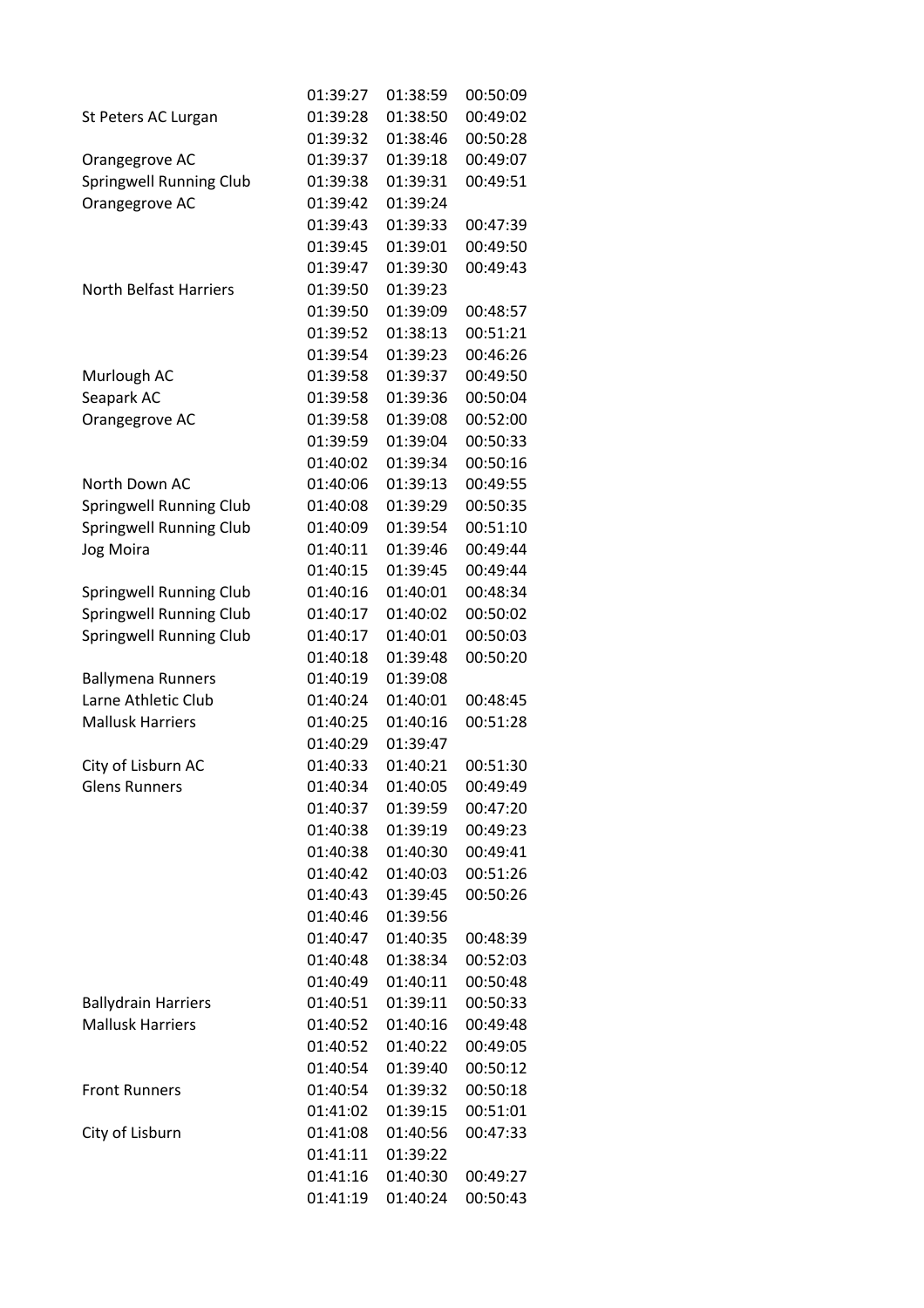| <b>Ballymena Runners</b>      | 01:41:20 | 01:41:07 | 00:49:12 |
|-------------------------------|----------|----------|----------|
|                               | 01:41:21 | 01:40:41 | 00:49:06 |
|                               | 01:41:23 | 01:41:08 | 00:48:02 |
| <b>Sperrin Harriers</b>       | 01:41:29 | 01:39:21 | 00:52:16 |
| <b>Belfast Running Club</b>   | 01:41:31 | 01:41:25 | 00:49:34 |
| <b>East Antrim Harriers</b>   | 01:41:31 | 01:39:53 | 00:51:05 |
|                               | 01:41:39 | 01:41:10 | 00:48:56 |
| <b>Carmen Runners</b>         | 01:41:39 | 01:40:48 | 00:50:36 |
|                               | 01:41:40 | 01:41:13 | 00:46:58 |
| Larne Athletic Club           | 01:41:41 | 01:41:27 | 00:48:55 |
| <b>County Antrim Harriers</b> | 01:41:45 | 01:41:35 | 00:48:50 |
| <b>Dub Runners of Belfast</b> | 01:41:45 | 01:40:59 | 00:49:26 |
|                               | 01:41:49 | 01:41:27 | 00:48:34 |
| Springwell Running Club       | 01:41:49 | 01:41:14 | 00:49:20 |
|                               | 01:41:50 | 01:41:07 | 00:52:07 |
| <b>Ballymena Runners</b>      | 01:41:54 | 01:40:41 | 00:50:09 |
|                               | 01:41:58 | 01:41:37 | 00:48:32 |
| <b>NICS</b>                   | 01:42:01 | 01:41:39 | 00:50:15 |
|                               | 01:42:03 | 01:41:58 | 00:47:34 |
|                               | 01:42:05 | 01:41:25 | 00:50:48 |
|                               | 01:42:12 | 01:41:07 | 00:50:23 |
|                               | 01:42:14 | 01:41:35 | 00:49:04 |
| <b>Mallusk Harriers</b>       | 01:42:14 | 01:42:08 | 00:49:36 |
| <b>Dub Runners</b>            | 01:42:15 | 01:41:54 | 00:49:28 |
|                               | 01:42:16 | 01:41:35 | 00:51:25 |
|                               | 01:42:16 | 01:41:43 | 00:49:07 |
|                               |          |          |          |
| N/A                           | 01:42:28 | 01:40:27 | 00:52:16 |
| <b>Albertville Harriers</b>   | 01:42:30 | 01:41:31 | 00:52:26 |
|                               | 01:42:35 | 01:41:53 | 00:51:34 |
|                               | 01:42:37 | 01:42:14 | 00:50:24 |
| <b>Belfast Running Club</b>   | 01:42:39 | 01:42:34 | 00:49:34 |
|                               | 01:42:43 | 01:42:03 | 00:48:45 |
|                               | 01:42:45 | 01:42:24 | 00:50:15 |
| <b>Belfast Running Club</b>   | 01:42:48 | 01:41:51 | 00:52:21 |
|                               | 01:42:50 | 01:42:04 | 00:52:18 |
| Larne Athletic Club           | 01:42:51 | 01:41:11 | 00:51:21 |
|                               | 01:43:01 | 01:42:35 | 00:51:29 |
| Lisburn Triathlon Club        | 01:43:05 | 01:42:38 | 00:49:00 |
|                               | 01:43:06 | 01:41:35 | 00:52:40 |
|                               | 01:43:07 | 01:42:36 | 00:48:53 |
|                               | 01:43:08 | 01:42:39 | 00:52:14 |
| <b>Omagh Harriers</b>         | 01:43:15 | 01:42:59 | 00:50:35 |
| <b>North Belfast Harriers</b> | 01:43:16 | 01:42:49 | 00:50:53 |
|                               | 01:43:20 | 01:41:37 | 00:50:51 |
| Letterkenny AC                | 01:43:21 | 01:43:12 | 00:47:18 |
|                               | 01:43:23 | 01:42:17 | 00:52:16 |
|                               | 01:43:25 | 01:42:49 | 00:50:20 |
|                               | 01:43:26 | 01:41:15 | 00:54:21 |
|                               | 01:43:31 | 01:43:09 | 00:47:53 |
| <b>NICS AC</b>                | 01:43:33 | 01:42:25 | 00:51:48 |
|                               | 01:43:33 | 01:42:12 | 00:52:25 |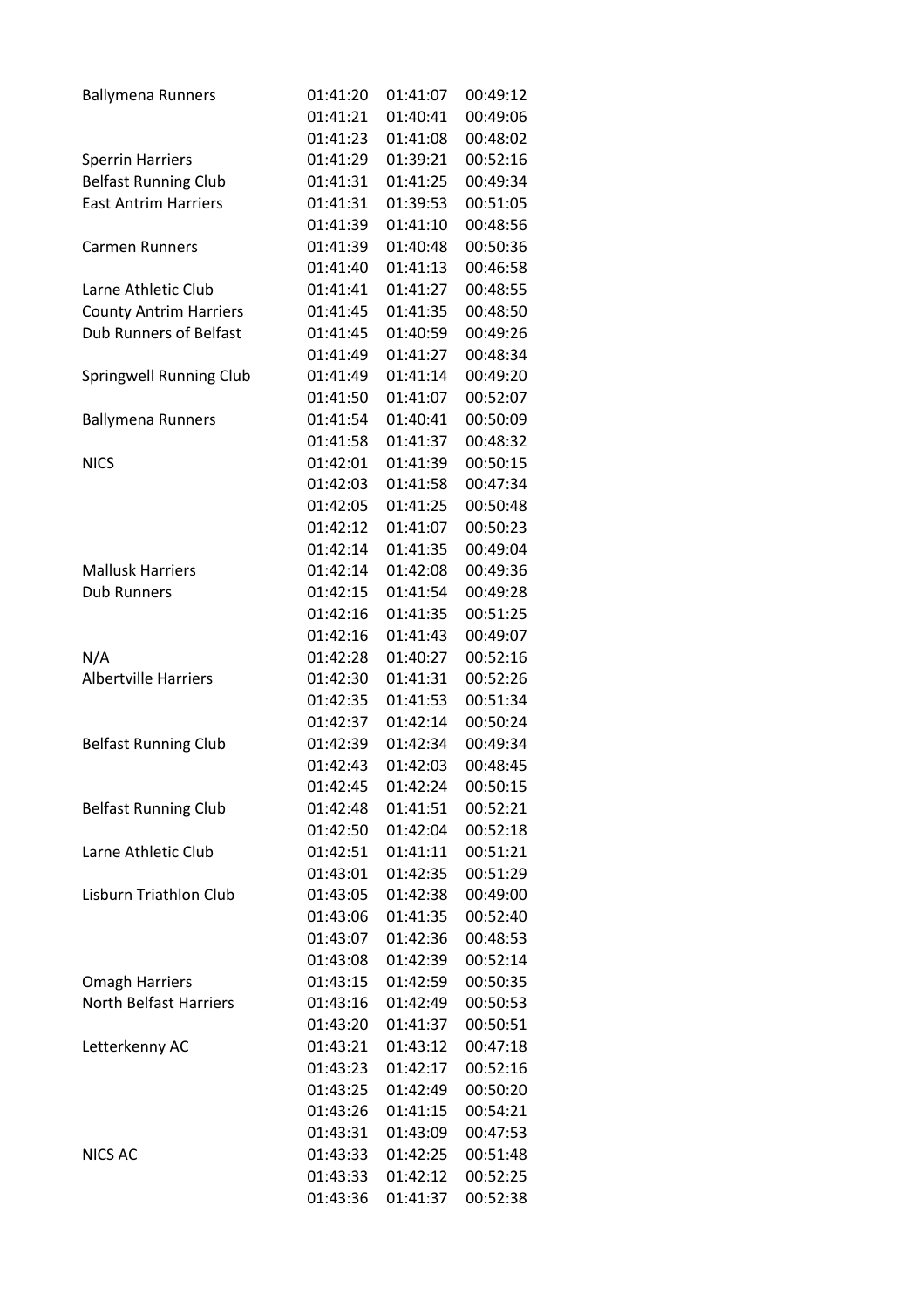| <b>Albertville Harriers</b><br>01:43:37<br>01:42:39<br>00:52:10<br>01:43:39<br>01:43:04<br>00:51:03<br>00:52:01<br>01:43:44<br>01:42:11<br>01:43:48<br>01:43:26<br>00:50:14<br>Larne Athletic Club<br><b>Ballydrain Harriers</b><br>01:43:48<br>01:42:02<br>00:51:58<br>Dromore AC<br>01:43:51<br>01:43:00<br>00:52:02<br>01:43:54<br>01:43:18<br>00:52:16<br>01:43:55<br>01:41:48<br>00:53:03<br>01:44:05<br>01:43:34<br>Orangegrove AC<br>00:50:32<br>Larne Athletic Club<br>01:44:05<br>01:43:09<br>00:52:29<br>01:44:10<br>01:42:37<br>00:52:12<br>01:44:11<br>01:43:33<br>00:51:14<br>00:52:05<br>01:44:12<br>01:43:53<br>01:44:13<br>01:42:45<br><b>East Coast Athletic Club</b><br>01:44:14<br>01:43:41<br>00:49:50<br>Jog Lisburn Running Club<br>01:44:16<br>01:43:18<br>00:53:07<br>01:44:16<br>01:42:18<br>00:52:15<br>01:44:17<br>01:43:21<br>00:53:05<br><b>Ballymena Runners</b><br><b>Belfast Running Club</b><br>00:53:27<br>01:44:20<br>01:43:20<br>01:44:21<br>01:42:03<br>00:54:22<br>01:44:22<br>01:43:32<br>00:52:25<br>01:44:24<br>01:42:34<br>00:52:29<br><b>Ballymena Runners</b><br>01:44:30<br>01:42:42<br>00:53:09<br>01:44:31<br>01:44:12<br>00:50:47<br>01:44:31<br>00:52:05<br>01:43:24<br>01:44:33<br>00:52:21<br>01:43:23<br>01:44:34<br>01:44:21<br>Springwell Running Club<br>00:50:16<br><b>Ballydrain Harriers</b><br>01:44:36<br>01:44:14<br>00:49:45<br><b>Dub Runners</b><br>01:44:36<br>01:43:58<br>00:51:23<br>01:44:40<br>01:44:17<br>00:51:36<br>Seapark AC<br>01:44:40<br>01:42:51<br>00:53:32<br>01:44:40<br>01:42:51<br>00:53:32<br>North Down AC<br>01:44:41<br>01:43:36<br>00:52:07<br>01:44:44<br>01:44:15<br>00:48:36<br>01:44:55<br>01:43:59<br>00:51:38<br>North Down AC<br>01:45:04<br>01:44:00<br>00:52:37<br>01:45:09<br>01:44:15<br>00:52:32<br>01:45:11<br>01:44:20<br>00:50:35<br>00:52:17<br>01:45:12<br>01:44:49<br>Seapark AC<br><b>Ballydrain Harriers</b><br>01:45:12<br>01:43:32<br>00:52:37<br><b>Ballydrain Harriers</b><br>01:45:15<br>01:44:12<br>00:52:37<br>01:45:16<br>01:44:11<br>00:52:48<br>01:45:16<br>01:44:44<br>00:49:46<br>01:45:20<br>01:44:13<br>00:50:57<br>01:44:16<br>00:50:57<br>01:45:20<br>00:52:01<br>01:45:21<br>01:45:05<br>01:44:29<br>00:51:59<br>Springwell Running Club<br>01:45:23<br>01:45:25<br>01:44:40<br>00:52:23<br>01:44:15<br>00:52:48<br>01:45:26<br>01:45:29<br>01:45:16<br>00:52:11<br>01:45:30<br>01:44:42<br>00:52:25<br><b>Springwell Running Club</b><br>01:45:30<br>01:44:43<br>00:52:24 |  |  |
|---------------------------------------------------------------------------------------------------------------------------------------------------------------------------------------------------------------------------------------------------------------------------------------------------------------------------------------------------------------------------------------------------------------------------------------------------------------------------------------------------------------------------------------------------------------------------------------------------------------------------------------------------------------------------------------------------------------------------------------------------------------------------------------------------------------------------------------------------------------------------------------------------------------------------------------------------------------------------------------------------------------------------------------------------------------------------------------------------------------------------------------------------------------------------------------------------------------------------------------------------------------------------------------------------------------------------------------------------------------------------------------------------------------------------------------------------------------------------------------------------------------------------------------------------------------------------------------------------------------------------------------------------------------------------------------------------------------------------------------------------------------------------------------------------------------------------------------------------------------------------------------------------------------------------------------------------------------------------------------------------------------------------------------------------------------------------------------------------------------------------------------------------------------------------------------------------------------------------------------------------------------------------------------------------------------------------------------------------------------------------------------------------------------------------------------------------------------------------------------------------------|--|--|
|                                                                                                                                                                                                                                                                                                                                                                                                                                                                                                                                                                                                                                                                                                                                                                                                                                                                                                                                                                                                                                                                                                                                                                                                                                                                                                                                                                                                                                                                                                                                                                                                                                                                                                                                                                                                                                                                                                                                                                                                                                                                                                                                                                                                                                                                                                                                                                                                                                                                                                         |  |  |
|                                                                                                                                                                                                                                                                                                                                                                                                                                                                                                                                                                                                                                                                                                                                                                                                                                                                                                                                                                                                                                                                                                                                                                                                                                                                                                                                                                                                                                                                                                                                                                                                                                                                                                                                                                                                                                                                                                                                                                                                                                                                                                                                                                                                                                                                                                                                                                                                                                                                                                         |  |  |
|                                                                                                                                                                                                                                                                                                                                                                                                                                                                                                                                                                                                                                                                                                                                                                                                                                                                                                                                                                                                                                                                                                                                                                                                                                                                                                                                                                                                                                                                                                                                                                                                                                                                                                                                                                                                                                                                                                                                                                                                                                                                                                                                                                                                                                                                                                                                                                                                                                                                                                         |  |  |
|                                                                                                                                                                                                                                                                                                                                                                                                                                                                                                                                                                                                                                                                                                                                                                                                                                                                                                                                                                                                                                                                                                                                                                                                                                                                                                                                                                                                                                                                                                                                                                                                                                                                                                                                                                                                                                                                                                                                                                                                                                                                                                                                                                                                                                                                                                                                                                                                                                                                                                         |  |  |
|                                                                                                                                                                                                                                                                                                                                                                                                                                                                                                                                                                                                                                                                                                                                                                                                                                                                                                                                                                                                                                                                                                                                                                                                                                                                                                                                                                                                                                                                                                                                                                                                                                                                                                                                                                                                                                                                                                                                                                                                                                                                                                                                                                                                                                                                                                                                                                                                                                                                                                         |  |  |
|                                                                                                                                                                                                                                                                                                                                                                                                                                                                                                                                                                                                                                                                                                                                                                                                                                                                                                                                                                                                                                                                                                                                                                                                                                                                                                                                                                                                                                                                                                                                                                                                                                                                                                                                                                                                                                                                                                                                                                                                                                                                                                                                                                                                                                                                                                                                                                                                                                                                                                         |  |  |
|                                                                                                                                                                                                                                                                                                                                                                                                                                                                                                                                                                                                                                                                                                                                                                                                                                                                                                                                                                                                                                                                                                                                                                                                                                                                                                                                                                                                                                                                                                                                                                                                                                                                                                                                                                                                                                                                                                                                                                                                                                                                                                                                                                                                                                                                                                                                                                                                                                                                                                         |  |  |
|                                                                                                                                                                                                                                                                                                                                                                                                                                                                                                                                                                                                                                                                                                                                                                                                                                                                                                                                                                                                                                                                                                                                                                                                                                                                                                                                                                                                                                                                                                                                                                                                                                                                                                                                                                                                                                                                                                                                                                                                                                                                                                                                                                                                                                                                                                                                                                                                                                                                                                         |  |  |
|                                                                                                                                                                                                                                                                                                                                                                                                                                                                                                                                                                                                                                                                                                                                                                                                                                                                                                                                                                                                                                                                                                                                                                                                                                                                                                                                                                                                                                                                                                                                                                                                                                                                                                                                                                                                                                                                                                                                                                                                                                                                                                                                                                                                                                                                                                                                                                                                                                                                                                         |  |  |
|                                                                                                                                                                                                                                                                                                                                                                                                                                                                                                                                                                                                                                                                                                                                                                                                                                                                                                                                                                                                                                                                                                                                                                                                                                                                                                                                                                                                                                                                                                                                                                                                                                                                                                                                                                                                                                                                                                                                                                                                                                                                                                                                                                                                                                                                                                                                                                                                                                                                                                         |  |  |
|                                                                                                                                                                                                                                                                                                                                                                                                                                                                                                                                                                                                                                                                                                                                                                                                                                                                                                                                                                                                                                                                                                                                                                                                                                                                                                                                                                                                                                                                                                                                                                                                                                                                                                                                                                                                                                                                                                                                                                                                                                                                                                                                                                                                                                                                                                                                                                                                                                                                                                         |  |  |
|                                                                                                                                                                                                                                                                                                                                                                                                                                                                                                                                                                                                                                                                                                                                                                                                                                                                                                                                                                                                                                                                                                                                                                                                                                                                                                                                                                                                                                                                                                                                                                                                                                                                                                                                                                                                                                                                                                                                                                                                                                                                                                                                                                                                                                                                                                                                                                                                                                                                                                         |  |  |
|                                                                                                                                                                                                                                                                                                                                                                                                                                                                                                                                                                                                                                                                                                                                                                                                                                                                                                                                                                                                                                                                                                                                                                                                                                                                                                                                                                                                                                                                                                                                                                                                                                                                                                                                                                                                                                                                                                                                                                                                                                                                                                                                                                                                                                                                                                                                                                                                                                                                                                         |  |  |
|                                                                                                                                                                                                                                                                                                                                                                                                                                                                                                                                                                                                                                                                                                                                                                                                                                                                                                                                                                                                                                                                                                                                                                                                                                                                                                                                                                                                                                                                                                                                                                                                                                                                                                                                                                                                                                                                                                                                                                                                                                                                                                                                                                                                                                                                                                                                                                                                                                                                                                         |  |  |
|                                                                                                                                                                                                                                                                                                                                                                                                                                                                                                                                                                                                                                                                                                                                                                                                                                                                                                                                                                                                                                                                                                                                                                                                                                                                                                                                                                                                                                                                                                                                                                                                                                                                                                                                                                                                                                                                                                                                                                                                                                                                                                                                                                                                                                                                                                                                                                                                                                                                                                         |  |  |
|                                                                                                                                                                                                                                                                                                                                                                                                                                                                                                                                                                                                                                                                                                                                                                                                                                                                                                                                                                                                                                                                                                                                                                                                                                                                                                                                                                                                                                                                                                                                                                                                                                                                                                                                                                                                                                                                                                                                                                                                                                                                                                                                                                                                                                                                                                                                                                                                                                                                                                         |  |  |
|                                                                                                                                                                                                                                                                                                                                                                                                                                                                                                                                                                                                                                                                                                                                                                                                                                                                                                                                                                                                                                                                                                                                                                                                                                                                                                                                                                                                                                                                                                                                                                                                                                                                                                                                                                                                                                                                                                                                                                                                                                                                                                                                                                                                                                                                                                                                                                                                                                                                                                         |  |  |
|                                                                                                                                                                                                                                                                                                                                                                                                                                                                                                                                                                                                                                                                                                                                                                                                                                                                                                                                                                                                                                                                                                                                                                                                                                                                                                                                                                                                                                                                                                                                                                                                                                                                                                                                                                                                                                                                                                                                                                                                                                                                                                                                                                                                                                                                                                                                                                                                                                                                                                         |  |  |
|                                                                                                                                                                                                                                                                                                                                                                                                                                                                                                                                                                                                                                                                                                                                                                                                                                                                                                                                                                                                                                                                                                                                                                                                                                                                                                                                                                                                                                                                                                                                                                                                                                                                                                                                                                                                                                                                                                                                                                                                                                                                                                                                                                                                                                                                                                                                                                                                                                                                                                         |  |  |
|                                                                                                                                                                                                                                                                                                                                                                                                                                                                                                                                                                                                                                                                                                                                                                                                                                                                                                                                                                                                                                                                                                                                                                                                                                                                                                                                                                                                                                                                                                                                                                                                                                                                                                                                                                                                                                                                                                                                                                                                                                                                                                                                                                                                                                                                                                                                                                                                                                                                                                         |  |  |
|                                                                                                                                                                                                                                                                                                                                                                                                                                                                                                                                                                                                                                                                                                                                                                                                                                                                                                                                                                                                                                                                                                                                                                                                                                                                                                                                                                                                                                                                                                                                                                                                                                                                                                                                                                                                                                                                                                                                                                                                                                                                                                                                                                                                                                                                                                                                                                                                                                                                                                         |  |  |
|                                                                                                                                                                                                                                                                                                                                                                                                                                                                                                                                                                                                                                                                                                                                                                                                                                                                                                                                                                                                                                                                                                                                                                                                                                                                                                                                                                                                                                                                                                                                                                                                                                                                                                                                                                                                                                                                                                                                                                                                                                                                                                                                                                                                                                                                                                                                                                                                                                                                                                         |  |  |
|                                                                                                                                                                                                                                                                                                                                                                                                                                                                                                                                                                                                                                                                                                                                                                                                                                                                                                                                                                                                                                                                                                                                                                                                                                                                                                                                                                                                                                                                                                                                                                                                                                                                                                                                                                                                                                                                                                                                                                                                                                                                                                                                                                                                                                                                                                                                                                                                                                                                                                         |  |  |
|                                                                                                                                                                                                                                                                                                                                                                                                                                                                                                                                                                                                                                                                                                                                                                                                                                                                                                                                                                                                                                                                                                                                                                                                                                                                                                                                                                                                                                                                                                                                                                                                                                                                                                                                                                                                                                                                                                                                                                                                                                                                                                                                                                                                                                                                                                                                                                                                                                                                                                         |  |  |
|                                                                                                                                                                                                                                                                                                                                                                                                                                                                                                                                                                                                                                                                                                                                                                                                                                                                                                                                                                                                                                                                                                                                                                                                                                                                                                                                                                                                                                                                                                                                                                                                                                                                                                                                                                                                                                                                                                                                                                                                                                                                                                                                                                                                                                                                                                                                                                                                                                                                                                         |  |  |
|                                                                                                                                                                                                                                                                                                                                                                                                                                                                                                                                                                                                                                                                                                                                                                                                                                                                                                                                                                                                                                                                                                                                                                                                                                                                                                                                                                                                                                                                                                                                                                                                                                                                                                                                                                                                                                                                                                                                                                                                                                                                                                                                                                                                                                                                                                                                                                                                                                                                                                         |  |  |
|                                                                                                                                                                                                                                                                                                                                                                                                                                                                                                                                                                                                                                                                                                                                                                                                                                                                                                                                                                                                                                                                                                                                                                                                                                                                                                                                                                                                                                                                                                                                                                                                                                                                                                                                                                                                                                                                                                                                                                                                                                                                                                                                                                                                                                                                                                                                                                                                                                                                                                         |  |  |
|                                                                                                                                                                                                                                                                                                                                                                                                                                                                                                                                                                                                                                                                                                                                                                                                                                                                                                                                                                                                                                                                                                                                                                                                                                                                                                                                                                                                                                                                                                                                                                                                                                                                                                                                                                                                                                                                                                                                                                                                                                                                                                                                                                                                                                                                                                                                                                                                                                                                                                         |  |  |
|                                                                                                                                                                                                                                                                                                                                                                                                                                                                                                                                                                                                                                                                                                                                                                                                                                                                                                                                                                                                                                                                                                                                                                                                                                                                                                                                                                                                                                                                                                                                                                                                                                                                                                                                                                                                                                                                                                                                                                                                                                                                                                                                                                                                                                                                                                                                                                                                                                                                                                         |  |  |
|                                                                                                                                                                                                                                                                                                                                                                                                                                                                                                                                                                                                                                                                                                                                                                                                                                                                                                                                                                                                                                                                                                                                                                                                                                                                                                                                                                                                                                                                                                                                                                                                                                                                                                                                                                                                                                                                                                                                                                                                                                                                                                                                                                                                                                                                                                                                                                                                                                                                                                         |  |  |
|                                                                                                                                                                                                                                                                                                                                                                                                                                                                                                                                                                                                                                                                                                                                                                                                                                                                                                                                                                                                                                                                                                                                                                                                                                                                                                                                                                                                                                                                                                                                                                                                                                                                                                                                                                                                                                                                                                                                                                                                                                                                                                                                                                                                                                                                                                                                                                                                                                                                                                         |  |  |
|                                                                                                                                                                                                                                                                                                                                                                                                                                                                                                                                                                                                                                                                                                                                                                                                                                                                                                                                                                                                                                                                                                                                                                                                                                                                                                                                                                                                                                                                                                                                                                                                                                                                                                                                                                                                                                                                                                                                                                                                                                                                                                                                                                                                                                                                                                                                                                                                                                                                                                         |  |  |
|                                                                                                                                                                                                                                                                                                                                                                                                                                                                                                                                                                                                                                                                                                                                                                                                                                                                                                                                                                                                                                                                                                                                                                                                                                                                                                                                                                                                                                                                                                                                                                                                                                                                                                                                                                                                                                                                                                                                                                                                                                                                                                                                                                                                                                                                                                                                                                                                                                                                                                         |  |  |
|                                                                                                                                                                                                                                                                                                                                                                                                                                                                                                                                                                                                                                                                                                                                                                                                                                                                                                                                                                                                                                                                                                                                                                                                                                                                                                                                                                                                                                                                                                                                                                                                                                                                                                                                                                                                                                                                                                                                                                                                                                                                                                                                                                                                                                                                                                                                                                                                                                                                                                         |  |  |
|                                                                                                                                                                                                                                                                                                                                                                                                                                                                                                                                                                                                                                                                                                                                                                                                                                                                                                                                                                                                                                                                                                                                                                                                                                                                                                                                                                                                                                                                                                                                                                                                                                                                                                                                                                                                                                                                                                                                                                                                                                                                                                                                                                                                                                                                                                                                                                                                                                                                                                         |  |  |
|                                                                                                                                                                                                                                                                                                                                                                                                                                                                                                                                                                                                                                                                                                                                                                                                                                                                                                                                                                                                                                                                                                                                                                                                                                                                                                                                                                                                                                                                                                                                                                                                                                                                                                                                                                                                                                                                                                                                                                                                                                                                                                                                                                                                                                                                                                                                                                                                                                                                                                         |  |  |
|                                                                                                                                                                                                                                                                                                                                                                                                                                                                                                                                                                                                                                                                                                                                                                                                                                                                                                                                                                                                                                                                                                                                                                                                                                                                                                                                                                                                                                                                                                                                                                                                                                                                                                                                                                                                                                                                                                                                                                                                                                                                                                                                                                                                                                                                                                                                                                                                                                                                                                         |  |  |
|                                                                                                                                                                                                                                                                                                                                                                                                                                                                                                                                                                                                                                                                                                                                                                                                                                                                                                                                                                                                                                                                                                                                                                                                                                                                                                                                                                                                                                                                                                                                                                                                                                                                                                                                                                                                                                                                                                                                                                                                                                                                                                                                                                                                                                                                                                                                                                                                                                                                                                         |  |  |
|                                                                                                                                                                                                                                                                                                                                                                                                                                                                                                                                                                                                                                                                                                                                                                                                                                                                                                                                                                                                                                                                                                                                                                                                                                                                                                                                                                                                                                                                                                                                                                                                                                                                                                                                                                                                                                                                                                                                                                                                                                                                                                                                                                                                                                                                                                                                                                                                                                                                                                         |  |  |
|                                                                                                                                                                                                                                                                                                                                                                                                                                                                                                                                                                                                                                                                                                                                                                                                                                                                                                                                                                                                                                                                                                                                                                                                                                                                                                                                                                                                                                                                                                                                                                                                                                                                                                                                                                                                                                                                                                                                                                                                                                                                                                                                                                                                                                                                                                                                                                                                                                                                                                         |  |  |
|                                                                                                                                                                                                                                                                                                                                                                                                                                                                                                                                                                                                                                                                                                                                                                                                                                                                                                                                                                                                                                                                                                                                                                                                                                                                                                                                                                                                                                                                                                                                                                                                                                                                                                                                                                                                                                                                                                                                                                                                                                                                                                                                                                                                                                                                                                                                                                                                                                                                                                         |  |  |
|                                                                                                                                                                                                                                                                                                                                                                                                                                                                                                                                                                                                                                                                                                                                                                                                                                                                                                                                                                                                                                                                                                                                                                                                                                                                                                                                                                                                                                                                                                                                                                                                                                                                                                                                                                                                                                                                                                                                                                                                                                                                                                                                                                                                                                                                                                                                                                                                                                                                                                         |  |  |
|                                                                                                                                                                                                                                                                                                                                                                                                                                                                                                                                                                                                                                                                                                                                                                                                                                                                                                                                                                                                                                                                                                                                                                                                                                                                                                                                                                                                                                                                                                                                                                                                                                                                                                                                                                                                                                                                                                                                                                                                                                                                                                                                                                                                                                                                                                                                                                                                                                                                                                         |  |  |
|                                                                                                                                                                                                                                                                                                                                                                                                                                                                                                                                                                                                                                                                                                                                                                                                                                                                                                                                                                                                                                                                                                                                                                                                                                                                                                                                                                                                                                                                                                                                                                                                                                                                                                                                                                                                                                                                                                                                                                                                                                                                                                                                                                                                                                                                                                                                                                                                                                                                                                         |  |  |
|                                                                                                                                                                                                                                                                                                                                                                                                                                                                                                                                                                                                                                                                                                                                                                                                                                                                                                                                                                                                                                                                                                                                                                                                                                                                                                                                                                                                                                                                                                                                                                                                                                                                                                                                                                                                                                                                                                                                                                                                                                                                                                                                                                                                                                                                                                                                                                                                                                                                                                         |  |  |
|                                                                                                                                                                                                                                                                                                                                                                                                                                                                                                                                                                                                                                                                                                                                                                                                                                                                                                                                                                                                                                                                                                                                                                                                                                                                                                                                                                                                                                                                                                                                                                                                                                                                                                                                                                                                                                                                                                                                                                                                                                                                                                                                                                                                                                                                                                                                                                                                                                                                                                         |  |  |
|                                                                                                                                                                                                                                                                                                                                                                                                                                                                                                                                                                                                                                                                                                                                                                                                                                                                                                                                                                                                                                                                                                                                                                                                                                                                                                                                                                                                                                                                                                                                                                                                                                                                                                                                                                                                                                                                                                                                                                                                                                                                                                                                                                                                                                                                                                                                                                                                                                                                                                         |  |  |
|                                                                                                                                                                                                                                                                                                                                                                                                                                                                                                                                                                                                                                                                                                                                                                                                                                                                                                                                                                                                                                                                                                                                                                                                                                                                                                                                                                                                                                                                                                                                                                                                                                                                                                                                                                                                                                                                                                                                                                                                                                                                                                                                                                                                                                                                                                                                                                                                                                                                                                         |  |  |
|                                                                                                                                                                                                                                                                                                                                                                                                                                                                                                                                                                                                                                                                                                                                                                                                                                                                                                                                                                                                                                                                                                                                                                                                                                                                                                                                                                                                                                                                                                                                                                                                                                                                                                                                                                                                                                                                                                                                                                                                                                                                                                                                                                                                                                                                                                                                                                                                                                                                                                         |  |  |
|                                                                                                                                                                                                                                                                                                                                                                                                                                                                                                                                                                                                                                                                                                                                                                                                                                                                                                                                                                                                                                                                                                                                                                                                                                                                                                                                                                                                                                                                                                                                                                                                                                                                                                                                                                                                                                                                                                                                                                                                                                                                                                                                                                                                                                                                                                                                                                                                                                                                                                         |  |  |
|                                                                                                                                                                                                                                                                                                                                                                                                                                                                                                                                                                                                                                                                                                                                                                                                                                                                                                                                                                                                                                                                                                                                                                                                                                                                                                                                                                                                                                                                                                                                                                                                                                                                                                                                                                                                                                                                                                                                                                                                                                                                                                                                                                                                                                                                                                                                                                                                                                                                                                         |  |  |
|                                                                                                                                                                                                                                                                                                                                                                                                                                                                                                                                                                                                                                                                                                                                                                                                                                                                                                                                                                                                                                                                                                                                                                                                                                                                                                                                                                                                                                                                                                                                                                                                                                                                                                                                                                                                                                                                                                                                                                                                                                                                                                                                                                                                                                                                                                                                                                                                                                                                                                         |  |  |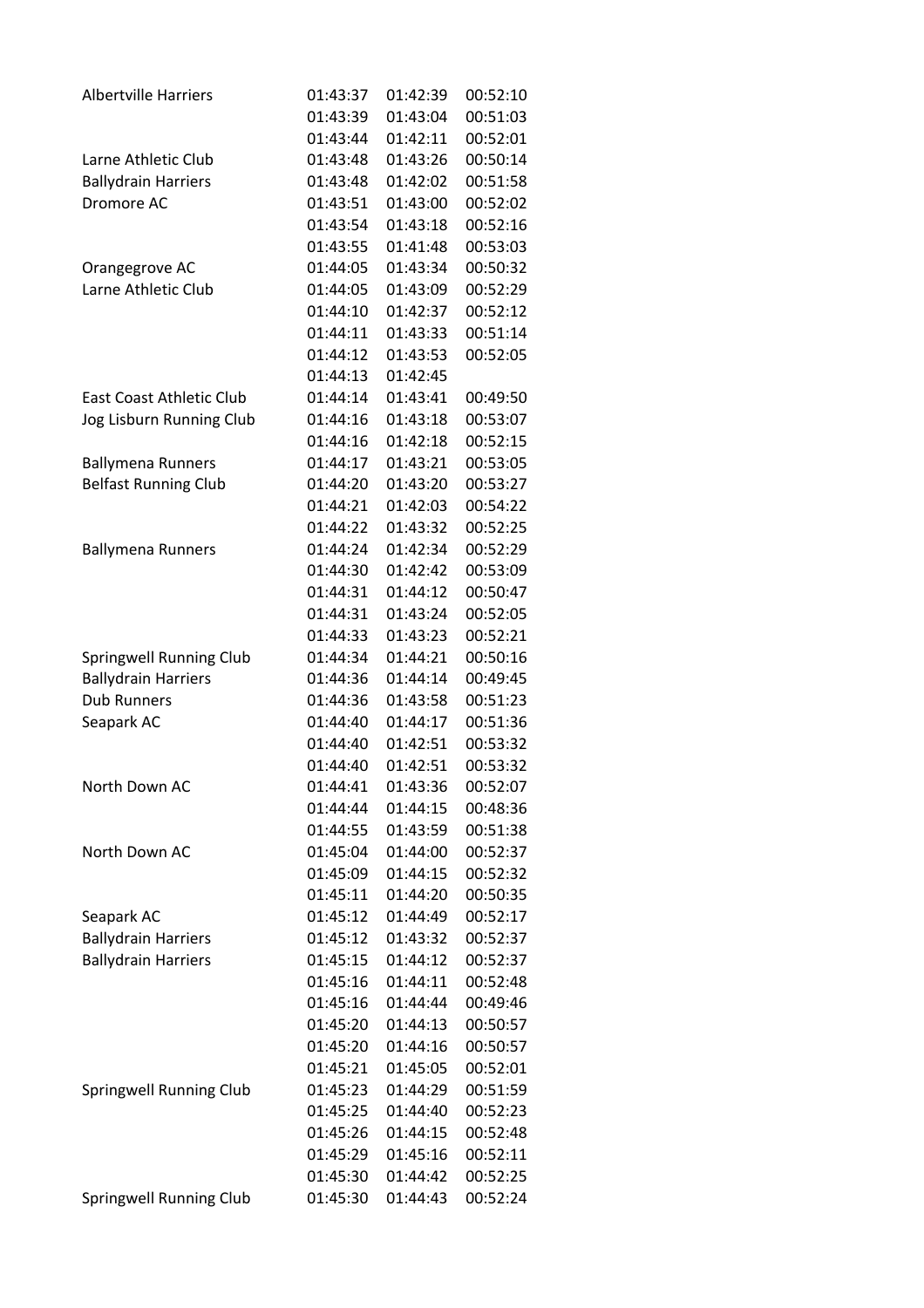|                                | 01:45:33 | 01:45:30 | 00:49:58 |
|--------------------------------|----------|----------|----------|
| Orangegrove AC                 | 01:45:34 | 01:45:14 | 00:48:59 |
| West coast                     | 01:45:40 | 01:44:17 | 00:52:27 |
| <b>Ballymena Runners</b>       | 01:45:44 | 01:45:22 | 00:51:38 |
| <b>Dub Runners</b>             | 01:45:44 | 01:44:59 | 00:52:54 |
| <b>Dub Runners</b>             | 01:45:50 | 01:45:04 | 00:52:01 |
|                                | 01:45:50 | 01:45:04 | 00:53:12 |
|                                | 01:45:53 | 01:45:04 |          |
| Olympian Triathlon club        | 01:45:54 | 01:43:56 | 00:53:47 |
|                                | 01:46:06 | 01:43:51 | 00:55:12 |
|                                | 01:46:13 | 01:45:41 | 00:52:22 |
|                                | 01:46:14 | 01:45:45 | 00:52:13 |
|                                | 01:46:16 | 01:45:46 | 00:52:20 |
| <b>Albertville Harriers</b>    | 01:46:18 | 01:45:01 | 00:51:00 |
|                                | 01:46:22 | 01:46:13 | 00:53:38 |
|                                | 01:46:23 | 01:45:35 | 00:50:55 |
| <b>Acorns AC</b>               | 01:46:25 | 01:45:34 | 00:52:44 |
|                                | 01:46:26 | 01:44:58 | 00:55:15 |
| <b>Ballydrain Harriers</b>     | 01:46:28 | 01:44:48 | 00:52:56 |
| Larne Athletic Club (Pacer)    | 01:46:31 | 01:45:37 | 00:52:29 |
|                                | 01:46:34 | 01:46:03 | 00:49:30 |
|                                | 01:46:38 | 01:44:34 |          |
|                                | 01:46:47 | 01:45:35 | 00:54:02 |
|                                | 01:46:47 | 01:45:35 | 00:54:01 |
| <b>County Antrim Harriers</b>  | 01:46:49 | 01:46:36 | 00:54:16 |
| Orangegrove AC                 | 01:46:53 | 01:45:39 | 00:53:49 |
|                                | 01:46:55 | 01:46:41 | 00:49:05 |
| <b>Acorns AC</b>               | 01:46:57 | 01:44:55 | 00:54:13 |
| Kernan running club            | 01:47:05 | 01:46:14 | 00:54:06 |
|                                | 01:47:09 | 01:45:41 | 00:54:45 |
| <b>North Belfast Harriers</b>  | 01:47:09 | 01:46:12 | 00:53:31 |
|                                | 01:47:10 | 01:46:25 | 00:52:41 |
| Dromore AC                     | 01:47:10 | 01:46:19 | 00:52:41 |
|                                | 01:47:12 | 01:46:34 | 00:53:04 |
|                                | 01:47:15 | 01:46:22 | 00:53:12 |
|                                | 01:47:16 | 01:46:32 | 00:53:54 |
|                                | 01:47:16 | 01:46:36 | 00:53:55 |
| Barn runners                   | 01:47:18 | 01:46:28 | 00:52:57 |
| <b>Belfast Running Club</b>    | 01:47:18 | 01:47:12 | 00:51:22 |
| Larne Athletic Club            | 01:47:23 | 01:46:14 |          |
| <b>Ballymena Runners</b>       | 01:47:29 | 01:46:33 | 00:53:30 |
|                                | 01:47:31 | 01:46:10 | 00:52:25 |
|                                | 01:47:43 | 01:46:42 | 00:53:10 |
|                                | 01:47:47 | 01:47:02 | 00:49:51 |
| <b>Termoneeny Running Club</b> | 01:47:49 | 01:47:09 | 00:53:55 |
| <b>Springwell Running Club</b> | 01:47:50 | 01:46:40 | 00:54:33 |
| <b>Ballydrain Harriers</b>     | 01:47:51 | 01:46:49 | 00:52:43 |
| <b>Sperrin Harriers</b>        | 01:47:52 | 01:46:44 | 00:52:47 |
| <b>Dub Runners</b>             | 01:48:40 | 01:48:01 |          |
| <b>County Antrim Harriers</b>  | 01:48:02 | 01:47:48 | 00:53:18 |
| <b>Eglinton Road Runners</b>   | 01:48:04 | 01:47:35 | 00:52:16 |
|                                | 01:48:06 | 01:47:50 | 00:54:53 |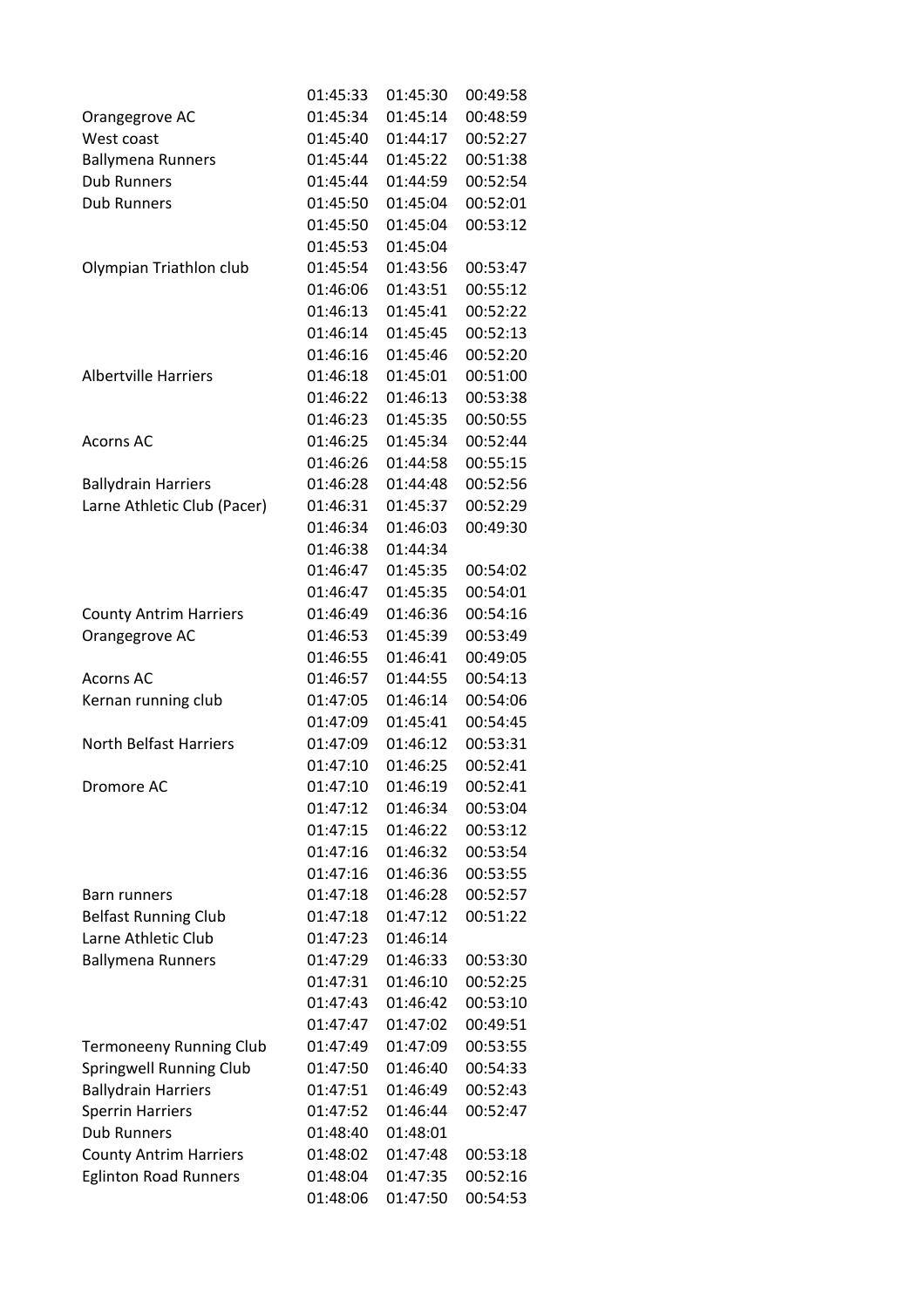|                               | 01:48:11 | 01:46:46 | 00:54:12 |
|-------------------------------|----------|----------|----------|
| <b>Sperrin Harriers</b>       | 01:48:11 | 01:47:13 | 00:52:52 |
|                               | 01:48:13 | 01:46:29 | 00:55:15 |
|                               | 01:48:14 | 01:47:37 | 00:52:19 |
| Enniskillen Running Club      | 01:48:16 | 01:46:18 | 00:52:15 |
|                               | 01:48:17 | 01:47:29 | 00:51:41 |
|                               | 01:48:17 | 01:46:06 | 00:54:20 |
|                               | 01:48:17 | 01:46:31 | 00:54:29 |
|                               | 01:48:18 | 01:46:32 | 00:53:08 |
|                               | 01:48:19 | 01:47:36 | 00:50:45 |
| <b>Mallusk Harriers</b>       | 01:48:23 | 01:48:18 | 00:52:00 |
| Seapark AC                    | 01:48:26 | 01:48:04 | 00:52:18 |
|                               | 01:48:27 | 01:46:58 | 00:57:49 |
| <b>Clones AC</b>              | 01:48:29 | 01:47:36 | 00:52:38 |
|                               | 01:48:32 | 01:46:43 | 00:52:42 |
| Larne Athletic Club           | 01:48:34 | 01:48:00 | 00:52:32 |
| Up and Runners                | 01:48:36 | 01:46:56 | 00:53:47 |
|                               | 01:48:41 | 01:48:08 | 00:52:53 |
| <b>Ballymena Runners</b>      | 01:48:44 | 01:48:17 | 00:55:52 |
|                               | 01:48:46 | 01:48:08 |          |
|                               | 01:48:46 | 01:47:47 | 00:52:59 |
|                               | 01:48:47 | 01:47:26 |          |
|                               | 01:48:47 | 01:47:25 | 00:54:59 |
| North Down AC                 | 01:48:48 | 01:47:50 | 00:55:18 |
|                               | 01:48:58 | 01:47:58 | 00:54:02 |
| <b>Ballycastle runners</b>    | 01:48:59 | 01:48:11 | 00:53:19 |
| Dromore AC                    | 01:49:01 | 01:47:19 | 00:54:44 |
|                               | 01:49:04 | 01:48:10 | 00:54:27 |
|                               | 01:49:04 | 01:48:22 | 00:54:17 |
|                               | 01:49:06 | 01:48:23 | 00:53:16 |
|                               | 01:49:10 | 01:48:18 | 00:53:41 |
|                               | 01:49:10 | 01:48:33 | 00:52:59 |
|                               | 01:49:10 | 01:47:41 |          |
| <b>County Antrim Harriers</b> | 01:49:11 | 01:48:49 | 00:55:06 |
|                               | 01:49:12 | 01:48:28 | 00:53:08 |
|                               | 01:49:14 | 01:47:13 | 00:56:05 |
|                               | 01:49:16 | 01:48:49 |          |
| <b>Ballymena Runners</b>      | 01:49:17 | 01:48:20 | 00:56:11 |
|                               | 01:49:19 | 01:48:28 | 00:53:33 |
| <b>Mallusk Harriers</b>       | 01:49:24 | 01:49:18 | 00:53:06 |
| Larne Athletic Club           | 01:49:24 | 01:48:48 | 00:51:00 |
| Larne Athletic Club           | 01:49:25 | 01:48:15 |          |
| Springwell Running Club       | 01:49:26 | 01:48:58 | 00:55:39 |
|                               | 01:49:27 | 01:48:52 | 00:53:26 |
|                               | 01:49:31 | 01:47:27 | 00:54:37 |
| <b>Ballymena Runners</b>      | 01:49:32 | 01:48:35 | 00:56:14 |
|                               | 01:49:42 | 01:48:15 | 00:54:49 |
| <b>Belfast Running Club</b>   | 01:49:44 | 01:48:50 | 00:53:42 |
|                               | 01:49:46 | 01:47:47 | 00:52:18 |
|                               | 01:49:48 | 01:49:40 | 00:54:52 |
|                               | 01:49:53 | 01:49:12 | 00:52:41 |
| <b>Sperrin Harriers</b>       | 01:49:54 | 01:48:48 | 00:53:15 |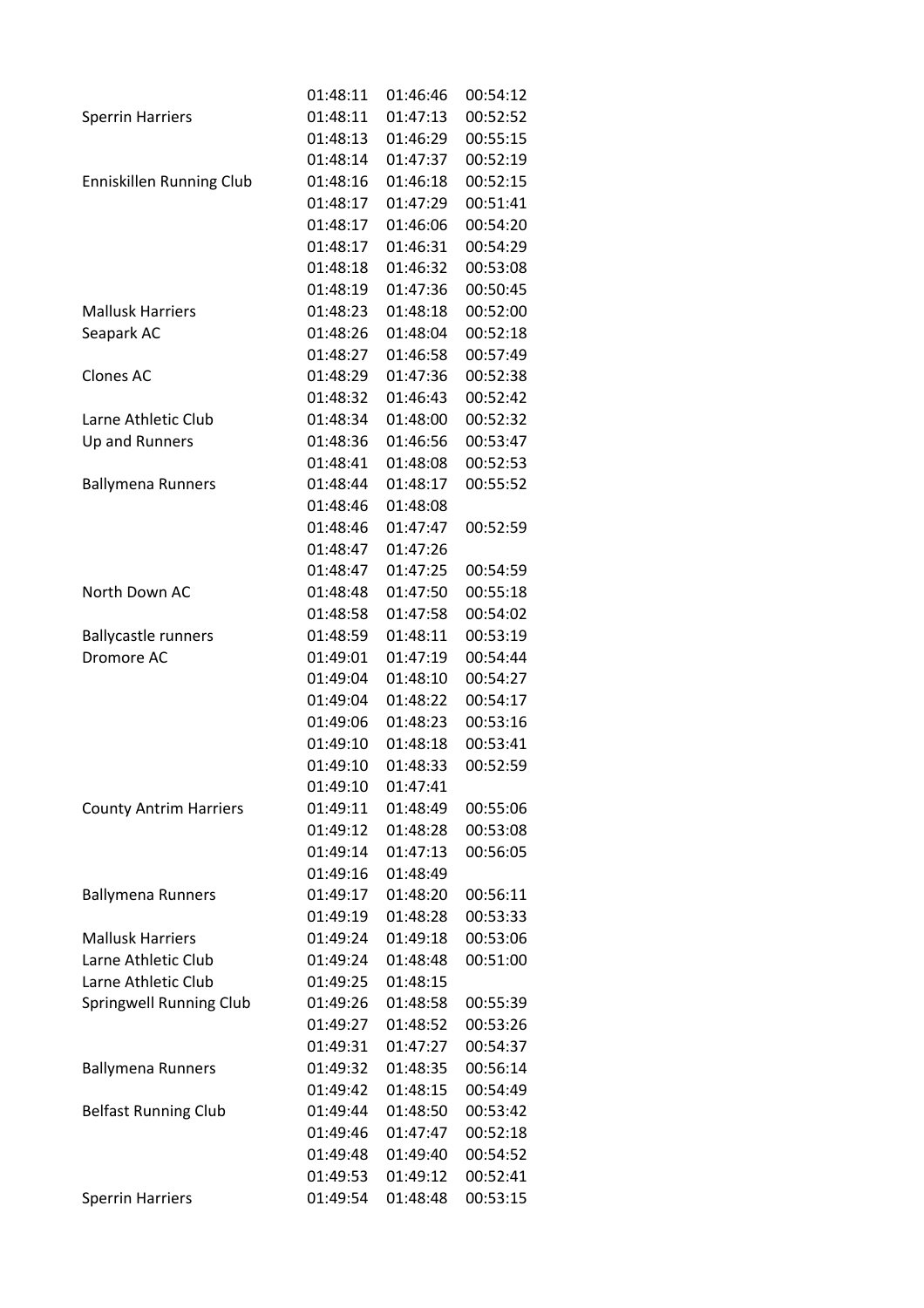|                               | 01:49:59 | 01:48:14             | 00:56:11 |
|-------------------------------|----------|----------------------|----------|
| <b>North Belfast Harriers</b> | 01:50:00 | 01:49:04             | 00:53:55 |
|                               | 01:50:06 | 01:49:44             |          |
| Springwell Running Club       | 01:50:08 | 01:47:45             | 00:56:08 |
|                               | 01:50:09 | 01:48:58             | 00:54:44 |
|                               | 01:50:10 | 01:49:00             | 00:54:44 |
|                               | 01:50:11 | 01:48:14             | 00:52:45 |
|                               | 01:50:12 | 01:47:58             | 00:56:09 |
| <b>Albertville Harriers</b>   | 01:50:13 | 01:49:13             | 00:54:58 |
| <b>Glens Runners</b>          | 01:50:16 | 01:49:45             | 00:54:40 |
|                               | 01:50:17 | 01:50:13             | 00:54:51 |
|                               | 01:50:20 | 01:49:19             | 00:51:48 |
|                               | 01:50:22 | 01:49:06             | 00:54:36 |
| <b>Mallusk Harriers</b>       | 01:50:23 | 01:50:18             | 00:53:21 |
|                               | 01:50:24 | 01:48:47             | 00:55:50 |
| Larne Athletic Club           | 01:50:27 | 01:49:56             | 00:55:14 |
|                               | 01:50:33 | 01:49:09             | 00:56:15 |
|                               | 01:50:34 | 01:48:42             | 00:54:34 |
|                               | 01:50:38 | 01:49:51             | 00:57:17 |
| <b>County Antrim Harriers</b> | 01:50:41 | 01:50:29             | 00:54:16 |
| <b>County Antrim Harriers</b> | 01:50:41 | 01:50:30             | 00:54:16 |
| <b>Slemish Striders</b>       | 01:50:43 | 01:48:53             | 00:53:57 |
| Pace Running Club             | 01:50:43 | 01:50:36             | 00:54:39 |
|                               | 01:50:45 | 01:49:57             | 00:51:53 |
|                               | 01:50:45 | 01:49:14             | 00:55:07 |
| Dromore AC                    | 01:50:46 | 01:49:46             | 00:54:20 |
|                               | 01:50:48 | 01:50:13             | 00:52:51 |
|                               | 01:50:49 | 01:49:40             | 00:57:36 |
| Sunnyside Seagulls            | 01:50:49 | 01:50:04             | 00:53:20 |
| <b>Ballymena Runners</b>      | 01:50:51 | 01:50:10             | 00:56:12 |
|                               | 01:50:51 | 01:50:26             | 00:51:52 |
|                               | 01:50:54 | 01:48:59             | 00:56:10 |
| St Peters AC Lurgan           | 01:50:56 | 01:48:29             | 00:56:37 |
|                               | 01:50:57 | 01:49:59             | 00:56:20 |
|                               | 01:50:58 | 01:49:39             | 00:56:03 |
| <b>Belfast Running Club</b>   | 01:50:59 | 01:49:42             | 00:56:02 |
|                               | 01:51:02 | 01:50:37             | 00:55:23 |
| <b>Ballymena Runners</b>      | 01:51:02 | 01:50:26             | 00:55:40 |
|                               | 01:51:05 | 01:49:26             | 00:57:52 |
|                               |          |                      |          |
|                               | 01:51:07 | 01:49:06<br>01:50:50 | 00:53:45 |
| Dromore AC                    | 01:51:10 |                      | 00:54:29 |
|                               | 01:51:11 | 01:50:47             | 00:52:28 |
| East Coast Athletic Club      | 01:51:13 | 01:50:39             | 00:52:32 |
|                               | 01:51:14 | 01:49:36             | 00:57:52 |
|                               | 01:51:14 | 01:50:04             | 00:55:11 |
|                               | 01:51:16 | 01:50:24             | 00:53:53 |
|                               | 01:51:20 | 01:50:01             | 00:53:58 |
| East Coast Athletic Club      | 01:51:29 | 01:49:28             | 00:56:18 |
| Hi Elbow Triathlon Club       | 01:51:29 | 01:51:04             | 00:53:18 |
| Orangegrove AC                | 01:51:31 | 01:49:20             | 00:57:19 |
| East Down AC                  | 01:51:32 | 01:49:44             | 00:55:19 |
| Rubberneck Equipe Sportif     | 01:51:32 | 01:50:48             | 00:51:59 |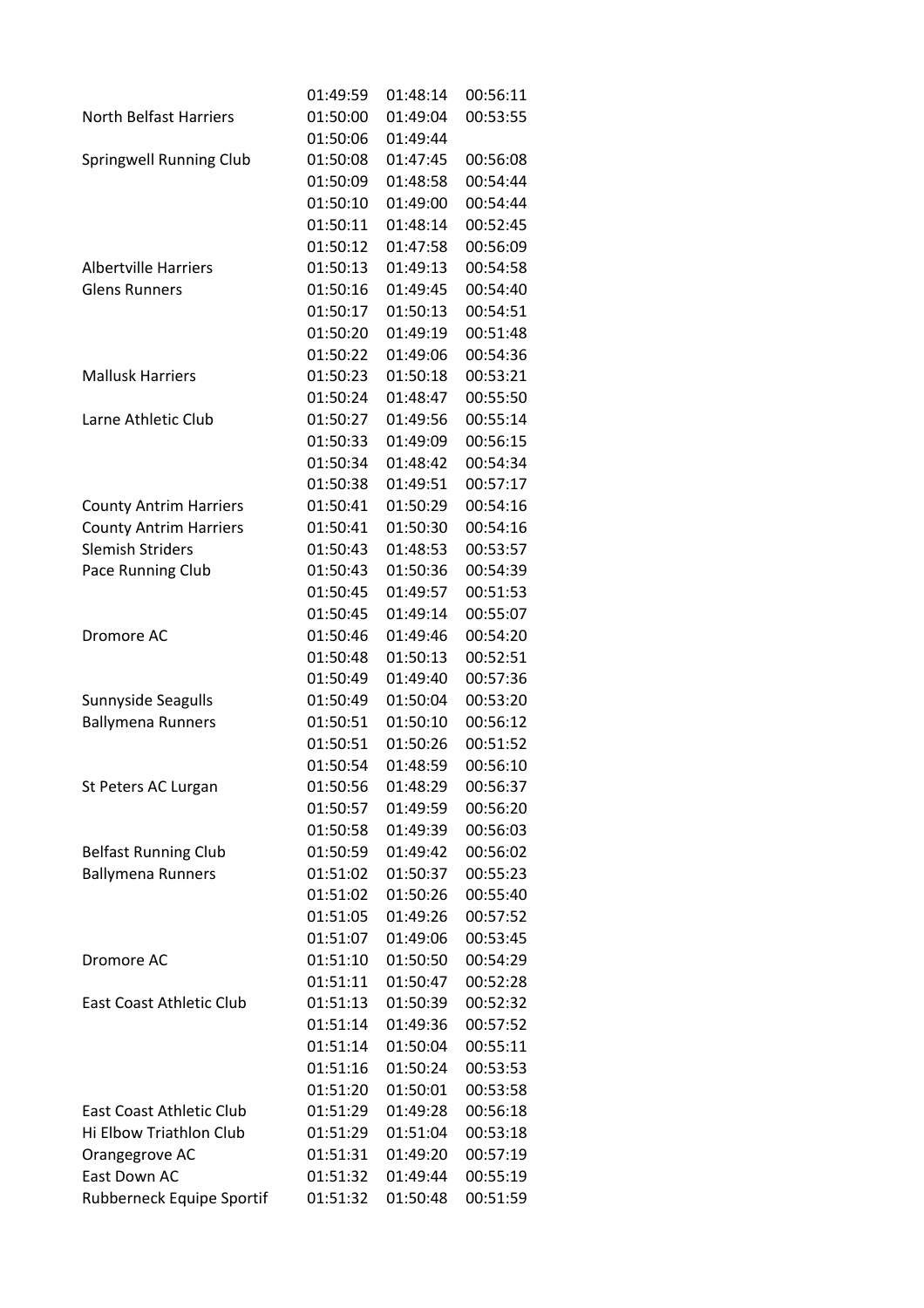|                               | 01:51:34 | 01:50:43 | 00:53:31 |
|-------------------------------|----------|----------|----------|
| <b>Belfast Running Club</b>   | 01:51:37 | 01:49:38 | 00:56:01 |
|                               | 01:51:38 | 01:51:13 | 00:54:34 |
|                               | 01:51:40 | 01:49:39 | 00:56:18 |
|                               | 01:51:45 | 01:50:32 | 00:52:54 |
|                               | 01:51:50 | 01:49:51 | 00:56:12 |
| <b>Albertville Harriers</b>   | 01:51:52 | 01:51:41 | 00:54:13 |
| Orangegrove AC                | 01:51:58 | 01:51:22 | 00:55:14 |
| <b>Ballymena Runners</b>      | 01:52:03 | 01:50:51 | 00:55:54 |
|                               | 01:52:08 | 01:51:02 | 00:54:00 |
|                               | 01:52:10 | 01:49:51 | 01:00:41 |
|                               | 01:52:12 | 01:50:50 | 00:55:27 |
|                               | 01:52:15 | 01:51:42 | 00:54:36 |
|                               | 01:52:15 | 01:50:41 | 00:55:15 |
|                               | 01:52:16 | 01:50:28 | 00:54:55 |
|                               | 01:52:19 | 01:51:50 | 00:58:43 |
|                               | 01:52:19 | 01:50:14 | 00:56:17 |
|                               | 01:52:20 | 01:52:08 | 00:54:01 |
| <b>Sperrin Harriers</b>       | 01:52:21 | 01:51:02 | 00:54:55 |
|                               | 01:52:23 | 01:51:46 | 00:50:54 |
|                               | 01:52:23 | 01:51:43 | 00:54:52 |
| <b>Ballydrain Harriers</b>    | 01:52:25 | 01:50:39 | 00:54:54 |
| Pace                          | 01:52:27 | 01:50:34 | 00:55:49 |
|                               | 01:52:28 | 01:51:29 | 00:55:32 |
|                               | 01:52:29 | 01:51:29 | 00:53:17 |
|                               | 01:52:29 | 01:52:04 | 00:54:01 |
| <b>County Antrim Harriers</b> | 01:52:29 | 01:52:15 | 00:54:59 |
| <b>Ballymena Runners</b>      | 01:52:30 | 01:51:47 | 00:56:15 |
| Jog Moira                     | 01:52:35 | 01:52:11 | 00:54:01 |
| <b>Albertville Harriers</b>   | 01:52:35 | 01:51:34 | 00:53:00 |
|                               | 01:52:44 | 01:50:47 | 00:55:02 |
| <b>County Antrim Harriers</b> | 01:52:51 | 01:51:15 | 00:56:39 |
|                               | 01:52:51 | 01:52:01 | 00:53:14 |
|                               | 01:52:53 | 01:51:51 | 00:55:55 |
|                               | 01:52:53 | 01:50:41 | 00:56:49 |
|                               | 01:53:00 | 01:52:24 | 00:54:23 |
|                               | 01:53:01 | 01:51:16 | 00:56:09 |
|                               | 01:53:08 | 01:52:07 | 00:55:23 |
|                               | 01:53:09 | 01:52:44 | 00:54:36 |
|                               | 01:53:10 | 01:51:33 | 00:54:47 |
| Springwell Running Club       | 01:53:11 | 01:51:51 | 00:56:22 |
| <b>Belfast Running Club</b>   | 01:53:12 | 01:52:20 | 00:55:18 |
|                               | 01:53:15 | 01:52:15 | 00:52:45 |
| <b>Ballymena Runners</b>      | 01:53:16 | 01:52:19 | 00:54:58 |
| Larne Athletic Club           | 01:53:16 | 01:52:41 | 00:56:53 |
| East Coast Athletic Club      | 01:53:16 | 01:52:43 | 00:56:16 |
|                               | 01:53:21 | 01:52:46 | 00:52:41 |
| <b>Ballycastle runners</b>    | 01:53:23 | 01:52:36 | 00:54:52 |
| <b>Mallusk Harriers</b>       | 01:53:25 | 01:52:45 | 00:55:47 |
|                               | 01:53:28 | 01:52:26 | 00:56:18 |
| Sunnyside Seagulls            | 01:53:31 | 01:52:46 | 00:53:51 |
| club pulse runners            | 01:53:31 | 01:52:32 | 00:55:33 |
|                               |          |          |          |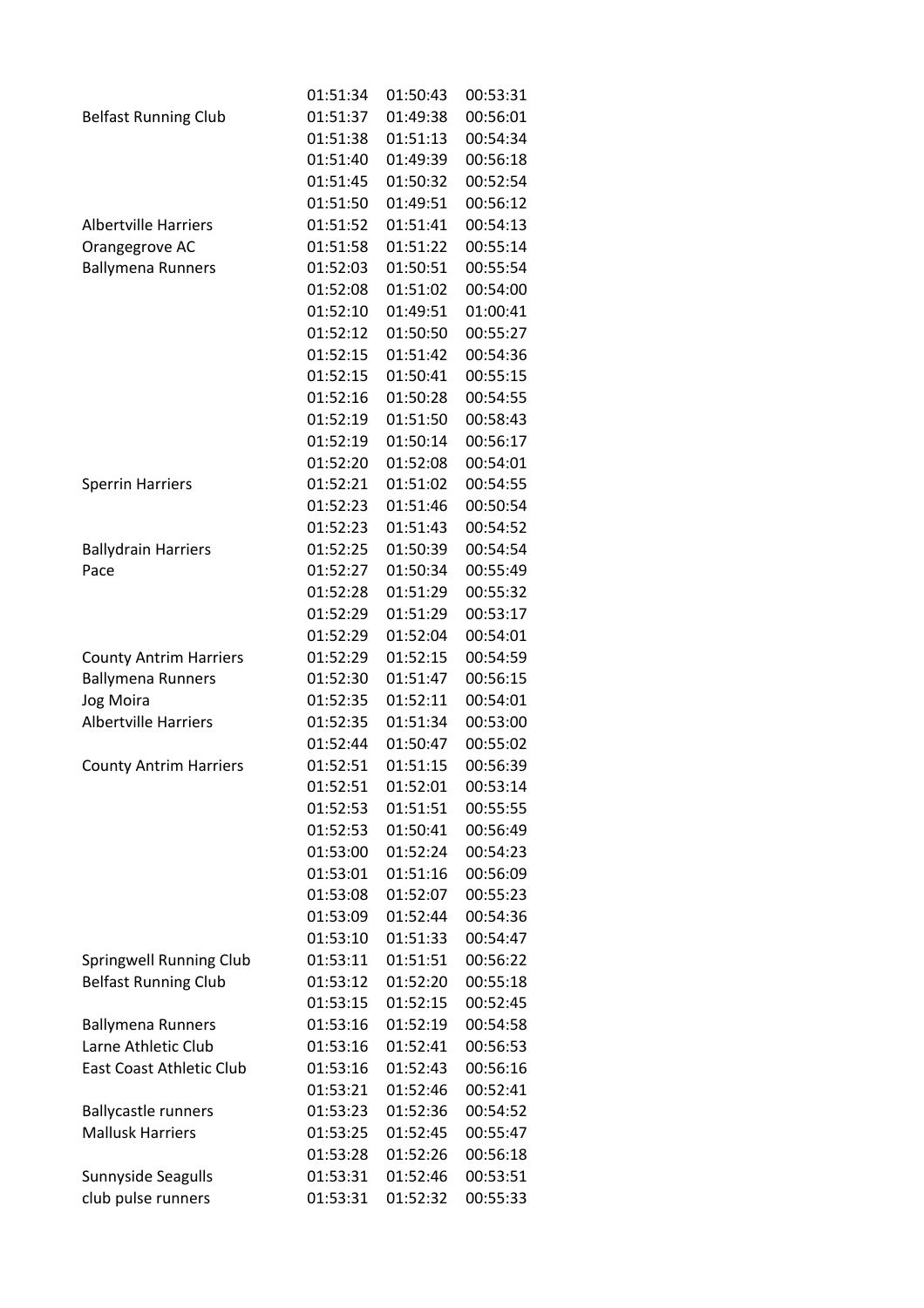|                               | 01:53:32 | 01:52:38 | 00:53:50 |
|-------------------------------|----------|----------|----------|
|                               | 01:53:35 | 01:53:11 | 00:51:52 |
| <b>North Belfast Harriers</b> | 01:53:36 | 01:53:29 |          |
| <b>Ballymena Runners</b>      | 01:53:39 | 01:52:44 | 00:55:57 |
|                               | 01:53:40 | 01:52:32 | 00:57:11 |
|                               | 01:53:40 | 01:51:52 | 00:57:20 |
|                               | 01:53:41 | 01:52:29 | 00:55:06 |
|                               | 01:53:43 | 01:52:27 | 00:56:03 |
|                               | 01:53:46 | 01:51:34 | 00:56:06 |
| <b>Ballymena Runners</b>      | 01:53:48 | 01:52:51 | 00:56:14 |
|                               | 01:53:49 | 01:53:26 | 00:53:18 |
|                               | 01:53:53 | 01:52:26 | 00:55:03 |
| <b>County Antrim Harrirs</b>  | 01:53:54 | 01:53:22 | 00:55:47 |
| Larne Athletic Club           | 01:53:56 | 01:53:22 | 00:54:38 |
| Larne Athletic Club           | 01:53:58 | 01:52:29 | 00:58:04 |
|                               | 01:53:59 | 01:53:11 | 00:53:06 |
| St Peters AC Lurgan           | 01:54:04 | 01:53:46 | 00:56:31 |
|                               | 01:54:06 | 01:53:23 | 00:56:46 |
| <b>Eglinton Road Runners</b>  | 01:54:08 | 01:53:40 | 00:53:15 |
|                               | 01:54:22 | 01:54:14 | 00:53:38 |
|                               | 01:54:25 | 01:53:38 | 00:55:09 |
| <b>Ballymena Runners</b>      | 01:54:27 | 01:53:31 | 00:53:40 |
|                               | 01:54:30 | 01:52:27 | 00:57:42 |
|                               | 01:54:33 | 01:53:33 | 00:55:23 |
|                               | 01:54:40 | 01:54:34 | 00:54:52 |
|                               | 01:54:40 | 01:54:29 | 00:51:23 |
|                               | 01:54:41 | 01:53:00 | 00:56:05 |
|                               | 01:54:41 | 01:54:01 | 00:56:15 |
|                               | 01:54:41 | 01:54:00 | 00:55:25 |
|                               | 01:54:42 | 01:52:25 | 00:58:27 |
| <b>County Antrim Harriers</b> | 01:54:42 | 01:54:18 | 00:56:11 |
|                               | 01:54:43 | 01:52:26 | 00:58:18 |
|                               | 01:54:46 | 01:53:29 | 00:58:34 |
|                               | 01:54:46 | 01:54:03 | 00:55:05 |
|                               | 01:54:49 | 01:52:35 | 00:58:30 |
|                               | 01:54:51 | 01:52:43 | 00:54:54 |
|                               | 01:54:54 | 01:53:21 | 00:56:07 |
|                               | 01:54:56 | 01:53:23 | 00:56:07 |
|                               | 01:54:56 | 01:53:06 | 00:55:43 |
|                               | 01:54:58 | 01:53:55 | 00:57:51 |
|                               | 01:55:00 | 01:53:50 | 00:55:23 |
|                               | 01:55:01 | 01:53:20 | 00:57:38 |
|                               | 01:55:01 | 01:53:58 | 00:57:51 |
| St Peters AC Lurgan           | 01:55:04 | 01:54:12 | 00:56:30 |
|                               | 01:55:06 | 01:54:41 | 00:56:47 |
|                               | 01:55:06 | 01:54:40 | 00:56:47 |
| <b>Belfast Running Club</b>   | 01:55:09 | 01:53:52 | 00:57:41 |
| Seapark AC                    | 01:55:10 | 01:54:10 | 00:55:52 |
| <b>Beechmount Harriers</b>    | 01:55:10 | 01:54:38 | 00:54:28 |
| <b>North Belfast Harriers</b> | 01:55:11 | 01:53:09 | 00:56:40 |
|                               | 01:55:13 | 01:54:25 | 00:55:40 |
| <b>Ballydrain Harriers</b>    | 01:55:16 | 01:54:12 | 00:56:31 |
|                               |          |          |          |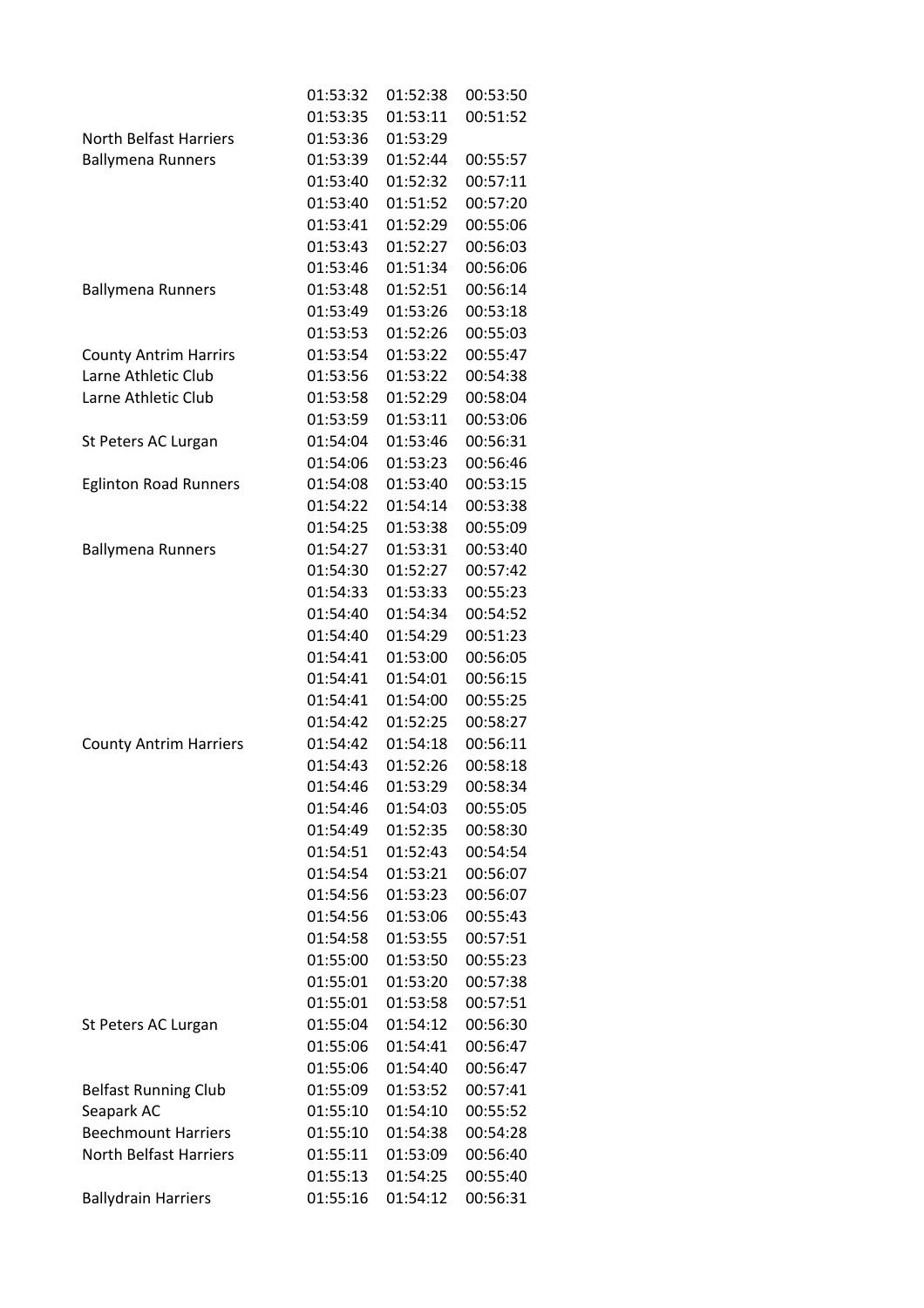|                                 | 01:55:18 | 01:54:18 | 00:58:23 |
|---------------------------------|----------|----------|----------|
|                                 | 01:55:19 | 01:53:49 | 00:58:50 |
|                                 | 01:55:21 | 01:53:34 | 00:57:20 |
|                                 | 01:55:22 | 01:53:26 | 00:56:23 |
| <b>Springwell Running Club</b>  | 01:55:27 | 01:54:22 | 00:55:43 |
|                                 | 01:55:29 | 01:54:10 | 00:57:55 |
|                                 | 01:55:29 | 01:53:29 | 01:00:06 |
|                                 | 01:55:30 | 01:53:23 | 00:57:18 |
| St Peters AC Lurgan             | 01:55:31 | 01:54:37 | 00:56:28 |
| <b>County Antrim Harriers</b>   | 01:55:31 | 01:54:45 | 00:57:21 |
|                                 | 01:55:34 | 01:54:36 | 00:58:43 |
| <b>Belfast Running Club</b>     | 01:55:35 | 01:54:35 | 00:58:00 |
|                                 | 01:55:35 | 01:53:49 |          |
|                                 | 01:55:39 | 01:54:48 | 00:56:21 |
|                                 | 01:55:42 | 01:53:54 | 00:58:19 |
|                                 | 01:55:44 | 01:55:23 | 00:57:10 |
|                                 | 01:55:44 | 01:53:50 | 00:55:24 |
|                                 | 01:55:45 | 01:55:19 | 00:57:11 |
|                                 | 01:55:46 | 01:55:12 | 00:56:00 |
| <b>County Antrim Harriers</b>   | 01:55:46 | 01:55:21 | 00:56:50 |
|                                 | 01:55:48 | 01:55:13 | 00:54:25 |
|                                 | 01:55:48 | 01:55:10 | 00:57:10 |
| Larne Athletic Club             | 01:55:49 | 01:54:01 | 00:56:16 |
| Larne Athletic Club             | 01:55:50 | 01:54:42 | 00:56:14 |
| <b>Ballydrain Harriers</b>      | 01:55:57 | 01:54:54 | 00:53:23 |
|                                 | 01:55:58 | 01:54:23 | 00:53:56 |
|                                 | 01:56:00 | 01:54:39 | 00:57:19 |
|                                 | 01:56:00 | 01:54:09 | 00:58:57 |
| Orangegrove AC                  | 01:56:01 | 01:54:48 | 00:58:24 |
| <b>East Coast Athletic Club</b> | 01:56:01 | 01:54:39 | 00:57:33 |
| Orangegrove AC                  | 01:56:01 | 01:54:48 | 00:58:25 |
| <b>East Coast Athletic Club</b> | 01:56:02 | 01:54:39 | 00:57:33 |
|                                 | 01:56:02 | 01:54:56 | 00:55:57 |
| North Down AC                   | 01:56:04 | 01:55:08 | 00:57:11 |
| East Coast AC                   | 01:56:10 | 01:55:37 | 00:51:56 |
|                                 | 01:56:12 | 01:55:15 | 00:53:40 |
|                                 | 01:56:15 | 01:54:18 | 00:55:01 |
| <b>Ballydrain Harriers</b>      | 01:56:19 | 01:55:37 | 00:55:29 |
|                                 | 01:56:25 | 01:54:27 | 00:57:55 |
|                                 | 01:56:28 | 01:55:25 | 00:58:21 |
|                                 | 01:56:28 | 01:55:35 | 00:56:49 |
| <b>Belfast Running Club</b>     | 01:56:29 | 01:55:34 | 00:57:59 |
| Lagan Valley AC                 | 01:56:32 | 01:56:12 | 00:57:23 |
| Larne Athletic Club             | 01:56:32 | 01:56:02 | 00:57:52 |
| <b>Ballydrain Harriers</b>      | 01:56:33 | 01:54:26 | 00:57:54 |
|                                 | 01:56:34 | 01:54:28 | 01:01:55 |
|                                 | 01:56:35 | 01:54:13 |          |
| Larne Athletic Club             | 01:56:35 | 01:56:01 | 00:56:17 |
|                                 | 01:56:36 | 01:54:37 | 00:59:26 |
| <b>Ballymena Runners</b>        | 01:56:37 | 01:55:05 | 00:59:01 |
|                                 | 01:56:39 | 01:55:25 | 00:53:37 |
|                                 | 01:56:44 | 01:55:45 | 00:55:53 |
|                                 |          |          |          |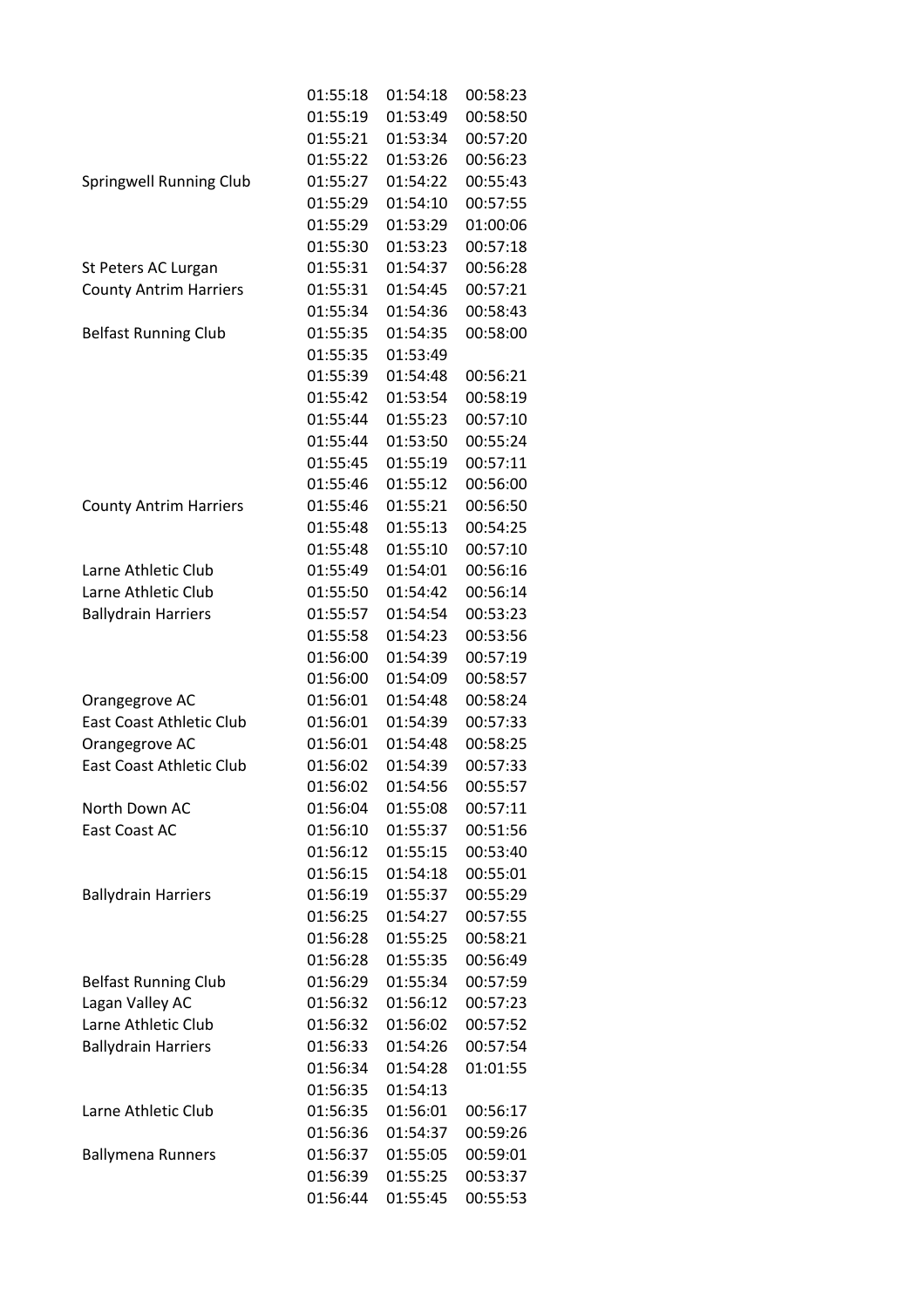|                                 | 01:56:47 | 01:55:44 | 00:58:16 |
|---------------------------------|----------|----------|----------|
|                                 | 01:56:52 | 01:55:23 | 00:54:37 |
|                                 | 01:56:56 | 01:55:44 | 00:57:40 |
|                                 | 01:56:57 | 01:56:08 | 00:47:35 |
|                                 | 01:56:58 | 01:55:28 |          |
|                                 | 01:56:58 | 01:55:39 | 01:00:20 |
|                                 | 01:57:03 | 01:55:18 | 00:58:25 |
| Larne Athletic Club             | 01:57:05 | 01:56:55 | 00:55:17 |
|                                 | 01:57:05 | 01:56:54 | 00:55:18 |
|                                 | 01:57:11 | 01:56:06 | 00:57:57 |
| <b>East Coast Athletic Club</b> | 01:57:13 | 01:55:52 | 01:00:23 |
|                                 | 01:57:14 | 01:56:48 | 00:55:39 |
|                                 | 01:57:14 | 01:55:24 | 00:58:38 |
| East Coast Athletic Club        | 01:57:15 | 01:55:55 | 01:00:24 |
|                                 | 01:57:17 | 01:55:48 | 00:58:04 |
|                                 | 01:57:21 | 01:55:12 | 00:58:00 |
|                                 | 01:57:23 | 01:56:05 | 01:00:08 |
|                                 | 01:57:26 | 01:56:18 | 01:00:19 |
|                                 | 01:57:27 | 01:55:42 | 00:58:29 |
|                                 | 01:57:29 | 01:55:45 | 00:55:44 |
|                                 | 01:57:30 | 01:56:10 | 01:00:07 |
|                                 | 01:57:36 | 01:55:17 | 00:56:16 |
|                                 | 01:57:37 | 01:56:32 | 00:58:40 |
|                                 | 01:57:45 | 01:55:40 | 01:01:55 |
| East Coast Athletic Club        | 01:57:47 | 01:56:18 | 00:57:51 |
|                                 | 01:57:47 | 01:57:08 | 00:59:34 |
|                                 | 01:57:48 | 01:56:53 | 00:58:21 |
|                                 | 01:57:51 | 01:56:59 | 00:57:12 |
|                                 | 01:57:51 |          |          |
|                                 |          | 01:56:25 | 00:59:03 |
|                                 | 01:57:53 | 01:56:09 | 00:59:39 |
| <b>Ballydrain Harriers</b>      | 01:57:56 | 01:56:52 | 01:00:02 |
| Seapark AC                      | 01:57:56 | 01:57:07 | 00:57:50 |
| Seapark AC                      | 01:58:04 | 01:57:28 | 00:57:29 |
|                                 | 01:58:07 | 01:57:34 | 00:55:47 |
|                                 | 01:58:07 | 01:57:27 | 00:57:56 |
|                                 | 01:58:11 | 01:57:05 | 00:59:21 |
| <b>North Belfast Harriers</b>   | 01:58:15 | 01:57:04 | 00:58:07 |
|                                 | 01:58:15 | 01:57:59 | 00:56:13 |
|                                 | 01:58:15 | 01:57:57 | 00:55:45 |
| <b>North Belfast Harriers</b>   | 01:58:15 | 01:57:04 | 00:58:11 |
|                                 | 01:58:15 | 01:57:59 | 00:56:13 |
|                                 | 01:58:16 | 01:57:59 | 00:56:13 |
| Pace Running Club               | 01:58:16 | 01:58:10 | 00:55:50 |
|                                 | 01:58:19 | 01:56:29 | 01:00:27 |
|                                 | 01:58:20 | 01:57:54 | 00:59:15 |
|                                 | 01:58:20 | 01:56:02 | 00:58:28 |
|                                 | 01:58:23 | 01:56:27 | 00:58:27 |
| <b>AES</b>                      | 01:58:25 | 01:57:46 | 00:57:29 |
|                                 | 01:58:27 | 01:56:51 | 00:59:30 |
|                                 | 01:58:30 | 01:56:48 | 00:55:58 |
|                                 | 01:58:35 | 01:57:08 | 00:58:28 |
|                                 | 01:58:35 | 01:56:35 | 00:54:56 |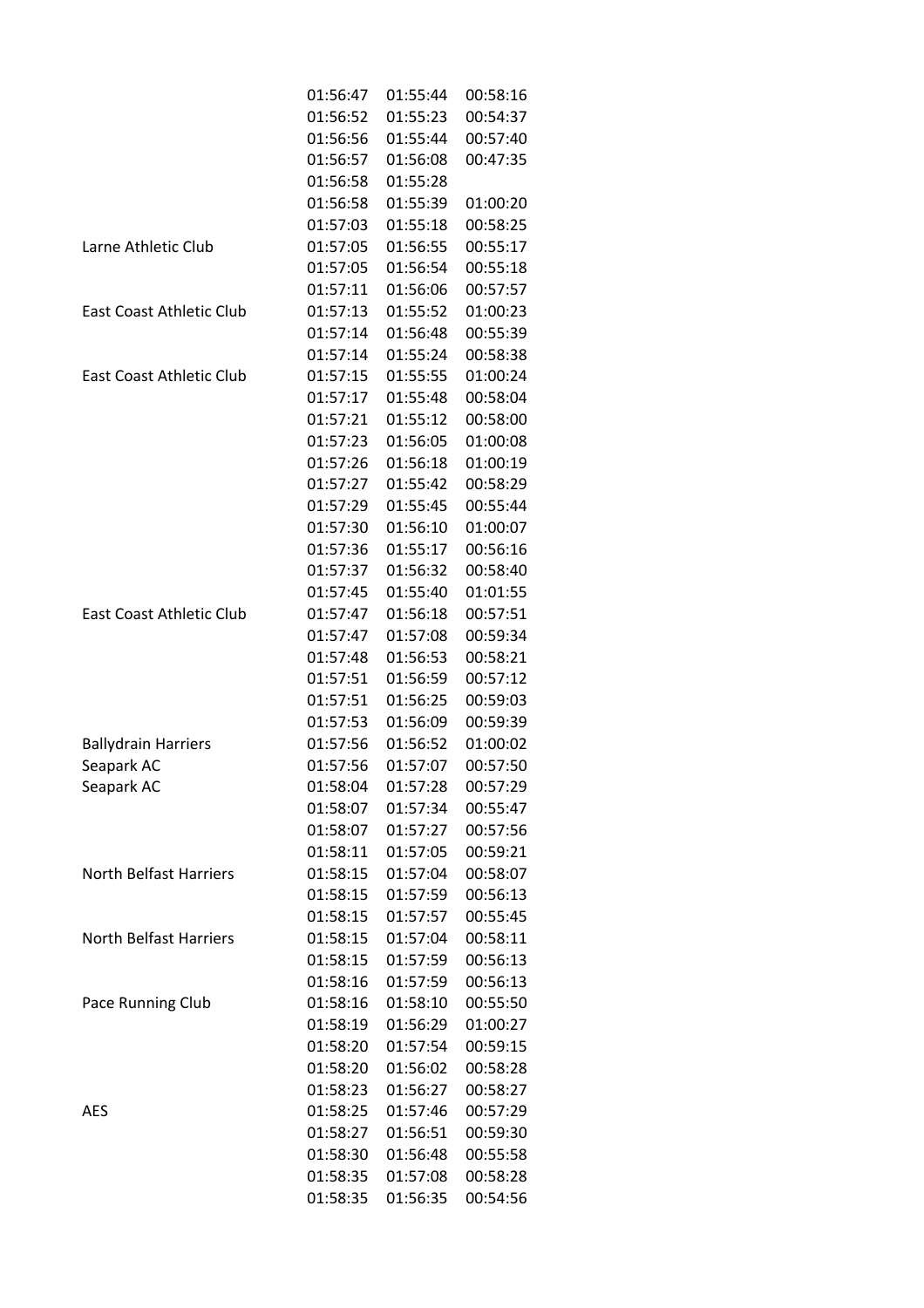|                               | 01:58:36 | 01:57:20 | 00:57:43 |
|-------------------------------|----------|----------|----------|
|                               | 01:58:38 | 01:57:35 | 00:59:56 |
|                               | 01:58:38 | 01:58:28 | 00:58:34 |
|                               | 01:58:39 | 01:56:47 | 00:58:11 |
|                               | 01:58:40 | 01:57:33 | 00:59:19 |
|                               | 01:58:40 | 01:57:09 | 00:58:24 |
|                               | 01:58:42 | 01:57:43 | 00:55:43 |
|                               | 01:58:42 | 01:57:00 | 00:57:05 |
| <b>County Antrim Harriers</b> | 01:58:43 | 01:58:31 | 00:57:19 |
| Acorns A C                    | 01:58:46 | 01:56:44 | 00:58:46 |
| <b>Ballymena Runners</b>      | 01:58:47 | 01:58:17 | 00:54:28 |
|                               | 01:58:50 | 01:58:26 | 00:58:05 |
| Murlough AC                   | 01:58:52 | 01:57:39 | 00:58:45 |
| Larne Athletic Club           | 01:58:53 | 01:56:58 | 00:59:40 |
| <b>Glens Runners</b>          | 01:58:53 | 01:58:23 | 00:56:16 |
|                               | 01:58:53 | 01:57:46 | 00:59:22 |
| <b>Glens Runners</b>          | 01:58:53 | 01:58:23 | 00:56:13 |
| <b>Carmen Runners</b>         | 01:58:55 | 01:57:40 |          |
| <b>Carmen Runners</b>         | 01:58:55 | 01:57:40 | 00:59:16 |
|                               | 01:58:55 | 01:57:51 | 00:58:23 |
| <b>Sperrin Harriers</b>       | 01:58:57 | 01:57:35 | 00:58:52 |
|                               | 01:58:59 | 01:58:49 | 00:58:34 |
|                               | 01:58:59 | 01:57:55 | 00:58:45 |
| <b>Ballymena Runners</b>      | 01:59:02 | 01:58:20 | 00:57:38 |
|                               | 01:59:03 | 01:56:51 | 00:59:50 |
| Larne Athletic Club           | 01:59:06 | 01:57:58 | 01:00:06 |
|                               | 01:59:07 | 01:58:03 | 00:57:10 |
|                               | 01:59:08 | 01:58:02 | 00:58:58 |
| Larne Athletic Club           | 01:59:12 | 01:58:04 | 01:00:04 |
|                               | 01:59:13 | 01:58:28 | 00:56:53 |
| <b>Mallusk Harriers</b>       | 01:59:14 | 01:58:23 | 00:58:54 |
|                               | 01:59:22 | 01:58:10 | 00:57:34 |
| East Cpast AC                 | 01:59:24 | 01:58:01 | 00:58:22 |
|                               | 01:59:28 | 01:57:48 | 00:59:11 |
|                               | 01:59:29 | 01:58:20 | 01:00:07 |
|                               | 01:59:30 | 01:58:18 | 00:59:54 |
|                               | 01:59:30 | 01:57:16 | 01:00:08 |
| Lagan Valley AC               | 01:59:32 | 01:59:12 | 00:57:24 |
| Larne Athletic Club           | 01:59:35 | 01:58:25 |          |
|                               | 01:59:37 | 01:58:21 | 00:59:10 |
| Team Runwell Craigavon        | 01:59:38 | 01:59:11 |          |
|                               | 01:59:39 | 01:58:19 | 01:00:18 |
| <b>Mallusk Harriers</b>       | 01:59:39 | 01:58:55 | 00:57:36 |
|                               | 01:59:39 | 01:58:19 | 01:00:18 |
|                               | 01:59:40 | 01:57:39 | 01:02:05 |
|                               | 01:59:41 | 01:57:41 | 01:02:06 |
|                               | 01:59:41 | 01:57:36 | 01:00:39 |
|                               | 01:59:42 | 01:58:33 | 00:57:57 |
|                               | 01:59:42 | 01:58:37 | 00:57:58 |
| Larne Athletic Club           | 01:59:44 | 01:58:37 | 01:00:06 |
|                               | 01:59:44 | 01:59:13 | 00:59:04 |
|                               | 01:59:45 | 01:57:57 | 01:00:57 |
|                               |          |          |          |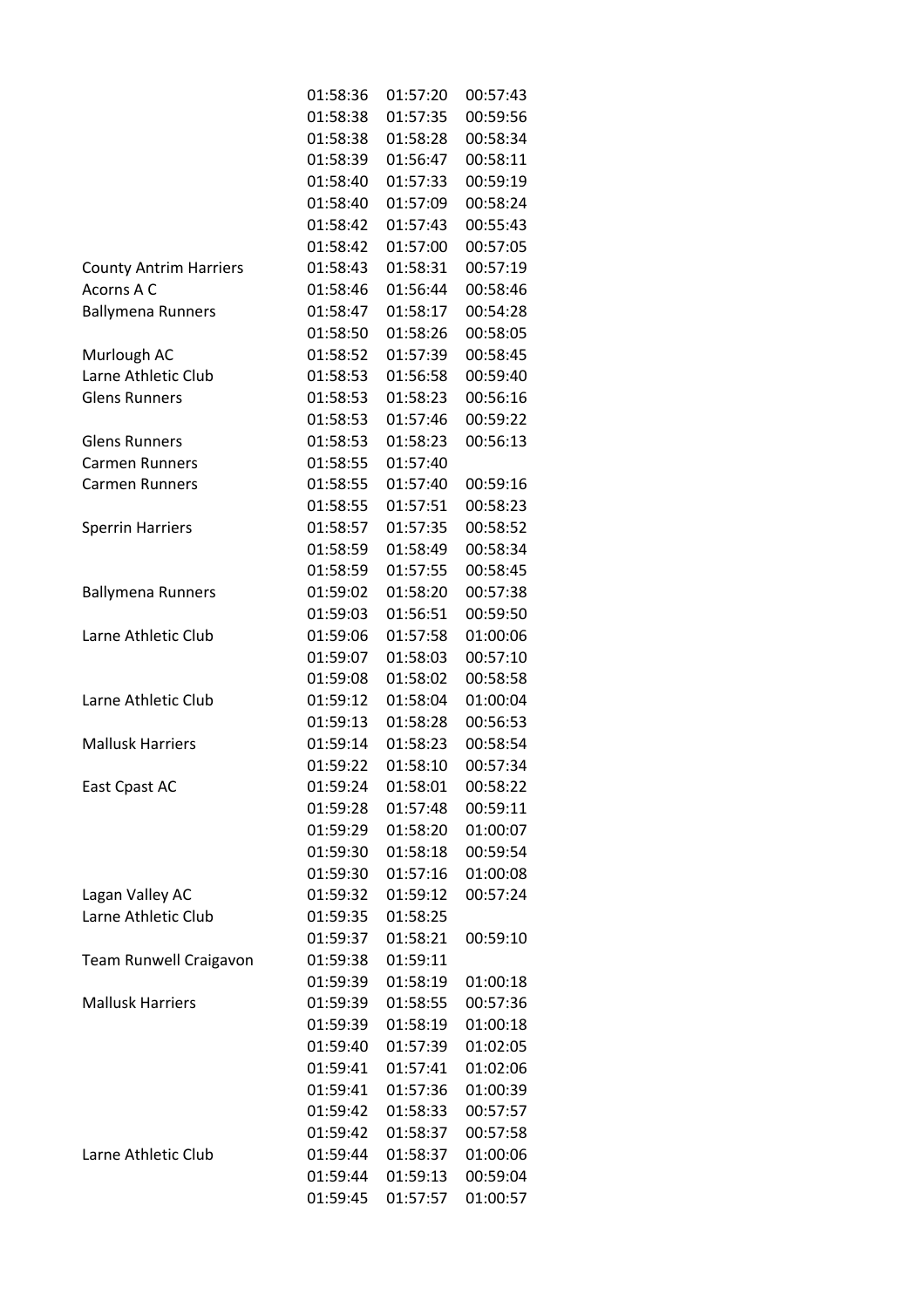|                                 | 01:59:46 | 01:58:29 | 00:57:07 |
|---------------------------------|----------|----------|----------|
|                                 | 01:59:46 | 01:57:28 | 00:59:02 |
| Seapark AC                      | 01:59:47 | 01:58:54 | 00:57:50 |
| North Down AC                   | 01:59:47 | 01:58:41 | 01:00:08 |
|                                 | 01:59:51 | 01:58:18 | 01:00:24 |
|                                 | 01:59:51 | 01:58:33 | 00:58:53 |
|                                 | 01:59:51 | 01:59:04 | 00:57:35 |
| East Down AC                    | 01:59:52 | 01:58:40 | 00:59:54 |
|                                 | 01:59:52 | 01:59:41 | 00:58:54 |
| <b>Mallusk Harriers</b>         | 01:59:52 | 01:59:03 | 00:57:44 |
| Larne Athletic Club (Pacer)     | 01:59:52 | 01:58:48 | 01:00:05 |
| Larne Athletic Club (Pacer)     | 01:59:52 | 01:58:47 | 01:00:05 |
|                                 | 01:59:53 | 01:59:49 | 00:58:32 |
|                                 | 01:59:53 | 01:58:13 | 01:00:21 |
|                                 | 01:59:54 | 01:58:13 | 01:00:20 |
| <b>Ballymena Runners</b>        | 01:59:54 | 01:58:52 | 01:01:46 |
|                                 | 01:59:56 | 01:58:37 | 00:58:27 |
|                                 | 01:59:58 | 01:59:08 | 00:55:19 |
| Springwell Running Club         | 01:59:59 | 01:58:35 | 01:00:10 |
|                                 | 02:00:01 | 01:59:52 | 00:56:44 |
|                                 | 02:00:02 | 01:58:10 | 00:58:13 |
|                                 | 02:00:02 | 01:58:16 | 01:00:05 |
|                                 | 02:00:03 | 01:59:34 | 00:57:37 |
|                                 | 02:00:04 | 01:59:54 | 00:58:51 |
| <b>Ballymena Runners</b>        | 02:00:09 | 01:59:27 | 00:58:52 |
| <b>Albertville Harriers</b>     | 02:00:11 | 01:58:55 |          |
| Albertville harriers            | 02:00:11 | 01:58:54 | 01:00:26 |
| <b>Albertville Harriers</b>     | 02:00:11 | 01:58:55 | 01:00:26 |
| <b>Belfast Running Club</b>     | 02:00:12 | 01:58:47 | 00:59:58 |
| <b>East Coast Athletic Club</b> | 02:00:14 | 01:58:53 | 01:00:24 |
|                                 | 02:00:16 | 01:58:00 | 01:00:58 |
|                                 | 02:00:16 | 01:59:23 | 00:57:08 |
|                                 | 02:00:17 | 01:59:24 | 00:57:08 |
| North Down AC                   | 02:00:18 | 01:59:38 |          |
| Larne Athletic Club             | 02:00:29 | 01:58:42 | 01:00:09 |
|                                 | 02:00:34 | 01:59:02 | 01:00:12 |
|                                 | 02:00:35 | 01:59:39 | 00:53:15 |
|                                 | 02:00:44 | 01:59:30 | 00:56:25 |
| <b>East Coast Athletic Club</b> | 02:00:46 | 01:59:23 | 00:58:20 |
|                                 | 02:00:47 | 01:59:36 | 00:59:55 |
| Seapark AC                      | 02:00:59 | 01:59:34 | 01:00:07 |
|                                 | 02:01:01 | 02:00:10 | 00:59:13 |
| Orangegrove AC                  | 02:01:12 | 01:59:58 | 00:58:41 |
| Larne Athletic Club             | 02:01:14 | 01:59:31 | 01:01:36 |
|                                 | 02:01:18 | 02:00:40 | 00:58:11 |
|                                 | 02:01:18 | 02:00:06 | 00:57:28 |
|                                 | 02:01:22 | 01:59:36 | 01:00:05 |
|                                 | 02:01:24 | 02:00:20 | 01:00:11 |
|                                 | 02:01:26 | 01:59:08 | 01:01:58 |
|                                 | 02:01:27 | 02:01:04 | 00:56:51 |
|                                 | 02:01:29 | 02:00:37 | 00:58:48 |
|                                 | 02:01:29 | 02:00:50 |          |
|                                 |          |          |          |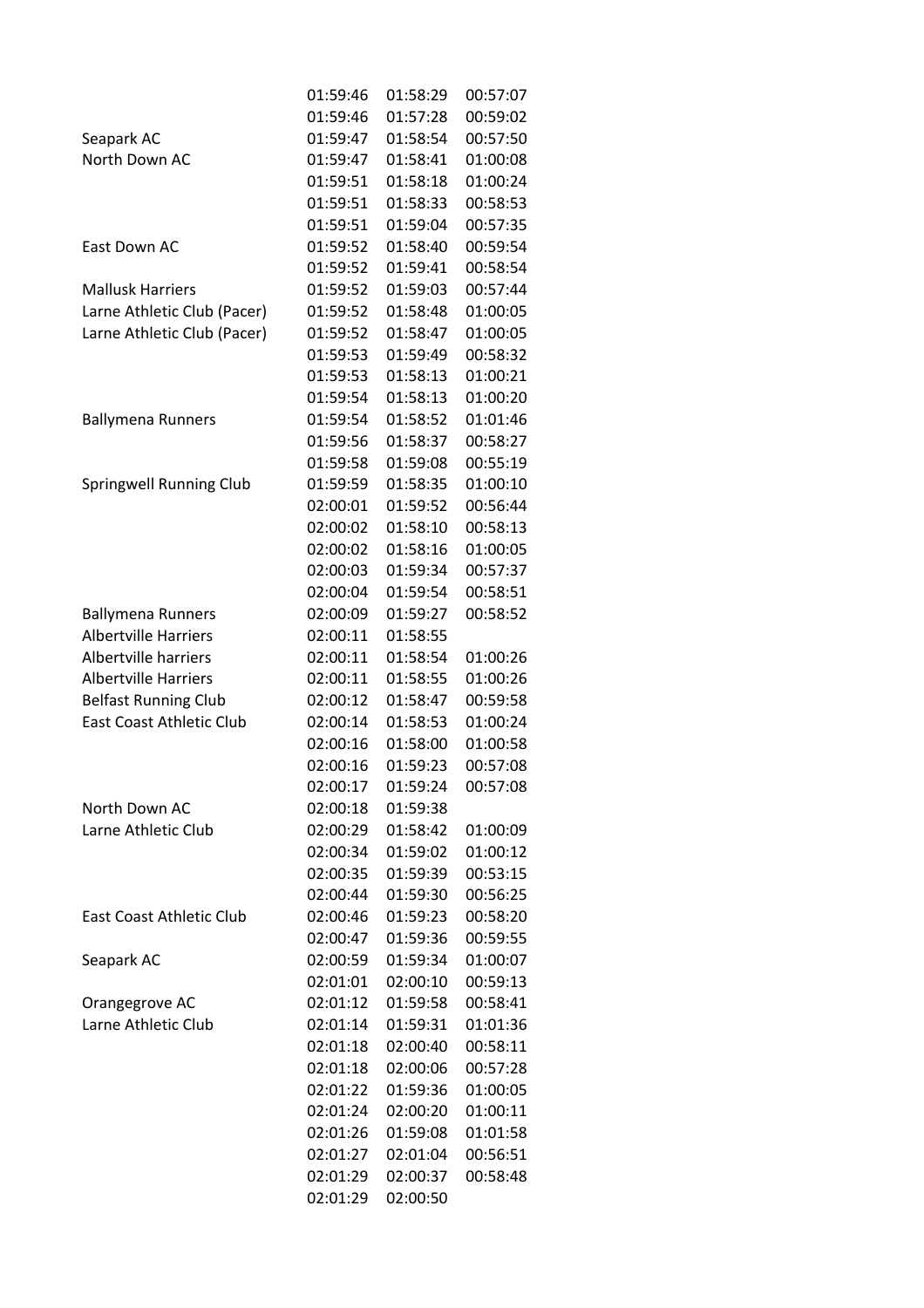|                                 | 02:01:30 | 02:00:53 | 00:58:02 |
|---------------------------------|----------|----------|----------|
|                                 | 02:01:36 | 02:00:20 | 00:59:47 |
|                                 | 02:01:42 | 02:01:05 | 01:04:01 |
|                                 | 02:01:43 | 01:59:50 | 01:01:08 |
| <b>Sperrin Harriers</b>         | 02:01:44 | 02:00:25 | 00:58:31 |
|                                 | 02:01:56 | 02:00:31 | 01:01:12 |
|                                 | 02:01:57 | 02:00:06 | 01:01:06 |
|                                 | 02:01:58 | 01:59:34 | 01:01:12 |
|                                 | 02:02:10 | 02:00:56 | 01:00:09 |
| <b>Ballymena Runners</b>        | 02:02:10 | 02:01:39 | 00:57:07 |
| <b>East Coast Athletic Club</b> | 02:02:17 | 02:00:54 | 00:58:28 |
|                                 | 02:02:20 | 02:00:33 | 01:00:39 |
|                                 | 02:02:21 | 02:01:59 | 01:00:46 |
|                                 | 02:02:22 | 02:00:02 | 01:00:48 |
| <b>County Antrim Harriers</b>   | 02:02:23 | 02:01:49 | 00:55:52 |
| <b>Magherafelt Harriers</b>     | 02:02:23 | 02:01:17 |          |
|                                 | 02:02:24 | 02:00:39 | 01:03:36 |
|                                 | 02:02:27 | 02:01:17 | 00:58:58 |
| <b>Springwell Running Club</b>  | 02:02:27 | 02:01:08 | 01:00:16 |
|                                 | 02:02:30 | 02:00:30 | 01:01:16 |
|                                 | 02:02:32 | 02:02:32 |          |
|                                 | 02:02:32 | 02:02:32 |          |
|                                 | 02:02:33 | 02:02:33 |          |
|                                 | 02:02:35 | 02:01:41 | 01:00:08 |
|                                 | 02:02:36 | 02:01:22 | 01:03:28 |
|                                 | 02:02:55 | 02:02:12 | 01:00:47 |
|                                 | 02:02:59 | 02:01:14 | 01:00:23 |
|                                 | 02:03:00 | 02:02:17 | 01:01:27 |
|                                 | 02:03:00 | 02:02:18 | 01:01:28 |
| <b>Ballymena Runners</b>        | 02:03:04 | 02:02:08 | 00:59:10 |
|                                 | 02:03:10 | 02:02:03 | 01:01:44 |
| <b>Ballymena Runners</b>        | 02:03:11 | 02:02:29 | 00:57:09 |
|                                 | 02:03:20 | 02:01:54 | 01:00:22 |
| <b>Ballymena Runners</b>        | 02:03:21 | 02:01:50 | 01:03:04 |
|                                 | 02:03:22 | 02:01:11 | 01:01:15 |
|                                 | 02:03:23 | 02:01:30 |          |
|                                 | 02:03:26 | 02:02:09 | 00:59:40 |
| <b>Belfast Running Club</b>     | 02:03:27 | 02:02:10 | 01:00:16 |
|                                 | 02:03:27 | 02:02:13 | 01:00:43 |
|                                 | 02:03:29 | 02:02:13 | 00:59:24 |
|                                 | 02:03:34 | 02:03:18 | 01:00:00 |
| <b>Termoneeny Running Club</b>  | 02:03:35 | 02:02:50 | 00:59:14 |
|                                 | 02:03:38 | 02:03:35 | 00:58:49 |
| <b>Ballydrain Harriers</b>      | 02:03:39 | 02:02:35 | 01:00:08 |
| <b>Dub Runners</b>              | 02:03:44 | 02:02:41 | 00:59:56 |
|                                 | 02:03:50 | 02:03:09 | 00:59:43 |
|                                 | 02:03:54 | 02:01:34 | 01:00:05 |
|                                 | 02:03:56 | 02:02:19 | 01:03:36 |
|                                 | 02:03:57 | 02:02:47 | 01:00:25 |
|                                 | 02:04:03 | 02:02:36 | 01:03:04 |
|                                 | 02:04:03 | 02:02:17 | 01:02:12 |
| <b>BRC</b>                      | 02:04:06 | 02:03:07 | 00:58:31 |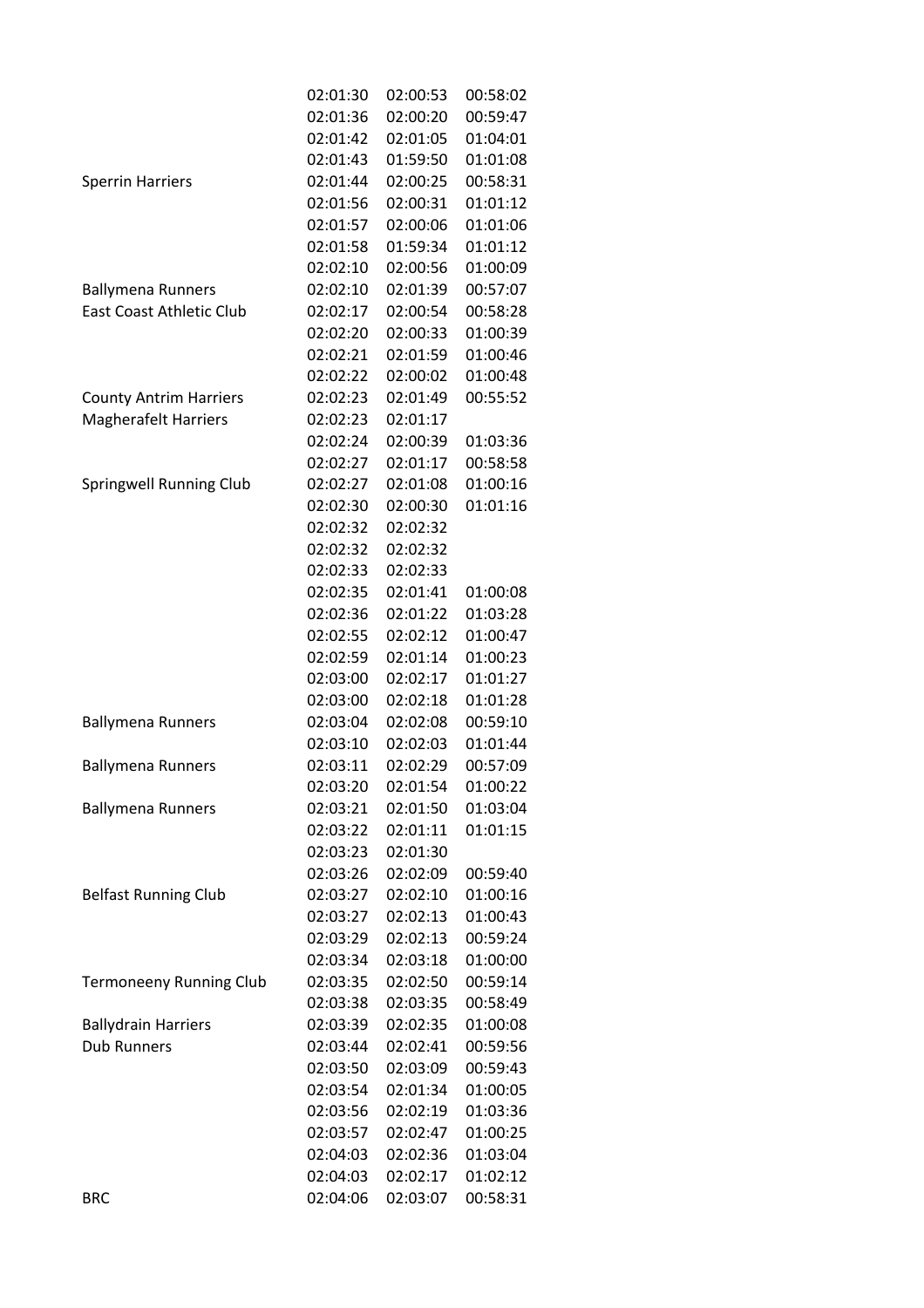| <b>East Coast Athletic Club</b> | 02:04:07 | 02:02:42 |          |
|---------------------------------|----------|----------|----------|
|                                 | 02:04:08 | 02:03:02 |          |
| <b>Almost Athletes</b>          | 02:04:09 | 02:03:00 | 01:00:03 |
|                                 | 02:04:09 | 02:02:55 | 01:03:37 |
|                                 | 02:04:11 | 02:03:08 | 01:00:10 |
|                                 | 02:04:14 | 02:02:11 | 01:03:04 |
|                                 | 02:04:17 | 02:03:06 | 01:00:19 |
|                                 | 02:04:18 | 02:01:59 | 01:00:12 |
| <b>Belfast Running Club</b>     | 02:04:20 | 02:03:22 | 01:00:16 |
|                                 | 02:04:23 | 02:02:20 | 01:01:43 |
| <b>East Coast Athletic Club</b> | 02:04:25 | 02:03:01 | 01:03:07 |
| <b>Ballymena Runners</b>        | 02:04:28 | 02:03:31 | 00:59:53 |
|                                 | 02:04:29 | 02:03:06 | 01:00:25 |
|                                 | 02:04:32 | 02:03:25 | 00:56:59 |
|                                 | 02:04:32 | 02:03:04 | 01:01:03 |
| Kernan Running Club             | 02:04:33 | 02:02:50 | 01:03:32 |
| <b>Termoneeny Running Club</b>  | 02:04:37 | 02:03:52 | 01:03:10 |
|                                 | 02:04:48 | 02:02:42 | 01:04:18 |
| Seapark AC                      | 02:04:51 | 02:04:02 | 00:59:55 |
|                                 | 02:04:54 | 02:04:04 | 01:01:13 |
|                                 | 02:04:55 | 02:03:54 | 01:00:56 |
|                                 | 02:04:57 | 02:02:52 | 01:04:18 |
|                                 | 02:04:59 | 02:03:58 | 01:00:02 |
| Larne Athletic Club             | 02:05:00 | 02:03:57 | 01:01:38 |
|                                 | 02:05:06 | 02:03:44 | 00:59:48 |
|                                 | 02:05:06 | 02:03:43 | 01:00:19 |
| <b>Ballymena Runners</b>        | 02:05:11 | 02:03:53 | 01:00:27 |
| <b>Albertville Harriers</b>     | 02:05:13 | 02:04:28 | 00:55:18 |
|                                 | 02:05:18 | 02:03:22 | 01:04:49 |
|                                 | 02:05:21 | 02:04:20 | 00:59:25 |
|                                 | 02:05:23 | 02:03:33 | 01:03:05 |
|                                 | 02:05:23 | 02:03:33 | 01:02:41 |
|                                 | 02:05:23 | 02:04:08 |          |
| Larne Athletic Club             | 02:05:27 | 02:04:18 | 01:00:15 |
|                                 | 02:05:30 | 02:04:04 | 01:00:22 |
|                                 | 02:05:31 | 02:04:06 | 01:03:03 |
|                                 | 02:05:33 | 02:04:26 | 00:59:45 |
|                                 | 02:05:34 | 02:04:55 | 01:02:59 |
|                                 | 02:05:35 | 02:04:53 | 01:03:00 |
|                                 | 02:05:37 | 02:03:29 | 01:00:31 |
|                                 | 02:05:41 | 02:04:57 | 01:03:10 |
|                                 | 02:05:41 | 02:04:57 | 01:03:09 |
|                                 | 02:05:45 | 02:03:51 | 01:00:46 |
|                                 | 02:05:54 | 02:05:02 | 00:57:28 |
|                                 | 02:05:55 |          |          |
|                                 | 02:06:00 | 02:04:20 | 01:03:16 |
| Lagan Valley AC                 | 02:06:02 | 02:04:17 | 01:04:07 |
|                                 | 02:06:05 | 02:04:05 | 00:56:08 |
| Murlough AC                     | 02:06:20 | 02:05:07 | 01:00:28 |
|                                 | 02:06:21 | 02:03:59 | 01:03:13 |
|                                 | 02:06:21 | 02:04:10 | 01:05:01 |
| Orangegrove AC                  | 02:06:23 | 02:05:50 | 01:00:48 |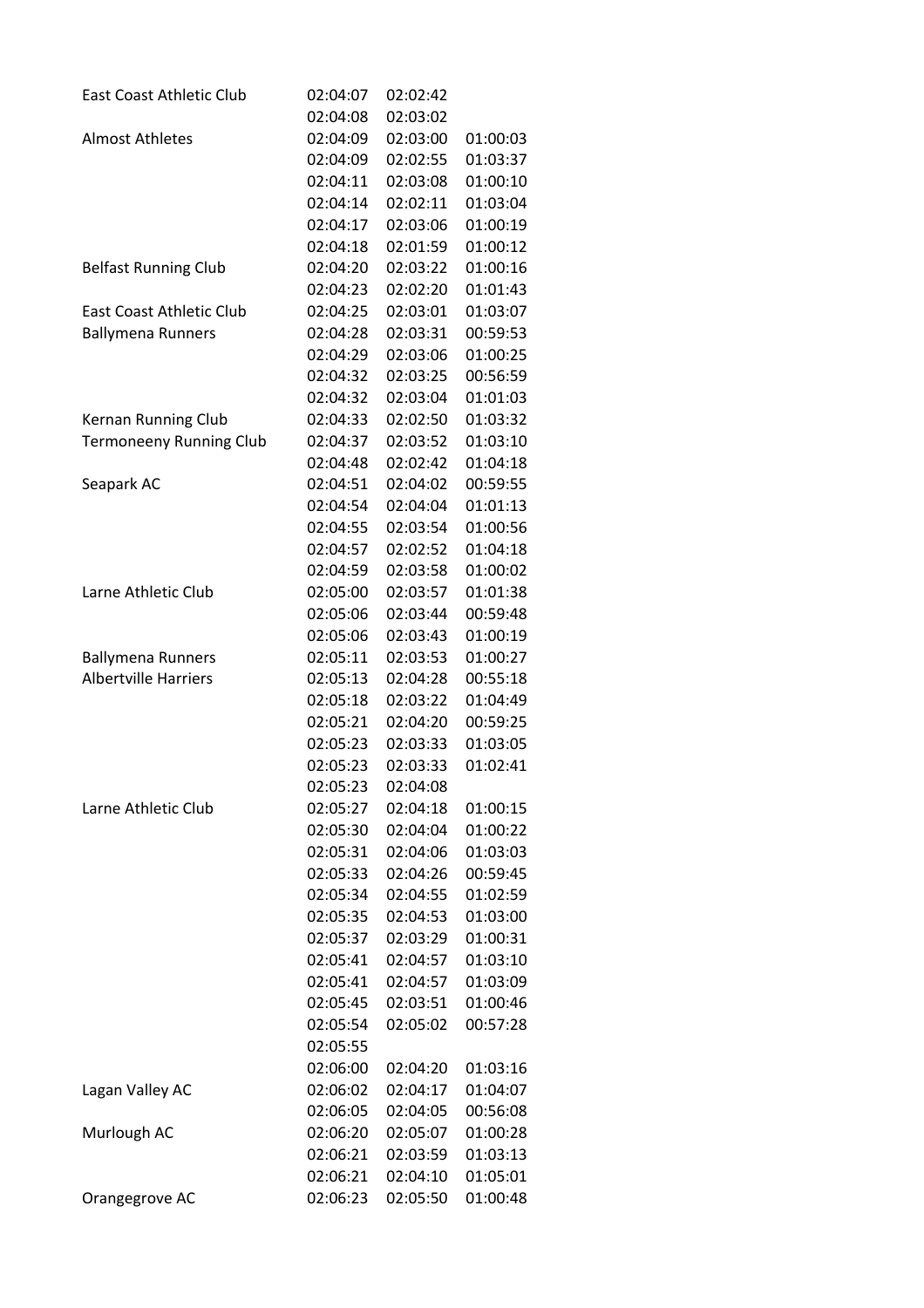| Orangegrove AC                                            | 02:06:26 | 02:04:04 | 01:03:02 |
|-----------------------------------------------------------|----------|----------|----------|
|                                                           | 02:06:26 | 02:04:58 |          |
|                                                           | 02:06:28 | 02:06:21 | 00:58:26 |
| <b>Glens Runners</b>                                      | 02:06:30 | 02:05:58 | 00:57:48 |
|                                                           | 02:06:36 | 02:05:00 | 01:03:44 |
|                                                           | 02:06:42 | 02:04:24 | 01:04:16 |
|                                                           | 02:06:53 | 02:05:24 |          |
|                                                           | 02:06:56 | 02:06:01 | 00:59:11 |
|                                                           | 02:07:03 | 02:05:16 | 01:02:31 |
|                                                           | 02:07:04 | 02:04:48 | 01:03:11 |
| <b>County Antrim Harriers</b>                             | 02:07:05 | 02:04:48 |          |
|                                                           | 02:07:07 | 02:04:50 | 01:04:15 |
|                                                           | 02:07:10 | 02:05:33 | 01:04:00 |
|                                                           | 02:07:11 | 02:06:52 |          |
|                                                           | 02:07:21 | 02:06:13 | 01:00:44 |
|                                                           | 02:07:23 | 02:06:01 | 00:58:51 |
|                                                           | 02:07:27 | 02:05:35 | 01:06:13 |
| <b>Belfast Running club</b>                               | 02:07:39 | 02:06:15 | 01:05:46 |
| <b>Whitehead Social Runners</b>                           | 02:07:42 | 02:07:05 | 01:03:21 |
|                                                           | 02:07:44 | 02:05:55 | 01:03:04 |
|                                                           | 02:07:44 | 02:06:28 | 01:04:01 |
|                                                           | 02:07:44 | 02:07:33 | 00:59:12 |
|                                                           | 02:07:45 | 02:06:15 | 01:01:04 |
|                                                           | 02:07:49 | 02:06:13 | 01:01:51 |
|                                                           | 02:07:49 | 02:05:57 | 01:04:05 |
|                                                           | 02:07:53 | 02:06:36 | 01:01:24 |
|                                                           | 02:07:53 | 02:05:35 | 01:03:01 |
|                                                           | 02:07:56 | 02:05:35 | 00:59:42 |
|                                                           | 02:08:04 | 02:06:25 | 01:01:44 |
| <b>Springwell Running Club</b>                            | 02:08:06 | 02:06:01 | 01:06:12 |
|                                                           | 02:08:09 | 02:07:04 | 01:02:38 |
|                                                           | 02:08:15 | 02:08:15 |          |
|                                                           | 02:08:26 | 02:07:25 | 01:00:54 |
|                                                           | 02:08:29 | 02:06:48 | 00:59:53 |
|                                                           | 02:08:30 | 02:06:43 | 01:04:47 |
|                                                           | 02:08:30 | 02:06:44 | 01:04:49 |
|                                                           | 02:08:32 | 02:07:31 | 01:02:00 |
| <b>Ballymena Runners</b><br><b>County Antrim Harriers</b> |          | 02:07:09 | 01:01:43 |
|                                                           | 02:08:36 |          | 01:00:10 |
|                                                           | 02:08:46 | 02:07:42 | 01:03:58 |
| Barn runners                                              | 02:08:51 | 02:07:13 | 01:05:18 |
|                                                           | 02:08:52 | 02:07:17 |          |
| <b>Springwell Running Club</b>                            | 02:08:52 | 02:07:17 | 01:05:16 |
|                                                           | 02:08:52 | 02:07:17 | 01:05:17 |
|                                                           | 02:08:54 | 02:07:40 | 01:02:40 |
|                                                           | 02:08:56 | 02:07:43 | 01:01:13 |
|                                                           | 02:08:59 | 02:07:29 | 01:04:17 |
|                                                           | 02:09:01 | 02:07:52 | 01:01:14 |
|                                                           | 02:09:02 | 02:07:10 | 01:01:45 |
| Seapark AC                                                | 02:09:05 | 02:07:40 | 01:01:35 |
| <b>County Antrim Harriers</b>                             | 02:09:14 | 02:06:57 | 01:03:11 |
|                                                           | 02:09:14 | 02:07:07 | 01:03:46 |
| Larne Athletic Club                                       | 02:09:15 | 02:08:08 | 01:01:19 |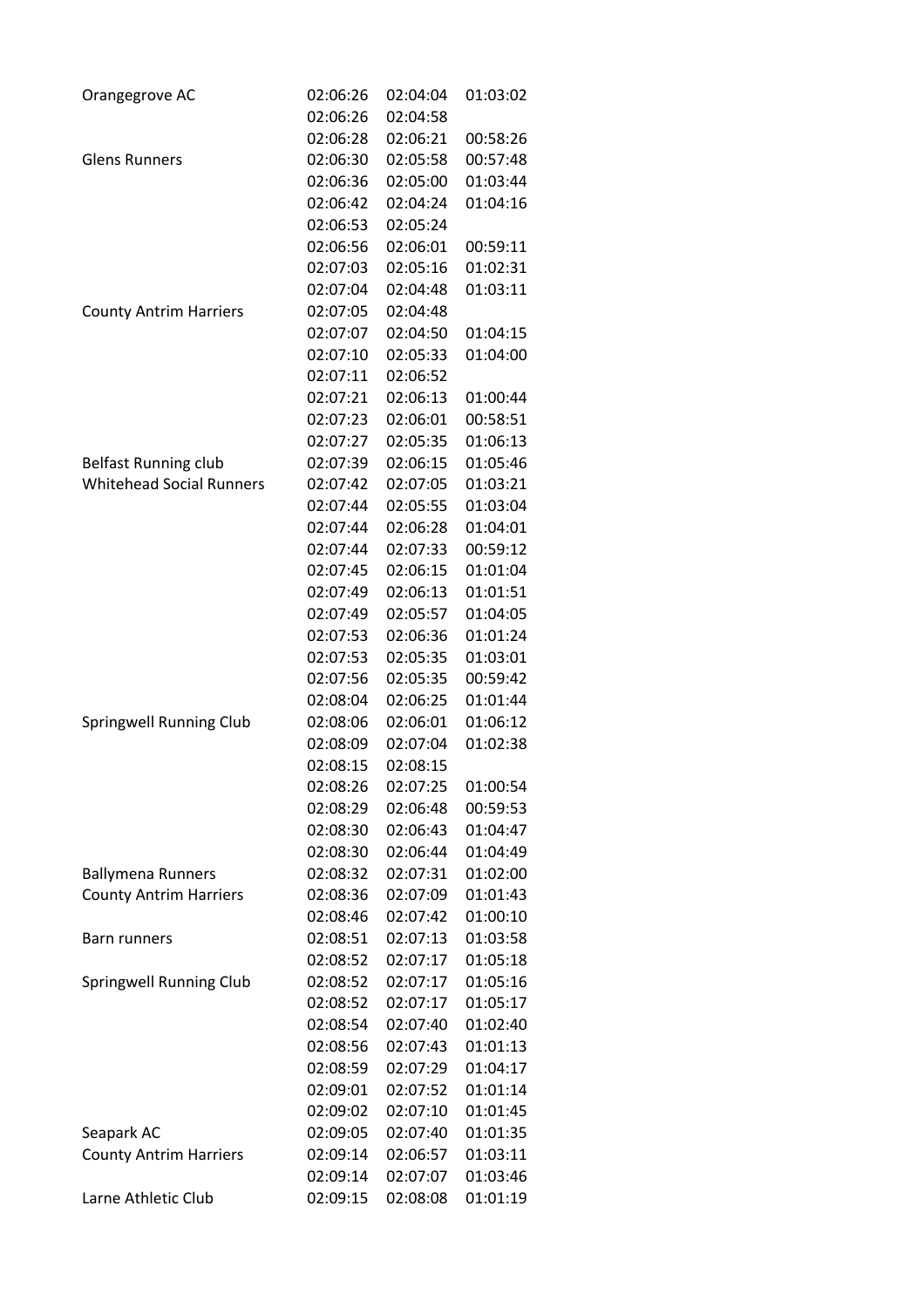|                               | 02:09:24 | 02:07:45 | 01:03:47 |
|-------------------------------|----------|----------|----------|
|                               | 02:09:26 | 02:08:10 | 01:01:40 |
|                               | 02:09:28 | 02:09:02 | 01:02:39 |
|                               | 02:09:31 | 02:08:40 | 00:55:50 |
|                               | 02:09:37 | 02:07:49 | 01:03:12 |
| <b>Belfast Running Club</b>   | 02:09:38 | 02:08:08 | 01:01:18 |
|                               | 02:09:38 | 02:08:50 | 01:04:15 |
|                               | 02:09:39 | 02:08:52 | 01:00:28 |
| Orangegrove AC                | 02:09:40 | 02:08:25 | 01:06:38 |
|                               | 02:09:42 | 02:08:06 | 01:03:44 |
|                               | 02:09:44 | 02:08:10 | 01:06:15 |
|                               | 02:09:45 | 02:08:58 | 01:04:15 |
|                               | 02:09:46 | 02:07:32 | 01:03:20 |
|                               | 02:09:50 | 02:08:08 | 01:04:32 |
|                               | 02:09:53 | 02:09:15 | 00:59:52 |
|                               | 02:09:54 | 02:09:16 | 00:59:51 |
| Barn runners                  | 02:10:00 | 02:08:22 | 01:03:58 |
|                               | 02:10:00 | 02:10:00 |          |
| Orangegrove AC                | 02:10:03 | 02:07:40 |          |
| Larne Athletic Club           | 02:10:09 | 02:08:55 | 01:01:45 |
| Larne Athletic Club           | 02:10:17 | 02:09:08 | 01:01:48 |
|                               | 02:10:21 | 02:08:44 | 01:04:44 |
|                               | 02:10:26 | 02:09:09 | 01:01:25 |
| Springwell Running Club       | 02:10:30 | 02:10:13 | 01:02:08 |
| <b>Belfast Running Club</b>   | 02:10:31 | 02:09:05 | 01:05:53 |
|                               | 02:10:32 | 02:08:50 | 01:04:33 |
|                               | 02:10:35 | 02:08:09 | 01:07:34 |
|                               | 02:10:42 | 02:08:20 | 01:04:30 |
| <b>Belfast Running Club</b>   | 02:10:45 | 02:09:18 | 01:05:52 |
| Larne Athletic Club           | 02:10:46 | 02:09:32 | 01:03:03 |
|                               | 02:10:46 | 02:09:33 | 01:04:17 |
|                               | 02:11:04 | 02:09:12 | 01:02:52 |
|                               | 02:11:08 | 02:08:48 | 01:07:02 |
|                               | 02:11:08 | 02:08:48 | 01:07:02 |
| <b>Ballymena Runners</b>      | 02:11:10 | 02:09:38 | 01:03:07 |
|                               | 02:11:17 | 02:08:59 | 01:04:20 |
|                               | 02:11:17 | 02:09:24 | 01:02:23 |
|                               | 02:11:19 | 02:09:30 | 01:04:16 |
|                               | 02:11:20 | 02:09:03 | 01:04:19 |
|                               | 02:11:22 | 02:09:02 | 01:04:24 |
|                               | 02:11:26 | 02:09:35 | 01:04:10 |
|                               | 02:11:27 | 02:09:34 | 01:04:13 |
|                               | 02:11:27 | 02:10:09 | 01:03:06 |
|                               | 02:11:28 | 02:10:10 | 01:03:08 |
|                               | 02:11:29 | 02:10:24 | 01:03:10 |
|                               | 02:11:36 | 02:09:36 | 01:04:21 |
|                               | 02:11:40 | 02:09:25 | 01:05:51 |
| <b>North Belfast Harriers</b> | 02:11:48 | 02:11:24 | 01:03:17 |
|                               | 02:11:50 | 02:10:40 | 01:03:35 |
|                               | 02:11:50 | 02:10:12 | 01:05:34 |
|                               | 02:11:53 | 02:11:39 | 01:00:13 |
| <b>Ballymena Runners</b>      | 02:11:56 | 02:10:23 | 01:03:48 |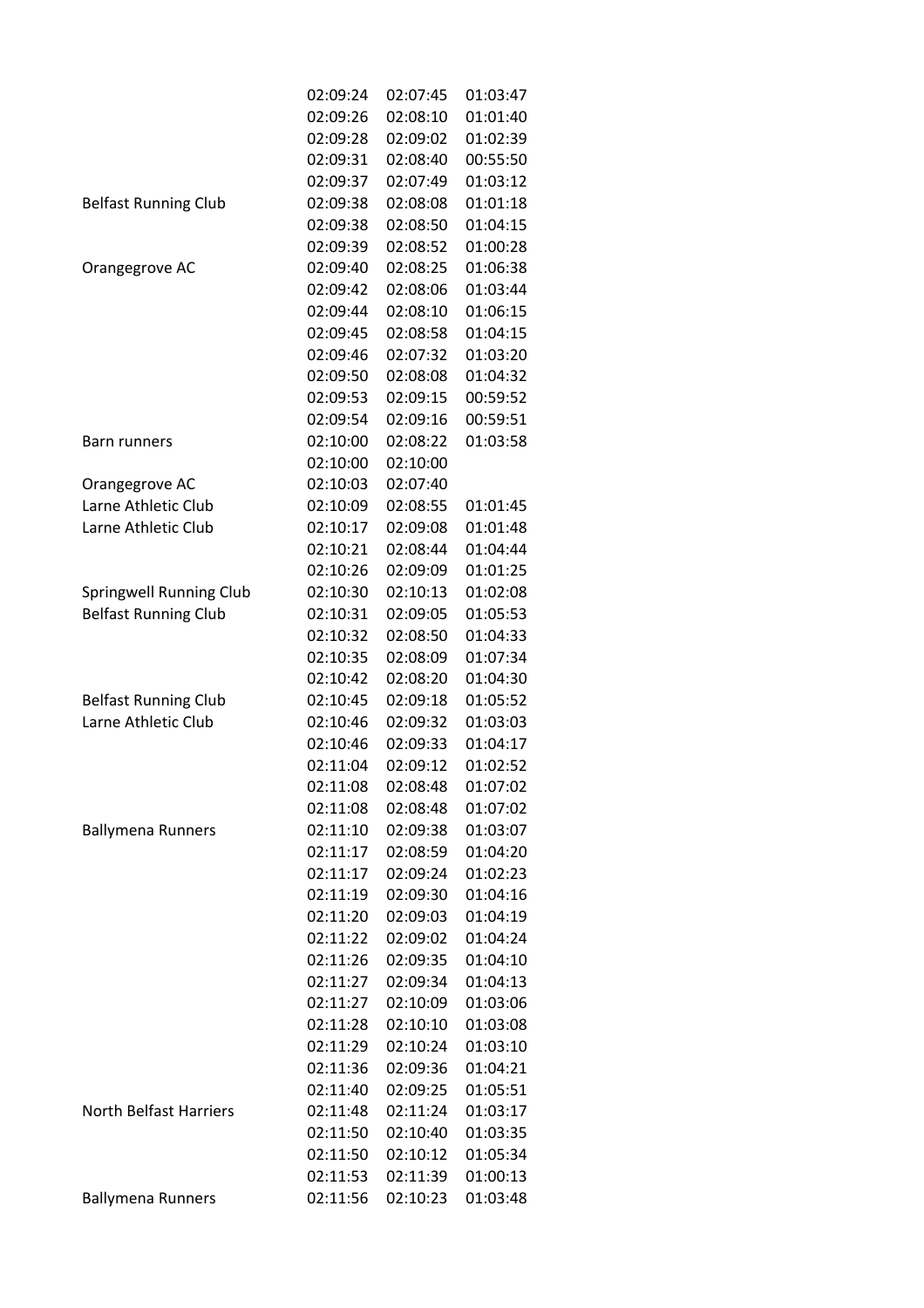| North Down AC                   | 02:11:56 | 02:09:45 | 01:10:34 |
|---------------------------------|----------|----------|----------|
| <b>East Coast Athletic Club</b> | 02:12:03 | 02:09:38 |          |
|                                 | 02:12:05 | 02:09:57 | 01:02:48 |
|                                 | 02:12:14 | 02:11:45 | 01:03:55 |
|                                 | 02:12:21 | 02:10:32 | 01:04:58 |
|                                 | 02:12:22 | 02:10:32 | 01:04:59 |
| <b>East Coast Athletic Club</b> | 02:12:23 | 02:11:50 | 01:01:42 |
|                                 | 02:12:23 | 02:11:51 | 01:00:42 |
| Seapark AC                      | 02:12:27 | 02:11:31 | 01:04:44 |
| Seapark AC                      | 02:12:27 | 02:11:30 | 01:04:45 |
|                                 | 02:12:30 | 02:10:54 | 01:04:44 |
| <b>Ballymena Runners</b>        | 02:12:31 | 02:10:21 | 01:08:45 |
|                                 | 02:12:35 | 02:10:14 | 01:07:13 |
|                                 | 02:12:54 | 02:10:58 | 01:02:49 |
| Murlough AC                     | 02:12:55 | 02:10:52 | 01:05:09 |
| Seapark AC                      | 02:12:56 | 02:12:02 | 01:05:05 |
| <b>Sperrin Harriers</b>         | 02:12:58 | 02:11:36 | 01:03:21 |
| <b>East Coast Athletic Club</b> | 02:13:04 | 02:12:32 | 01:01:42 |
|                                 | 02:13:04 | 02:11:04 | 01:05:47 |
| Springwell Running Club         | 02:13:05 | 02:11:01 | 01:06:12 |
|                                 | 02:13:08 | 02:11:01 | 01:06:48 |
|                                 | 02:13:10 | 02:12:25 | 01:02:04 |
|                                 | 02:13:10 | 02:12:23 | 01:03:05 |
|                                 | 02:13:15 | 02:12:18 | 00:59:49 |
| <b>Ballymena Runners</b>        | 02:13:18 | 02:11:08 | 01:08:45 |
| <b>Ballymena Runners</b>        | 02:13:31 | 02:11:49 | 01:07:21 |
|                                 | 02:13:33 | 02:11:09 | 01:09:22 |
|                                 | 02:13:34 | 02:11:16 | 01:07:38 |
|                                 | 02:13:34 | 02:11:16 | 01:07:39 |
| <b>Ballymena Runners</b>        | 02:13:35 | 02:12:33 | 01:02:00 |
| <b>Ballymena Runners</b>        | 02:13:54 | 02:12:12 | 01:07:20 |
|                                 | 02:13:54 | 02:12:46 | 01:04:26 |
| <b>East Coast Athletic Club</b> | 02:14:02 | 02:12:36 | 01:03:08 |
| <b>North Belfast Harriers</b>   | 02:14:03 | 02:13:36 | 01:03:17 |
|                                 | 02:14:04 | 02:11:46 | 01:07:44 |
| North Down AC                   | 02:14:05 | 02:12:58 | 01:00:08 |
| <b>Ballymena Runners</b>        | 02:14:08 | 02:11:53 | 01:07:42 |
| <b>Ballymena Runners</b>        | 02:14:08 | 02:11:55 | 01:07:42 |
|                                 | 02:14:24 | 02:13:11 | 01:03:19 |
|                                 | 02:14:27 | 02:12:35 | 01:03:14 |
| Larne Athletic Club             | 02:14:27 | 02:12:21 | 01:01:35 |
|                                 | 02:14:29 | 02:12:13 | 01:00:14 |
|                                 | 02:14:31 | 02:12:16 | 01:07:55 |
|                                 | 02:14:32 | 02:12:24 | 01:04:03 |
| Springwell Running Club         | 02:14:35 | 02:12:32 | 01:06:12 |
| Murlough AC                     | 02:14:36 | 02:12:33 | 01:07:03 |
|                                 | 02:14:36 | 02:12:45 | 01:06:11 |
| Orangegrove AC                  | 02:14:42 | 02:13:27 | 01:04:01 |
| <b>Ballymena Runners</b>        | 02:14:45 | 02:13:13 | 01:05:48 |
|                                 | 02:14:53 | 02:12:31 | 01:07:13 |
|                                 | 02:15:11 | 02:12:51 | 01:04:24 |
|                                 | 02:15:20 | 02:13:15 | 01:05:42 |
|                                 |          |          |          |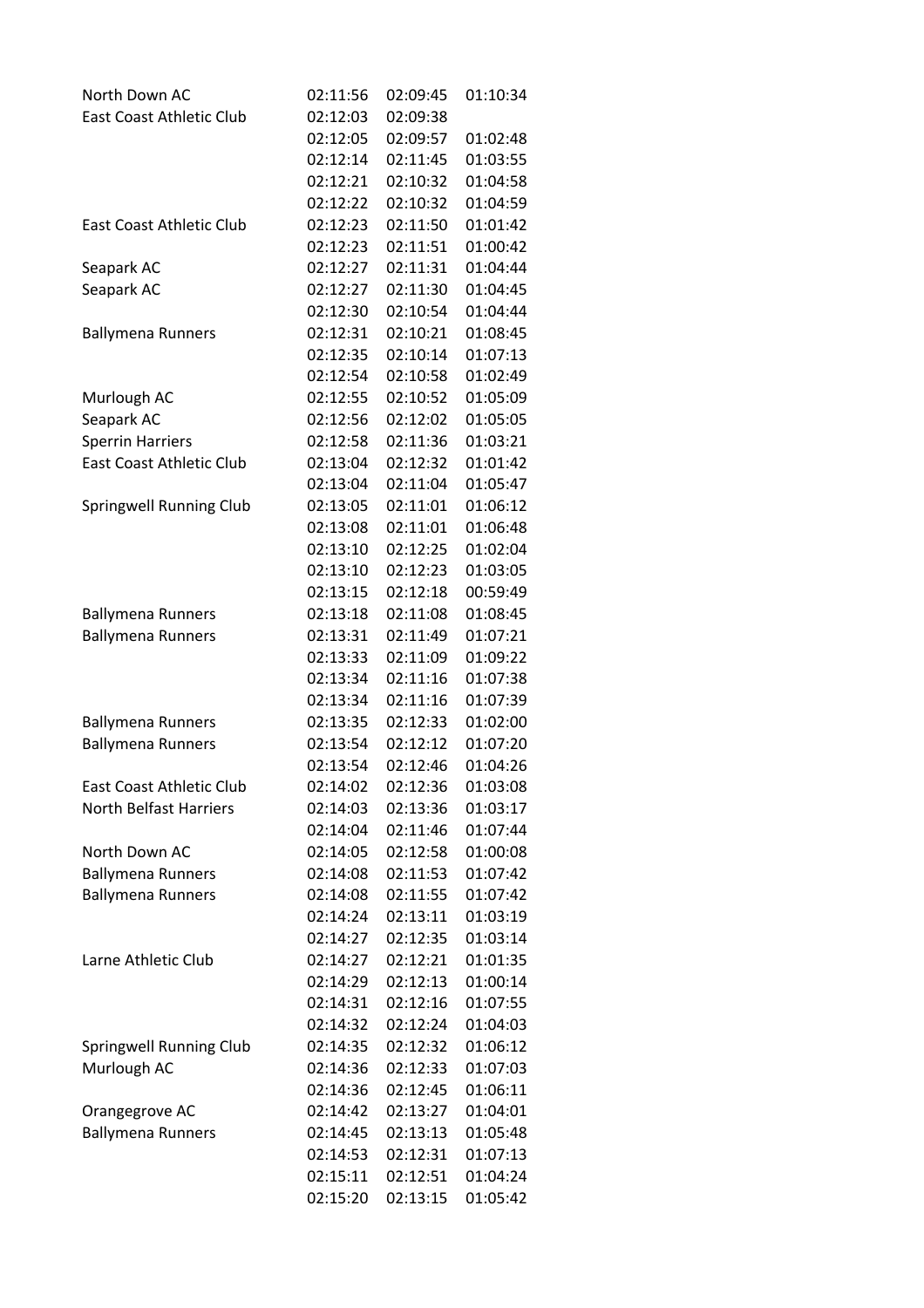|                               | 02:15:24 | 02:14:53 | 01:03:26 |
|-------------------------------|----------|----------|----------|
| Larne Athletic Club           | 02:15:41 | 02:13:49 | 01:08:50 |
|                               | 02:15:43 | 02:15:11 | 01:03:26 |
| Hi Elbow Triathlon Club       | 02:15:44 | 02:14:35 | 01:08:21 |
|                               | 02:16:02 | 02:14:11 | 01:08:19 |
|                               | 02:16:08 | 02:13:53 | 01:05:51 |
|                               | 02:16:08 | 02:15:47 | 01:06:32 |
|                               | 02:16:18 | 02:15:29 | 00:59:37 |
| Springwell Running Club       | 02:16:22 | 02:15:23 | 01:02:03 |
| Kernan Running Club           | 02:16:49 | 02:15:06 | 01:04:33 |
|                               | 02:16:54 | 02:14:50 | 01:07:04 |
| <b>Belfast Running Club</b>   | 02:16:59 | 02:15:31 | 01:09:49 |
|                               | 02:17:01 | 02:15:58 | 01:07:15 |
|                               | 02:17:06 | 02:15:31 | 01:06:53 |
|                               | 02:17:11 | 02:14:57 | 01:04:04 |
|                               | 02:17:13 | 02:15:26 | 01:05:43 |
|                               | 02:17:28 | 02:15:01 | 01:03:56 |
| <b>County Antrim Harriers</b> | 02:17:42 | 02:16:10 | 01:06:29 |
|                               | 02:17:42 | 02:16:10 | 01:06:29 |
|                               | 02:17:43 | 02:15:20 | 01:02:40 |
|                               | 02:18:03 | 02:16:36 | 01:05:40 |
|                               | 02:18:09 | 02:16:29 | 01:05:22 |
| Just Active Gym               | 02:18:10 | 02:16:09 | 01:01:22 |
|                               | 02:18:28 | 02:17:43 | 01:05:13 |
|                               | 02:18:41 | 02:17:45 | 01:04:38 |
| Larne Athletic Club           | 02:18:45 | 02:17:02 | 01:06:47 |
| Larne Athletic Club           | 02:18:46 | 02:17:02 | 01:07:37 |
|                               | 02:18:50 | 02:16:56 | 01:11:20 |
| <b>North Belfast Harriers</b> | 02:18:54 | 02:17:20 | 01:07:45 |
| <b>Ballymena Runners</b>      | 02:19:04 | 02:17:22 | 01:07:22 |
| <b>Ballymena Runners</b>      | 02:19:04 | 02:16:47 | 01:10:46 |
|                               | 02:19:06 | 02:18:00 | 01:03:26 |
|                               | 02:19:11 | 02:17:15 | 01:05:00 |
| <b>Ballymena Runners</b>      | 02:19:16 | 02:17:01 | 01:11:14 |
| <b>Ballymena Runners</b>      | 02:19:17 | 02:17:01 | 01:11:16 |
| North Belfast Harriers        | 02:19:18 | 02:18:50 | 01:06:17 |
|                               | 02:19:38 | 02:18:20 | 01:05:03 |
| <b>North Belfast Harriers</b> | 02:19:42 | 02:19:18 | 01:06:14 |
|                               | 02:19:44 | 02:19:23 | 01:01:20 |
|                               | 02:19:45 | 02:17:32 | 01:06:36 |
| <b>North Belfast Harriers</b> | 02:20:00 | 02:19:37 | 01:04:32 |
|                               | 02:20:09 | 02:19:22 | 01:03:05 |
| <b>Ballymena Runners</b>      | 02:20:09 | 02:18:37 | 01:05:49 |
|                               | 02:20:12 | 02:18:14 | 01:06:16 |
| <b>Belfast Running Club</b>   | 02:20:18 | 02:18:18 | 01:08:54 |
|                               | 02:20:25 | 02:18:33 | 01:06:16 |
| Springwell Running Club       | 02:21:02 | 02:18:41 | 01:09:04 |
| Springwell Running Club       | 02:21:02 | 02:18:41 | 01:09:04 |
|                               | 02:21:12 | 02:19:14 | 01:12:52 |
|                               | 02:21:13 | 02:19:31 | 01:06:11 |
|                               | 02:21:17 | 02:19:33 | 01:08:43 |
|                               | 02:21:29 | 02:19:57 | 01:08:31 |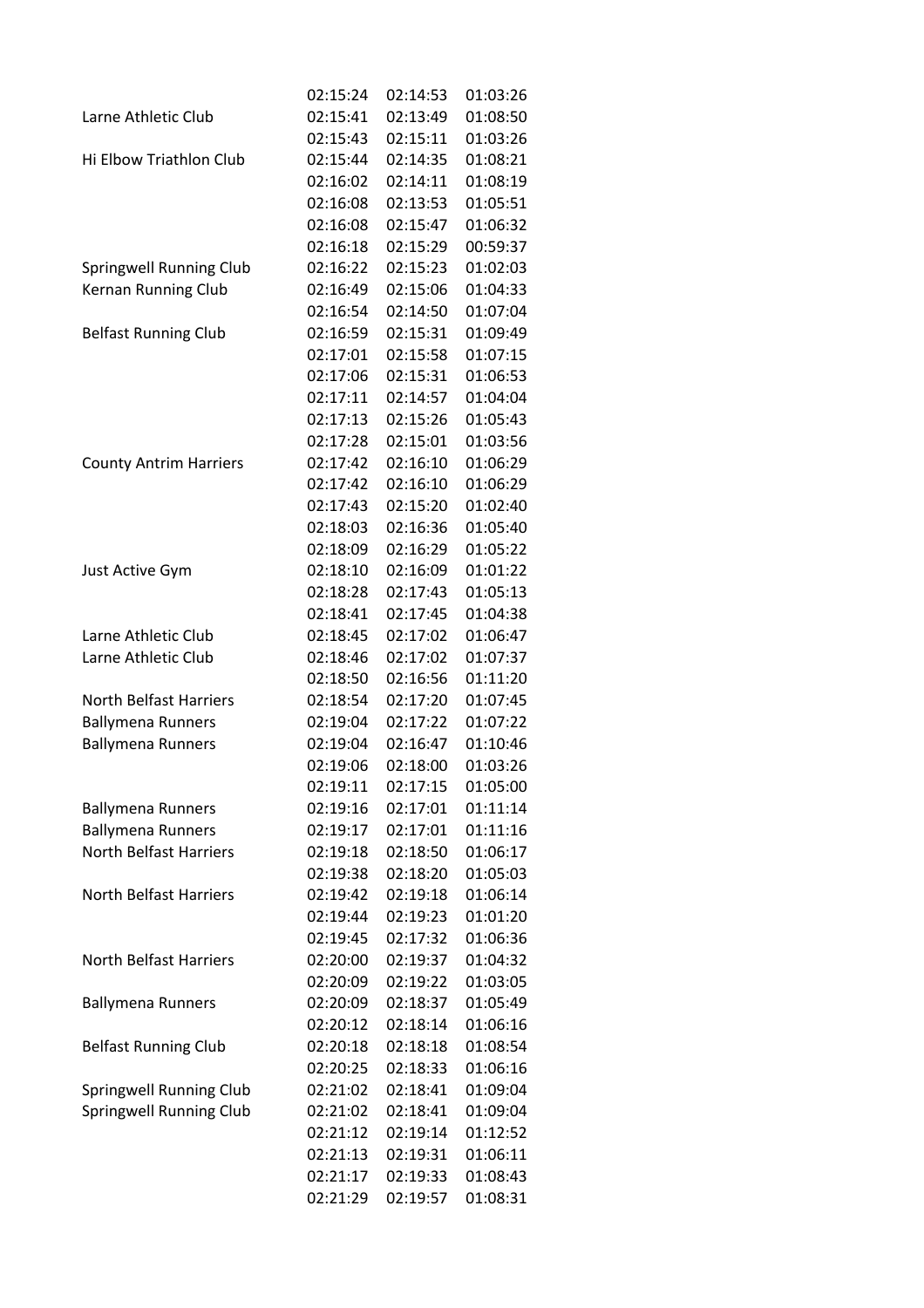|                                 | 02:21:46 | 02:21:36 | 01:06:52 |
|---------------------------------|----------|----------|----------|
| <b>East Coast Athletic Club</b> | 02:21:51 | 02:19:50 | 01:09:46 |
|                                 | 02:22:00 | 02:20:16 | 01:08:02 |
|                                 | 02:22:01 | 02:19:41 | 01:09:49 |
|                                 | 02:22:05 | 02:21:18 | 01:05:16 |
| East Coast Athletic Club        | 02:22:11 | 02:20:08 | 01:08:25 |
| <b>Belfast Running Club</b>     | 02:22:11 | 02:20:11 | 01:10:01 |
| <b>Belfast Running Club</b>     | 02:22:29 | 02:21:02 | 01:11:18 |
|                                 | 02:22:33 | 02:20:13 | 01:09:12 |
|                                 | 02:22:38 | 02:20:41 | 01:12:52 |
|                                 | 02:22:39 | 02:20:41 | 01:03:15 |
| <b>Springwell Running Club</b>  | 02:22:42 | 02:20:39 | 01:11:34 |
|                                 | 02:22:46 | 02:20:40 | 01:07:22 |
|                                 | 02:22:46 | 02:20:41 | 01:07:23 |
|                                 | 02:22:56 | 02:20:44 | 01:05:35 |
|                                 | 02:23:02 | 02:21:03 | 01:02:18 |
|                                 | 02:23:05 | 02:20:48 | 01:07:42 |
| Orangegrove AC                  | 02:23:06 | 02:20:55 | 01:07:01 |
| Orangegrove AC                  | 02:23:06 | 02:20:55 | 01:07:01 |
|                                 | 02:23:13 | 02:21:34 | 01:07:12 |
|                                 | 02:23:15 | 02:21:29 | 01:14:27 |
| <b>Springwell Running Club</b>  | 02:23:24 | 02:21:21 | 01:09:36 |
|                                 | 02:23:26 | 02:21:14 | 01:09:19 |
|                                 | 02:23:30 | 02:21:53 | 01:06:42 |
|                                 | 02:23:31 | 02:21:54 | 01:06:43 |
|                                 | 02:23:52 | 02:21:43 | 01:05:36 |
| <b>Ballymena Runners</b>        | 02:23:53 | 02:21:36 | 01:11:16 |
|                                 | 02:23:53 | 02:21:43 | 01:05:37 |
| <b>Ballymena Runners</b>        | 02:23:54 | 02:21:38 | 01:11:15 |
|                                 | 02:23:55 | 02:22:54 | 01:00:54 |
| Larne Athletic Club             | 02:23:56 | 02:22:01 | 01:12:18 |
|                                 | 02:23:56 | 02:22:01 | 01:12:18 |
| <b>Whitehead Runners</b>        | 02:24:21 | 02:23:42 | 01:03:25 |
|                                 | 02:24:21 | 02:22:03 | 01:11:03 |
|                                 | 02:24:23 | 02:22:05 | 01:11:04 |
| <b>Ballymena Runners</b>        | 02:24:44 | 02:23:31 | 01:07:28 |
|                                 | 02:25:17 | 02:24:40 | 01:08:57 |
|                                 | 02:25:37 | 02:24:17 | 01:06:07 |
|                                 | 02:25:55 | 02:24:02 | 01:06:14 |
|                                 | 02:25:58 | 02:24:31 | 01:09:02 |
|                                 | 02:26:09 | 02:24:16 | 01:09:24 |
|                                 | 02:26:11 | 02:23:59 | 01:10:19 |
| Carnlough Rowing Club           | 02:26:11 | 02:23:59 | 01:10:19 |
| <b>Ballymena Runners</b>        | 02:26:21 | 02:24:47 | 01:11:03 |
| Larne Athletic Club             | 02:26:28 | 02:25:21 | 01:10:58 |
|                                 | 02:26:29 | 02:25:53 | 01:04:20 |
|                                 | 02:26:31 | 02:24:36 | 01:11:22 |
| <b>Ballydrain Harriers</b>      | 02:26:49 | 02:24:40 | 01:08:58 |
|                                 | 02:26:49 | 02:24:41 | 01:08:53 |
| <b>Ballydrain Harriers</b>      | 02:26:50 | 02:24:41 | 01:08:59 |
|                                 | 02:27:24 | 02:25:47 | 01:09:20 |
| East Coast Athletic Club        | 02:27:50 | 02:26:13 | 01:04:00 |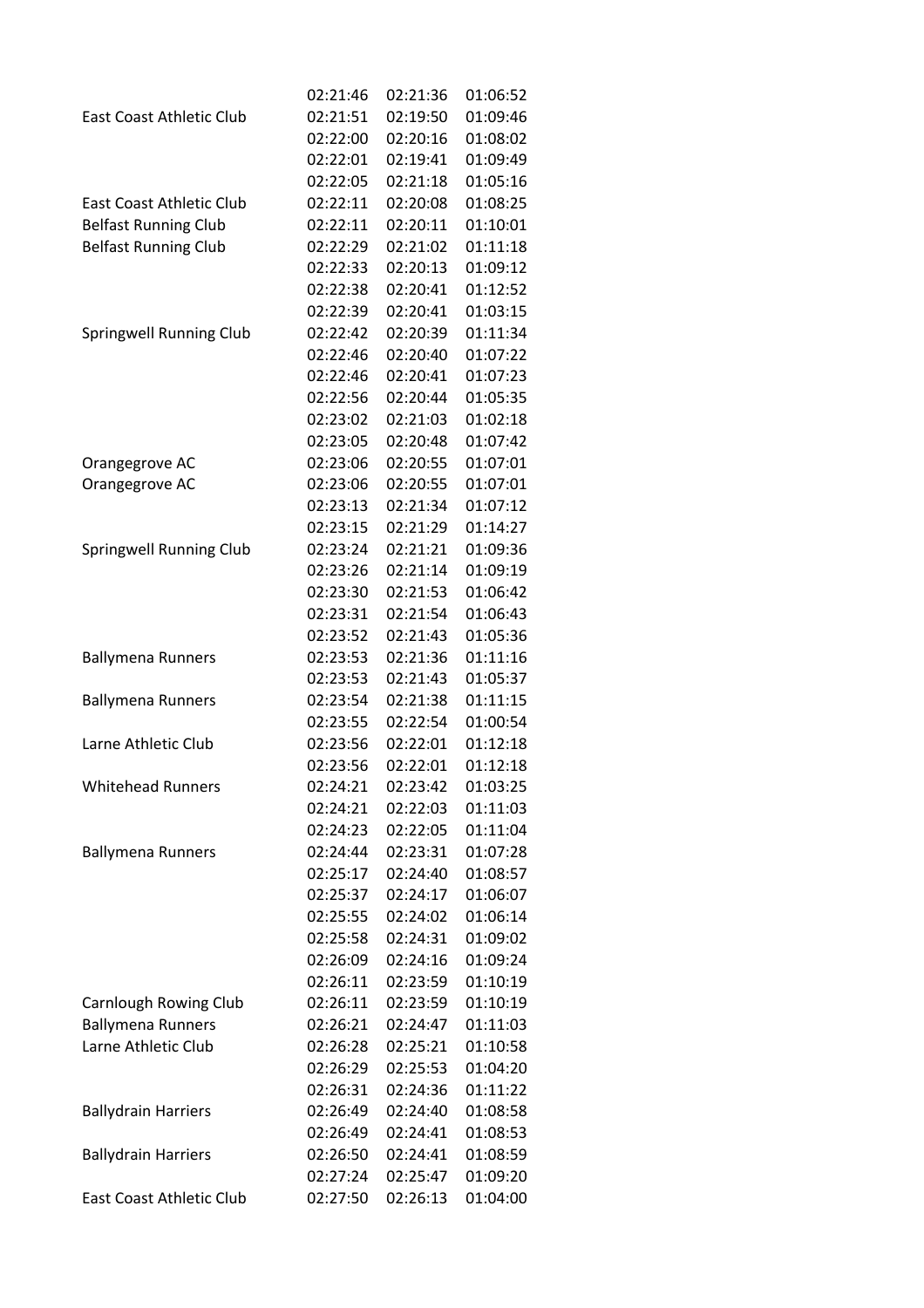|                               | 02:27:55 | 02:26:57 | 01:09:23 |
|-------------------------------|----------|----------|----------|
|                               | 02:27:59 | 02:26:08 | 01:07:41 |
|                               | 02:28:00 | 02:27:30 | 01:11:47 |
|                               | 02:28:38 | 02:26:42 | 01:05:20 |
| <b>Ballymena Runners</b>      | 02:28:44 | 02:26:29 | 01:11:14 |
|                               | 02:29:17 | 02:28:02 | 01:09:54 |
| Larne Athletic Club           | 02:29:29 | 02:28:13 | 01:11:10 |
| <b>Sperrin Harriers</b>       | 02:29:30 | 02:27:17 | 01:10:24 |
|                               | 02:29:39 | 02:27:56 | 01:06:39 |
| East Coast Athletic Club      | 02:30:02 | 02:28:38 | 01:11:21 |
| <b>County Antrim Harriers</b> | 02:30:19 | 02:29:15 | 01:11:29 |
|                               | 02:30:25 | 02:29:38 | 01:12:10 |
|                               | 02:30:44 | 02:30:31 | 01:04:13 |
| Larne Athletic Club           | 02:30:48 | 02:29:01 | 01:06:58 |
|                               | 02:30:55 | 02:28:58 | 01:11:42 |
|                               | 02:31:05 | 02:30:04 | 01:07:38 |
| <b>NICSAC</b>                 | 02:31:16 | 02:30:02 | 01:10:34 |
|                               | 02:31:16 | 02:29:24 | 01:08:14 |
|                               | 02:31:55 | 02:31:30 | 01:11:46 |
| Springwell Running Club       | 02:32:19 | 02:30:54 | 01:14:15 |
|                               | 02:32:26 | 02:30:48 | 01:13:34 |
|                               | 02:33:09 | 02:32:00 | 01:10:52 |
|                               | 02:33:25 | 02:32:56 | 01:11:58 |
| <b>North Belfast Harriers</b> | 02:33:32 | 02:33:03 | 01:12:30 |
|                               | 02:33:33 | 02:31:49 | 01:09:47 |
|                               | 02:33:34 | 02:31:49 | 01:09:48 |
|                               | 02:33:40 | 02:32:20 | 01:14:17 |
|                               | 02:34:06 | 02:32:04 | 01:11:06 |
| Larne Athletic Club           | 02:34:18 | 02:32:24 | 01:15:09 |
| Larne Athletic Club           | 02:34:19 | 02:32:25 | 01:15:10 |
|                               | 02:34:25 | 02:33:28 | 01:03:45 |
|                               | 02:34:33 | 02:32:17 | 01:14:46 |
|                               | 02:34:35 | 02:32:26 | 01:11:04 |
|                               | 02:34:58 | 02:33:49 | 01:12:40 |
|                               | 02:36:39 | 02:35:04 | 01:14:17 |
| Larne Athletic Club           | 02:36:40 | 02:34:44 | 01:15:01 |
|                               | 02:37:25 | 02:36:06 | 01:19:30 |
|                               | 02:37:32 | 02:35:23 | 01:14:19 |
|                               | 02:37:32 | 02:35:23 | 01:14:19 |
| Larne Athletic Club           | 02:37:48 | 02:37:44 | 01:15:39 |
|                               | 02:37:53 | 02:35:53 | 01:14:21 |
|                               | 02:37:57 | 02:35:54 | 01:12:50 |
|                               | 02:38:12 | 02:37:40 | 01:07:05 |
|                               | 02:38:24 | 02:37:36 | 01:16:42 |
| East Coast Athletic Club      | 02:39:25 | 02:38:00 | 01:14:34 |
|                               | 02:39:56 | 02:37:38 | 01:02:43 |
| Larne Athletic Club           | 02:41:41 | 02:39:47 | 01:17:35 |
|                               | 02:42:13 | 02:41:24 | 01:04:15 |
|                               | 02:43:00 | 02:42:12 | 01:08:44 |
|                               | 02:43:04 | 02:42:14 | 01:11:40 |
|                               | 02:43:04 | 02:42:14 | 01:11:38 |
| East Coast Athletic Club      | 02:43:22 | 02:41:20 | 01:12:45 |
|                               |          |          |          |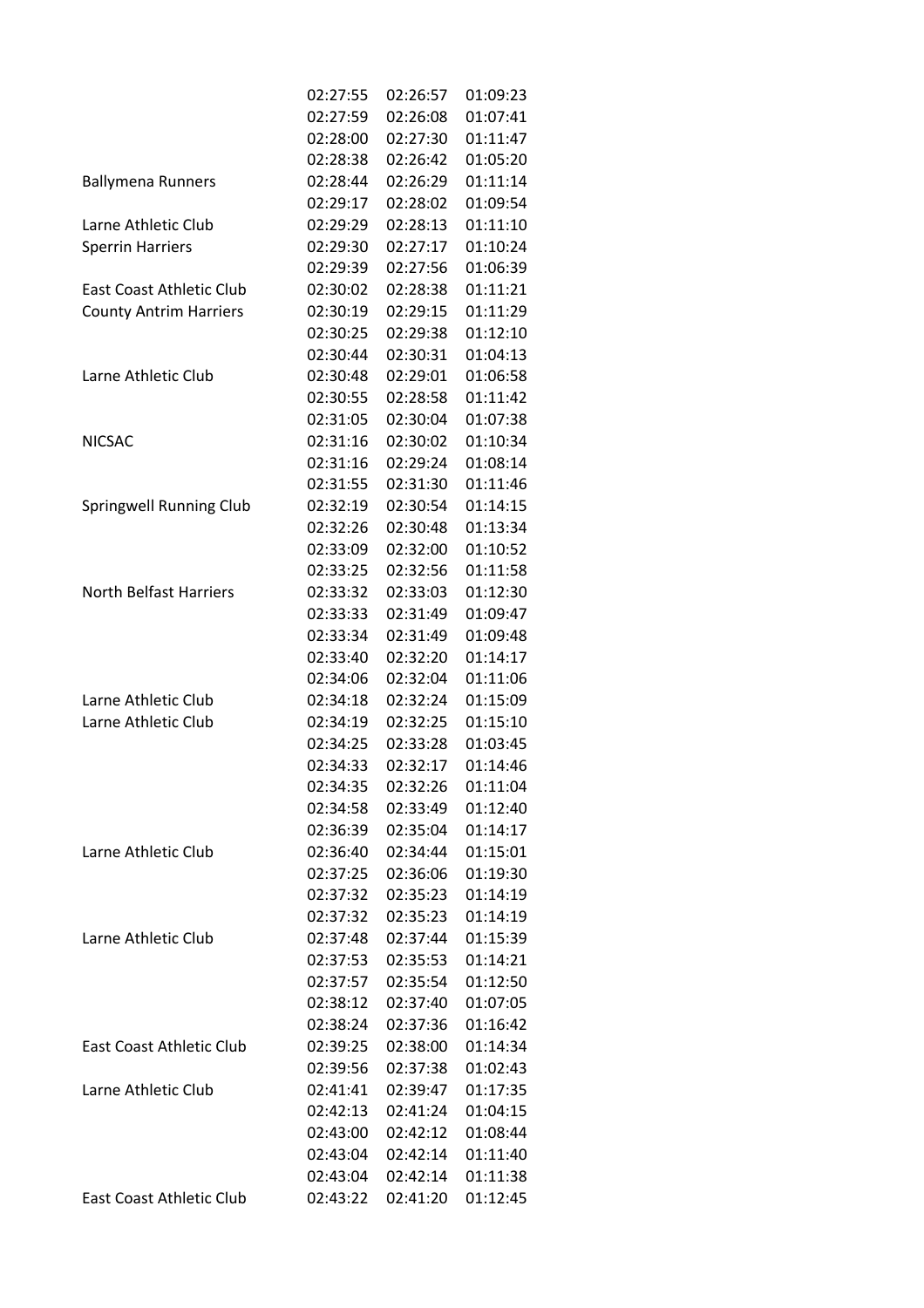| East Coast AC            | 02:43:22 | 02:41:20          | 01:12:45 |
|--------------------------|----------|-------------------|----------|
|                          | 02:44:03 | 02:43:24          | 01:18:49 |
|                          |          | 02:44:32 02:42:17 | 01:17:36 |
| Larne Athletic Club      |          | 02:46:25 02:44:31 | 01:17:38 |
| Larne Athletic Club      |          | 02:46:25 02:44:31 | 01:17:37 |
|                          | 02:48:00 | 02:47:21          | 01:18:59 |
|                          |          | 02:51:30 02:49:30 | 01:17:58 |
| East Coast Athletic Club |          | 02:53:56 02:52:31 | 01:20:34 |
|                          |          | 02:54:26 02:54:11 | 01:09:45 |
|                          |          | 02:56:24 02:54:03 | 01:18:08 |
|                          | 02:57:00 | 02:54:35          | 01:16:30 |
| Larne Athletic Club      | 03:12:00 | 03:10:31          | 01:23:29 |
| <b>Ballymena Runners</b> |          | 03:18:05 03:15:50 |          |
|                          | 01:16:05 |                   |          |
|                          | 01:17:19 |                   |          |
|                          | 01:20:27 |                   |          |
|                          | 01:28:28 |                   |          |
|                          | 01:28:46 |                   |          |
|                          | 01:29:52 |                   |          |
|                          | 01:30:55 |                   |          |
|                          | 01:41:30 |                   |          |
|                          | 01:44:43 |                   |          |
|                          | 01:44:47 |                   |          |
|                          | 01:47:10 |                   |          |
|                          | 01:48:45 |                   |          |
|                          | 01:49:47 |                   |          |
|                          | 01:52:11 |                   |          |
|                          | 01:52:59 |                   |          |
|                          | 01:54:07 |                   |          |
|                          | 01:55:15 |                   |          |
|                          | 01:57:45 |                   |          |
|                          | 01:59:00 |                   |          |
|                          | 01:59:20 |                   |          |
|                          | 02:00:54 |                   |          |
|                          | 02:01:21 |                   |          |
|                          | 02:02:26 |                   |          |
|                          | 02:04:23 |                   |          |
|                          | 02:07:40 |                   |          |
|                          | 02:07:40 |                   |          |
|                          | 02:08:21 |                   |          |
|                          | 02:09:27 |                   |          |
|                          | 02:09:31 |                   |          |
|                          | 02:12:50 |                   |          |
|                          | 02:13:59 |                   |          |
|                          | 02:14:02 |                   |          |
|                          | 02:15:40 |                   |          |
|                          | 02:15:46 |                   |          |
|                          | 02:15:49 |                   |          |
|                          | 02:16:09 |                   |          |
|                          | 02:17:30 |                   |          |
|                          | 02:19:21 |                   |          |
|                          |          |                   |          |